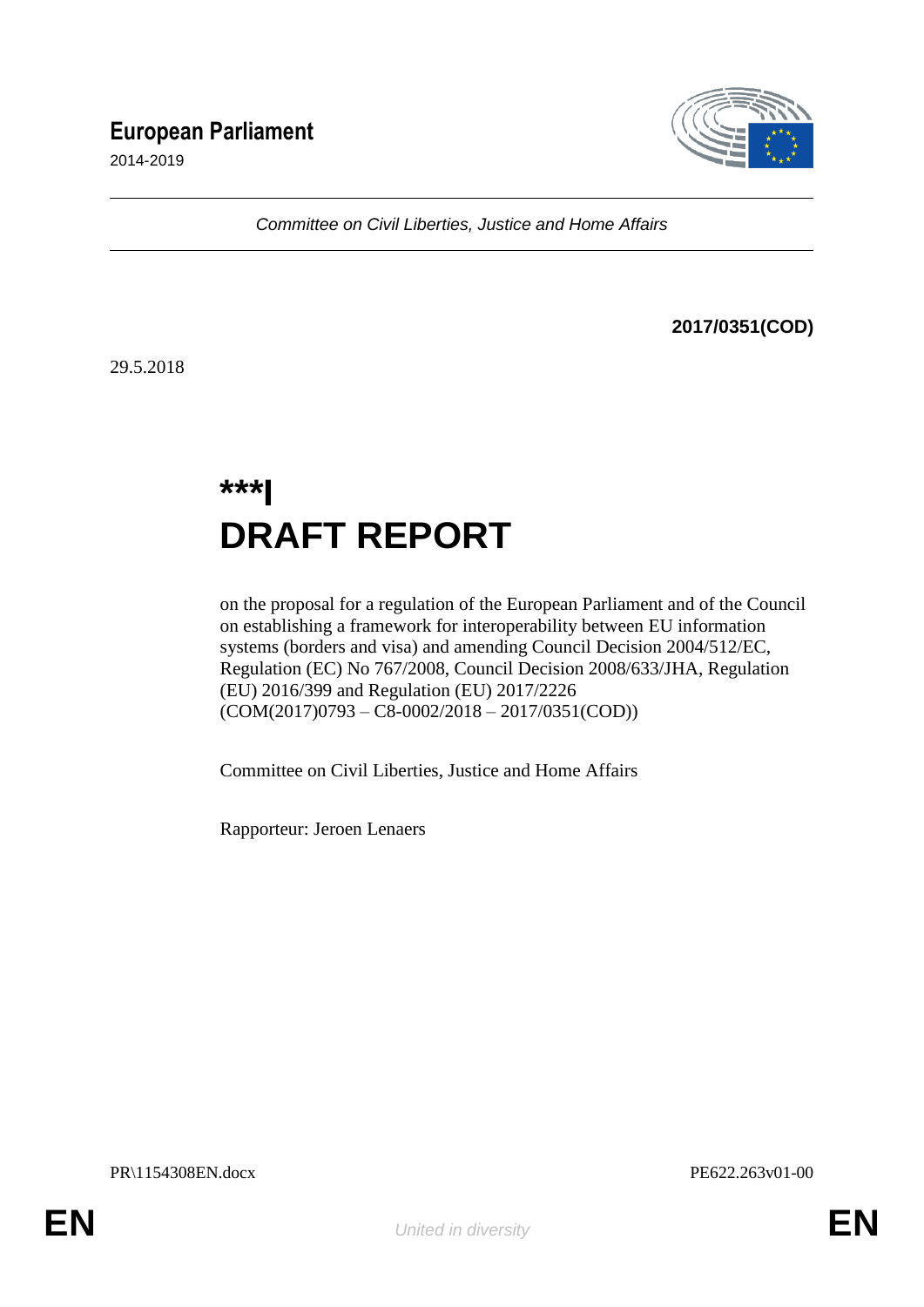### *Symbols for procedures*

- \* Consultation procedure
- \*\*\* Consent procedure<br>\*\*\*I Ordinary legislative
- \*\*\*I Ordinary legislative procedure (first reading)
- \*\*\*II Ordinary legislative procedure (second reading)
- Ordinary legislative procedure (third reading)

(The type of procedure depends on the legal basis proposed by the draft act.)

# *Amendments to a draft act*

#### **Amendments by Parliament set out in two columns**

Deletions are indicated in *bold italics* in the left-hand column. Replacements are indicated in *bold italics* in both columns. New text is indicated in *bold italics* in the right-hand column.

The first and second lines of the header of each amendment identify the relevant part of the draft act under consideration. If an amendment pertains to an existing act that the draft act is seeking to amend, the amendment heading includes a third line identifying the existing act and a fourth line identifying the provision in that act that Parliament wishes to amend.

#### **Amendments by Parliament in the form of a consolidated text**

New text is highlighted in *bold italics*. Deletions are indicated using either the ▌symbol or strikeout. Replacements are indicated by highlighting the new text in *bold italics* and by deleting or striking out the text that has been replaced.

By way of exception, purely technical changes made by the drafting departments in preparing the final text are not highlighted.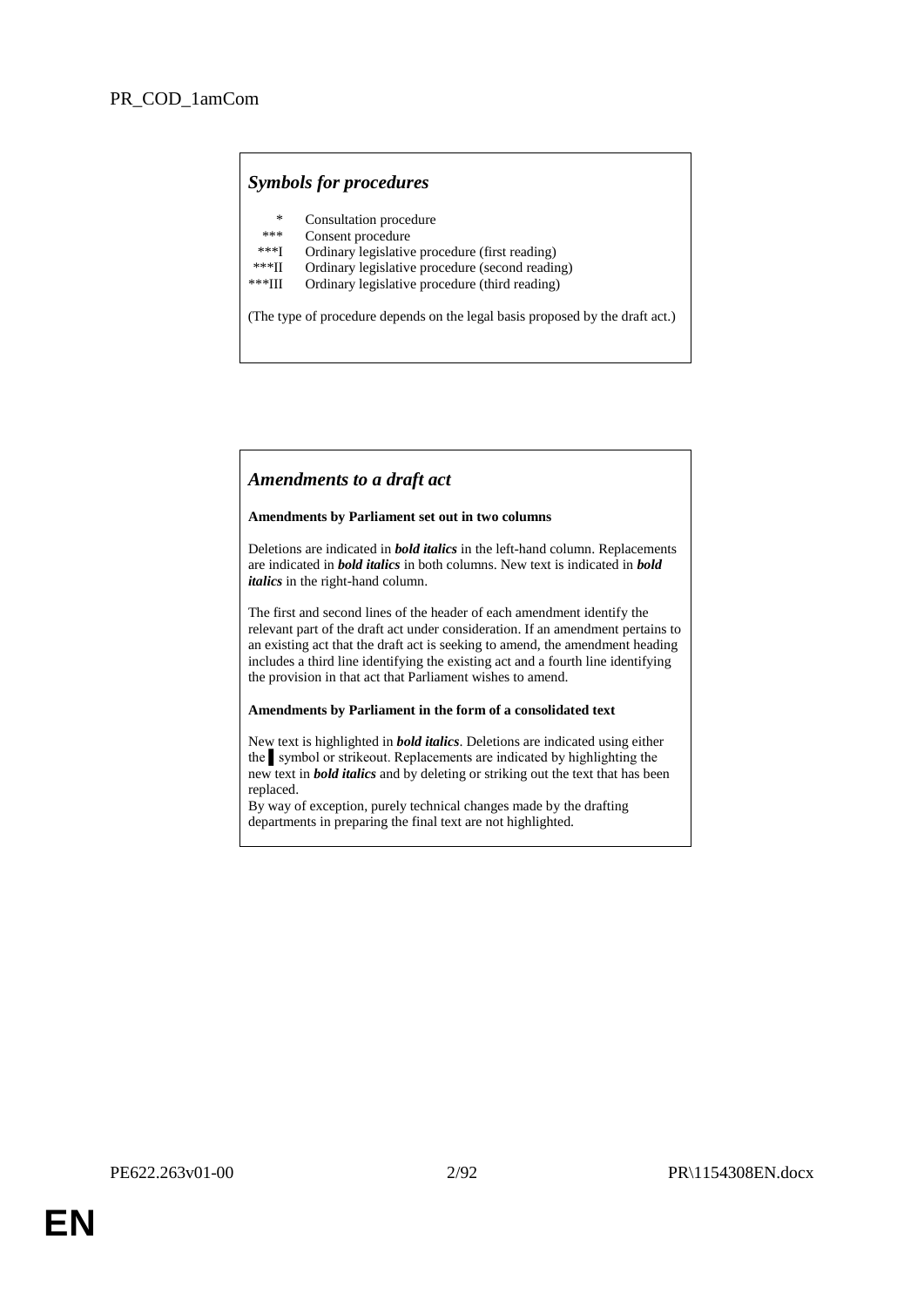# **CONTENTS**

| Page |
|------|
|      |
|      |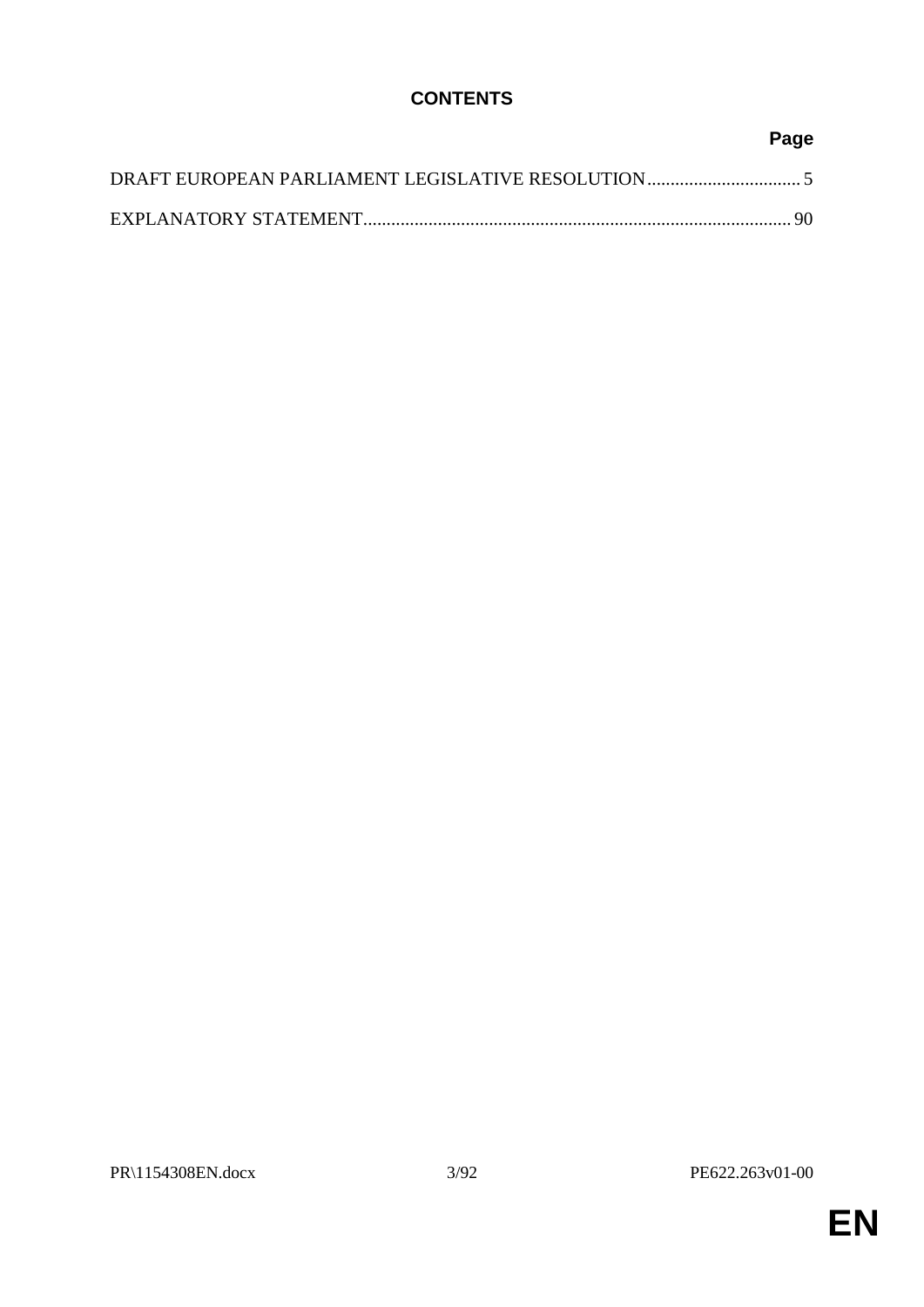PE622.263v01 -00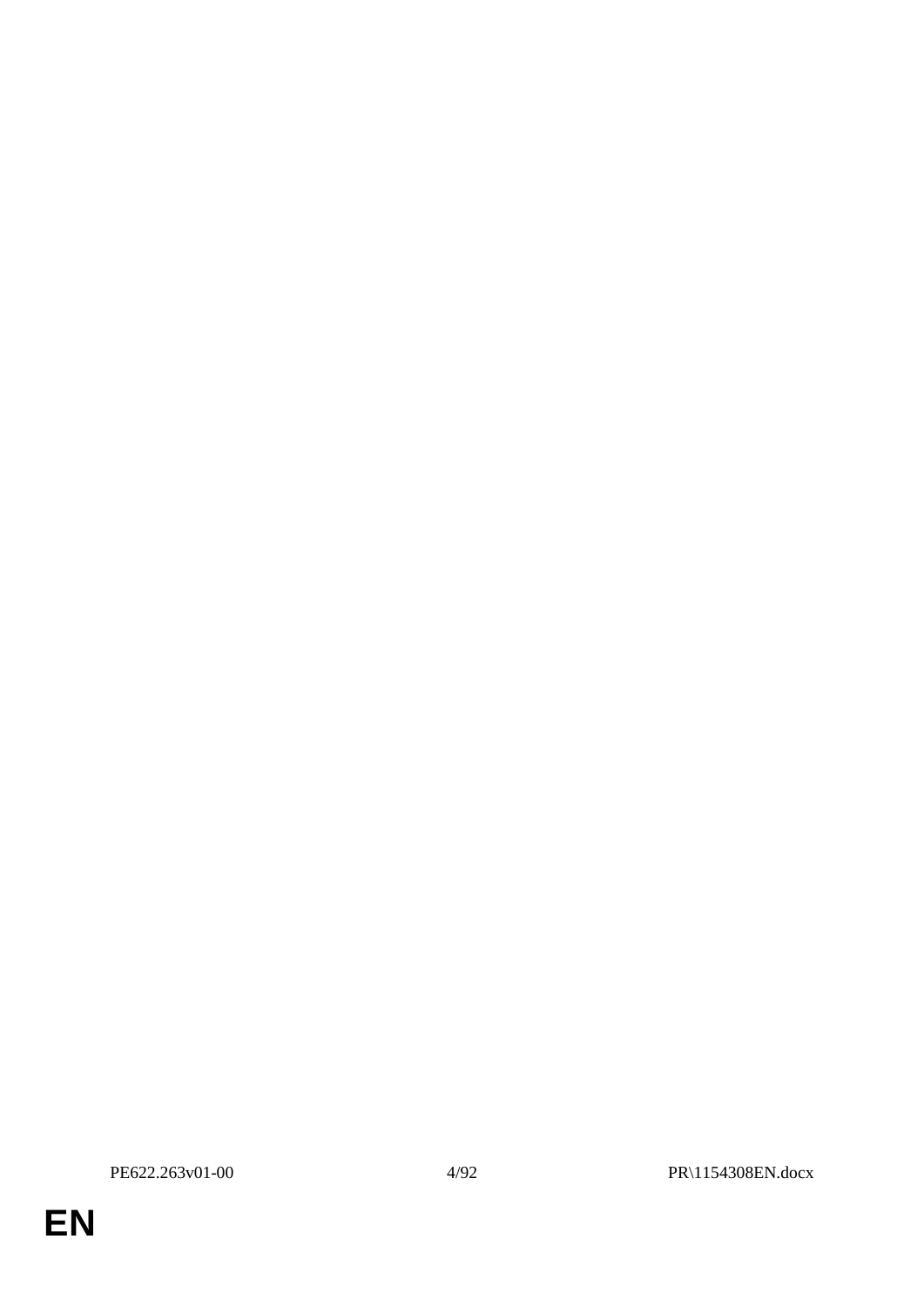# **DRAFT EUROPEAN PARLIAMENT LEGISLATIVE RESOLUTION**

**on the proposal for a regulation of the European Parliament and of the Council on establishing a framework for interoperability between EU information systems (borders and visa) and amending Council Decision 2004/512/EC, Regulation (EC) No 767/2008, Council Decision 2008/633/JHA, Regulation (EU) 2016/399 and Regulation (EU) 2017/2226 (COM(2017)0793 – C8-0002/2018 – 2017/0351(COD))**

# **(Ordinary legislative procedure: first reading)**

*The European Parliament*,

- having regard to the Commission proposal to Parliament and the Council (COM(2017)0793),
- having regard to Article 294(2) and Article 16(2), Article 74 and points (a), (b), (d) and (e) of Article 77(2) of the Treaty on the Functioning of the European Union, pursuant to which the Commission submitted the proposal to Parliament (C8-0002/2018).
- having regard to Article 294(3) of the Treaty on the Functioning of the European Union,
- having regard to Rule 59 of its Rules of Procedure,
- having regard to the report of the Committee on Civil Liberties, Justice and Home Affairs and the opinion of the Committee on Budgets (A8-0000/2018),
- 1. Adopts its position at first reading hereinafter set out;
- 2. Calls on the Commission to refer the matter to Parliament again if it replaces, substantially amends or intends to substantially amend its proposal;
- 3. Instructs its President to forward its position to the Council, the Commission and the national parliaments.

### **Amendment 1**

# **Proposal for a regulation Recital 9**

### *Text proposed by the Commission Amendment*

(9) *With a view* to improve the management of the external borders, to contribute to preventing and combating irregular migration and to contribute to a high level of security within the area of freedom, security and justice of the Union, including the maintenance of public

(9) *In order* to improve the management of the external borders, to contribute to preventing and combating irregular migration and to contribute to a high level of security within the area of freedom, security and justice of the Union, including the maintenance of public

#### PR\1154308EN.docx 5/92 PE622.263v01-00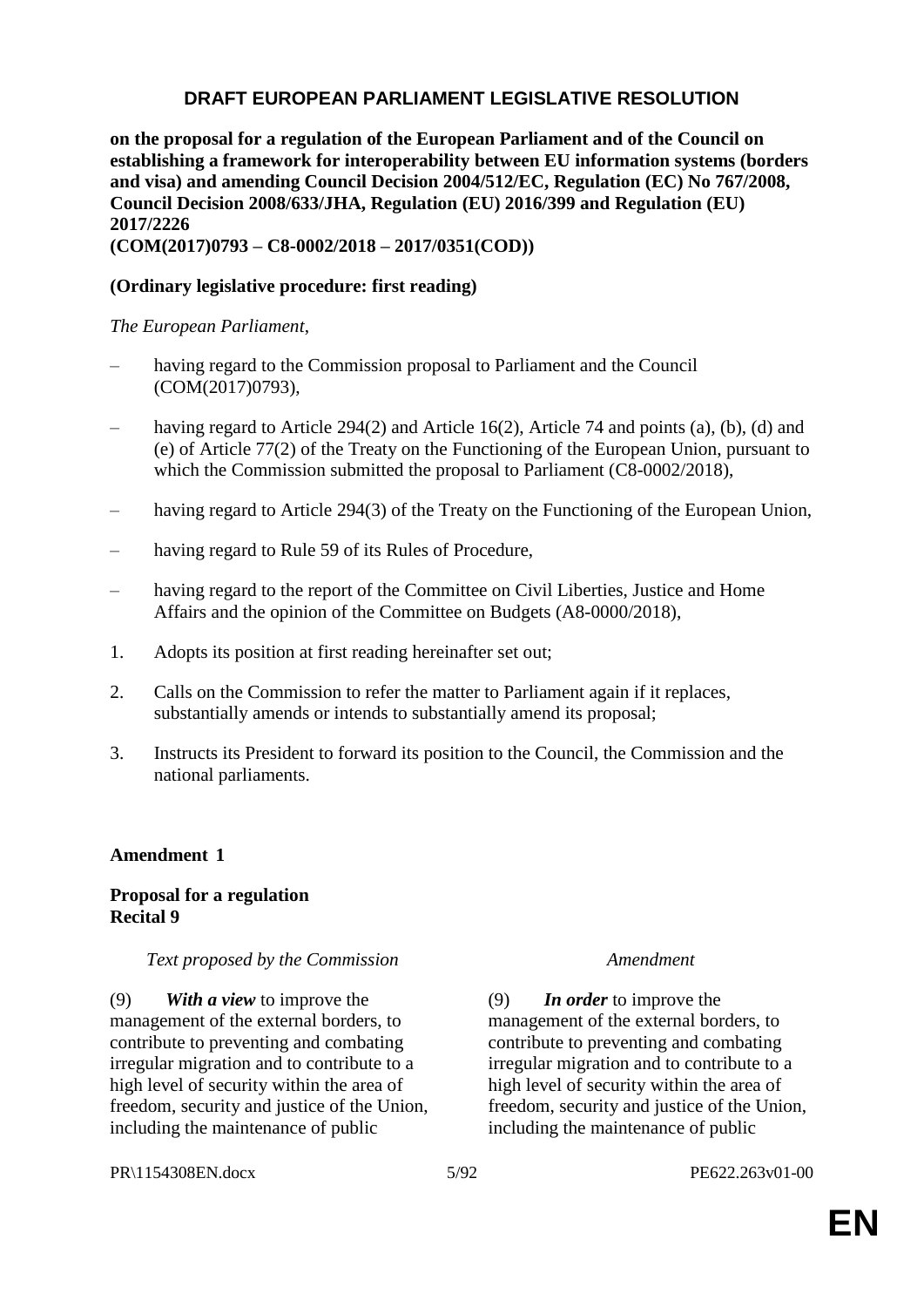security and public policy and safeguarding the security in the territories of the Member States, interoperability between *EU*  information systems, namely *[*the Entry/Exit System (EES)*]*, the Visa Information System (VIS), [the European Travel Information and Authorisation System (ETIAS)], Eurodac, the Schengen Information System (SIS), and the [European Criminal Records Information System for third-country nationals (ECRIS-TCN)] should be established in order for these *EU* information systems and their data to supplement each other. To achieve this, a European search portal (ESP), a shared biometric matching service (shared BMS), a common identity repository (CIR) and a multiple-identity detector (MID) should be established as interoperability components.

security and public policy and safeguarding the security in the territories of the Member States, *to improve the implementation of the common visa policy and to assist in examining applications for international protection, in order to maintain public trust in the Union migration and asylum system, Union security measures and Union capabilities to manage the external border,* interoperability between *Union* information systems, namely the Entry/Exit System (*the* EES), Visa Information System (VIS), [the European Travel Information and Authorisation System (ETIAS)], Eurodac, the Schengen Information System (SIS), and the [European Criminal Records Information System for third-country nationals (ECRIS-TCN)] should be established in order for these *Union* information systems and their data to supplement each other. To achieve this, a European search portal (ESP), a shared biometric matching service (shared BMS), a common identity repository (CIR) and a multiple-identity detector (MID) should be established as interoperability components.

Or. en

#### **Amendment 2**

#### **Proposal for a regulation Recital 10**

#### *Text proposed by the Commission Amendment*

(10) The interoperability between the *EU* information systems should allow said systems to supplement each other in order to facilitate the correct identification of persons, contribute to fighting identity fraud, improve and harmonise data quality requirements of the respective *EU* information systems, *facilitate the technical and operational implementation by Member States of existing and future*

(10) The interoperability between the *Union* information systems should allow said systems to supplement each other in order to facilitate the correct identification of persons, contribute to fighting identity fraud, improve and harmonise data quality requirements of the respective *Union* information systems, *contribute to ensuring the effective use of Union* information *systems, Europol data and* 

### PE622.263v01-00 6/92 PR\1154308EN.docx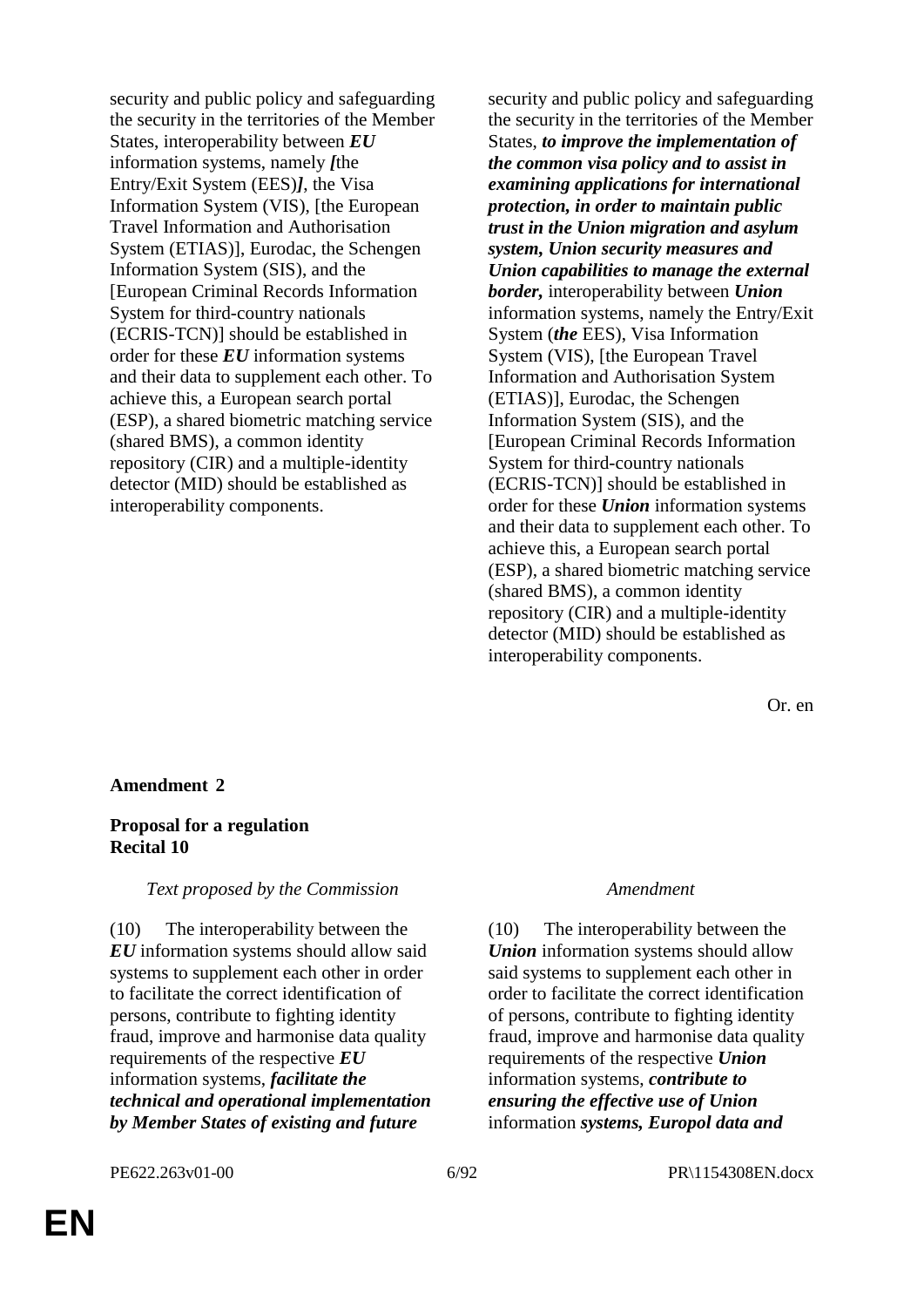*EU* information systems, strengthen and simplify the data security and data protection safeguards that govern the respective *EU* information systems*,* streamline *the* law enforcement access to the EES, *the* VIS, *the* [ETIAS] and Eurodac, and support the purposes of the EES, *the* VIS, *the* [ETIAS], Eurodac, *the* SIS and *the* [ECRIS-TCN *system*].

*Interpol databases by facilitating access to them by the authorities in accordance with their access rights and the objectives and purposes as laid down in the legal instruments governing the respective* systems, strengthen, simplify *and harmonise* the data security and data protection safeguards that govern the respective *Union* information systems *and* streamline *and simplify* law enforcement access to the EES, VIS, [ETIAS] and Eurodac, and support the purposes of the EES, VIS, [ETIAS], Eurodac, SIS and [ECRIS-TCN].

Or. en

#### **Amendment 3**

### **Proposal for a regulation Recital 13**

*Text proposed by the Commission Amendment*

(13) The *European search portal (*ESP*)* should be established to facilitate technically the ability of Member State authorities and *EU bodies* to have *fast, seamless, efficient, systematic and controlled* access to the *EU* information systems, *the* Europol data and the Interpol databases needed to perform their tasks, in accordance with their access rights, and to support the objectives of the EES, *the* VIS, *the* [ETIAS], Eurodac, *the* SIS, *the* [ECRIS-TCN *system*] and *the* Europol data. Enabling the simultaneous querying of all relevant *EU* information systems in parallel, as well as of *the* Europol data and the Interpol databases, the ESP should act as a single window or 'message broker' to search various central systems and retrieve the necessary information seamlessly and in full respect of the access control and data protection requirements of the underlying systems.

(13) The ESP should be established to facilitate technically the ability of Member State authorities and *Union agencies* to have access to the *Union* information systems, Europol data and the Interpol databases needed to perform their tasks, in accordance with their access rights, and to support the objectives of the EES, VIS, [ETIAS], Eurodac, the SIS, [ECRIS-TCN] and Europol data. Enabling the simultaneous querying of all relevant *Union* information systems in parallel, as well as of Europol data and the Interpol databases, the ESP should act as a single window or 'message broker' to search various central systems and retrieve the necessary information seamlessly and in full respect of the access control and data protection requirements of the underlying systems.

PR\1154308EN.docx 7/92 PE622.263v01-00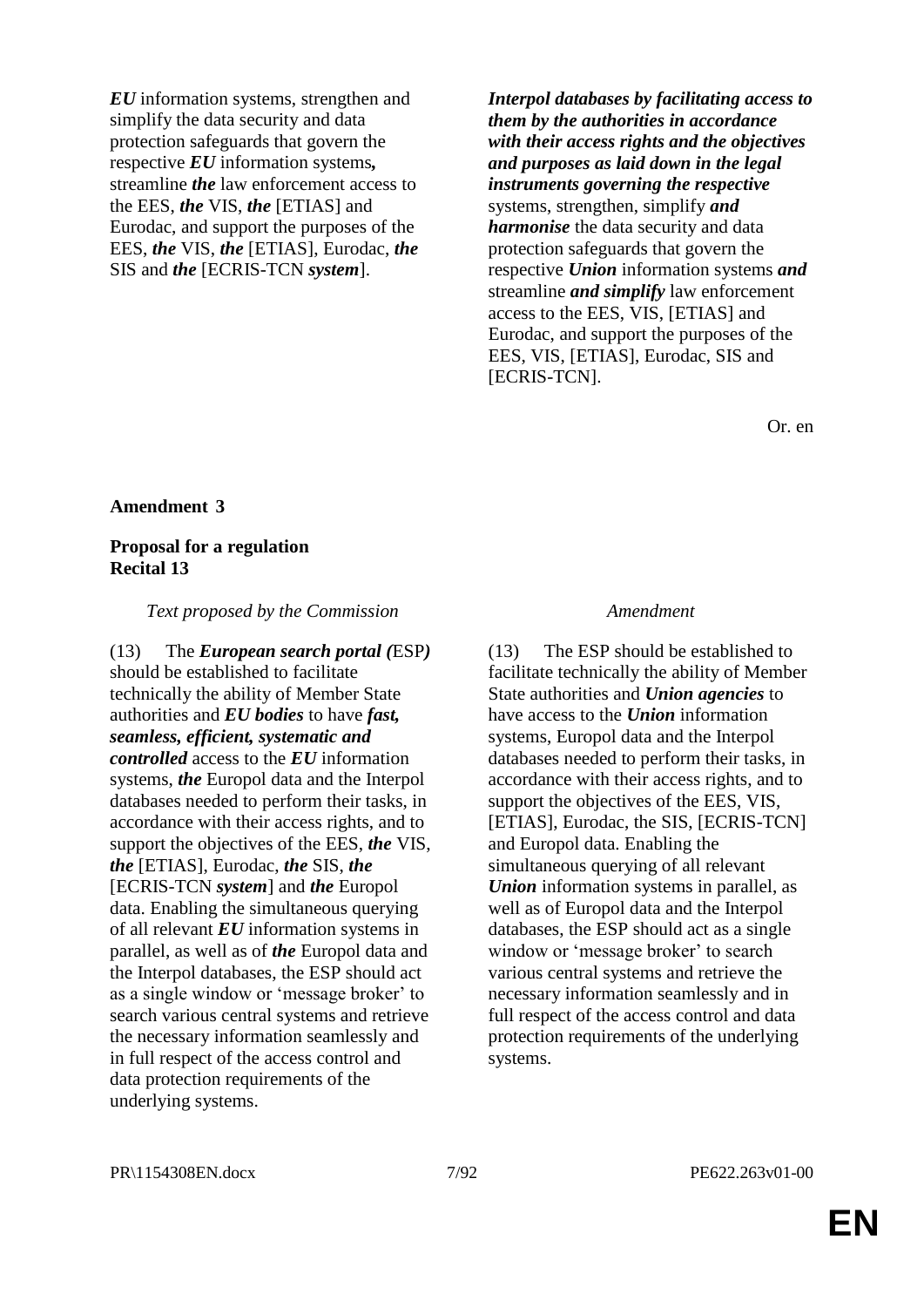*(The change from 'EU bodies' to 'Union agencies' applies throughout the text. Adopting it will necessitate corresponding changes throughout.)*

Or. en

#### *Justification*

*New article introduced as Article 37a to reflect the necessity that all interoperability components should ensure fast, seamless, efficient, and controlled access as well as full availability in accordance with Article 53(1). This should not only concern the ESP.*

#### **Amendment 4**

### **Proposal for a regulation Recital 16**

#### *Text proposed by the Commission Amendment*

(16) To ensure fast and systematic use of all *EU* information systems, the European search portal (ESP) should be used to query the common identity repository, the EES, *the* VIS, [*the* ETIAS], Eurodac and [*the* ECRIS-TCN *system*]. However, the national connection to the different *EU* information systems should remain in order to provide a technical fall back. The ESP should also be used by Union *bodies* to query the Central SIS in accordance with their access rights and in order to perform their tasks. The ESP should be an additional means to query the Central SIS, *the* Europol data and the Interpol systems, complementing the existing dedicated interfaces.

(16) To ensure fast and systematic use of all *Union* information systems, the European search portal (ESP) should be used to query the common identity repository, the EES, VIS, [ETIAS], Eurodac and [ECRIS-TCN]*. A central Union backup ESP should be established in order to provide all the functionalities of the principal ESP and a similar level of performance as it in the event of its failure*. However, the national connection to the different *Union* information systems should remain in order to provide a technical fall back. The ESP should also be used by Union *agencies* to query the Central SIS in accordance with their access rights and in order to perform their tasks. The ESP should be an additional means to query the Central SIS, Europol data and the Interpol systems, complementing the existing dedicated interfaces.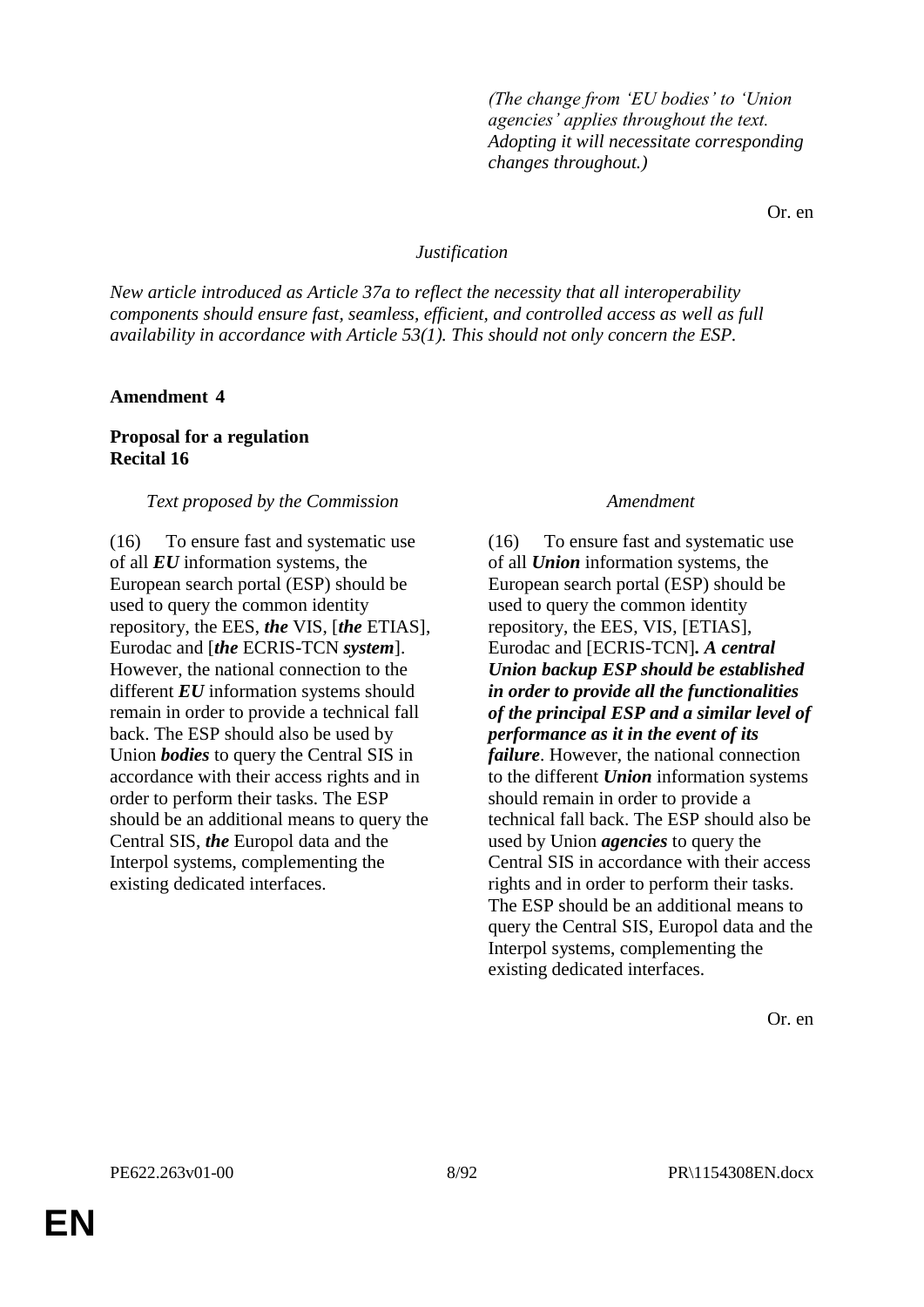# **Proposal for a regulation Recital 17**

### *Text proposed by the Commission Amendment*

(17) Biometric data, such as fingerprints and facial images, are unique and therefore much more reliable than alphanumeric data for identifying a person. The *shared biometric matching service (*shared BMS*)* should be a technical tool to reinforce and facilitate the work of the relevant *EU* information systems and the other interoperability components. The main purpose of the shared BMS should be to facilitate the identification of an individual who may be registered in different databases, by matching their biometric data across different systems and by relying on one unique technological component instead of five different ones in each of the underlying systems. The shared BMS should contribute to security, as well as financial, maintenance and operational benefits by relying on one unique technological component instead of different ones in each of the underlying systems. All automated fingerprint identification systems, including those currently used for Eurodac, *the* VIS and *the* SIS, use biometric templates comprised of data derived from a feature extraction of actual biometric samples. The shared BMS should regroup and store all these biometric templates in one single location, facilitating cross-system comparisons using biometric data and enabling economies of scale in developing and maintaining the *EU* central systems.

(17) Biometric data, such as fingerprints and facial images, are unique and therefore much more reliable than alphanumeric data for identifying a person. The shared BMS should be a technical tool to reinforce and facilitate the work of the relevant *Union* information systems*, the effective use of Europol data* and the other interoperability components. The main purpose of the shared BMS should be to facilitate the identification of an individual who may be registered in different databases, by matching their biometric data across different *Union information* systems and by relying on one unique technological component instead of five different ones in each of the underlying systems. The shared BMS should contribute to security, as well as financial, maintenance and operational benefits by relying on one unique technological component instead of different ones in each of the underlying systems. All automated fingerprint identification systems, including those currently used for Eurodac, VIS and SIS, use biometric templates comprised of data derived from a feature extraction of actual biometric samples. The shared BMS should regroup and store all these biometric templates in one single location, facilitating cross-system comparisons using biometric data and enabling economies of scale in developing and maintaining the *Union* central systems.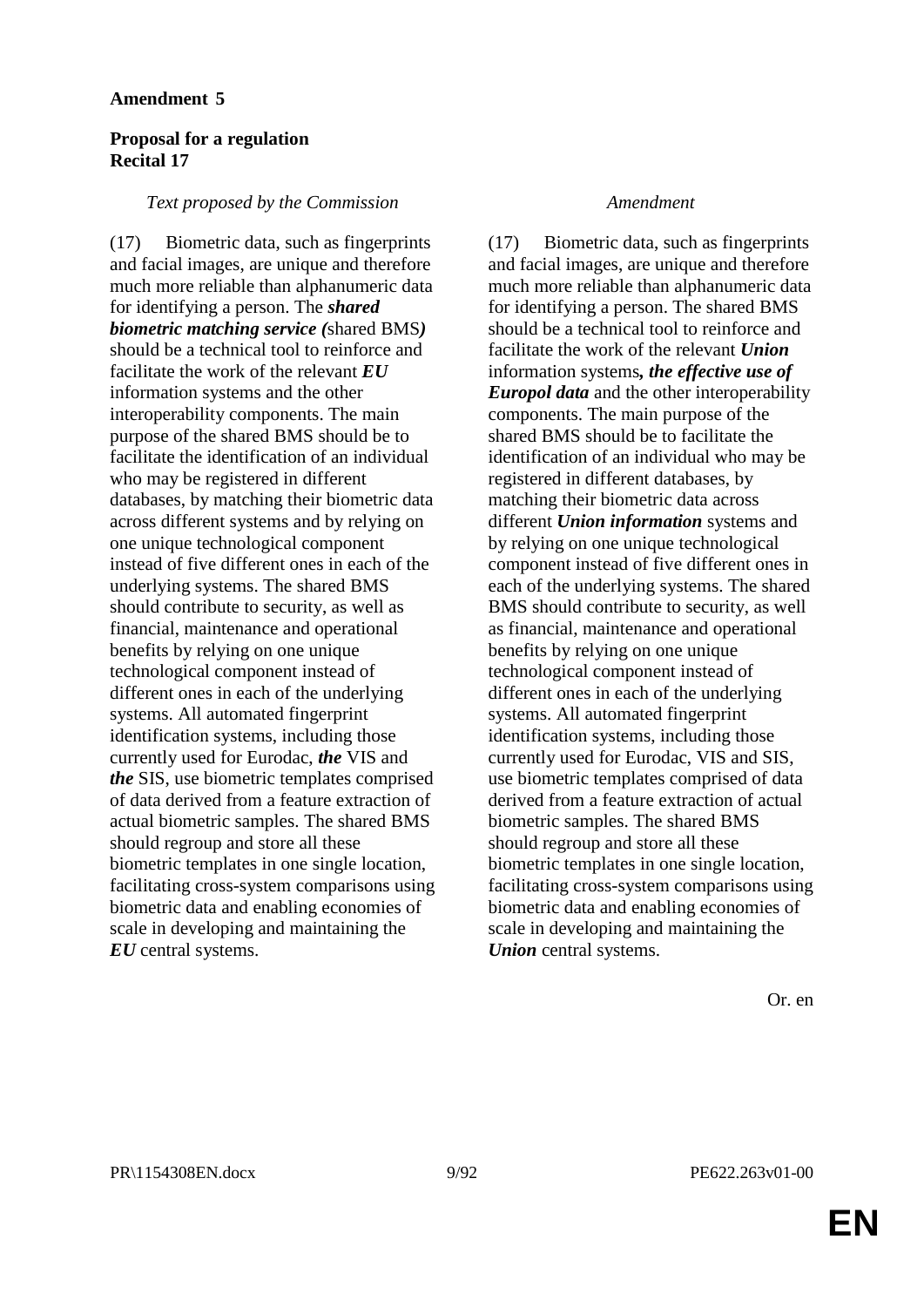# **Proposal for a regulation Recital 25**

# *Text proposed by the Commission Amendment*

(25) The *common identity repository (*CIR*)* should provide for a shared container for identity and biometric data of third-country nationals registered in the EES, *the* VIS, [*the* ETIAS], Eurodac and *the* [ECRIS-TCN *system*], serving as the shared component between these systems for storage of this data, and to allow its querying.

(25) The CIR should provide for a shared container for identity and biometric data of third-country nationals registered in the EES, VIS, [ETIAS], Eurodac and [ECRIS-TCN], serving as the shared component between these systems for storage of this data, and to allow its querying. *A central Union backup CIR should be established in order to provide all the functionalities of the principal CIR and a similar level of performance as it in the event of its failure.* 

Or. en

### **Amendment 7**

### **Proposal for a regulation Recital 27**

*Text proposed by the Commission Amendment*

(27) *In order to ensure the correct identification of* a person, Member State authorities competent for preventing and combating irregular migration and competent authorities within the meaning of Article 3(7) of Directive 2016/680 should be allowed to query the *common identity repository (*CIR*)* with the biometric data of that person taken during an identity check.

(27) *Where a Member State police authority has been unable to identify* a person *on the basis of a query of the CIR using a travel document or the identity data provided by that person, or where there are doubts as to the authenticity of the travel document or the identity of its holder*, Member State authorities competent for preventing and combating irregular migration and competent authorities within the meaning of Article 3(7) of Directive 2016/680 should be allowed to query the CIR with the biometric data of that person taken during an identity check *in order to ensure correct identification of that person*.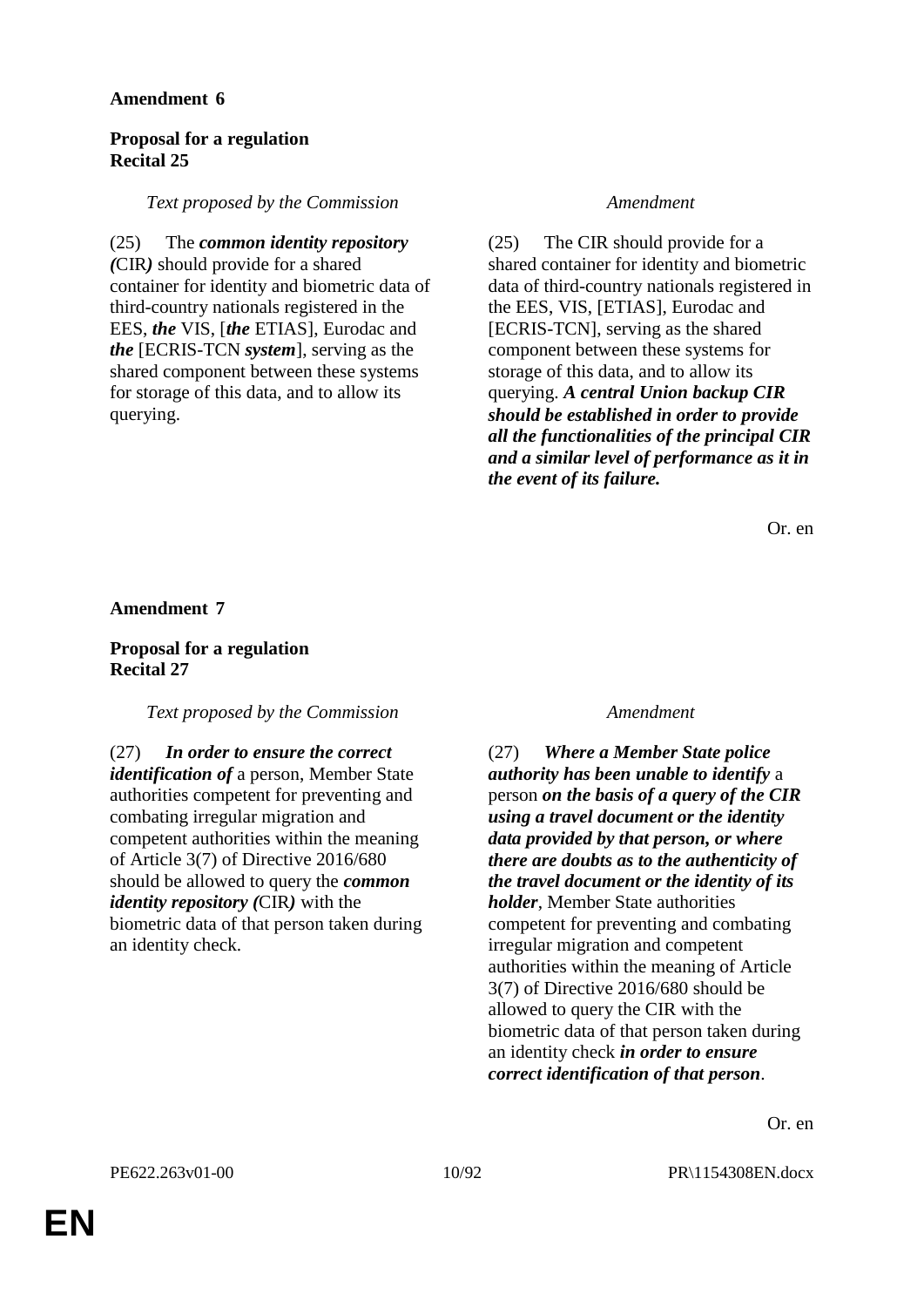### **Proposal for a regulation Recital 28**

*Text proposed by the Commission Amendment*

*(28) Where the biometric data of the person cannot be used or if the query with that data fails, the query should be carried out with identity data of that person in combination with travel document data. Where the query indicates that data on that person are stored in the common identity repository (CIR), Member State authorities should have access to consult the identity data of that person stored in the CIR, without providing any indication as to which EU information system the data belongs to.*

**Amendment 9**

# **Proposal for a regulation Recital 37**

# *Text proposed by the Commission Amendment*

(37) The *multiple-identity detector (*MID*)* should create and store links between data in the different *EU* information systems in order to detect multiple identities, with the dual purpose of facilitating identity checks for bona fide travellers and combating identity fraud. The MID should only contain the links between individuals present in more than one *EU* information system, strictly limited to the data necessary to verify that a person is recorded lawfully or unlawfully under different biographical identities in different systems, or to clarify that two persons having similar biographical data may not

*deleted*

Or. en

(37) The MID should create and store links between data in the different *Union* information systems in order to detect multiple identities, with the dual purpose of facilitating identity checks for bona fide travellers and combating identity fraud. The MID should only contain the links between individuals present in more than one *Union* information system, strictly limited to the data necessary to verify that a person is recorded lawfully or unlawfully under different biographical identities in different systems, or to clarify that two persons having similar biographical data may not be the same person. Data

PR\1154308EN.docx 11/92 PE622.263v01-00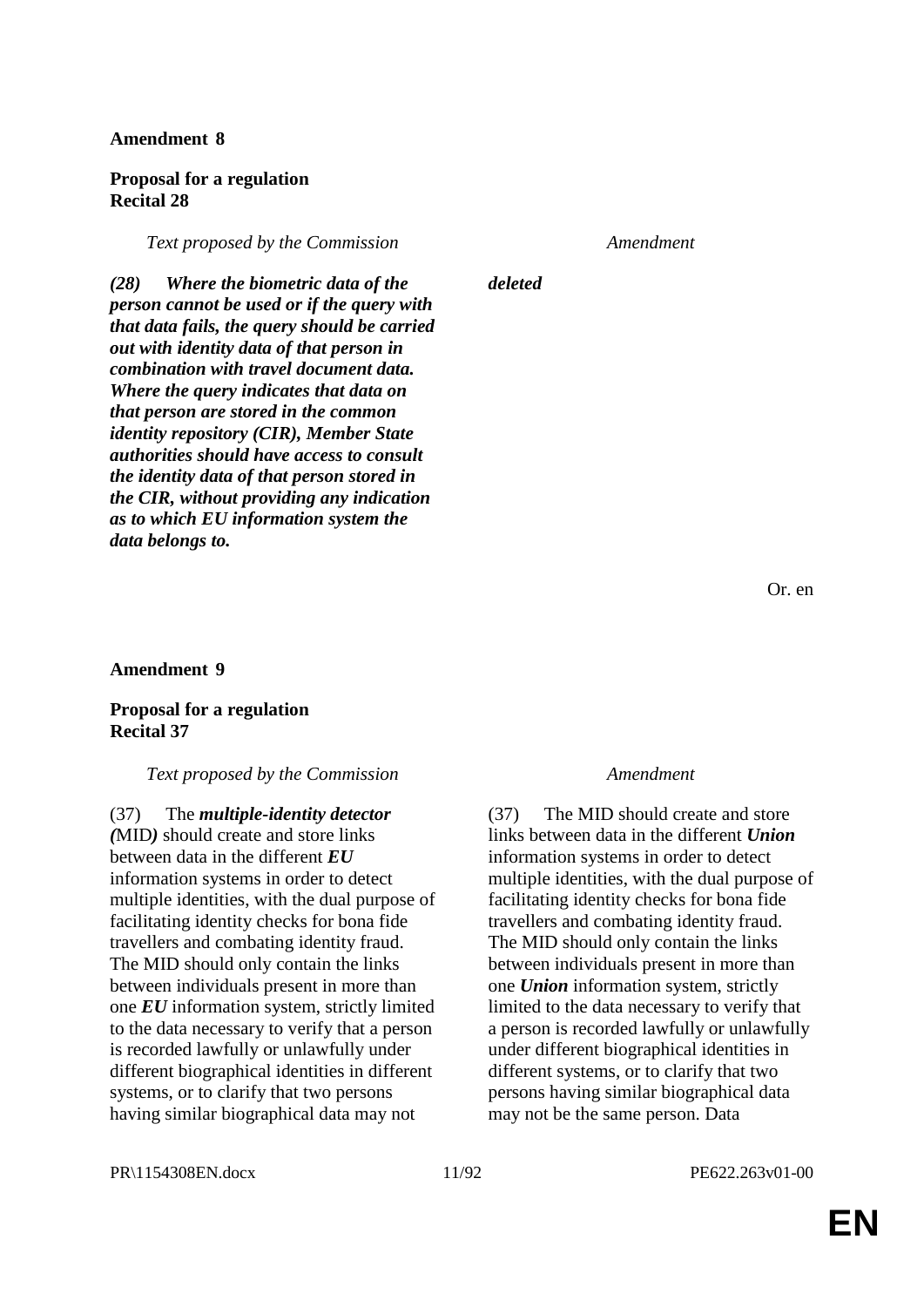be the same person. Data processing through the *European search portal (*ESP*)* and the *shared biometric matching service (*shared BMS*)* in order to link individual files across individual systems should be kept to an absolute minimum and therefore is limited to a multiple-identity detection at the time new data is added to one of the information systems included in the common identity repository and in *the* SIS. The MID should include safeguards against potential discrimination or unfavourable decisions for persons with multiple lawful identities.

processing through the ESP and the shared BMS in order to link individual files across individual systems *and the Europol database* should be kept to an absolute minimum and therefore is limited to a multiple-identity detection at the time new data is added to one of the *Union*  information systems included in the common identity repository and in SIS. The MID should include safeguards against potential discrimination or unfavourable decisions for persons with multiple lawful identities.

Or. en

**Amendment 10**

**Proposal for a regulation Recital 43 a (new)**

*Text proposed by the Commission Amendment*

*(43a) eu-LISA should develop and manage all interoperability components in such a way as to ensure fast, seamless, efficient, controlled access and full availability of such components with a response time in line with the operational needs of the Member States' authorities.*

Or. en

#### **Amendment 11**

**Proposal for a regulation Recital 52**

*Text proposed by the Commission Amendment*

(52) *"(...)* The European Data Protection Supervisor was consulted in accordance with Article 28(2) of Regulation (EC) No 45/2001 and delivered an opinion on *… "*

(52) The European Data Protection Supervisor was consulted in accordance with Article 28(2) of Regulation (EC) No 45/2001 and delivered an opinion on *16*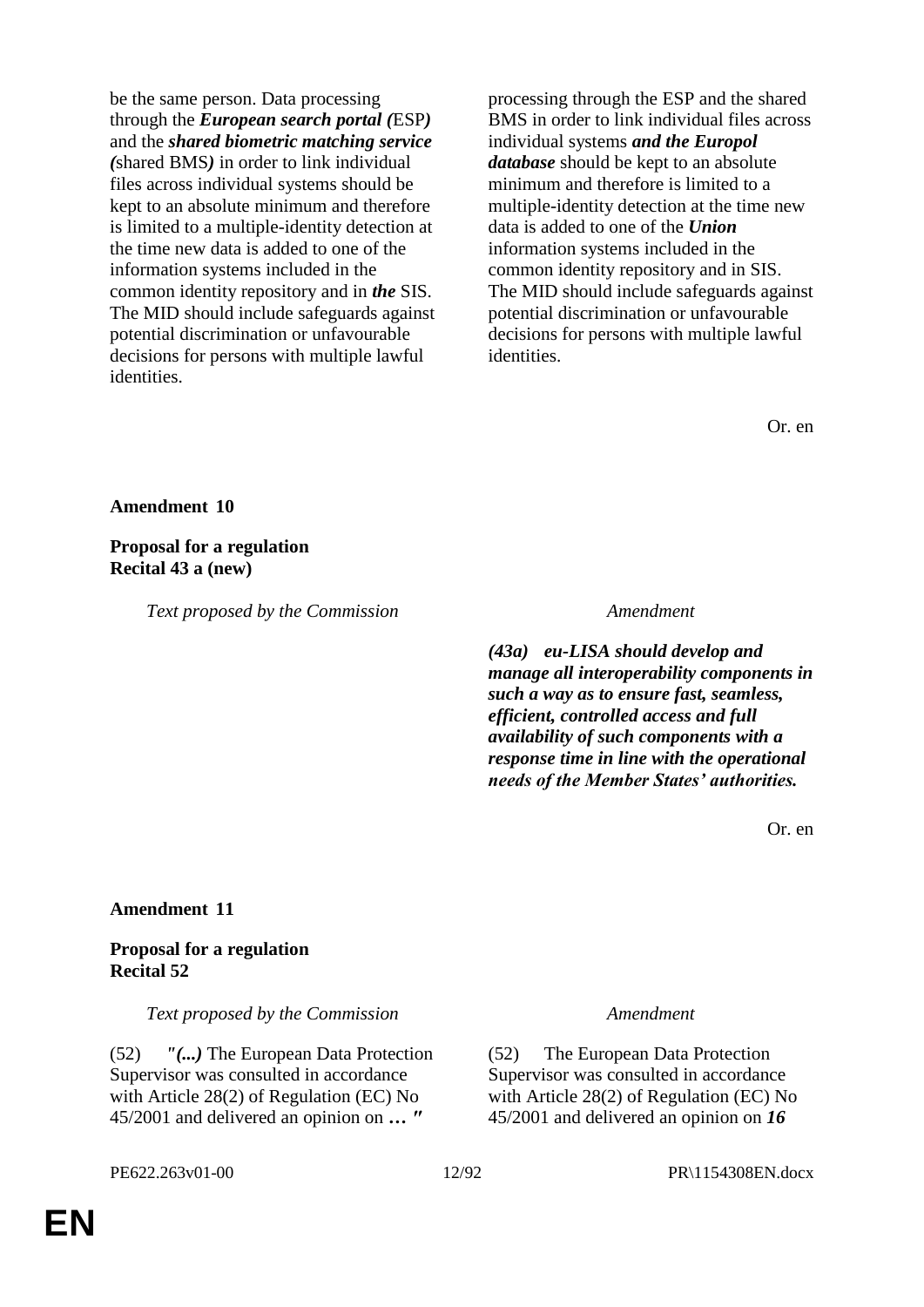# *April 2018.*

# **Amendment 12**

# **Proposal for a regulation Recital 53**

# *Text proposed by the Commission Amendment*

(53) Insofar as confidentiality is concerned, the relevant provisions of the Staff Regulations of officials and the Conditions of Employment of other servants of the European Union should apply to officials or other servants employed and working in connection with *SIS*.

(53) Insofar as confidentiality is concerned, the relevant provisions of the Staff Regulations of officials and the Conditions of Employment of other servants of the European Union should apply to officials or other servants employed and working in connection with *the data accessed through any of the interoperability components*.

Or. en

### **Amendment 13**

### **Proposal for a regulation Recital 58**

*Text proposed by the Commission Amendment*

*(58) However, an amendment of Regulation (EU) 2016/399 would be required in order to add the obligation for the border guard to refer a third-country national to second-line check in case the consultation of the multiple-identity detector (MID) through the European search portal (ESP) would indicate the existence of a yellow link or a red link, in view of not prolonging the waiting time in the first-line checks.*

*deleted*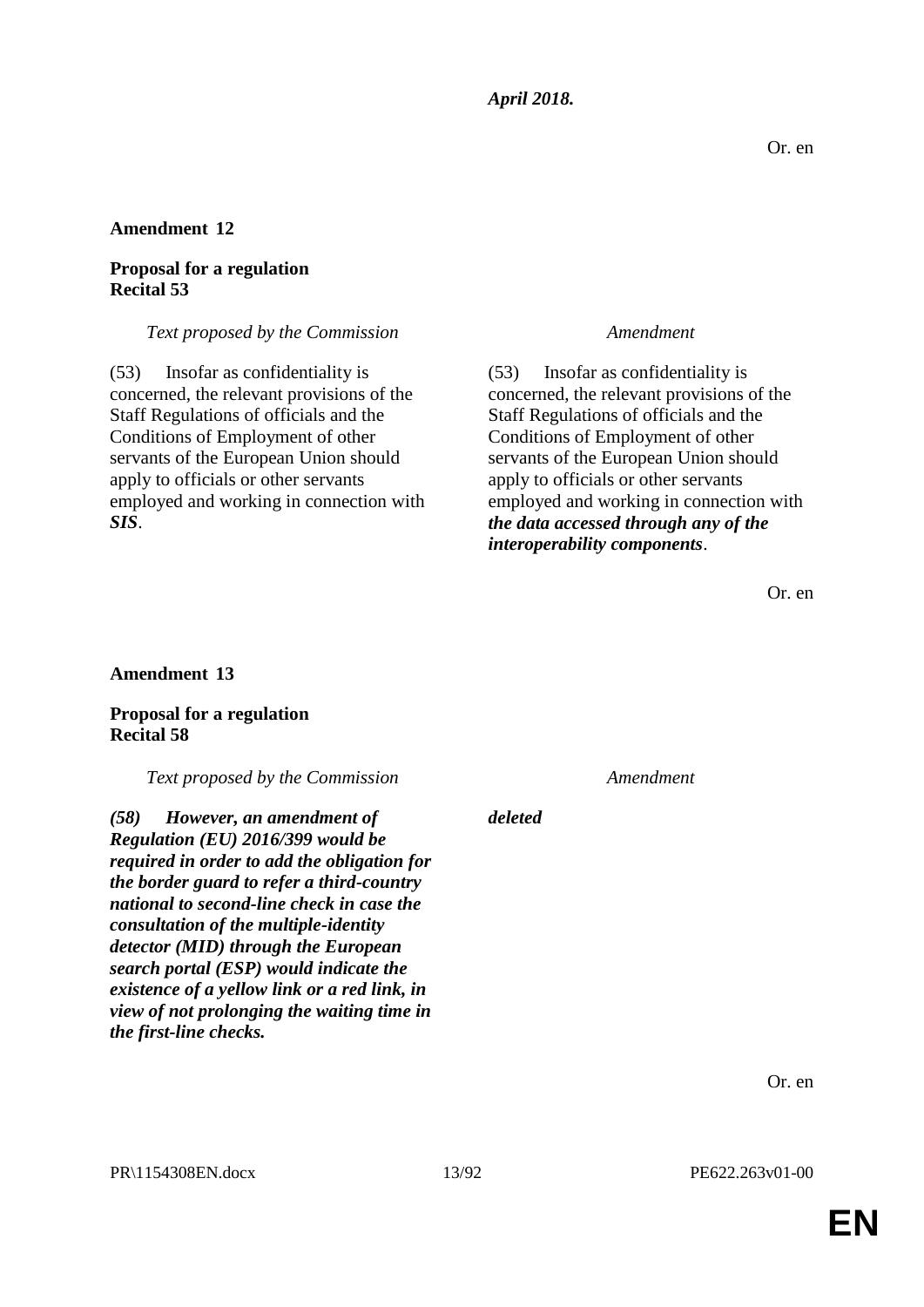### **Proposal for a regulation Recital 59**

### *Text proposed by the Commission Amendment*

(59) Should the query of the *multipleidentity detector (*MID*)* through the *European search portal (*ESP*)* result in a yellow link or detect a red link, the border guard *on second line* should consult the *common identity repository* or *the Schengen Information System* or both in order to assess the information on the person being checked, to manually verify his/her different identity and to adapt the colour of the link if required.

(59) Should the query of the MID through the ESP result in a yellow link or detect a red link, the border guard should consult the *CIR* or *SIS* or both in order to assess the information on the person being checked, to manually verify his/her different identity and to adapt the colour of the link if required.

Or. en

#### **Amendment 15**

### **Proposal for a regulation Article 1 – paragraph 1**

### *Text proposed by the Commission Amendment*

1. This Regulation, together with [Regulation 2018/xx on interoperability police and judicial cooperation, asylum and migration], establishes a framework to ensure the interoperability between the Entry/Exit System (EES), the Visa Information System (VIS), [the European Travel Information and Authorisation System (ETIAS)], Eurodac, the Schengen Information System (SIS), and [the European Criminal Records Information System for third-country nationals (ECRIS-TCN)] *in order for those systems and data to supplement each other*.

1. This Regulation, together with [Regulation 2018/xx on interoperability police and judicial cooperation, asylum and migration], establishes a framework to ensure the interoperability between the Entry/Exit System (EES), the Visa Information System (VIS), [the European Travel Information and Authorisation System (ETIAS)], Eurodac, the Schengen Information System (SIS), and [the European Criminal Records Information System for third-country nationals (ECRIS-TCN)].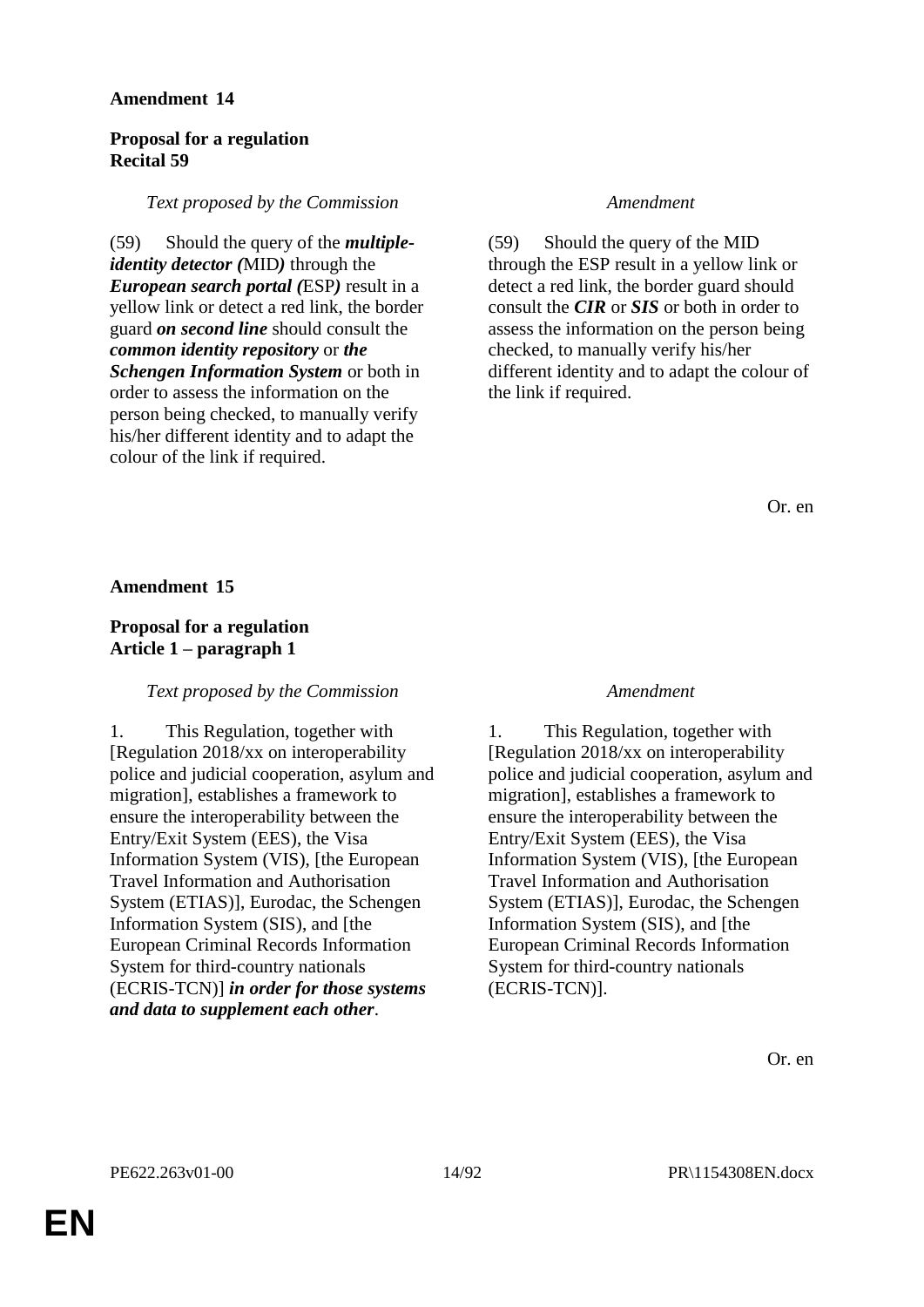# *Justification*

*The last part of this paragraph as suggested by the Commission is neither clear in its intention nor does it seem to be necessary. It is therefore better to delete it.*

#### **Amendment 16**

# **Proposal for a regulation Article 1 – paragraph 3**

#### *Text proposed by the Commission Amendment*

3. This Regulation also lays down provisions on data quality requirements, on a Universal Message Format (UMF), on a central repository for reporting and statistics (CRRS) and lays down the responsibilities of the Member States and of the European Agency for the operational management of large-scale IT systems in the area of freedom, security and justice (eu-LISA), with respect to the design *and* operation of the interoperability components.

3. This Regulation also lays down provisions on data quality requirements, on a Universal Message Format (UMF), on a central repository for reporting and statistics (CRRS) and lays down the responsibilities of the Member States and of the European Agency for the operational management of large-scale IT systems in the area of freedom, security and justice (eu-LISA), with respect to the design*, development and* operation of the interoperability components.

Or. en

### **Amendment 17**

# **Proposal for a regulation Article 1 – paragraph 4**

### *Text proposed by the Commission Amendment*

4. This Regulation also adapts the procedures and conditions for Member State *law enforcement* authorities and for the European Union Agency for Law Enforcement Cooperation (Europol) access to the *Entry/Exit System (*EES*)*, *the Visa Information System (*VIS*)*, [*the European Travel Information and Authorisation System (*ETIAS*)*,] and Eurodac for the purposes of the prevention, detection and investigation of terrorist offences or of other serious criminal offences *falling* 

4. This Regulation also adapts the procedures and conditions for Member State *designated* authorities and for the European Union Agency for Law Enforcement Cooperation (Europol) access to the EES, VIS, [ETIAS,] and Eurodac for the purposes of the prevention, detection and investigation of terrorist offences or of other serious criminal offences.

PR\1154308EN.docx 15/92 PE622.263v01-00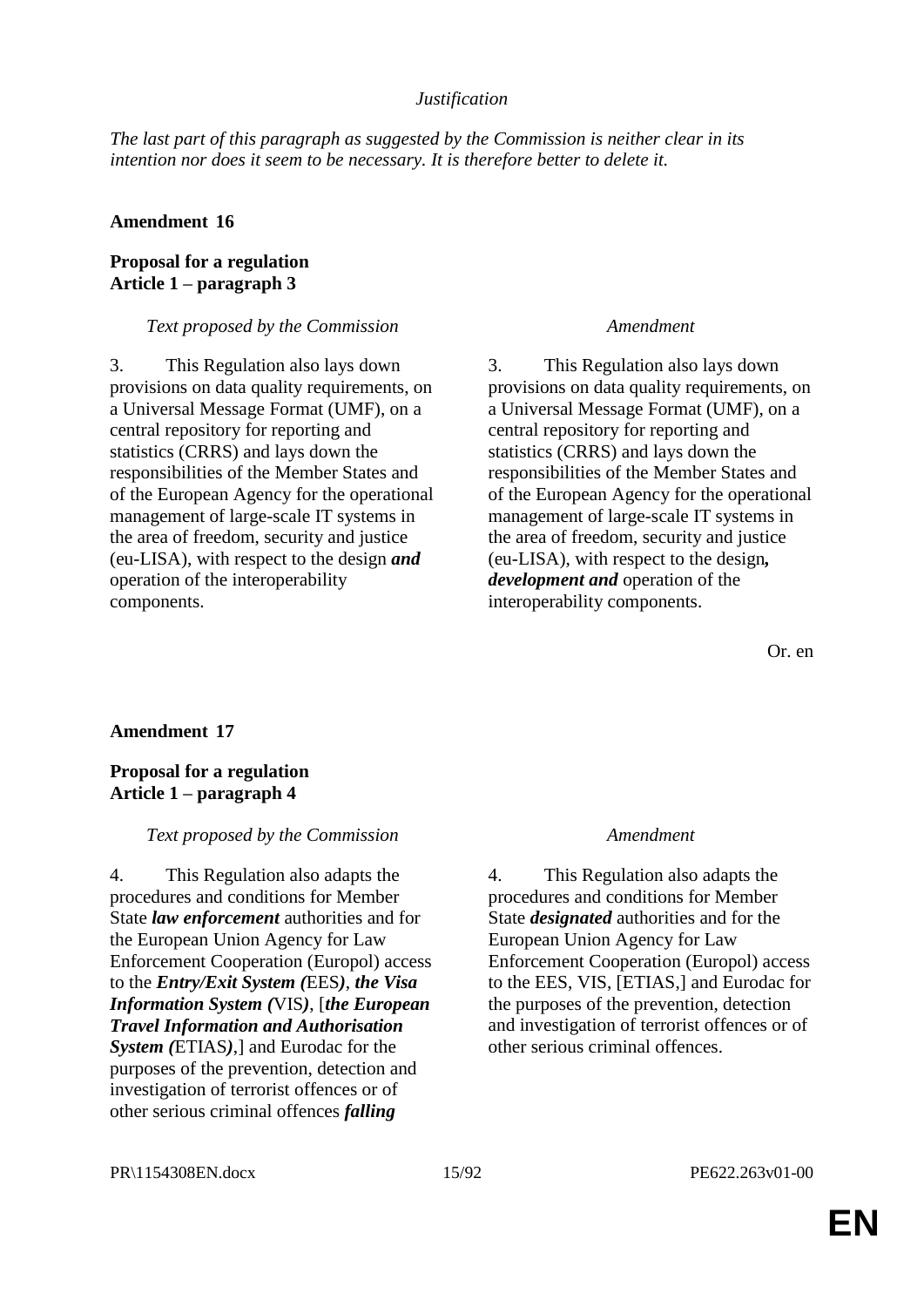**Proposal for a regulation Article 1 – paragraph 4 a (new)**

*Text proposed by the Commission Amendment*

*4a. This Regulation also enables the verification of different identities of a person stored in the Union information systems subject to this Regulation and of identities uncovered by the interoperability components set out in paragraph 2. This Regulation also provides the possibility for Member States to use national legislative measures to empower police authorities to query the CIR solely for the purpose of identifying a person.* 

Or. en

### **Amendment 19**

**Proposal for a regulation Article 2 – title**

*Text proposed by the Commission Amendment*

Objectives *of interoperability* Objectives

Or. en

**Amendment 20**

**Proposal for a regulation Article 2 – paragraph 2 – point a**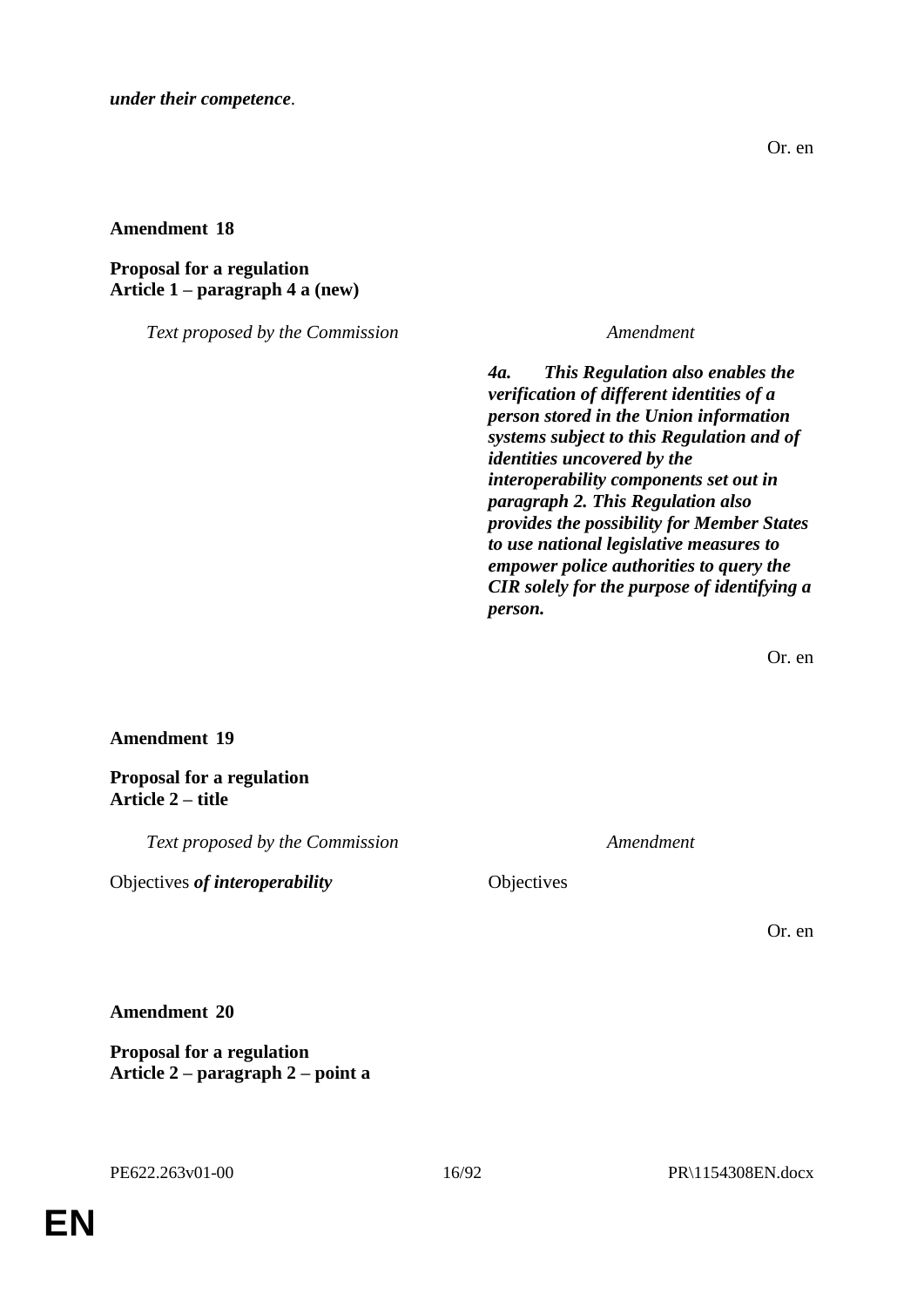### *Text proposed by the Commission Amendment*

(a) *ensuring* the correct identification of *persons*;

(a) *facilitating* the correct identification of *third-country nationals registered in the Union information systems*;

Or. en

**Amendment 21**

# **Proposal for a regulation Article 2 – paragraph 2 – point c**

*Text proposed by the Commission Amendment*

(c) improving and harmonising *data* quality *requirements* of the *respective EU* information systems;

(c) improving and harmonising *the* quality of the *data stored in the Union* information systems;

Or. en

# **Amendment 22**

**Proposal for a regulation Article 2 – paragraph 2 – point d**

*Text proposed by the Commission Amendment*

(d) *facilitating the technical and operational implementation by Member States of existing and future EU* information systems;

(d) *contributing to ensuring the effective use of the Union* information systems*, Europol data and the Interpol databases by facilitating the access to them by the authorities in accordance with their access rights and the objectives and purposes as laid down in the legal instruments governing the respective systems*;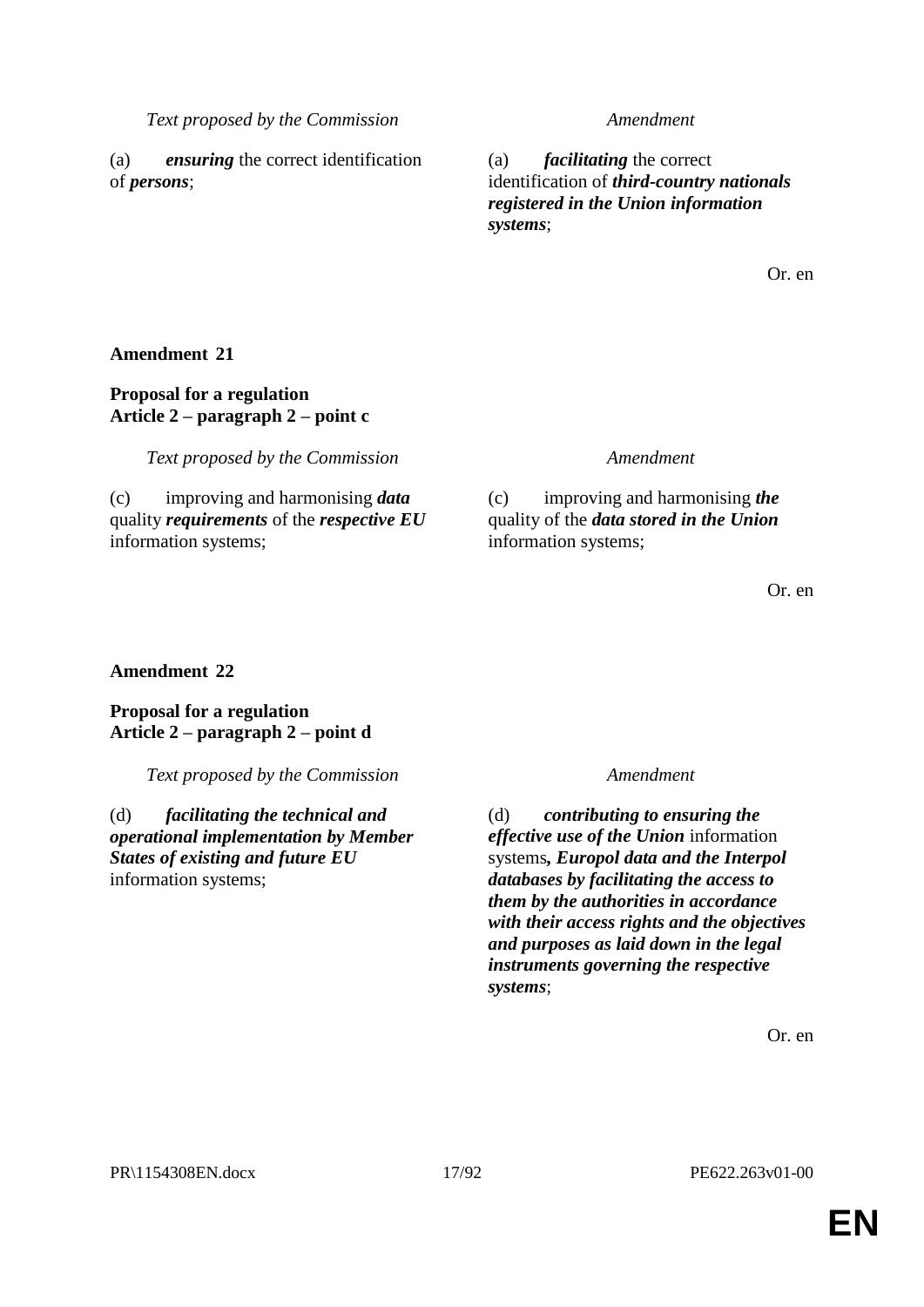### **Proposal for a regulation Article 2 – paragraph 2 – point f**

*Text proposed by the Commission Amendment*

(f) streamlining the conditions for law enforcement access to the EES, *the* VIS, [*the* ETIAS] and Eurodac;

(f) streamlining *and simplifying* the conditions for law enforcement access to the EES, VIS, [ETIAS] and Eurodac;

Or. en

### **Amendment 24**

# **Proposal for a regulation Article 4 – paragraph 1 – point 3**

# *Text proposed by the Commission Amendment*

(3) 'border authority' means the border guard assigned in accordance with national law to carry out border checks;

(3) 'border authority' means the border guard assigned in accordance with national law to carry out border checks *as defined in Article 2(11) of Regulation (EU) 2016/399*;

Or. en

### **Amendment 25**

#### **Proposal for a regulation Article 4 – paragraph 1 – point 10**

*Text proposed by the Commission Amendment*

(10) '*fingerprint* data' means *the data relating to the* fingerprints *of an individual*;

(10) '*dactyloscopic* data' means *data on* fingerprints *and palm prints which due to their unique character and the reference points contained therein enable accurate and conclusive comparisons to identify a person*;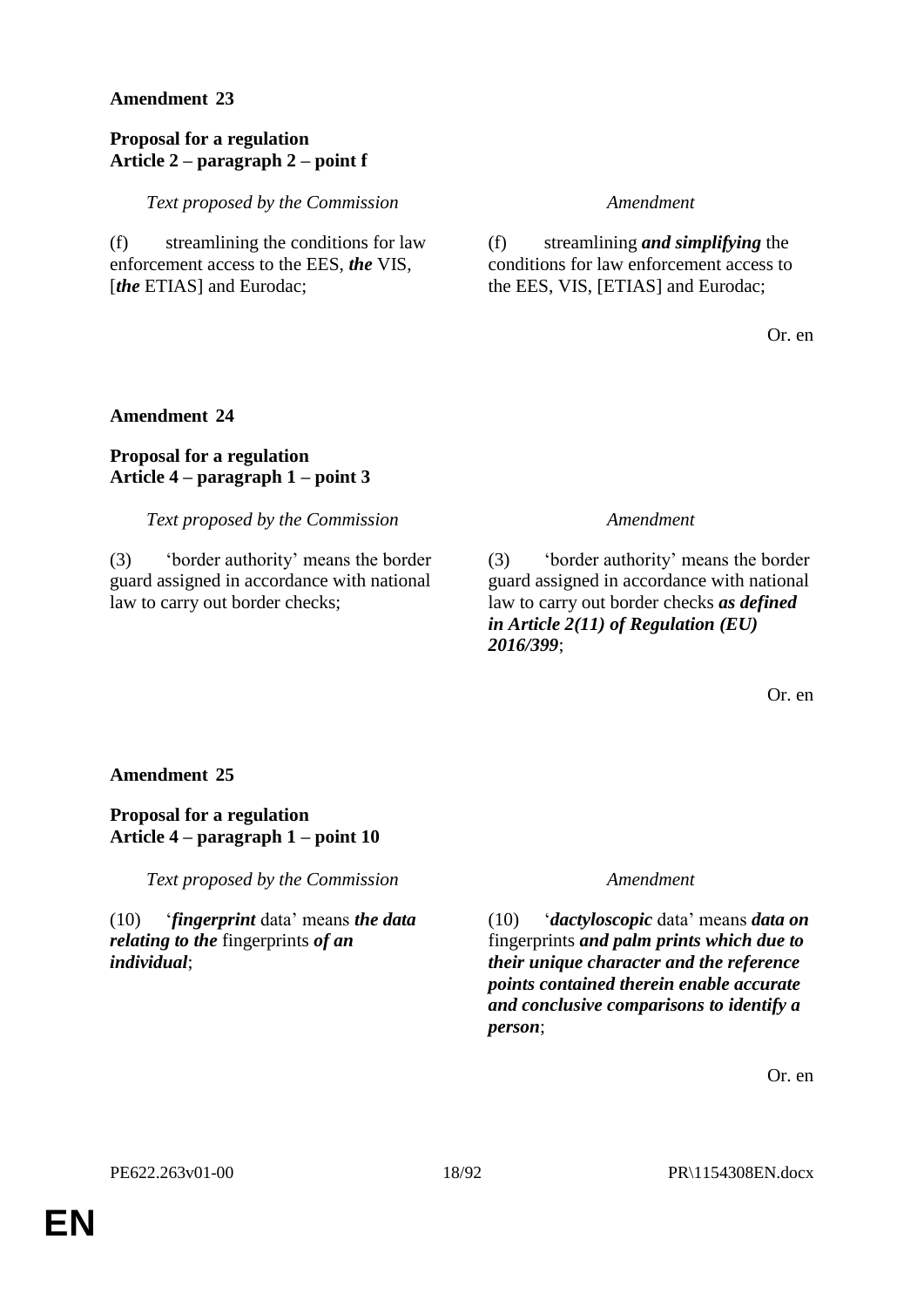### **Proposal for a regulation Article 4 – paragraph 1 – point 18**

*Text proposed by the Commission Amendment*

(18) '*EU* information systems' means the *large-scale IT systems* managed by eu-LISA;

(18) '*Union* information systems' means the *EES, VIS, [ETIAS], Eurodac, SIS and [ECRIS-TCN]* managed by eu-LISA;

Or. en

### **Amendment 27**

### **Proposal for a regulation Article 4 – paragraph 1 – point 19**

*Text proposed by the Commission Amendment*

(19) 'Europol data' means personal data *provided to* Europol for the *purpose* referred to in Article 18(2)(a) of Regulation (EU) 2016/794;

(19) 'Europol data' means personal data *processed by* Europol for the *purposes* referred to in Article 18(2)(a) *to (c)* of Regulation (EU) 2016/794;

Or. en

### **Amendment 28**

### **Proposal for a regulation Article 4 – paragraph 1 – point 25**

*Text proposed by the Commission Amendment*

(25) 'terrorist offence' means an offence under national law which corresponds *or is equivalent* to one of the offences referred to in Directive (EU) 2017/541;

(25) 'terrorist offence' means an offence under national law which corresponds to one of the offences referred to in *Articles 3 to 14 of* Directive (EU) 2017/541*, or which is equivalent to one of those offences for the Member States which are not bound by that Directive*;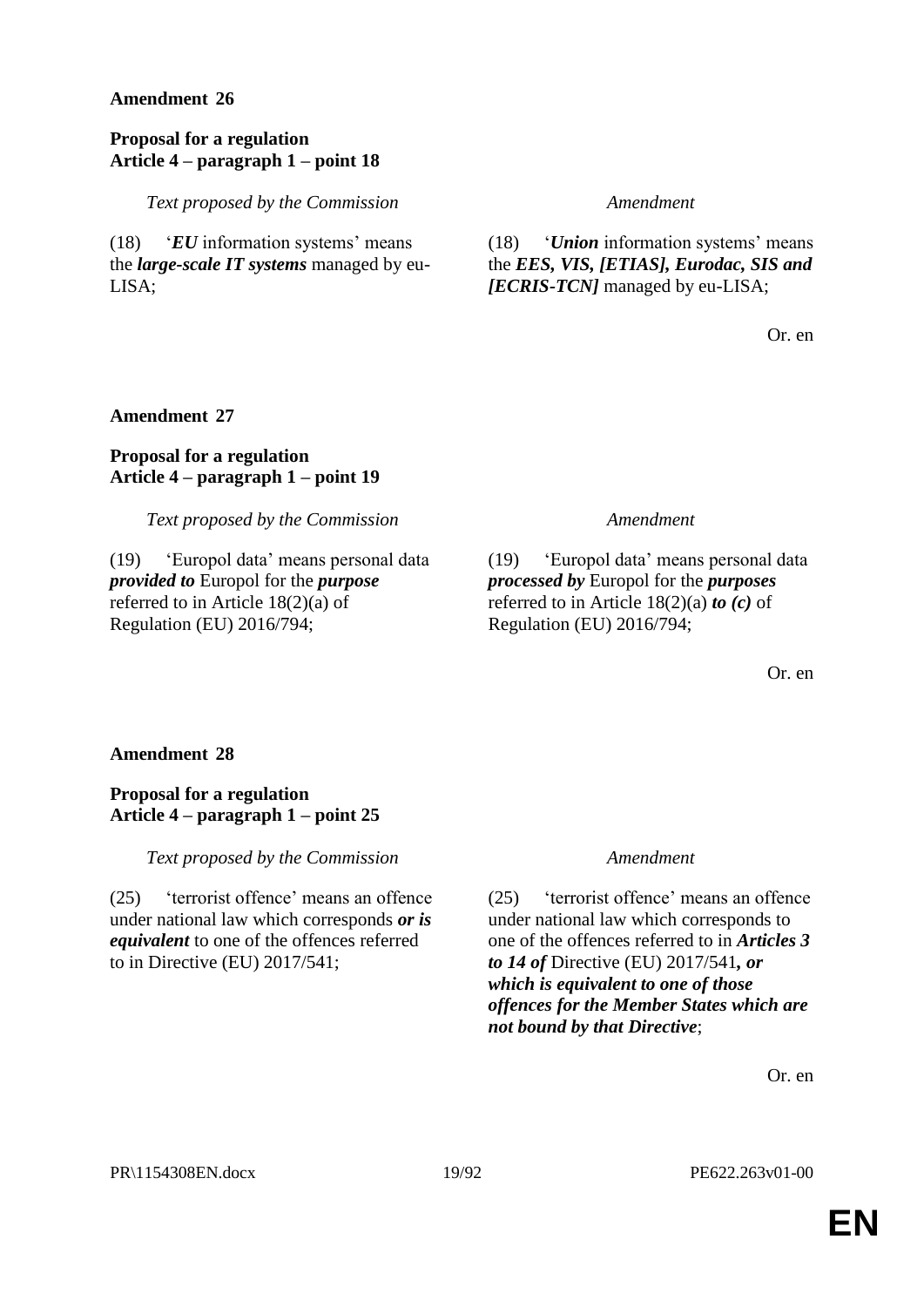# *Justification*

*It is suggested to spell out that the notion of "equivalent" applies only to those countries which are not bound by the terrorism directive.*

# **Amendment 29**

**Proposal for a regulation Article 4 – paragraph 1 – point 31**

### *Text proposed by the Commission Amendment*

(31) 'SIS' means the Schengen Information System as referred to [in the Regulation on SIS in the field of border checks, Regulation on SIS in the field of law enforcement and Regulation on SIS in the field of *illegal* return];

(31) 'SIS' means the Schengen Information System as referred to [in the Regulation on SIS in the field of border checks, Regulation on SIS in the field of law enforcement and Regulation on SIS in the field of return];

*(This amendment applies throughout the text. Adopting it will necessitate corresponding changes throughout.)*

Or. en

*Justification*

*Corrects a mistake.*

# **Amendment 30**

**Proposal for a regulation Article 4 – paragraph 1 – point 33**

*Text proposed by the Commission Amendment*

*(33) 'ESP' means the European search portal as referred to in Article 6;*

Or. en

*Justification*

*deleted*

*This is no definition but an explanation of an abbreviation. The abbreviations are introduced and explained in Article 1.*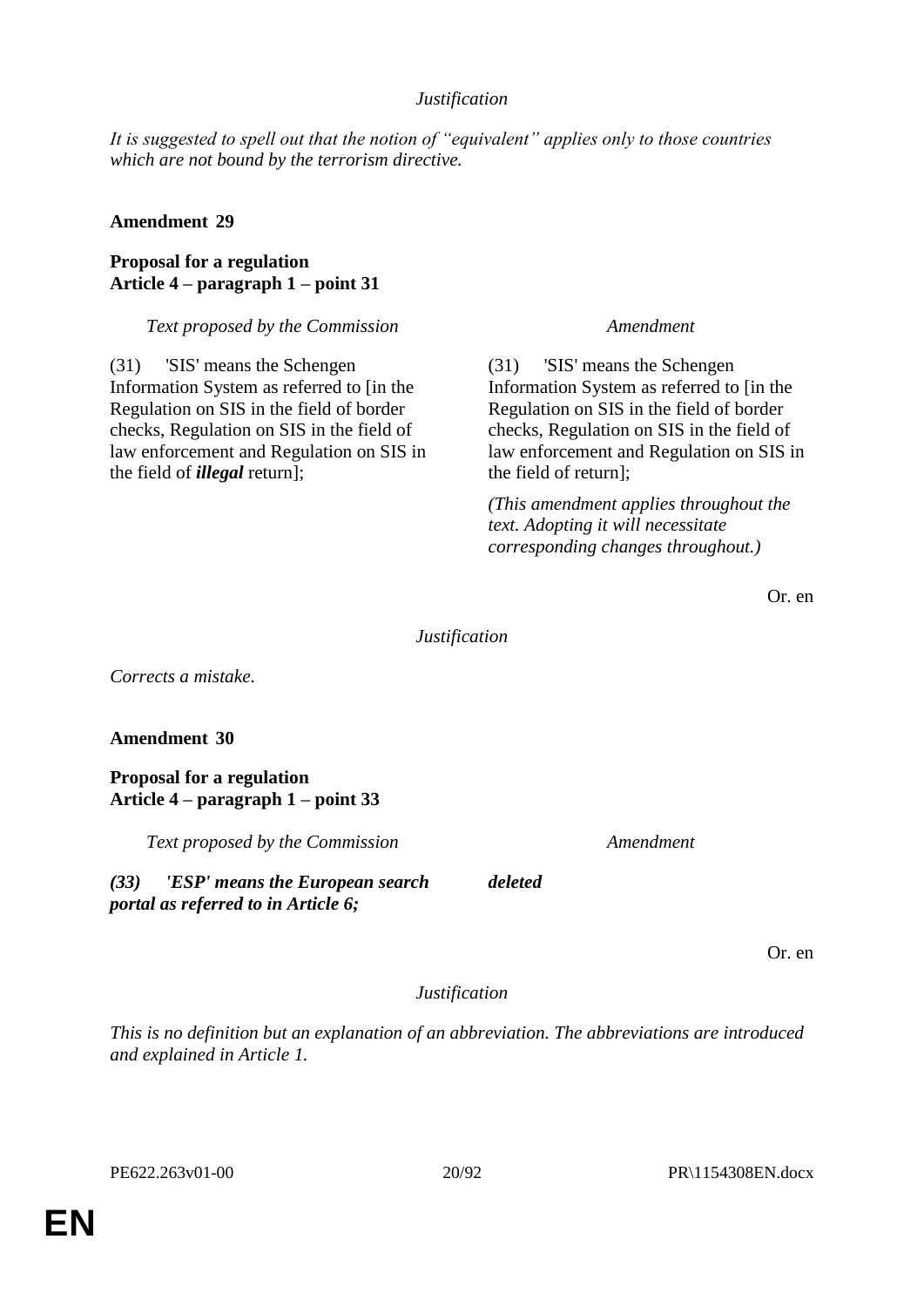### **Proposal for a regulation Article 4 – paragraph 1 – point 34**

*Text proposed by the Commission Amendment*

*(34) 'shared BMS' means the shared biometric matching service as referred to in Article 15;*

Or. en

### *Justification*

*deleted*

*This is no definition but an explanation of an abbreviation. The abbreviations are introduced and explained in Article 1.*

### **Amendment 32**

**Proposal for a regulation Article 4 – paragraph 1 – point 35**

*Text proposed by the Commission Amendment*

*(35) 'CIR' means the common identity repository as referred to in Article 17; deleted*

Or. en

#### *Justification*

*This is no definition but an explanation of an abbreviation. The abbreviations are introduced and explained in Article 1.*

#### **Amendment 33**

### **Proposal for a regulation Article 4 – paragraph 1 – point 36**

*Text proposed by the Commission Amendment*

*(36) 'MID' means the multiple-identity detector as referred to in Article 25;*

Or. en

*deleted*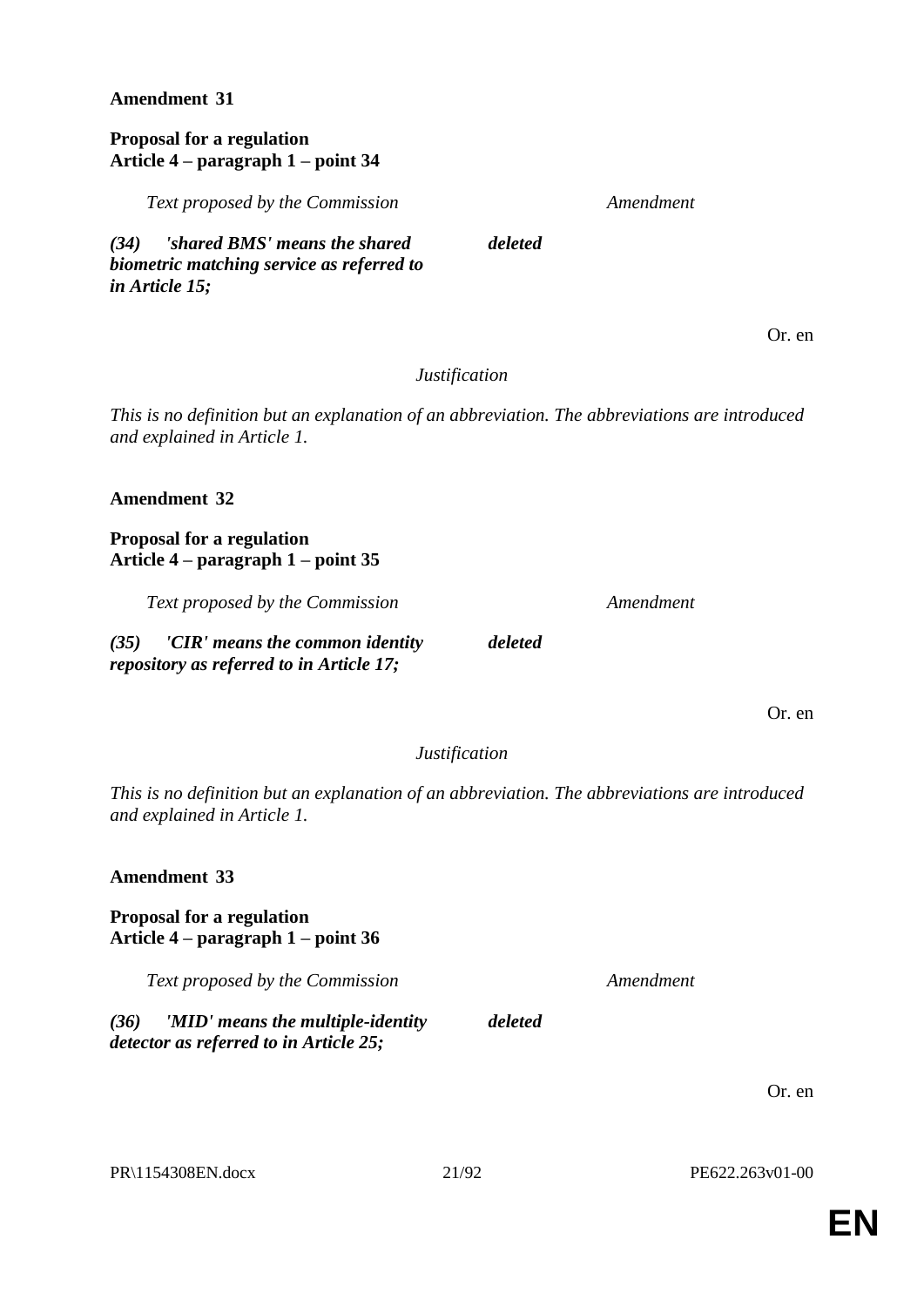# *Justification*

*This is no definition but an explanation of an abbreviation. The abbreviations are introduced and explained in Article 1.*

#### **Amendment 34**

**Proposal for a regulation Article 4 – paragraph 1 – point 37**

*Text proposed by the Commission Amendment*

*(37) 'CRRS' means the central repository for reporting and statistics as referred to in Article 39.*

Or. en

#### *Justification*

*deleted*

*This is no definition but an explanation of an abbreviation. The abbreviations are introduced and explained in Article 1.*

**Amendment 35**

#### **Proposal for a regulation Article 5 – title**

*Text proposed by the Commission Amendment*

Non-discrimination Non-discrimination *and fundamental rights*

Or. en

### **Amendment 36**

**Proposal for a regulation Article 5 – paragraph 1**

*Text proposed by the Commission Amendment*

Processing of personal data for the purposes of this Regulation shall not result in discrimination against persons on *any* grounds *such as sex, racial or* ethnic

Processing of personal data for the purposes of this Regulation shall not result in discrimination against persons on *the* grounds *of sex, race, colour,* ethnic *or* 

PE622.263v01-00 22/92 PR\1154308EN.docx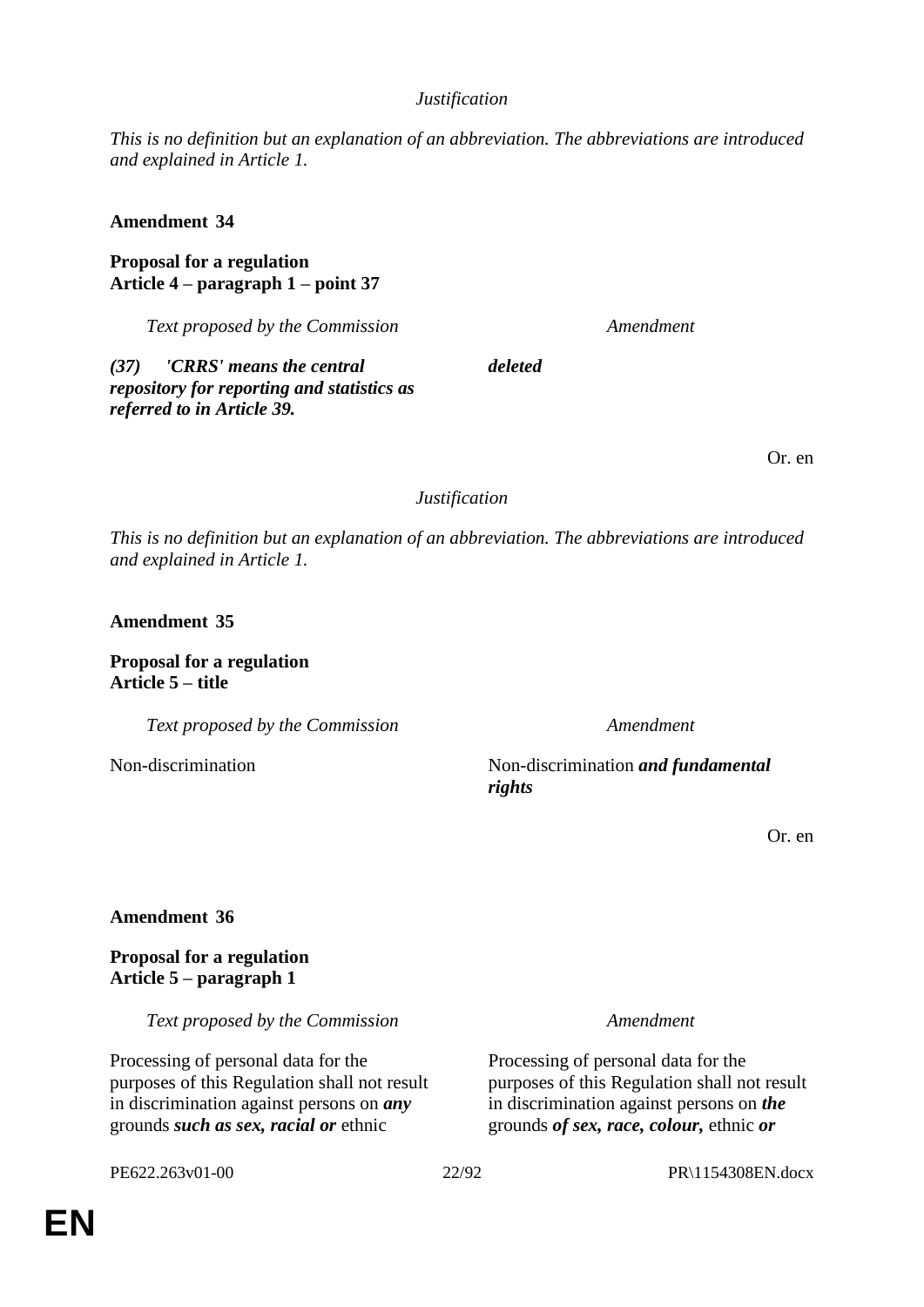origin, religion or belief, disability, age or sexual orientation. It shall fully respect human dignity and integrity. Particular attention shall be paid to children, the elderly and persons with a disability.

*social* origin*, genetic features, language*, religion or belief*, political or any other opinion, membership of a national minority, property, birth*, disability, age or sexual orientation. It shall fully respect human dignity and integrity *and fundamental rights, including the right to respect for one's private life and to the protection of personal data*. Particular attention shall be paid to children, the elderly and persons with a disability. *The best interests of the child shall be a primary consideration.*

Or. en

#### *Justification*

*It is suggested to align the Article with the agreement reached on ETIAS and thereby aligning with the grounds as provided in Article 21 of the Charter.*

#### **Amendment 37**

### **Proposal for a regulation Article 6 – paragraph 1**

#### *Text proposed by the Commission Amendment*

1. A European search portal (ESP) is established for the purposes of *ensuring that* Member State authorities and *EU bodies have fast, seamless, efficient, systematic and controlled access* to the *EU* information systems, *the* Europol data and the Interpol databases *that they need to perform* their tasks in accordance with their access rights and *of supporting* the objectives of the EES, *the* VIS, [*the* ETIAS], Eurodac, *the* SIS, [*the* ECRIS-TCN *system*] and *the* Europol data.

1. A European search portal (ESP) is established for the purposes of *facilitating the access of* Member State authorities and *of Union agencies* to the *Union* information systems, *to* Europol data and *to* the Interpol databases *in the performance of* their tasks *and* in accordance with their access rights *to* and the objectives *and purposes* of the EES, VIS, [ETIAS], Eurodac, SIS, [ECRIS-TCN] and Europol data.

Or. en

#### *Justification*

*New article introduced as Article 37a to reflect the necessity that all interoperability components (not only the ESP) should ensure fast, seamless, efficient, and controlled access as well as full availability in accordance with article 53(1).*

PR\1154308EN.docx 23/92 PE622.263v01-00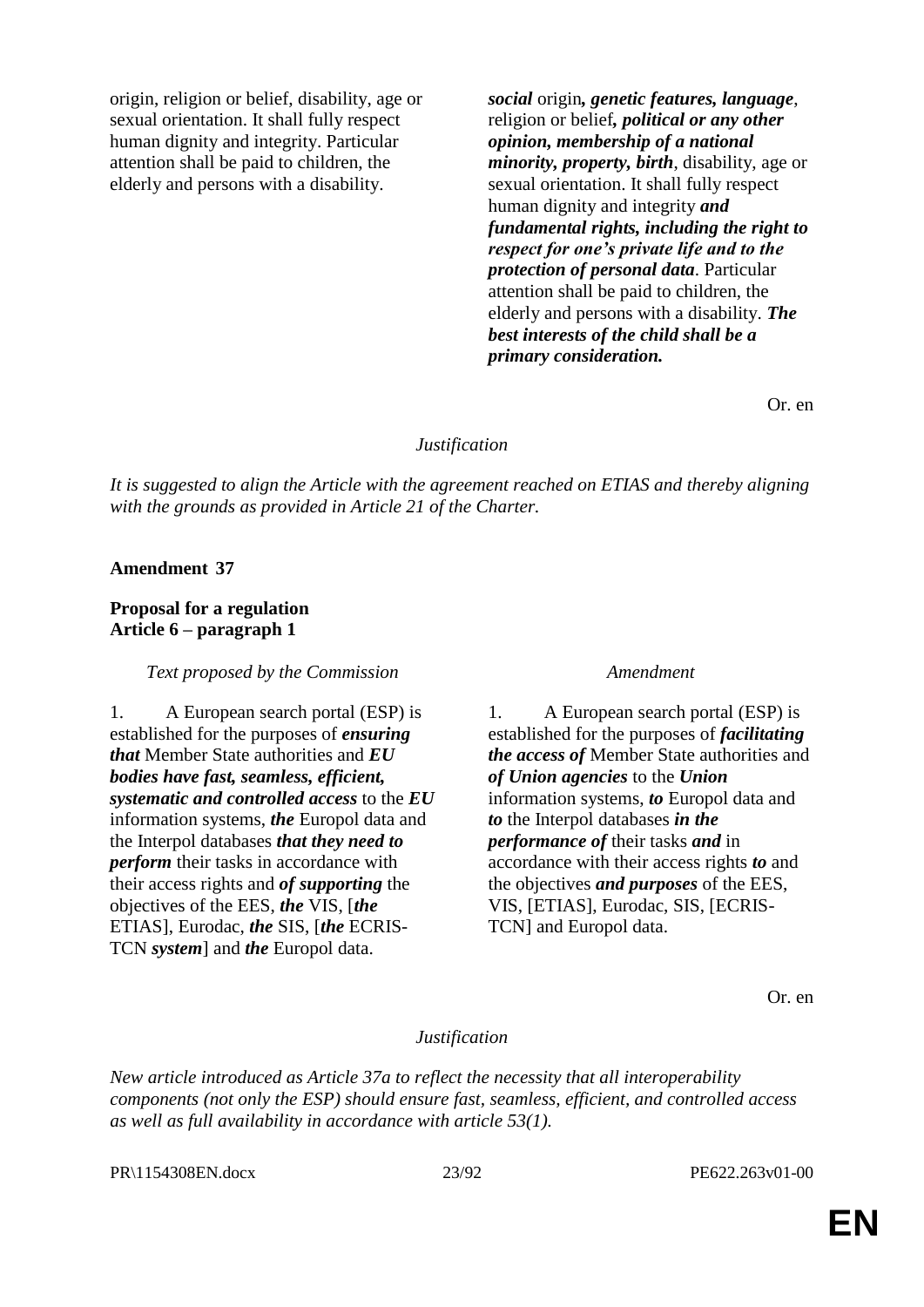# **Proposal for a regulation Article 6 – paragraph 2 – point b**

*Text proposed by the Commission Amendment*

(b) a secure communication channel between the ESP, Member States and *EU bodies* that are entitled to use the ESP *in accordance with Union law;*

(b) a secure communication channel between the ESP, Member States and *Union agencies* that are entitled to use the ESP*;*

Or. en

### *Justification*

*The reference to Union law is covered in paragraph 1. It does not belong in the paragraph describing the IT architecture. Also the term "Union law" is not precise enough.*

**Amendment 39**

**Proposal for a regulation Article 6 – paragraph 2 – point c a (new)**

*Text proposed by the Commission Amendment*

*(ca) a central Union backup ESP capable of providing all the functionalities of the principal ESP and a similar level of performance as it in the event of its failure. The ESP and the backup ESP shall be located in the technical sites of eu-LISA.* 

Or. en

### **Amendment 40**

**Proposal for a regulation Article 7 – paragraph 1**

*Text proposed by the Commission Amendment*

1. The use of the ESP shall be reserved to the Member State authorities

1. The use of the ESP shall be reserved to the Member State authorities

PE622.263v01-00 24/92 PR\1154308EN.docx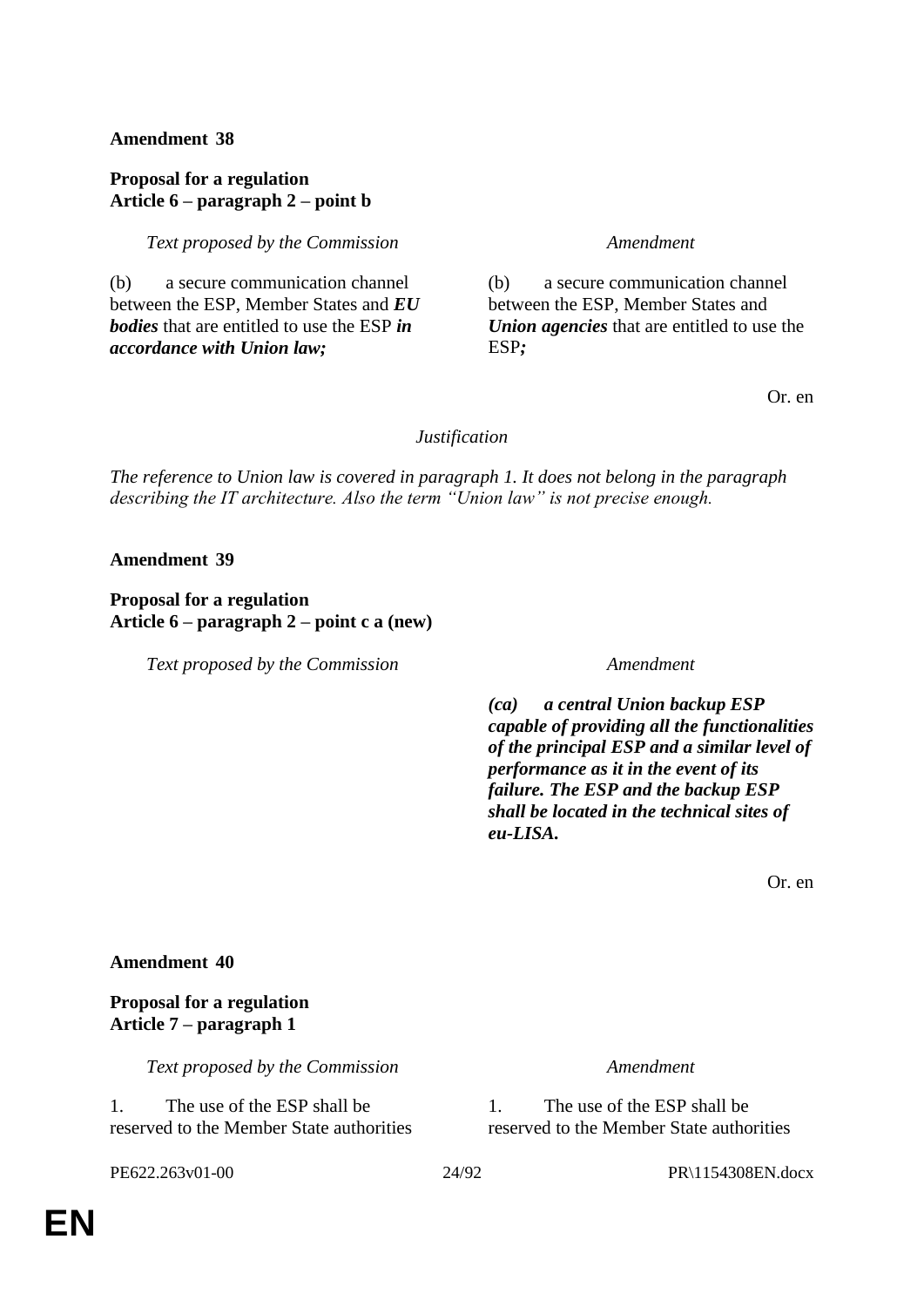and *EU bodies* having access to the EES, [*the* ETIAS], *the* VIS, *the* SIS, Eurodac and [*the* ECRIS-TCN *system*], to the CIR and the multiple-identity detector as well as *the* Europol data *and* the Interpol databases in accordance with Union or national law governing such access.

and *Union agencies* having access to the EES, [ETIAS], VIS, SIS, Eurodac and [ECRIS-TCN] *in accordance with the legal instruments governing those Union information systems*, to the CIR and the multiple-identity detector *in accordance with this Regulation* as well as Europol data *in accordance with Regulation (EU) 2016/794 and to* the Interpol databases in accordance with Union or national law governing such access.

Or. en

*Justification*

*It is important to be very precise as to the legal basis for the access to the various systems.*

### **Amendment 41**

**Proposal for a regulation Article 7 – paragraph 1 – subparagraph 1 a (new)**

*Text proposed by the Commission Amendment*

*Those Member State authorities and Union agencies may make use of the ESP and the data provided by it only for the objectives and purposes laid down in the legal instruments governing those Union information systems and in this Regulation.* 

Or. en

#### **Amendment 42**

#### **Proposal for a regulation Article 8 – paragraph 1 – point a**

*Text proposed by the Commission Amendment*

(a) the fields of data to be used for querying;

(a) the fields of data *possibly* to be used for querying;

Or. en

PR\1154308EN.docx 25/92 PE622.263v01-00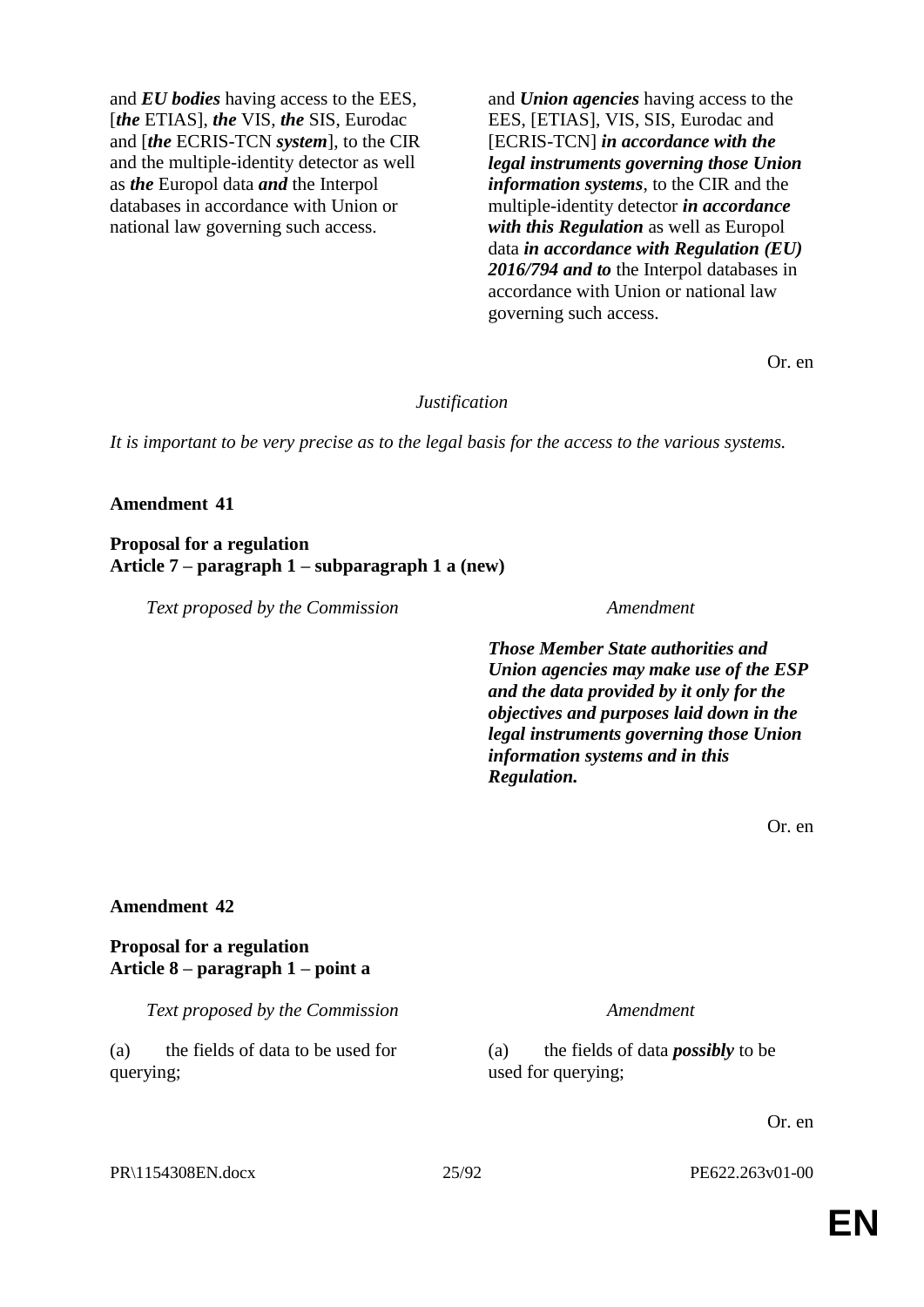# **Proposal for a regulation Article 8 – paragraph 1 – point b**

# *Text proposed by the Commission Amendment*

(b) the *EU* information systems, *the* Europol data *and* the Interpol databases *that shall and may be consulted* and that shall provide a reply to the user; *and*

(b) the *Union* information systems, Europol data*,* the Interpol databases *and the elements of those systems that may be queried* and that shall provide a reply to the user; *a user requesting data on the basis of Article 22 shall only get a hit/nohit notification if the user is authorised to request from the central access point the data of the individual Union information system having provided a hit in accordance with the legal instrument governing that system;* 

Or. en

# **Amendment 44**

# **Proposal for a regulation Article 8 – paragraph 2**

# *Text proposed by the Commission Amendment*

2. The Commission shall adopt delegated acts in accordance with Article 63 to specify the technical details of the profiles referred to in paragraph 1 for the users of the ESP referred to in Article 7(1) in accordance with their access rights.

2. The Commission shall adopt delegated acts in accordance with Article 63 to specify the technical details of the profiles referred to in paragraph 1 for the users of the ESP referred to in Article 7(1) in accordance with their access rights *as laid down in the legal instruments governing Union information systems and national law where applicable*.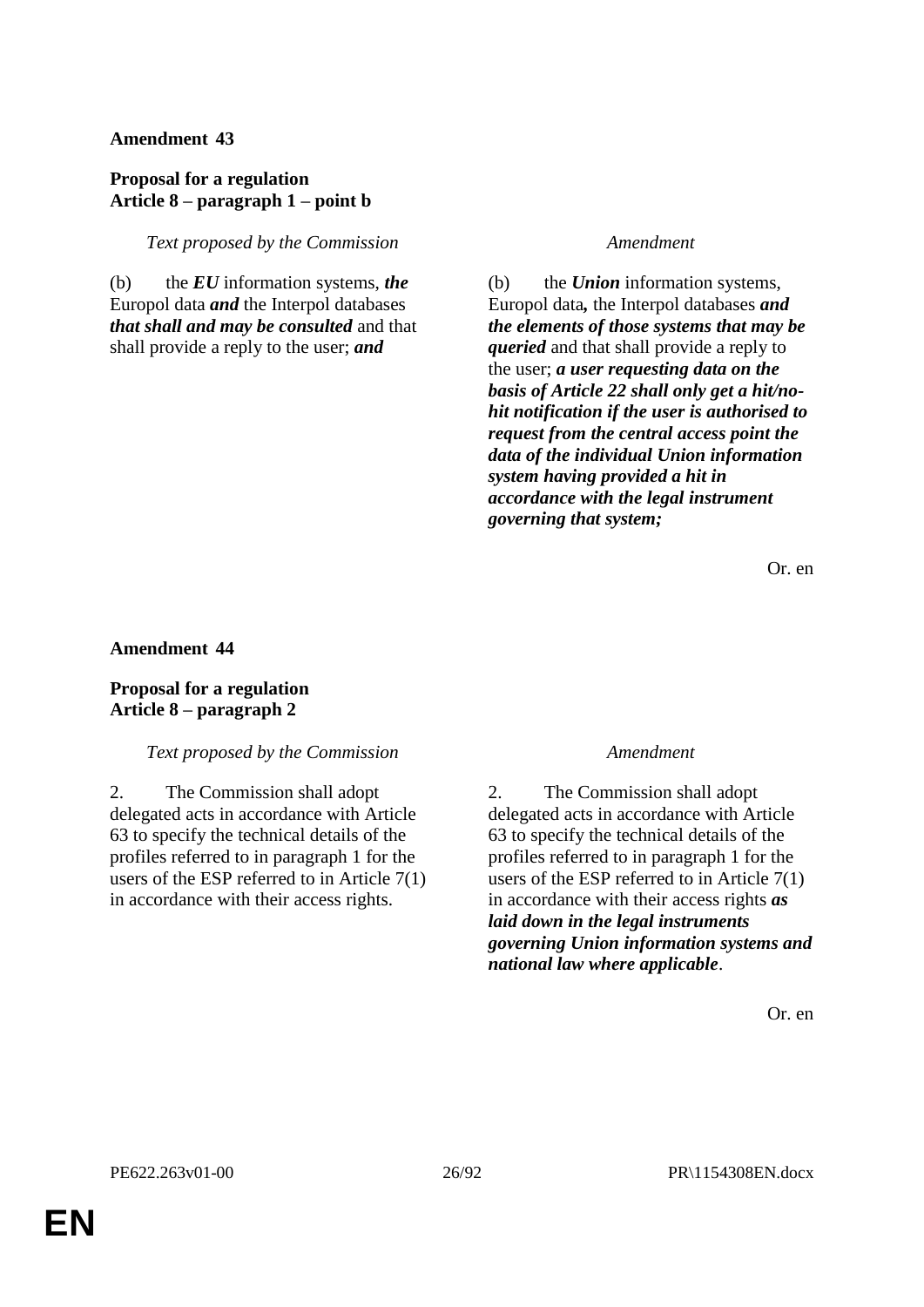### **Proposal for a regulation Article 9 – paragraph 1**

#### *Text proposed by the Commission Amendment*

1. The users of the ESP shall launch a query by introducing data in the ESP in accordance with their user profile and access rights. Where a query has been launched, the ESP shall query simultaneously, with the data introduced by the user of the ESP, the EES, [*the* ETIAS], *the* VIS, *the* SIS, Eurodac, [*the* ECRIS-TCN *system*] and the CIR as well as *the* Europol data and the Interpol databases.

1. The users of the ESP shall launch a query by introducing data in the ESP in accordance with their *ESP* user profile*, created in accordance with Article 8,* and access rights. Where a query has been launched, the ESP shall query simultaneously, with the data introduced by the user of the ESP, the EES, [ETIAS], VIS, SIS, Eurodac, [ECRIS-TCN] and the CIR as well as Europol data and the Interpol databases.

Or. en

### **Amendment 46**

### **Proposal for a regulation Article 9 – paragraph 4**

### *Text proposed by the Commission Amendment*

4. The EES, [*the* ETIAS], *the* VIS, *the* SIS, Eurodac, [*the* ECRIS-TCN *system*], the CIR and the multiple-identity detector, as well as *the* Europol data and the Interpol databases, shall provide the data that they contain resulting from the query of the ESP.

4. The EES, [ETIAS], VIS, the SIS, Eurodac, [ECRIS-TCN], the CIR and the multiple-identity detector, as well as Europol data and the Interpol databases, shall provide the data that they contain resulting from the query of the ESP. *The ESP shall provide replies to the user as soon as data is available from one of the systems. The replies to the user from the ESP shall be unique and shall contain all the data to which the user has access under Union law and under national law. Without prejudice to Article 20, the reply provided by the ESP shall indicate to which Union information system or database the data belongs.*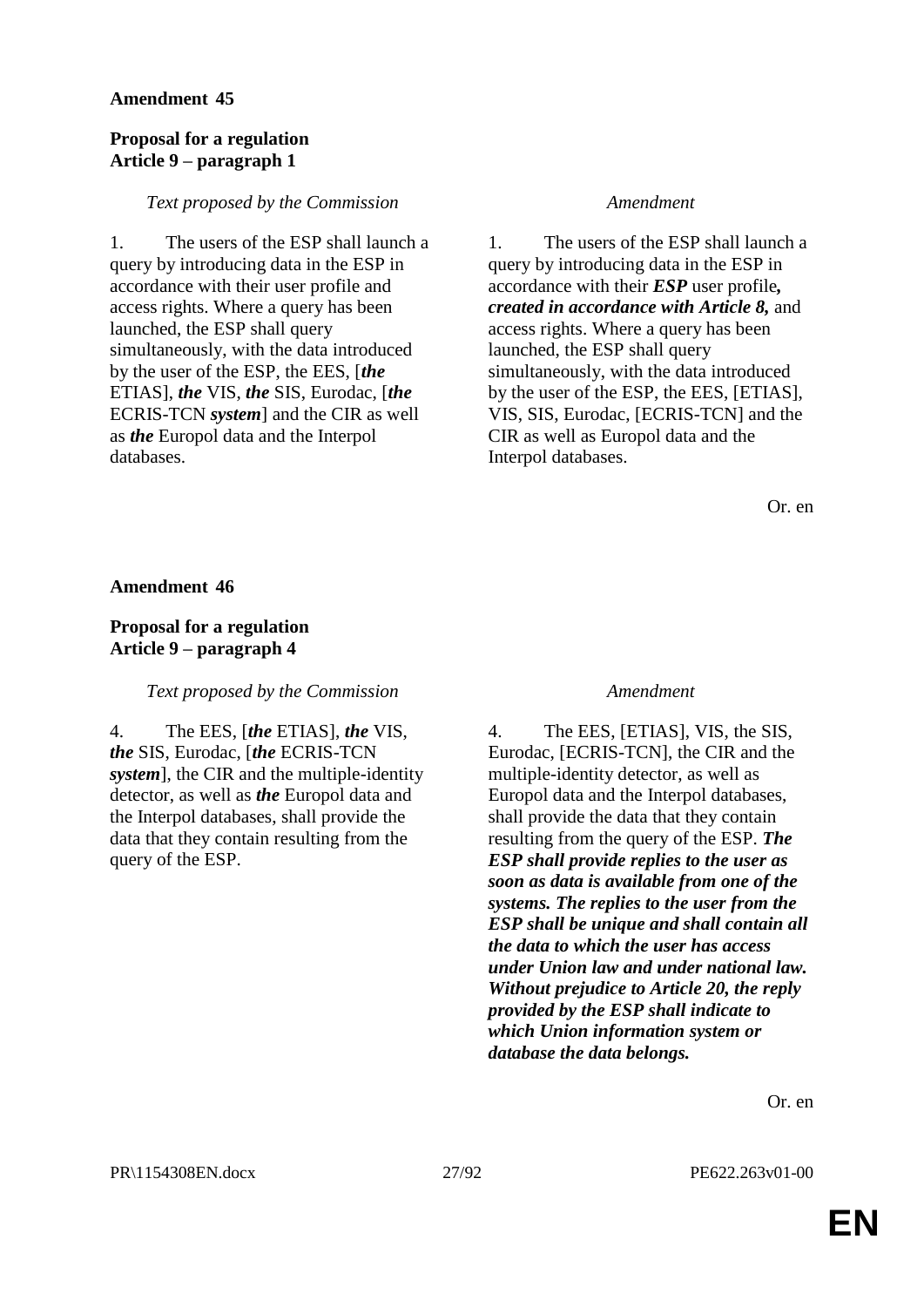# **Proposal for a regulation Article 9 – paragraph 5**

*Text proposed by the Commission Amendment*

5. When querying the Interpol databases, the design of the ESP shall ensure that *the data used by the user* of the *ESP to launch a query is not shared with the owners of* Interpol *data*.

5. When querying the Interpol databases, the design of the ESP shall ensure that *no information is revealed to the owner* of the Interpol *alert*.

Or. en

# **Amendment 48**

# **Proposal for a regulation Article 9 – paragraph 6**

*Text proposed by the Commission Amendment*

*6. The reply to the user of the ESP shall be unique and shall contain all the data to which the user has access under Union law. Where necessary, the reply provided by the ESP shall indicate to which information system or database the data belongs.*

*deleted*

Or. en

# **Amendment 49**

**Proposal for a regulation Article 10 – paragraph 1 – introductory part**

*Text proposed by the Commission Amendment*

1. Without prejudice to [Article 46 of the EES Regulation], Article 34 of Regulation (EC) No 767/2008, [Article 59 of the ETIAS proposal] and Articles 12 and 18 of the Regulation on SIS in the field of

1. Without prejudice to [Article 46 of the EES Regulation], Article 34 of Regulation (EC) No 767/2008, [Article 59 of the ETIAS proposal] and Articles 12 and 18 of the Regulation on SIS in the field of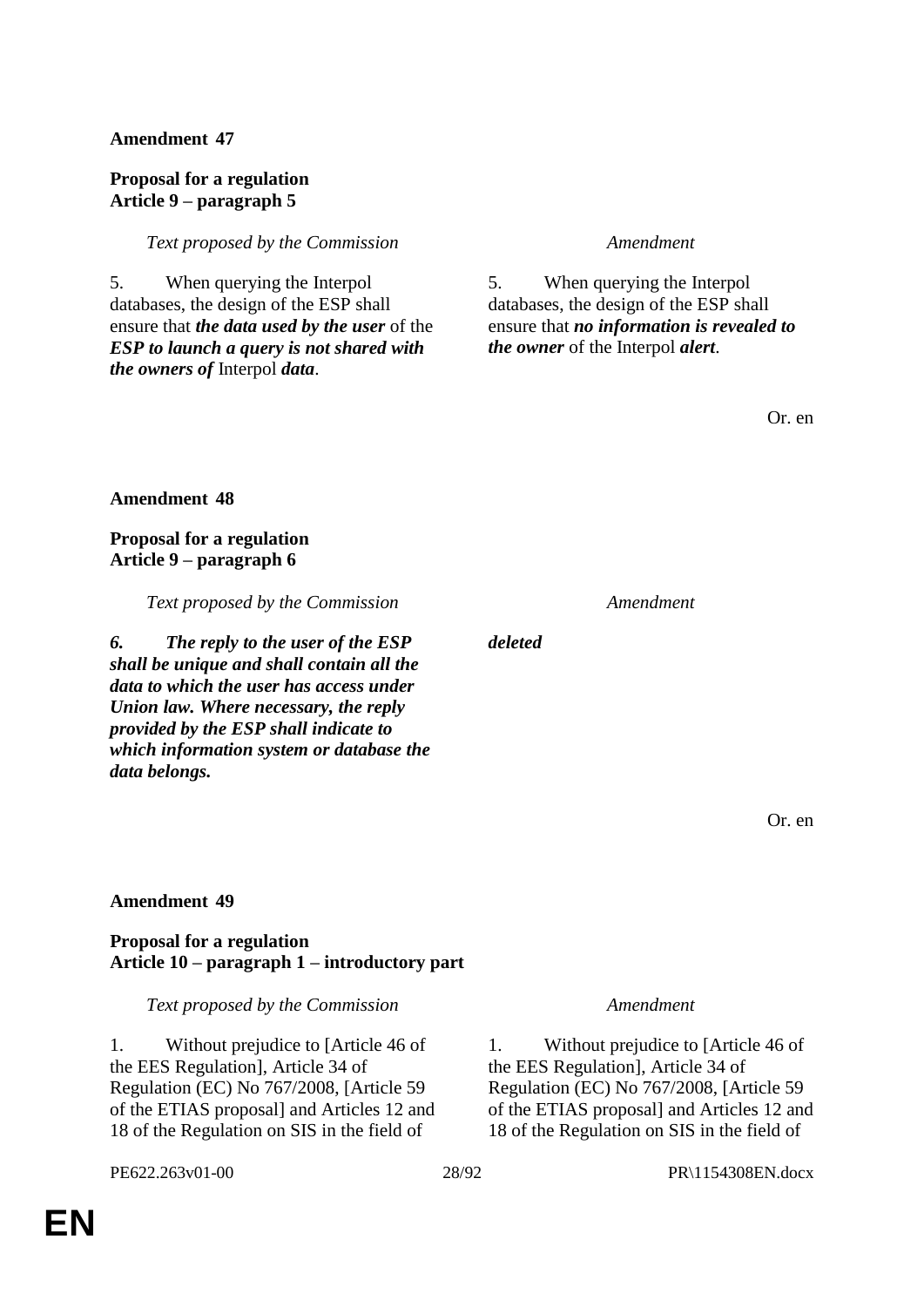border checks, eu-LISA shall keep logs of all data processing operations within the ESP. Those logs shall include*, in particular,* the following:

border checks, eu-LISA shall keep logs of all data processing operations within the ESP. Those logs shall include the following:

Or. en

#### *Justification*

*The legal acts of the information systems in their respective provisions on logs do not have the wording "in particular" which is very vague.*

**Amendment 50**

**Proposal for a regulation Article 10 – paragraph 1 – point a**

*Text proposed by the Commission Amendment*

(a) the Member State authority *and the individual user of the ESP, including the ESP profile used as referred to in Article 8;*

(a) the Member State authority *or the Union agency launching the query;*

Or. en

### **Amendment 51**

**Proposal for a regulation Article 10 – paragraph 1 – point c a (new)**

*Text proposed by the Commission Amendment*

*(ca) ESP profile used as referred to in Article 8;*

Or. en

**Amendment 52**

**Proposal for a regulation Article 10 – paragraph 1 – point d**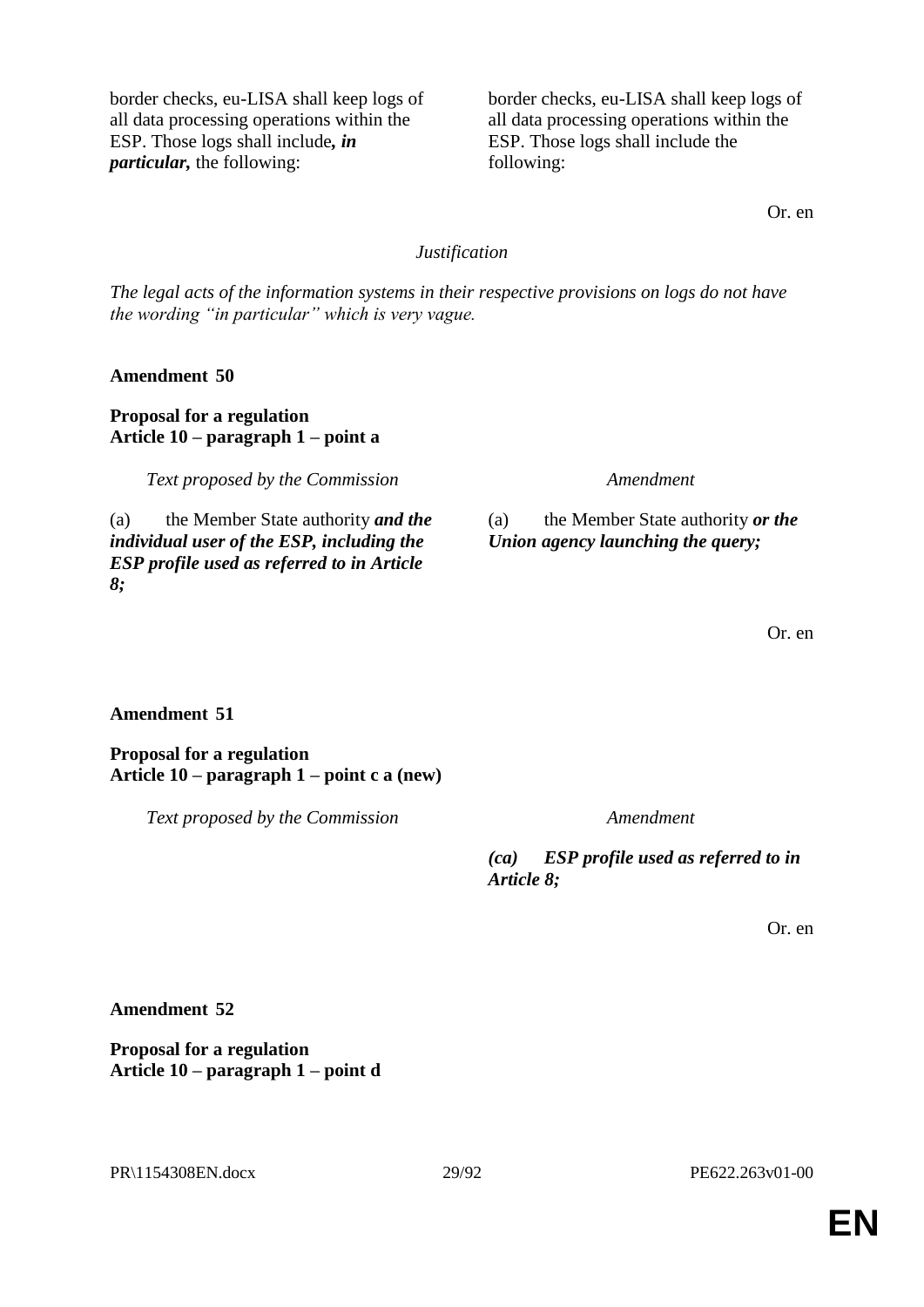*Text proposed by the Commission Amendment*

*deleted*

*(d) in accordance with national rules or when applicable, Regulation (EU) 45/2001, the identifying mark of the person who carried out the query..*

Or. en

### **Amendment 53**

# **Proposal for a regulation Article 10 – paragraph 1 – subparagraph 1 a (new)**

*Text proposed by the Commission Amendment*

*In addition, Member States and Union agencies shall keep logs of the individual and unique user identifiers of the person performing the query.*

Or. en

# **Amendment 54**

### **Proposal for a regulation Article 11 – paragraph 1**

### *Text proposed by the Commission Amendment*

1. Where it is technically impossible to use the ESP to query one or several *EU* information systems *referred to in Article 9(1)* or the CIR, because of a failure of the ESP, the users of the ESP shall be notified by eu-LISA.

1. Where it is technically impossible to use the ESP to query one or several *Union* information systems or the CIR, because of a failure of the ESP, the users of the ESP shall be notified *without delay* by eu-LISA.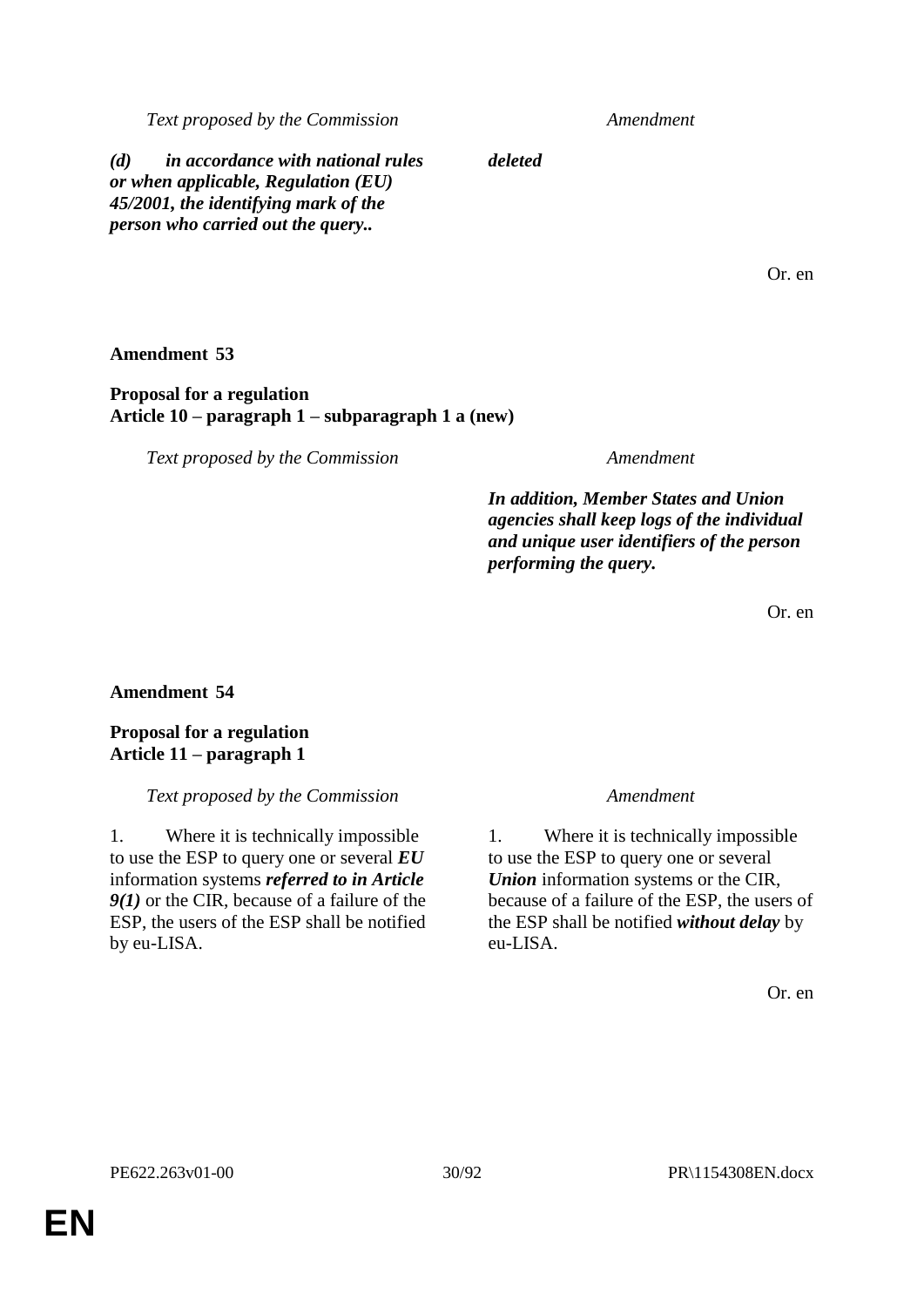#### **Proposal for a regulation Article 11 – paragraph 2**

#### *Text proposed by the Commission Amendment*

2. Where it is technically impossible to use the ESP to query one or several *EU* information systems *referred to in Article 9(1)* or the CIR, because of a failure of the national infrastructure in a Member State, that Member State's competent authority shall notify eu-LISA and the Commission.

2. Where it is technically impossible to use the ESP to query one or several *Union* information systems or the CIR, because of a failure of the national infrastructure in a Member State, that Member State's competent authority shall *without delay inform all its users and* notify eu-LISA and the Commission.

Or. en

### **Amendment 56**

# **Proposal for a regulation Article 11 – paragraph 3**

### *Text proposed by the Commission Amendment*

3. In both scenarios, and until the technical failure is addressed, the obligation referred to in Article 7(2) and (4) shall not apply and Member States *may* access the information systems *referred to in Article 9(1)* or the CIR directly using their respective national uniform interfaces or national communication infrastructures.

3. In both scenarios, and until the technical failure is addressed, the obligation referred to in Article 7(2) and (4) shall not apply and Member States *shall* access the *Union* information systems or the CIR directly using their respective national uniform interfaces or national communication infrastructures.

Or. en

### **Amendment 57**

**Proposal for a regulation Article 11 – paragraph 3 a (new)**

*Text proposed by the Commission Amendment*

*3a. Where it is technically impossible to use the ESP to query one or several Union information systems or the CIR* 

PR\1154308EN.docx 31/92 PE622.263v01-00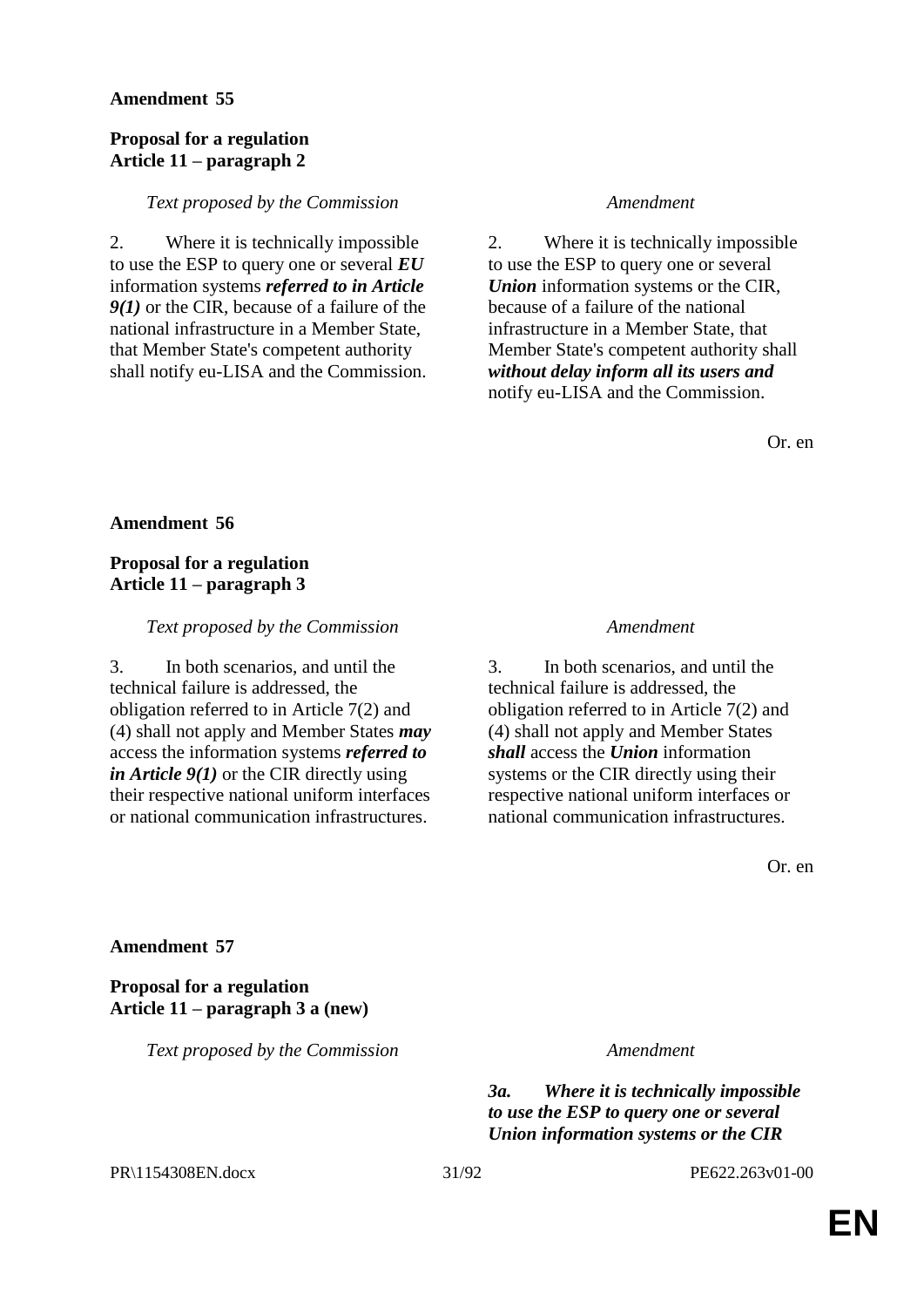*because of a failure of the infrastructure of a Union agency, that agency shall notify eu-LISA and the Commission.* 

Or. en

# **Amendment 58**

### **Proposal for a regulation Article 12 – paragraph 1**

#### *Text proposed by the Commission Amendment*

1. A shared biometric matching service (shared BMS) storing biometric templates and enabling querying with biometric data across several *EU* information systems is established for the purposes of supporting the CIR and the multiple-identity detector and the objectives of the EES, *the* VIS, Eurodac, *the* SIS and [*the* ECRIS-TCN *system*].

1. A shared biometric matching service (shared BMS) storing biometric templates and enabling querying with biometric data across several *Union* information systems is established for the purposes of supporting the CIR and the multiple-identity detector and the objectives of the EES, VIS, Eurodac, SIS and [ECRIS-TCN] *and Regulation (EU) 2016/794*.

Or. en

### **Amendment 59**

#### **Proposal for a regulation Article 12 – paragraph 2 – point b**

### *Text proposed by the Commission Amendment*

(b) a secure communication infrastructure between the shared BMS, Central-SIS *and* the CIR.

(b) a secure communication infrastructure between the shared BMS, Central-SIS*,* the CIR*, the Union information systems and Europol*.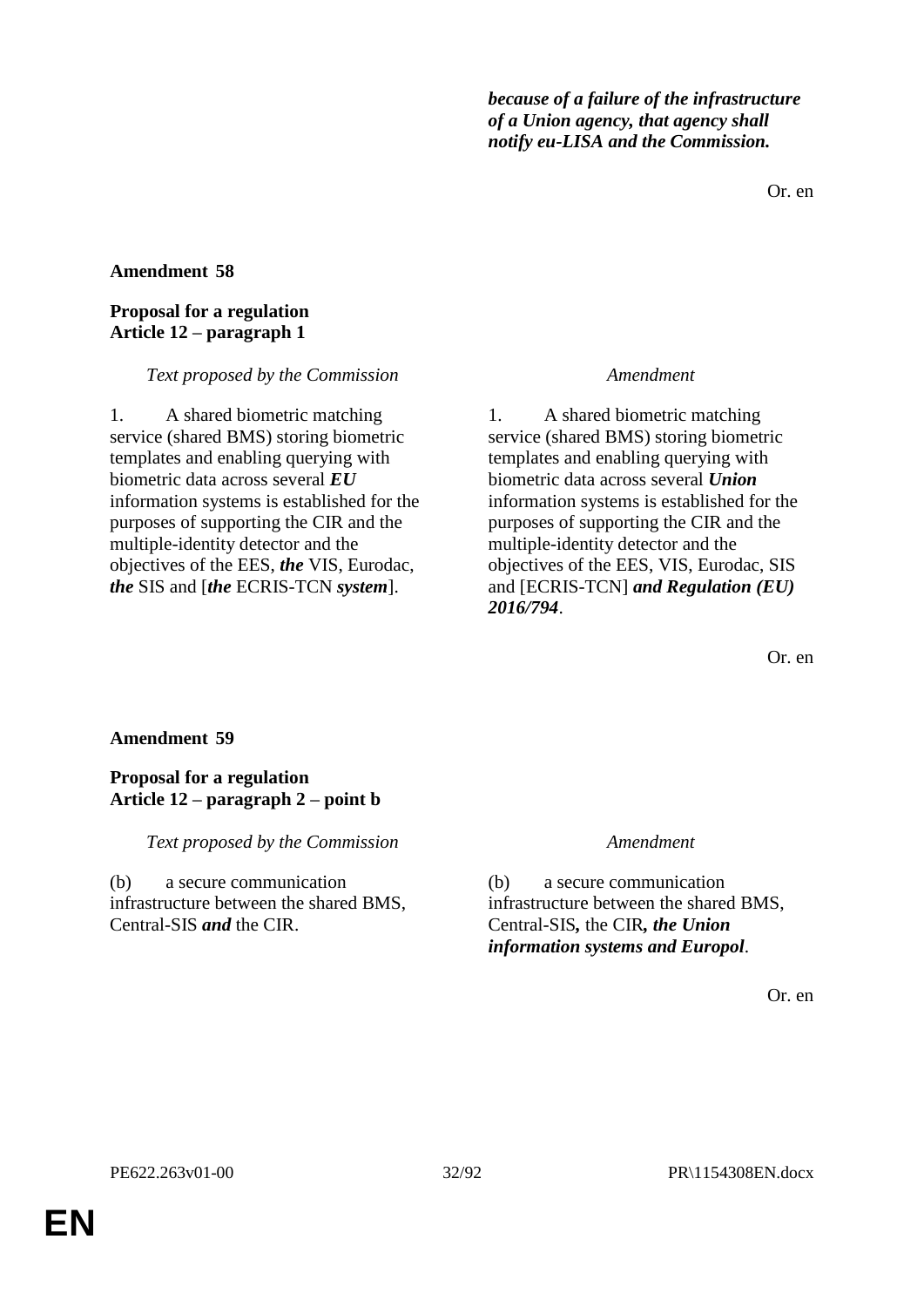# **Proposal for a regulation Article 13 – paragraph 1 – point d**

*Text proposed by the Commission Amendment*

(d) the data referred to in Article 20(3)(w) and *(x)* of the Regulation on SIS in the field of law enforcement;

(d) the data referred to in Article 20(3)(w) and *(y)* of the Regulation *[*on SIS in the field of law enforcement*]*;

Or. en

### *Justification*

*Corrects a mistake. It was not the intention to process DNA data.*

# **Amendment 61**

**Proposal for a regulation Article 13 – paragraph 1 – point f**

*Text proposed by the Commission Amendment*

(f) [the data referred to in Article  $13(a)$ of *the* Eurodac Regulation;]

(f) [the data referred to in Article  $12(a)$ *and (b), Article 13(2),(a) and (b) and Article 14(2),(a) and (b)* of the Eurodac Regulation;]

Or. en

### **Amendment 62**

**Proposal for a regulation Article 13 – paragraph 1 – point g a (new)**

*Text proposed by the Commission Amendment*

*(ga) the biometric data processed by Europol for the purposes referred to in Article 18(2),(a) to (c) of Regulation (EU) 2016/794.*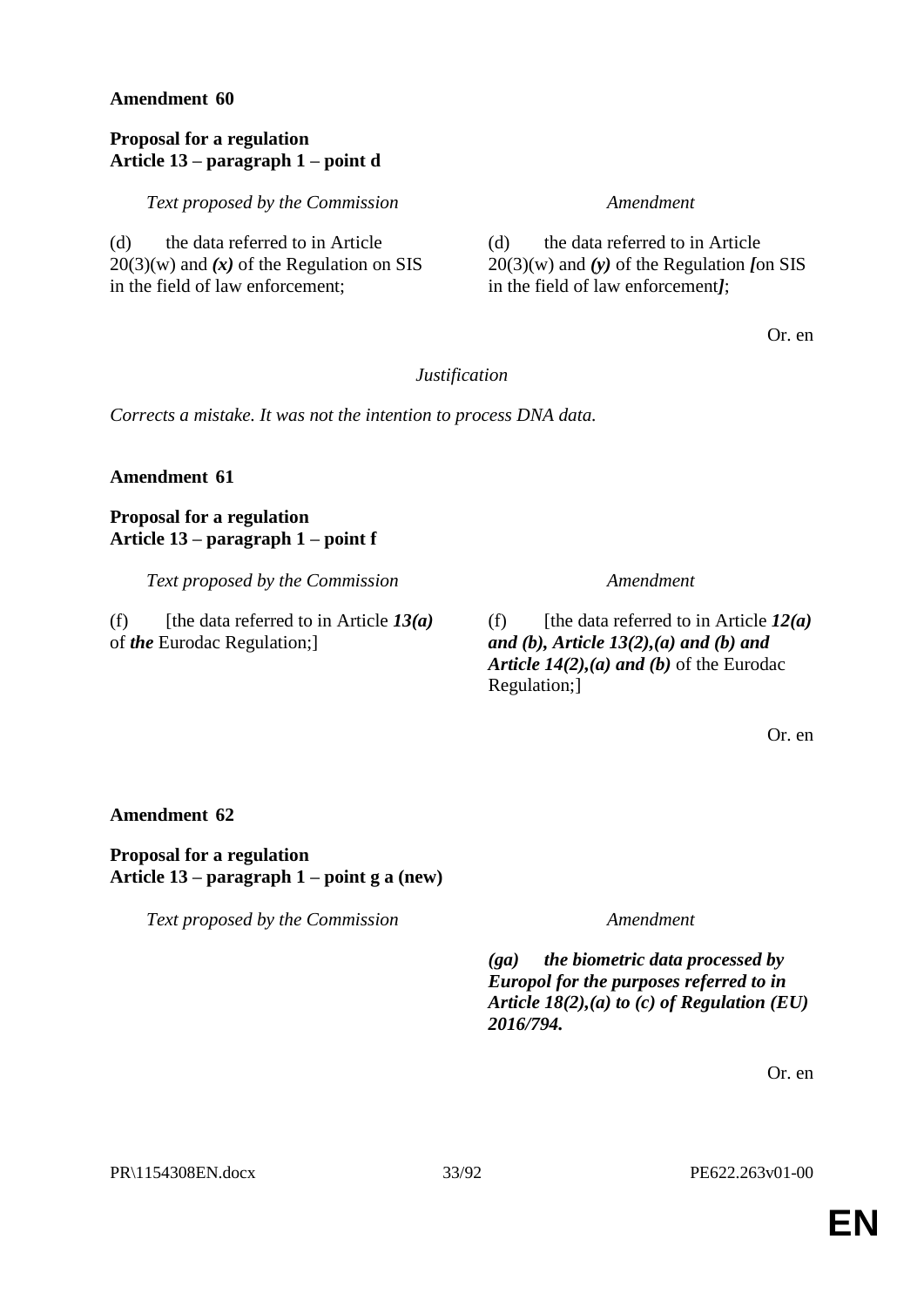#### **Proposal for a regulation Article 13 – paragraph 4**

*Text proposed by the Commission Amendment*

4. The storage of the data referred to in paragraph 1 shall meet the quality standards referred to in Article *37(2)*.

4. The storage of the data referred to in paragraph 1 shall meet the quality standards referred to in Article *37*.

Or. en

# *Justification*

*It is better to refer to the entire Article 37 and not just paragraph 2 as there are several data control mechanisms referred to in Article 37.*

# **Amendment 64**

# **Proposal for a regulation Article 14 – paragraph 1**

*Text proposed by the Commission Amendment*

In order to search the biometric data stored within the CIR and *the* SIS, the CIR and *the* SIS shall use the biometric templates stored in the shared BMS. Queries with biometric data shall take place in accordance with the purposes provided for in this Regulation and in the EES Regulation, the VIS Regulation, the Eurodac Regulation, the [SIS Regulations] and [the ECRIS-TCN Regulation].

In order to search the biometric data stored within the CIR and SIS, the CIR*,* SIS *and Europol data,* shall use the biometric templates stored in the shared BMS. Queries with biometric data shall take place in accordance with the purposes provided for in *Article 12(1)* of this Regulation and in the EES Regulation, the VIS Regulation, the Eurodac Regulation, the [SIS Regulations] and [the ECRIS-TCN Regulation].

Or. en

### *Justification*

*To ensure legal certainty it is important to refer to the purpose as established in Article 12 and not to the Regulation in general.*

**Amendment 65**

**Proposal for a regulation Article 15 – paragraph 1**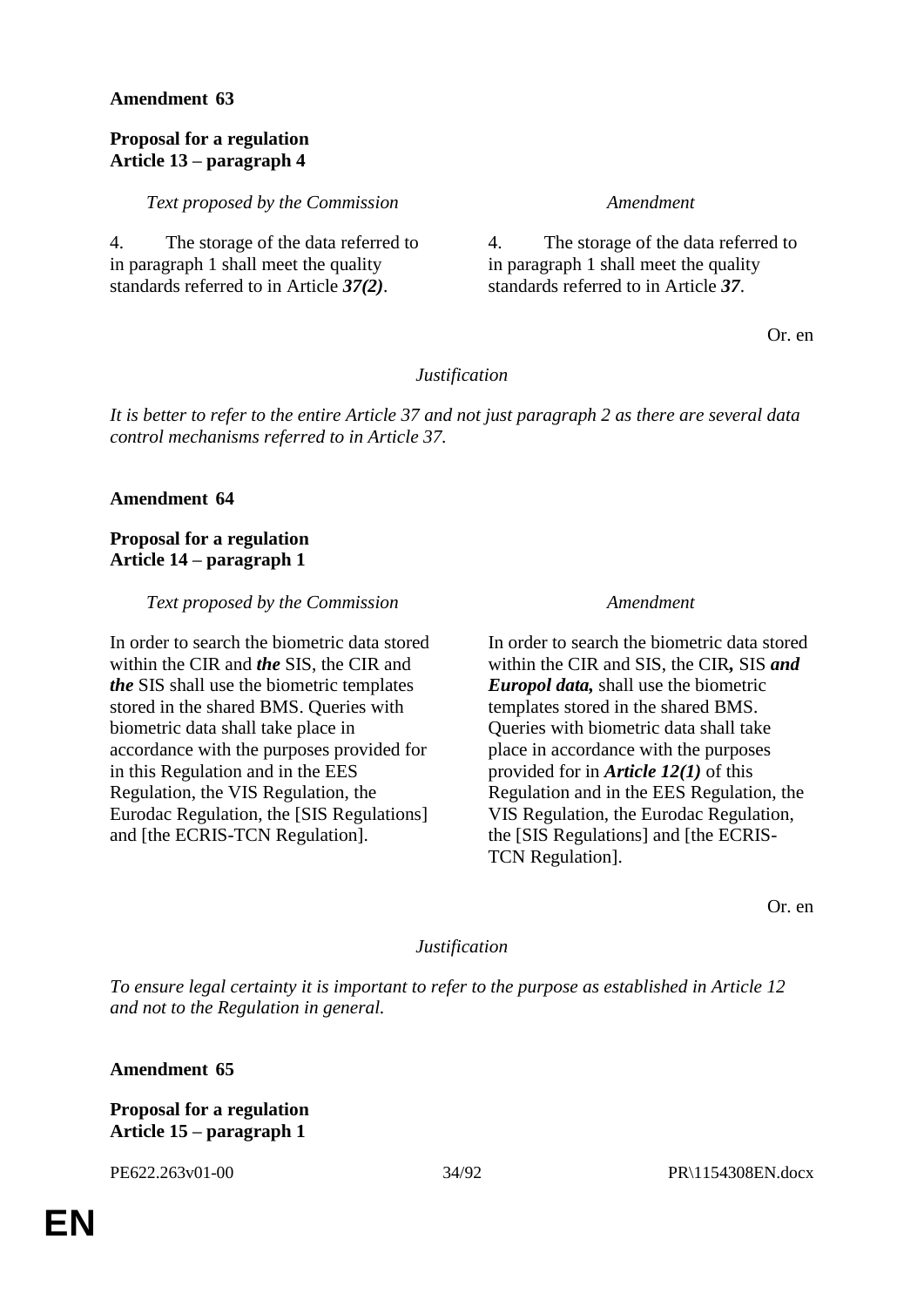# *Text proposed by the Commission Amendment*

The data referred to in Article 13 shall be stored in the shared BMS for as long as the corresponding biometric data is stored in the CIR *or the* SIS.

The data referred to in Article 13 shall be stored in the shared BMS for as long as the corresponding biometric data is stored in the CIR *in accordance with Article 19,* SIS *or as Europol data*.

Or. en

# **Amendment 66**

# **Proposal for a regulation Article 16 – paragraph 1 – introductory part**

# *Text proposed by the Commission Amendment*

1. Without prejudice to [Article 46 of the EES Regulation], Article 34 of Regulation (EC) No 767/2008 and [Article 12 and 18 of the Regulation on SIS in the field of *law enforcement*], eu-LISA shall keep logs of all data processing operations within the shared BMS. Those logs shall include*, in particular,* the following:

1. Without prejudice to [Article 46 of the EES Regulation], Article 34 of Regulation (EC) No 767/2008 and [Article 12 and 18 of the Regulation on SIS in the field of *border checks*], eu-LISA shall keep logs of all data processing operations within the shared BMS. Those logs shall include the following:

Or. en

# *Justification*

*The legal acts of the information systems in their respective provisions on logs do not have the wording "in particular" which is very vague. The reference should be to the SIS border checks text and not the SIS in the field of law enforcement. Corrects a mistake.*

# **Amendment 67**

**Proposal for a regulation Article 16 – paragraph 1 – point a a (new)**

*Text proposed by the Commission Amendment*

*(aa) the Member State authority or the Union agency launching the query;*

Or. en

PR\1154308EN.docx 35/92 PE622.263v01-00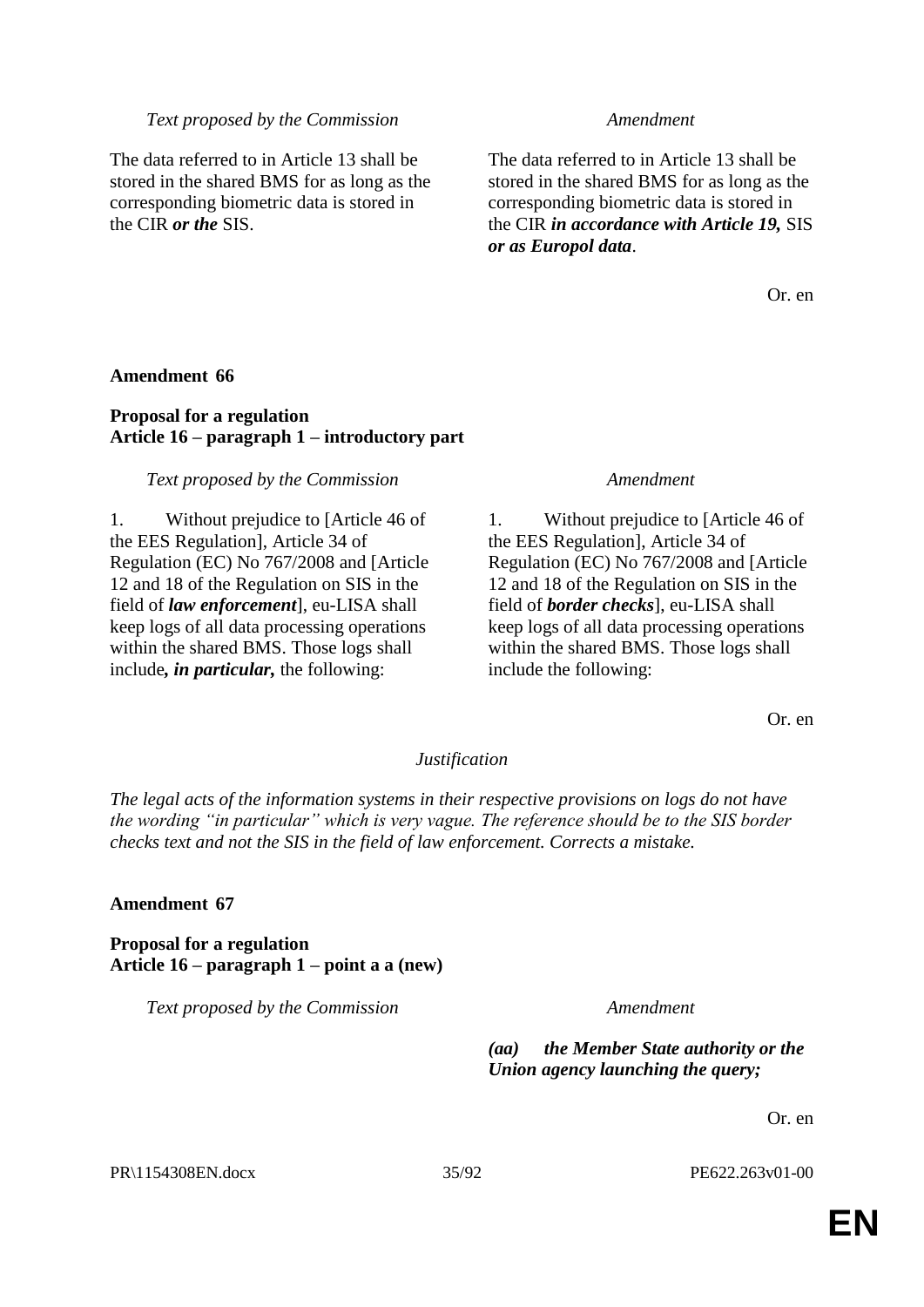# **Proposal for a regulation Article 16 – paragraph 1 – point f**

*Text proposed by the Commission Amendment*

(f) the results of the query and date and time of the result;

(f) the results of the query and *the* date and time of the result *and the Union information system from which the data was received*;

Or. en

# **Amendment 69**

**Proposal for a regulation Article 16 – paragraph 1 – point g**

*Text proposed by the Commission Amendment*

*(g) in accordance with national rules or, when applicable, Regulation (EU) 45/2001, the identifying mark of the person who carried out the query.*

*deleted*

Or. en

**Amendment 70**

**Proposal for a regulation Article 16 – paragraph 1 – subparagraph 1 a (new)**

*Text proposed by the Commission Amendment*

*In addition, Member States and Union agencies shall keep logs of the individual and unique user identifiers of the person performing the query.*

Or. en

PE622.263v01-00 36/92 PR\1154308EN.docx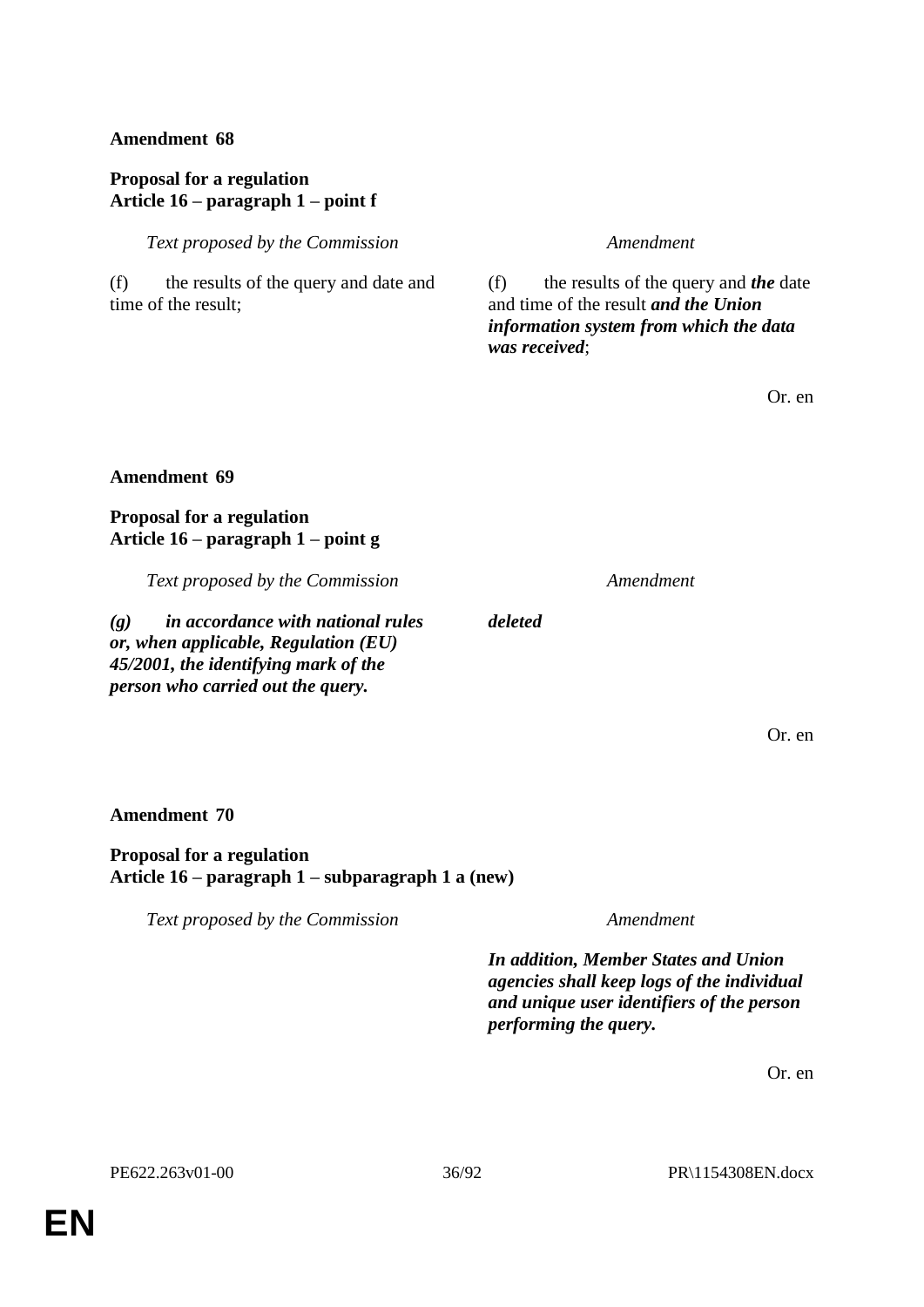## **Proposal for a regulation Article 17 – paragraph 2 – point b**

*Text proposed by the Commission Amendment*

(b) a secure communication channel between the CIR, Member States and *EU bodies* that are entitled to use the *European search portal (ESP)* in accordance with Union law;

(b) a secure communication channel between the CIR, Member States and *Union agencies* that are entitled to use the *CIR* in accordance with *the national and* Union law;

Or. en

## *Justification*

*The reference to the CIR corrects a mistake in the Commission's proposal.*

### **Amendment 72**

**Proposal for a regulation Article 17 – paragraph 2 – point c a (new)**

*Text proposed by the Commission Amendment*

*(ca) a central Union backup CIR capable of providing all the functionalities of the principal CIR and a similar level of performance as it in the event of its failure. The CIR and the backup CIR may operate simultaneously. The CIR and the backup CIR shall be located in technical sites of eu-LISA.*

Or. en

## **Amendment 73**

**Proposal for a regulation Article 19 – paragraph 1**

*Text proposed by the Commission Amendment*

1. Where data is added, amended or deleted in the EES, *the* VIS and [*the* ETIAS], the data referred to in Article 18

1. *Without duplicating the data from the respective Union information systems,* where data is added, amended or deleted in

PR\1154308EN.docx 37/92 PE622.263v01-00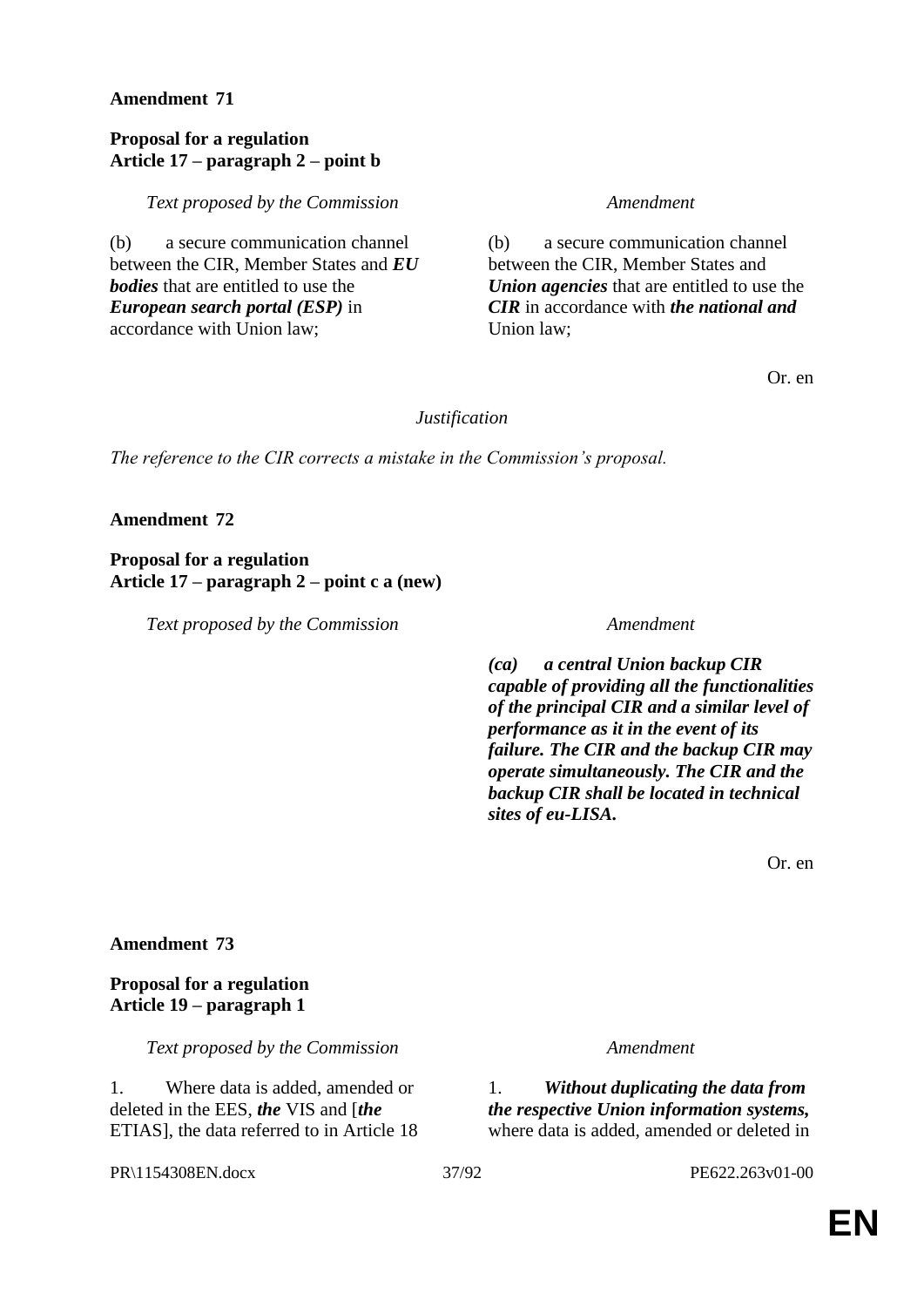stored in the individual file of the CIR shall be added, amended or deleted accordingly in an automated manner.

the EES, VIS and [ETIAS], the data referred to in Article 18 stored in the individual file of the CIR shall be *simultaneously* added, amended or deleted accordingly in an automated manner.

Or. en

## **Amendment 74**

### **Proposal for a regulation Article 20 – paragraph -1 (new)**

*Text proposed by the Commission Amendment*

*-1. Where a Member State police authority was unable to identify a person on the basis of a travel document or with the identity data provided by that person following rules and procedures provided for in national law or where there are doubts as to the authenticity of the travel document or the identity of its holder, the authority shall be able to query the CIR in accordance with the rules provided for in paragraphs 1 and 2.*

Or. en

## **Amendment 75**

# **Proposal for a regulation Article 20 – paragraph 1 – subparagraph 1**

## *Text proposed by the Commission Amendment*

Where a Member State police authority has been so empowered by national legislative measures as referred to in paragraph 2, it may, solely for the purpose of identifying a person, query the CIR with the biometric data of that person taken during an identity check.

Where *the situation referred to in paragraph -1 arises and* a Member State police authority has been so empowered by national legislative measures as referred to in paragraph 2, it may, solely for the purpose of identifying a person *who is physically present*, query the CIR with the biometric data of that person taken during an identity check.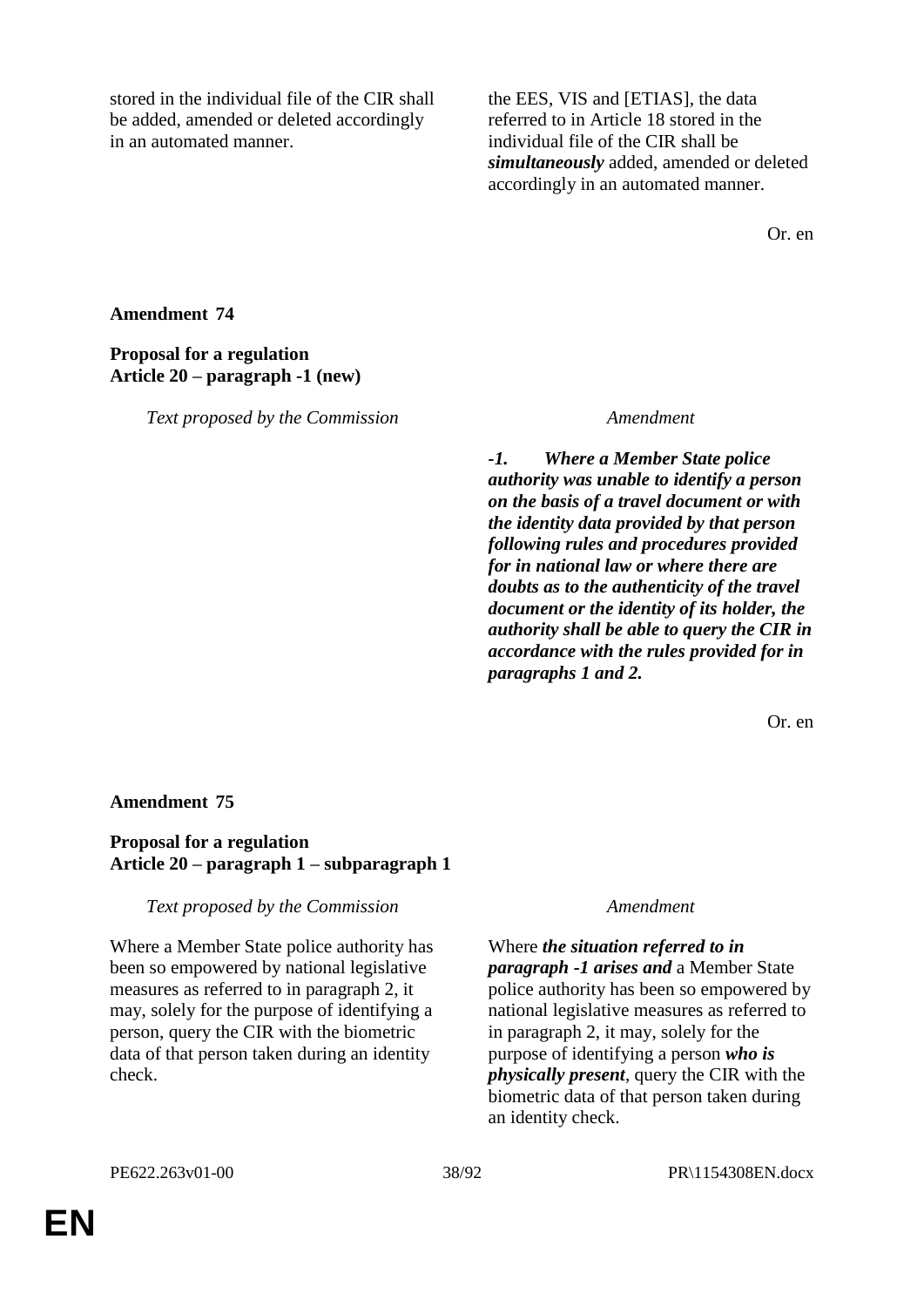### **Proposal for a regulation Article 20 – paragraph 1 – subparagraph 2**

*Text proposed by the Commission Amendment*

Where the query indicates that data on that person is stored in the CIR, the Member States authority shall have access to consult the data referred to in Article 18(1).

Where the query indicates that data on that person is stored in the CIR, the Member States*' police* authority shall have access to consult the data referred to in Article 18(1). *The consultation shall not reveal to which Union information system the data belongs.*

Or. en

### **Amendment 77**

## **Proposal for a regulation Article 20 – paragraph 1 – subparagraph 3**

*Text proposed by the Commission Amendment*

*Where the biometric data of the person cannot be used or where the query with that data fails, the query shall be carried out with identity data of the person in combination with travel document data, or with the identity data provided by that person.*

Or. en

### **Amendment 78**

**Proposal for a regulation Article 20 – paragraph 2**

*Text proposed by the Commission Amendment*

2. Member States wishing to avail 2. Member States wishing to avail

PR\1154308EN.docx 39/92 PE622.263v01-00

*deleted*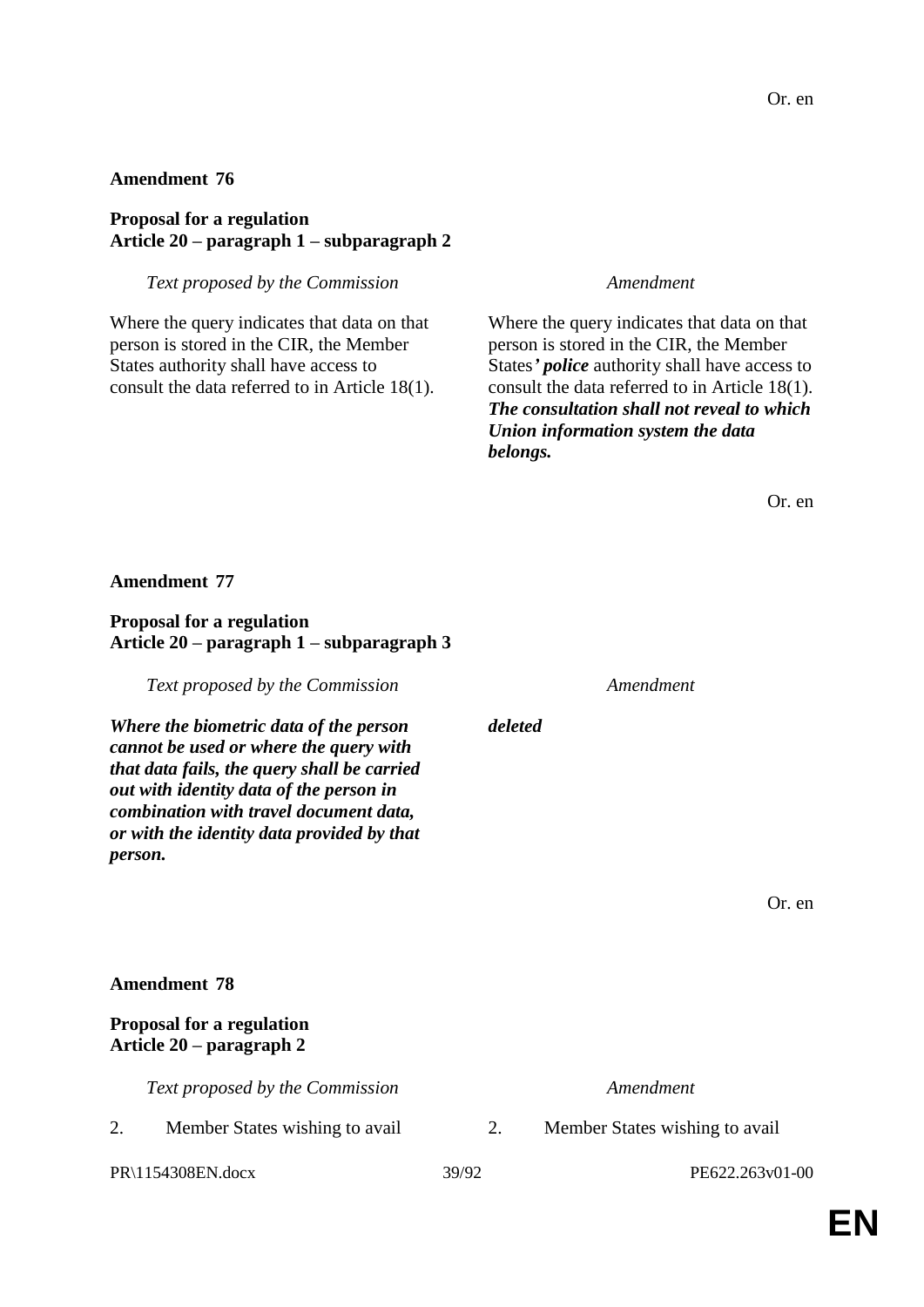themselves of the possibility provided for in this Article shall adopt national legislative measures. Such legislative measures shall specify the precise purposes of identity checks within the purposes referred to in Article *2(1)(b) and (c). They shall designate the police authorities competent* and lay down the procedures, conditions and criteria *of* such checks.

themselves of the possibility provided for in this Article shall adopt national legislative measures. Such legislative measures shall specify the precise purposes of identity checks within the purposes referred to in Article *2(2)(b)* and lay down the procedures, conditions and criteria *for* such checks. *They shall designate the competent police authorities. Member States making use of this possibility shall transmit the text of their national legislative measures to the Commission.*

Or. en

## *Justification*

*The procedures, conditions and criteria for such checks using EU information systems should be laid down in legislation. The text of this legislation should be transmitted to the Commission to ensure some degree of transparency about the use of these provisions.*

### **Amendment 79**

**Proposal for a regulation Article 22 – paragraph 3 – subparagraph 1 a (new)**

*Text proposed by the Commission Amendment*

*The reply indicating that data on that person is present in any of the systems referred to in paragraph 1 may be used only for the purposes of submitting an access request subject to the conditions and procedures laid down in the respective legislative instruments governing such access.*

Or. en

**Amendment 80**

**Proposal for a regulation Article 23 – paragraph 1**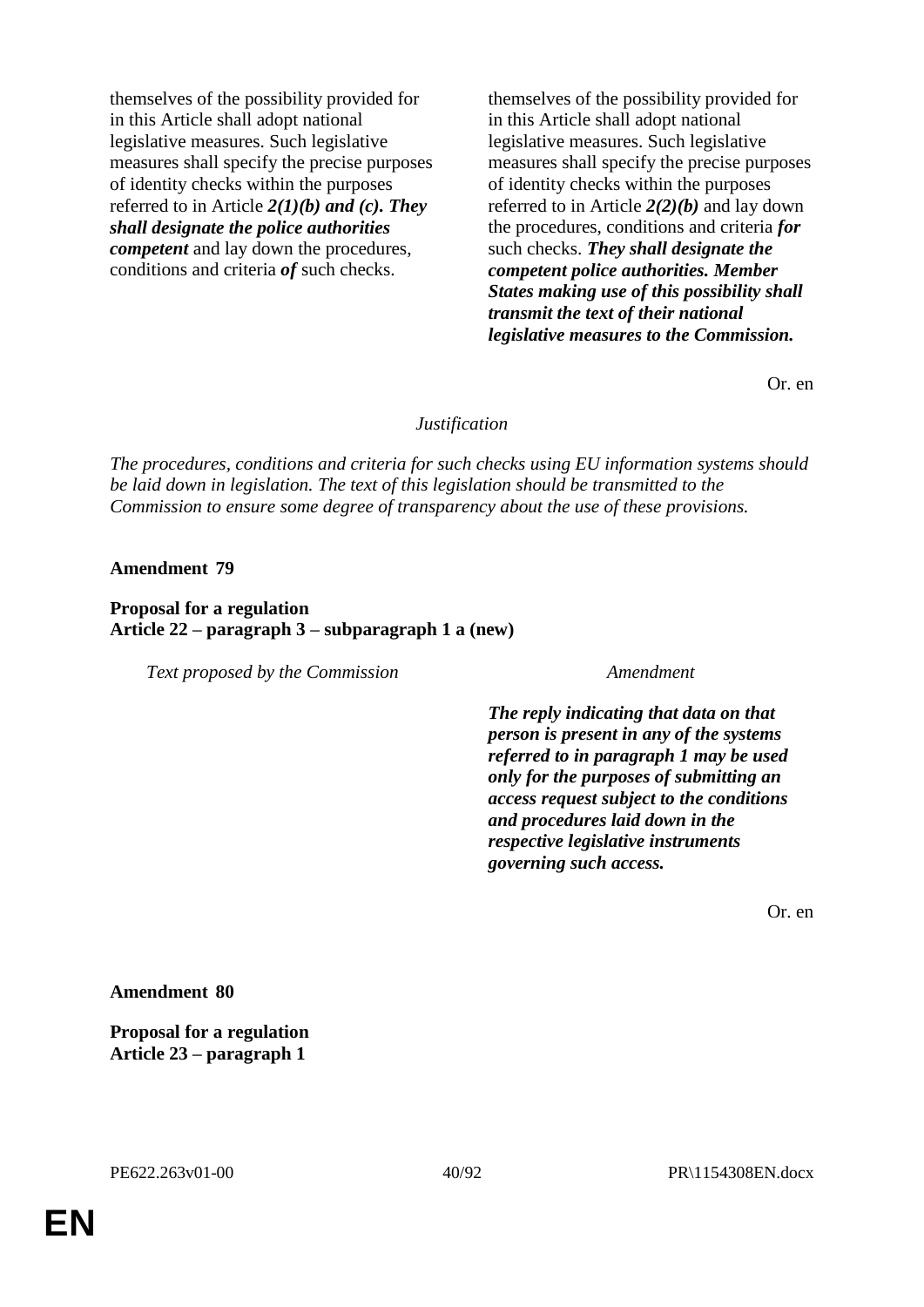1. The data referred to in Article 18(1) and (2) shall be deleted from the CIR in accordance with the data retention provisions of [the EES Regulation], the VIS Regulation and [the ETIAS Regulation] respectively.

1. The data referred to in Article 18(1) and (2) shall be *automatically* deleted from the CIR in accordance with the data retention provisions of [the EES Regulation], the VIS Regulation and [the ETIAS Regulation] respectively.

Or. en

## **Amendment 81**

## **Proposal for a regulation Article 23 – paragraph 2**

### *Text proposed by the Commission Amendment*

2. The individual file shall be stored in the CIR for as long as the corresponding data is stored in at least one of the information systems whose data is contained in the CIR. The creation of a link shall not affect the retention period of each item of the linked data.

2. The individual file shall be stored in the CIR for as long as the corresponding data is stored in at least one of the information systems whose data is contained in the CIR. The creation of a link shall not affect the retention period of each item of the linked data. *Once all data to which a link is created is deleted the link shall also be deleted automatically.*

Or. en

# **Amendment 82**

## **Proposal for a regulation Article 24 – paragraph 2 – introductory part**

### *Text proposed by the Commission Amendment*

2. Concerning any access to the CIR pursuant to Article 20, eu-LISA shall keep logs of all data processing operations within the CIR. Those logs shall include*, in particular,* the following:

2. Concerning any access to the CIR pursuant to Article 20, eu-LISA shall keep logs of all data processing operations within the CIR. Those logs shall include the following: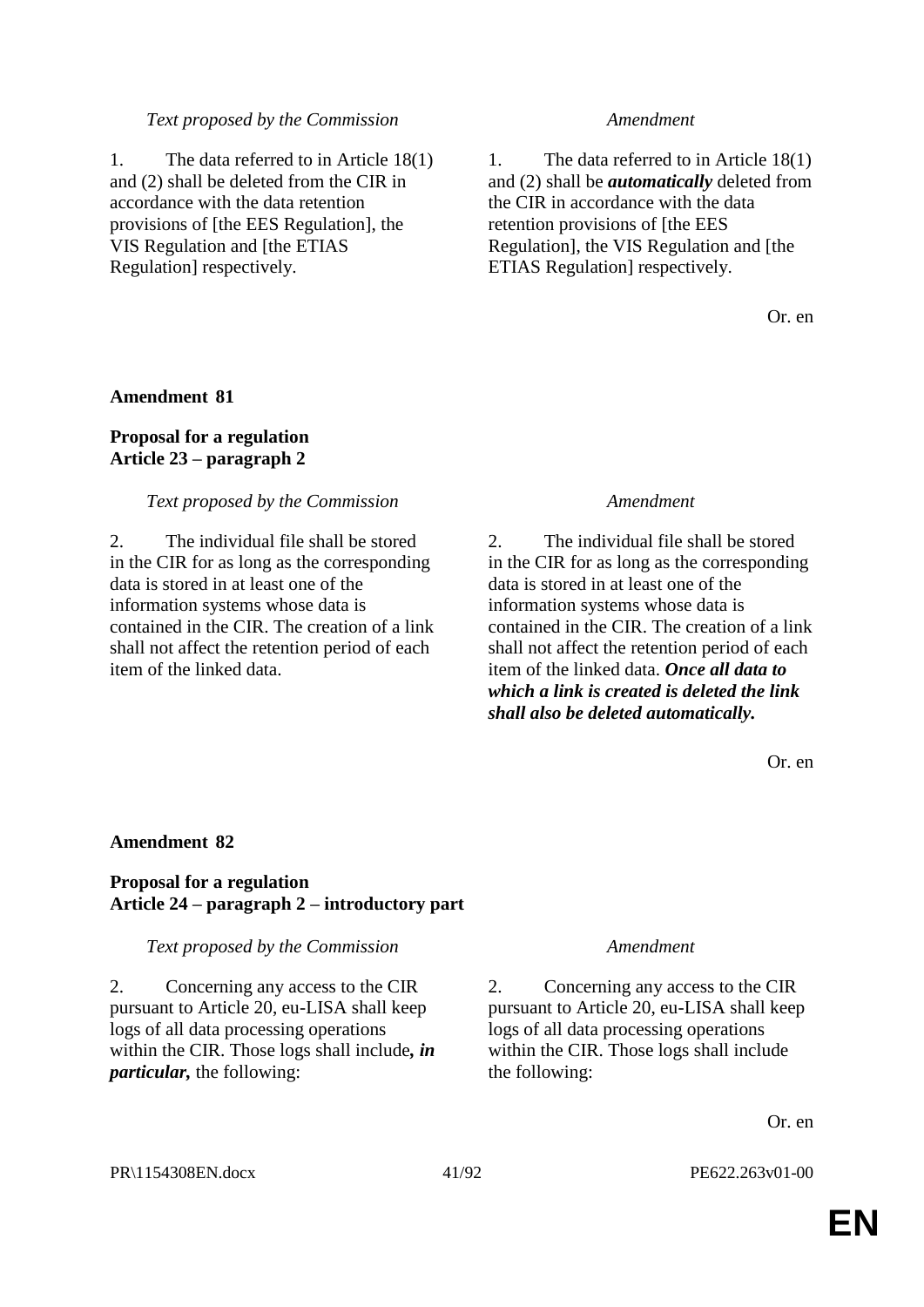# **Proposal for a regulation Article 24 – paragraph 2 – point -a (new)**

*Text proposed by the Commission Amendment*

*(-a) the Member State authority launching the query;*

Or. en

# **Amendment 84**

# **Proposal for a regulation Article 24 – paragraph 2 – point d**

*Text proposed by the Commission Amendment*

(d) the results of the query; (d) the results of the query *and the Union information system from which the data was received*;

Or. en

# **Amendment 85**

**Proposal for a regulation Article 24 – paragraph 2 – point e**

*Text proposed by the Commission Amendment*

*(e) in accordance with national rules or with Regulation (EU) 2016/794 or, when applicable, Regulation (EU) 45/2001, the identifying mark of the person who carried out the query.*

Or. en

*deleted*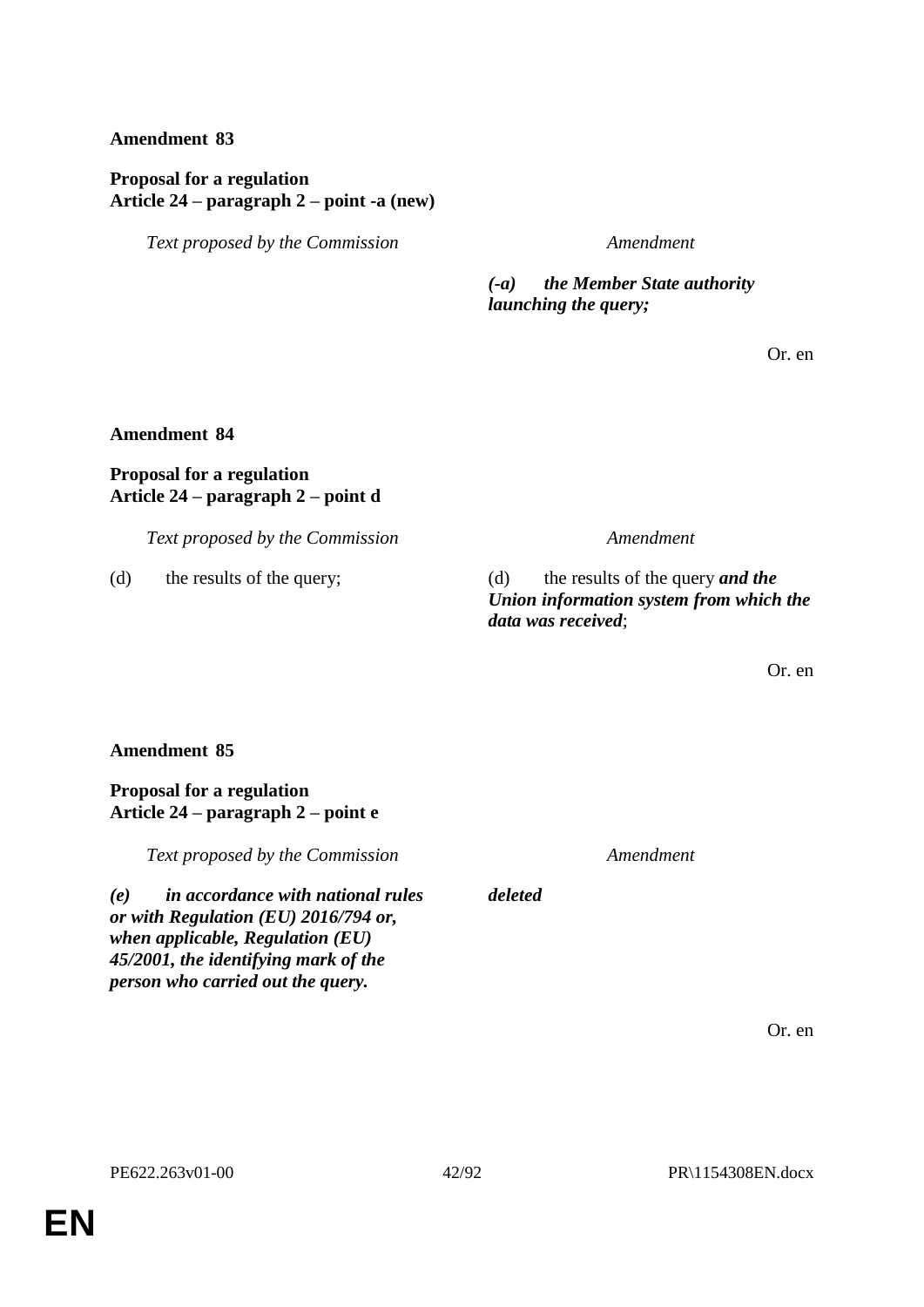## **Proposal for a regulation Article 24 – paragraph 2 – subparagraph 1 a (new)**

*Text proposed by the Commission Amendment*

*In addition, Member States shall keep logs of the individual and unique user identifiers of the person performing the query.*

Or. en

# **Amendment 87**

# **Proposal for a regulation Article 24 – paragraph 3 – introductory part**

*Text proposed by the Commission Amendment*

3. Concerning any access to the CIR pursuant to Article 21, eu-LISA shall keep logs of all data processing operations within the CIR. Those logs shall include*, in particular,* the following:

3. Concerning any access to the CIR pursuant to Article 21, eu-LISA shall keep logs of all data processing operations within the CIR. Those logs shall include the following:

Or. en

## **Amendment 88**

**Proposal for a regulation Article 24 – paragraph 3 – point -a (new)**

*Text proposed by the Commission Amendment*

*(-a) the Member State authority launching the query;*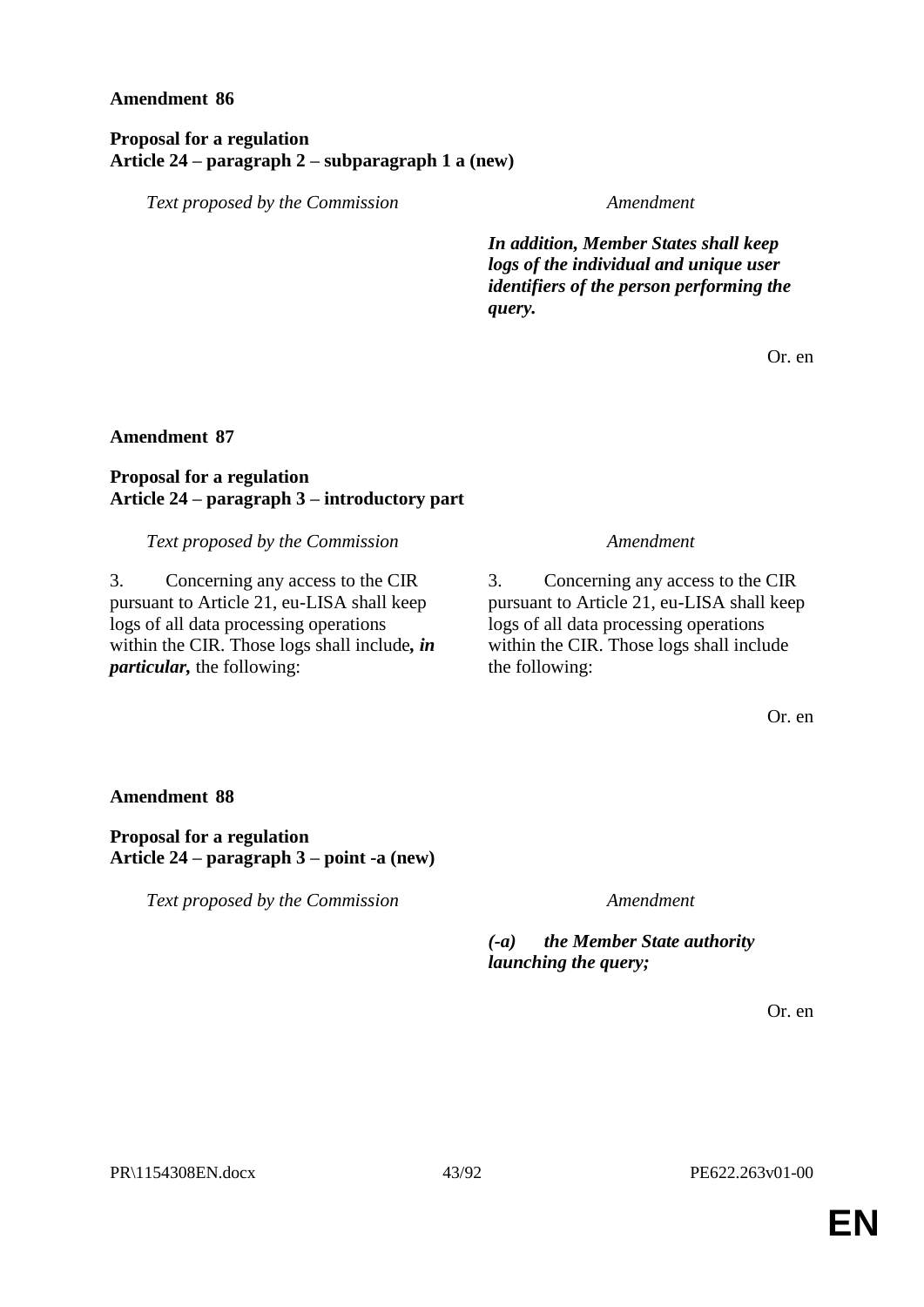# **Proposal for a regulation Article 24 – paragraph 3 – point c**

*Text proposed by the Commission Amendment*

(c) *where relevant,* the data used to launch the query;

(c) the data used to launch the query;

Or. en

# **Amendment 90**

# **Proposal for a regulation Article 24 – paragraph 3 – point d**

*Text proposed by the Commission Amendment*

(d) *where relevant,* the results of the query;

(d) the results of the query *and the Union information system from which the data was received*;

Or. en

# **Amendment 91**

# **Proposal for a regulation Article 24 – paragraph 3 – point e**

*Text proposed by the Commission Amendment*

*(e) in accordance with national rules or with Regulation (EU) 2016/794 or, when applicable, Regulation (EU) 45/2001, the identifying mark of the person who carried out the query.*

Or. en

# **Amendment 92**

**Proposal for a regulation Article 24 – paragraph 3 – subparagraph 1 a (new)**

*deleted*

PE622.263v01-00 44/92 PR\1154308EN.docx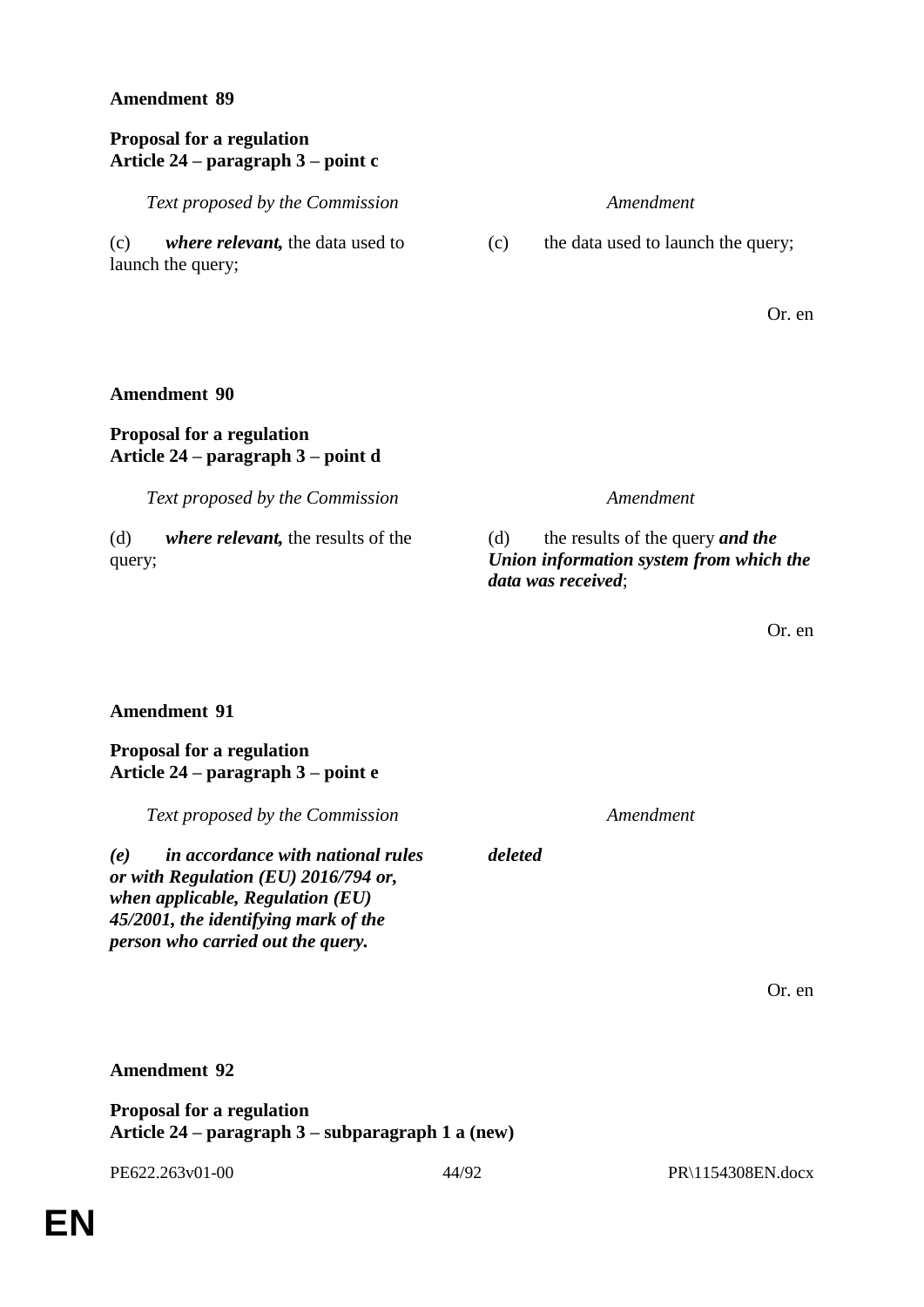*In addition, Member States shall keep logs of the individual and unique user identifiers of the person performing the query.*

Or. en

# **Amendment 93**

## **Proposal for a regulation Article 24 – paragraph 4 – subparagraph 1 – introductory part**

*Text proposed by the Commission Amendment*

Concerning any access to the CIR pursuant to Article 22, eu-LISA shall keep logs of all data processing operations within the CIR. Those logs shall include*, in particular,* the following:

Concerning any access to the CIR pursuant to Article 22, eu-LISA shall keep logs of all data processing operations within the CIR. Those logs shall include the following:

Or. en

# **Amendment 94**

## **Proposal for a regulation Article 24 – paragraph 4 – subparagraph 1 – point a**

*Text proposed by the Commission Amendment*

(a) the national file reference; (a) *the purpose of access and* the national file reference;

Or. en

## **Amendment 95**

# **Proposal for a regulation Article 24 – paragraph 4 – subparagraph 1 – point c**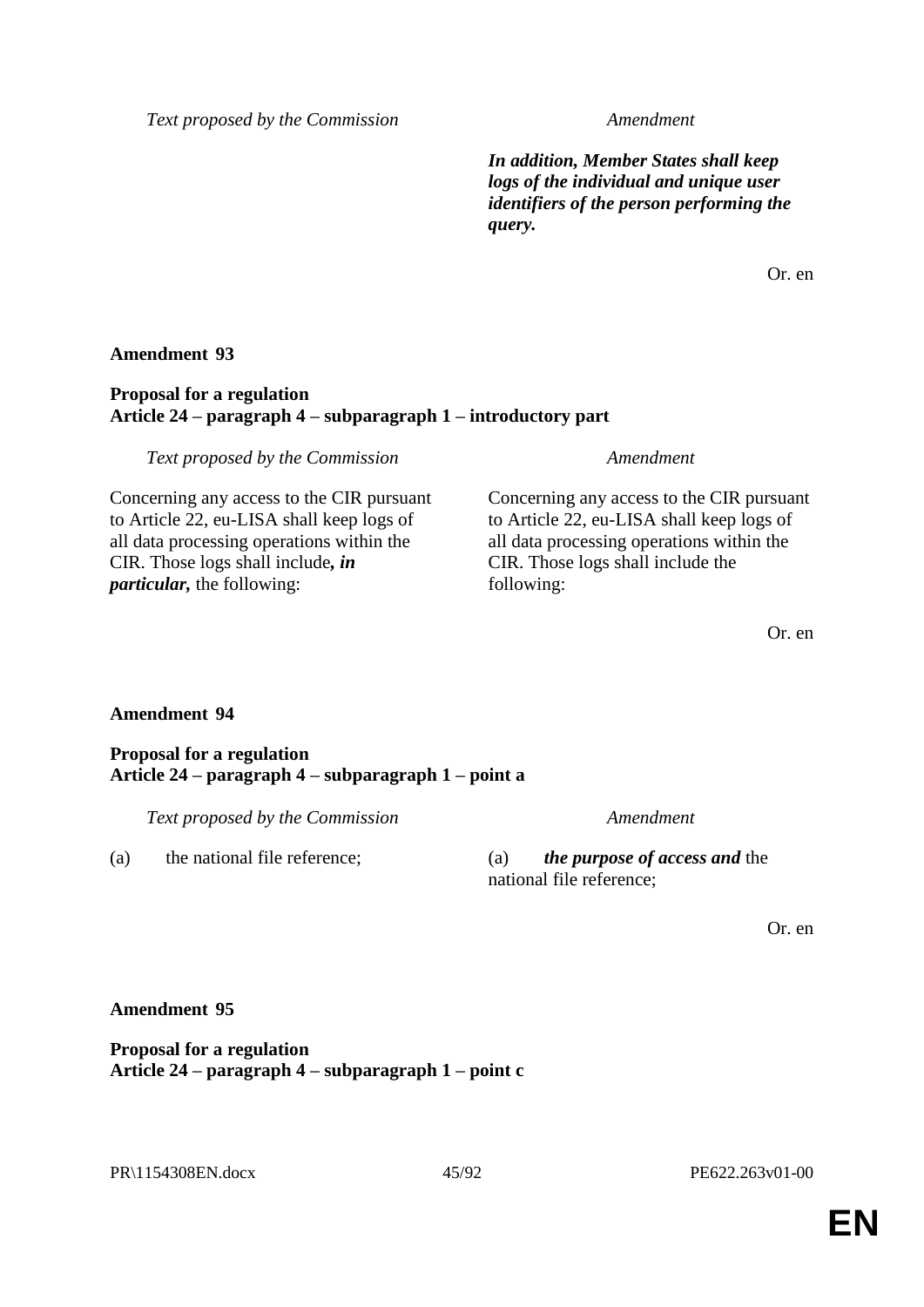(c) the type of data used to launch the query;

(c) *the data used to launch the query or in the case of a query launched with biometric data* the type of data used to launch the query;

Or. en

## **Amendment 96**

### **Proposal for a regulation Article 24 – paragraph 4 – subparagraph 1 – point d**

*Text proposed by the Commission Amendment*

(d) the results of the query; (d) the results of the query *and the Union information system from which the data was received*;

Or. en

## **Amendment 97**

## **Proposal for a regulation Article 24 – paragraph 4 – subparagraph 1 – point f**

*Text proposed by the Commission Amendment*

*(f) in accordance with national rules or with Regulation (EU) 2016/794 or, when applicable, Regulation (EU) 45/2001, the identifying mark of the official who carried out the query and of the official who ordered the query. deleted*

Or. en

**Amendment 98**

**Proposal for a regulation Article 24 – paragraph 4 – subparagraph 1 a (new)**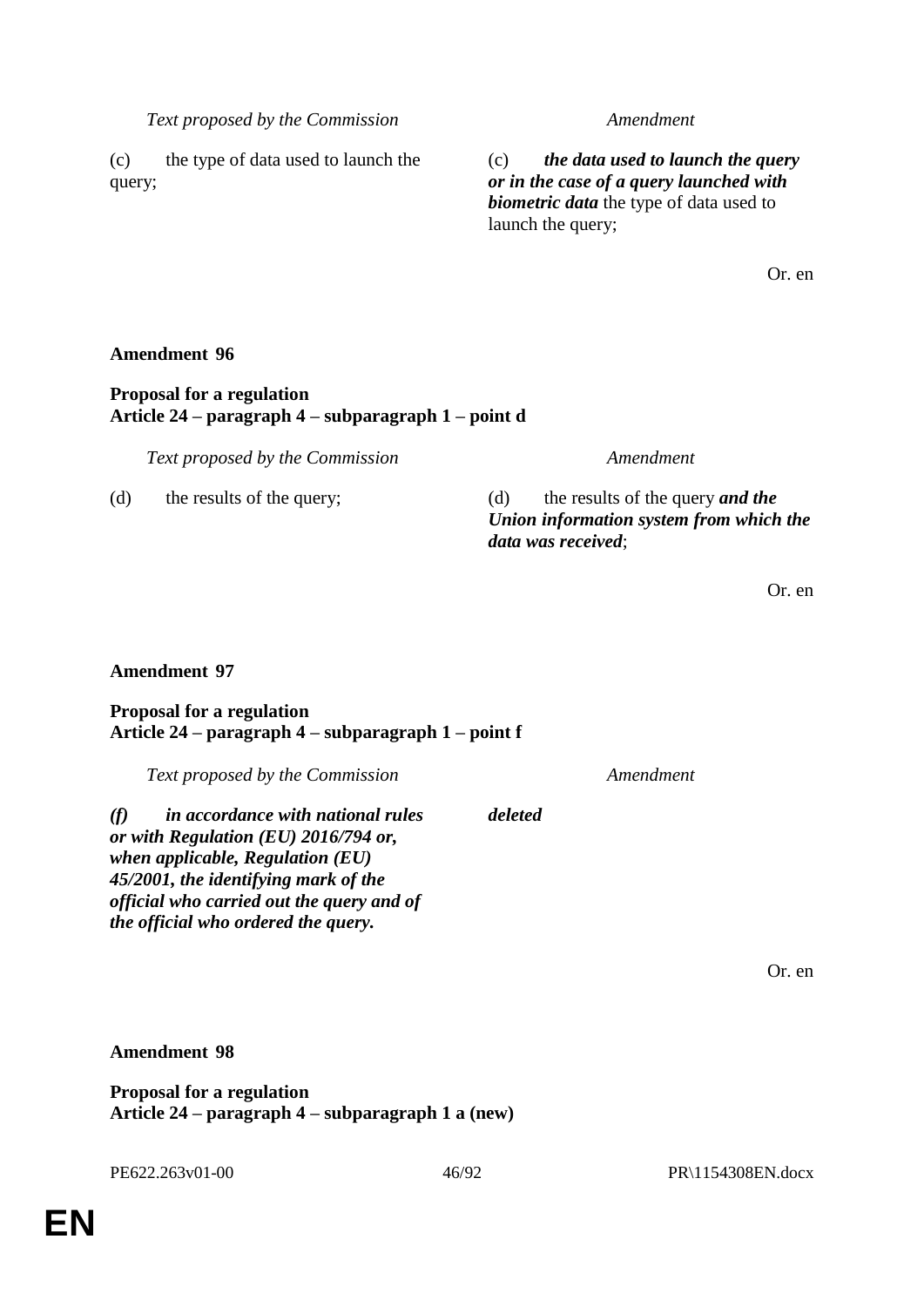*In addition, Member States shall keep logs of the individual and unique user identifiers of the person performing the query.*

Or. en

### **Amendment 99**

## **Proposal for a regulation Article 24 – paragraph 4 – subparagraph 2**

### *Text proposed by the Commission Amendment*

The logs of such access shall be regularly verified by the competent supervisory authority established in accordance with Article 51 of Regulation (EU) 2016/679 or in accordance with Article 41 of Directive 2016/680, at intervals not exceeding six months, to verify whether the procedures and conditions set out in Article 22(1) to (3) are fulfilled.

The logs of such access shall be regularly verified by the competent supervisory authority established in accordance with Article 51 of Regulation (EU) 2016/679 or in accordance with Article 41 of Directive *(EU)* 2016/680, at intervals not exceeding six months, to verify whether the procedures and conditions set out in Article 22(1) to (3) are fulfilled. *eu-LISA shall make available to the supervisory authorities a practical tool to ease and automate as far as possible the verification of the logs.*

Or. en

### **Amendment 100**

**Proposal for a regulation Article 24 – paragraph 5 a (new)**

*Text proposed by the Commission Amendment*

*5a. Union agencies shall keep logs of queries of the staff duly authorised to use the CIR pursuant to Article 22.*

Or. en

PR\1154308EN.docx 47/92 PE622.263v01-00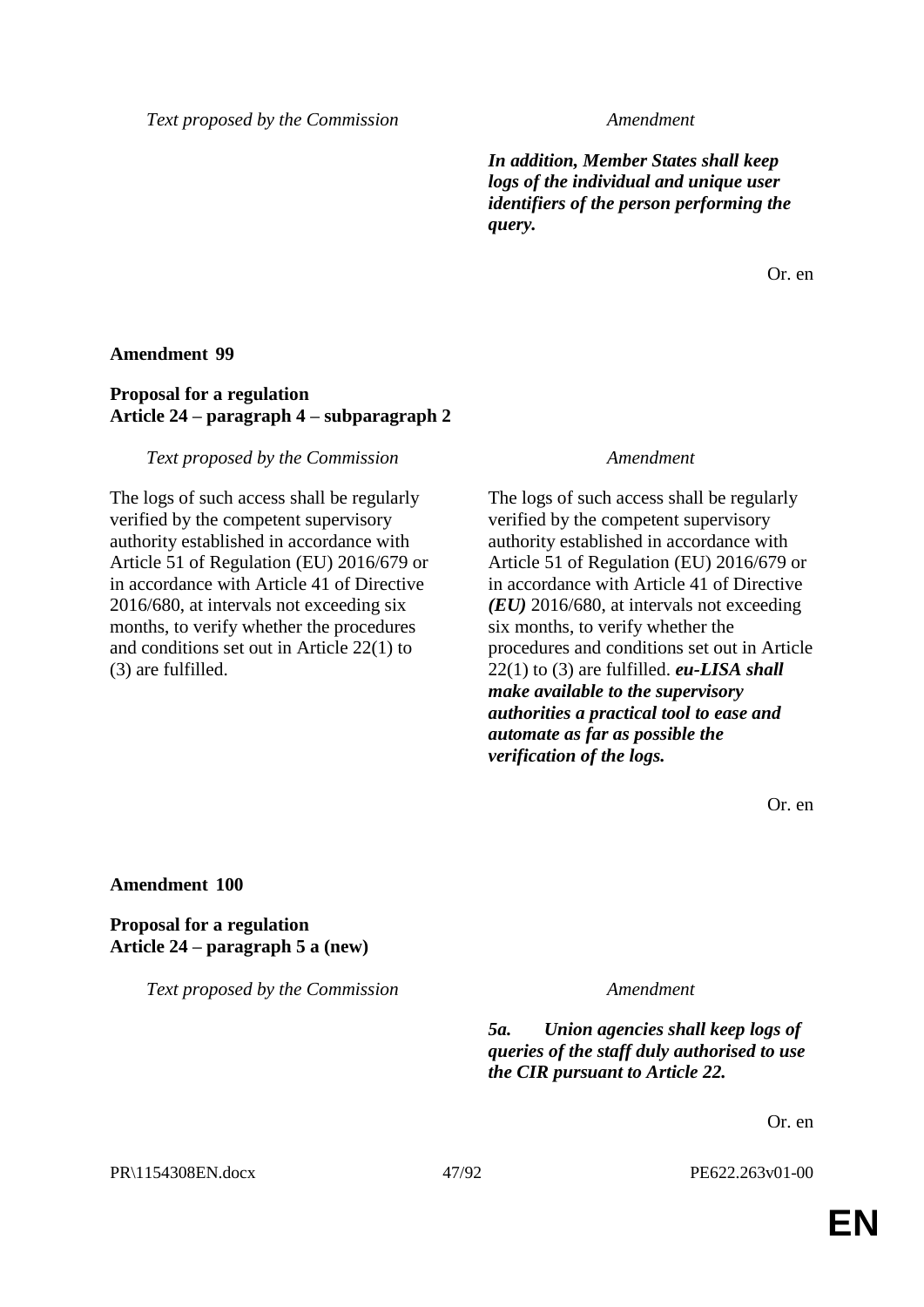# **Proposal for a regulation Article 24 – paragraph 7**

# *Text proposed by the Commission Amendment*

7. eu-LISA shall keep the logs related to the history of the data stored in individual file, for purposes defined in paragraph 6. The logs related to the history of the data stored shall be erased once the data is erased.

7. eu-LISA shall keep the logs related to the history of the data stored in individual file, for purposes defined in paragraph 6. The logs related to the history of the data stored shall be erased *automatically* once the data is erased.

Or. en

# **Amendment 102**

# **Proposal for a regulation Article 26 – paragraph 1 – point e**

# *Text proposed by the Commission Amendment*

(e) the SIRENE Bureaux of the Member State creating a [SIS alert in accordance with the Regulation on SIS in the field of border checks];

(e) the SIRENE Bureaux of the Member State creating *or updating* a [SIS alert in accordance with the Regulation on SIS in the field of border checks];

Or. en

# **Amendment 103**

# **Proposal for a regulation Article 27 – paragraph 4**

## *Text proposed by the Commission Amendment*

4. The multiple-identity detection shall only be launched in order to compare data available in one information system with data available in other information systems.

4. The multiple-identity detection shall only be launched in order to compare data available in one *Union* information system with data available in other *Union* information systems.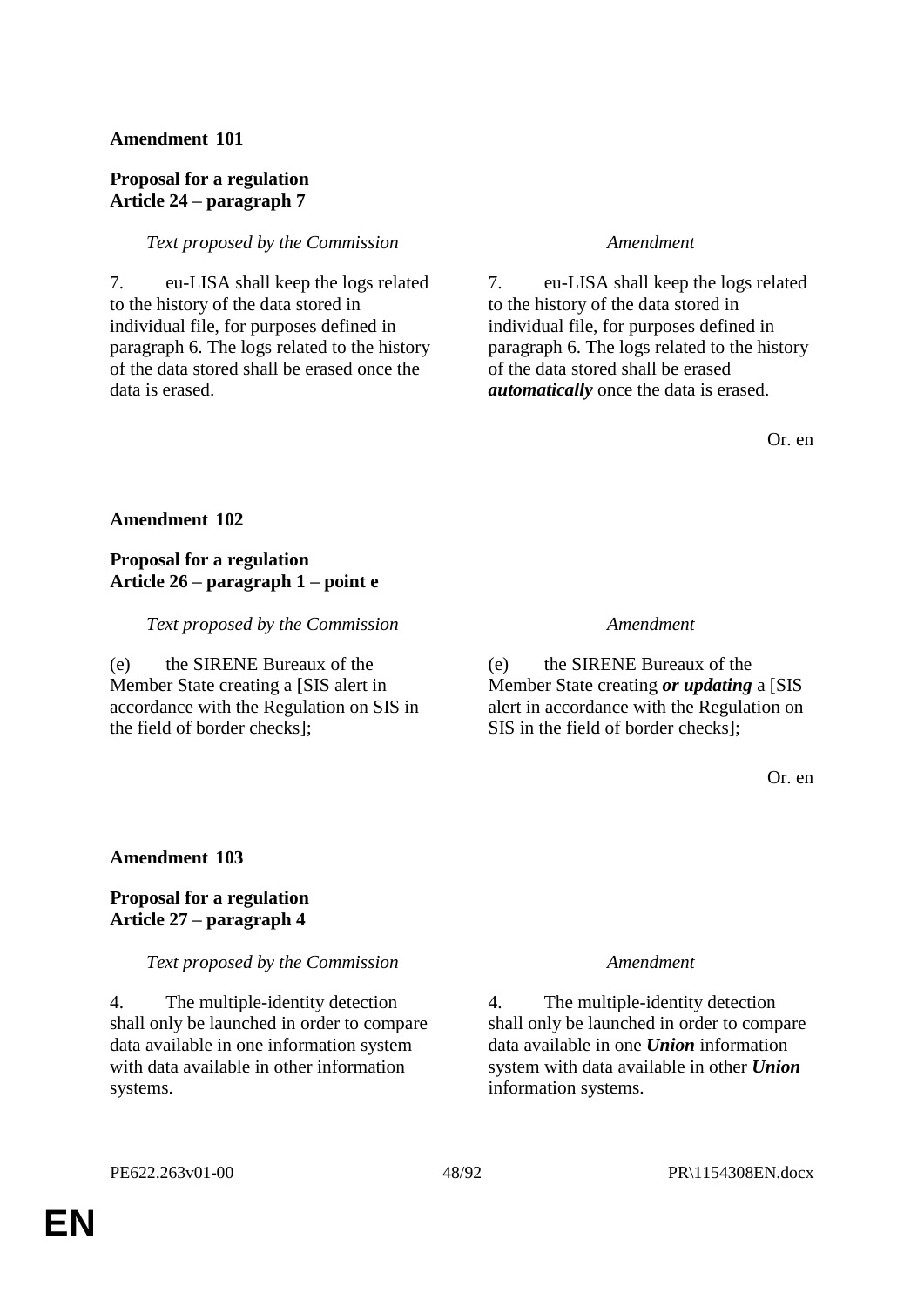## **Proposal for a regulation Article 28 – paragraph 6 – subparagraph 2**

### *Text proposed by the Commission Amendment*

The Commission shall lay down the technical rules for linking data from different information systems by implementing acts. Those implementing acts shall be adopted in accordance with the examination procedure referred to in Article 64(2).

The Commission shall*, in cooperation with eu-LISA,* lay down the technical rules for linking data from different *Union*  information systems by implementing acts. Those implementing acts shall be adopted in accordance with the examination procedure referred to in Article 64(2).

Or. en

### **Amendment 105**

### **Proposal for a regulation Article 29 – paragraph 4**

### *Text proposed by the Commission Amendment*

4. Where the authority responsible for the verification of different identities in the identity confirmation file is the border authority creating or updating an individual file in the EES in accordance with Article 14 of the EES Regulation, and where a yellow link is obtained, the border authority shall carry out additional verifications *as part of a second-line check*. *During this second-line check,* the border authorities shall have access to the related data contained in the relevant identity confirmation file and shall assess the different identities and shall update the link in accordance with Articles 31 to 33 and add it to the identity confirmation file without delay.

4. Where the authority responsible for the verification of different identities in the identity confirmation file is the border authority creating or updating an individual file in the EES in accordance with Article 14 of the EES Regulation, and where a yellow link is obtained, the border authority shall carry out additional verifications. The border authorities shall have access to the related data contained in the relevant identity confirmation file and shall assess the different identities and shall update the link in accordance with Articles 31 to 33 *of this Regulation* and add it to the identity confirmation file without delay.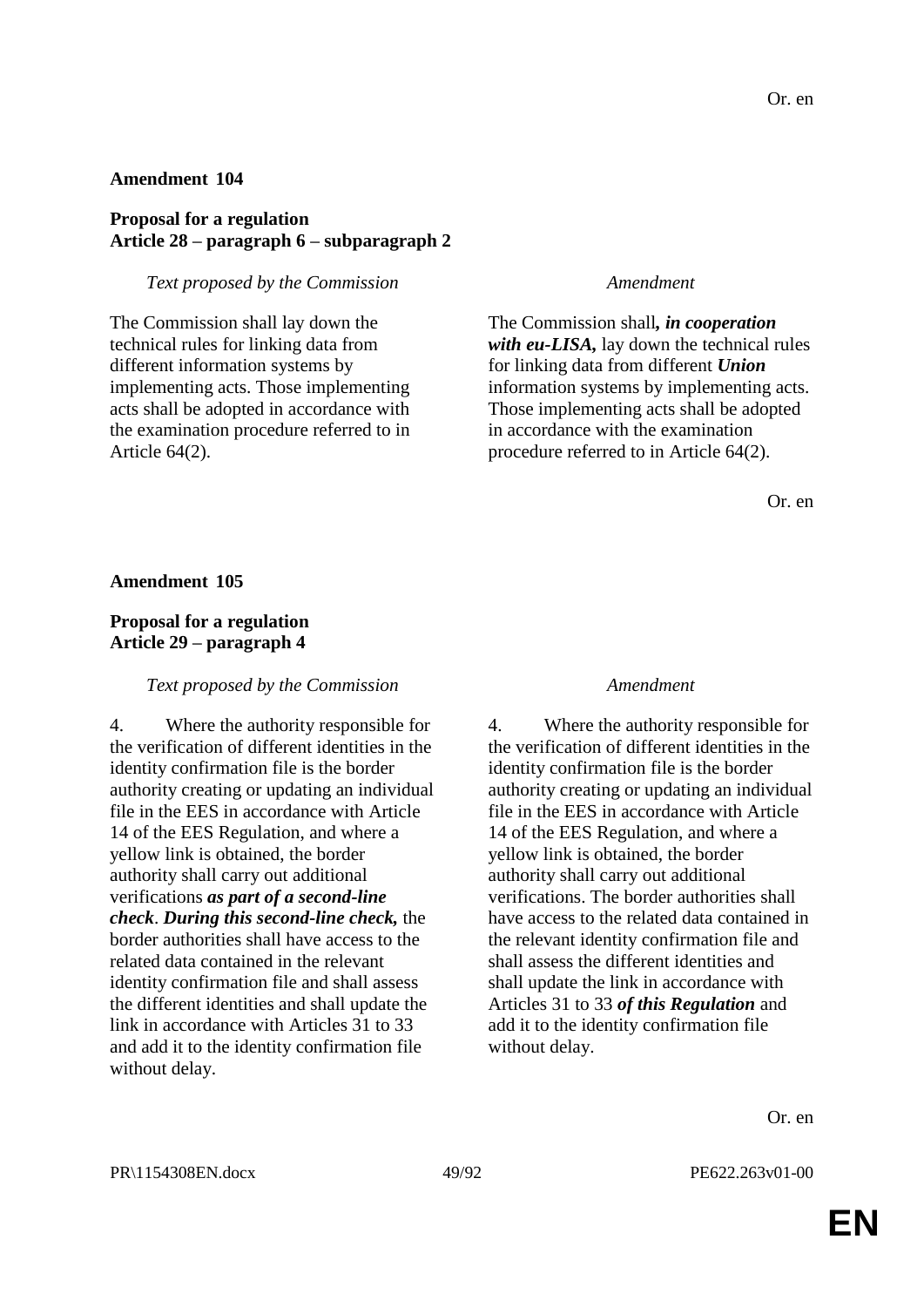# **Proposal for a regulation Article 29 – paragraph 6 a (new)**

*Text proposed by the Commission Amendment*

*6a. Prior to being authorised to verify identities the staff of the authorities referred to in paragraphs 1 and 2 shall receive specific training on how to conduct the verification of different identities.*

Or. en

## **Amendment 107**

**Proposal for a regulation Article 30 – paragraph 1 – point b a (new)**

*Text proposed by the Commission Amendment*

*(ba) the linked data have the same identity data but different biometric data and no manual verification of different identity has taken place.*

Or. en

**Amendment 108**

**Proposal for a regulation Article 31 – paragraph 1**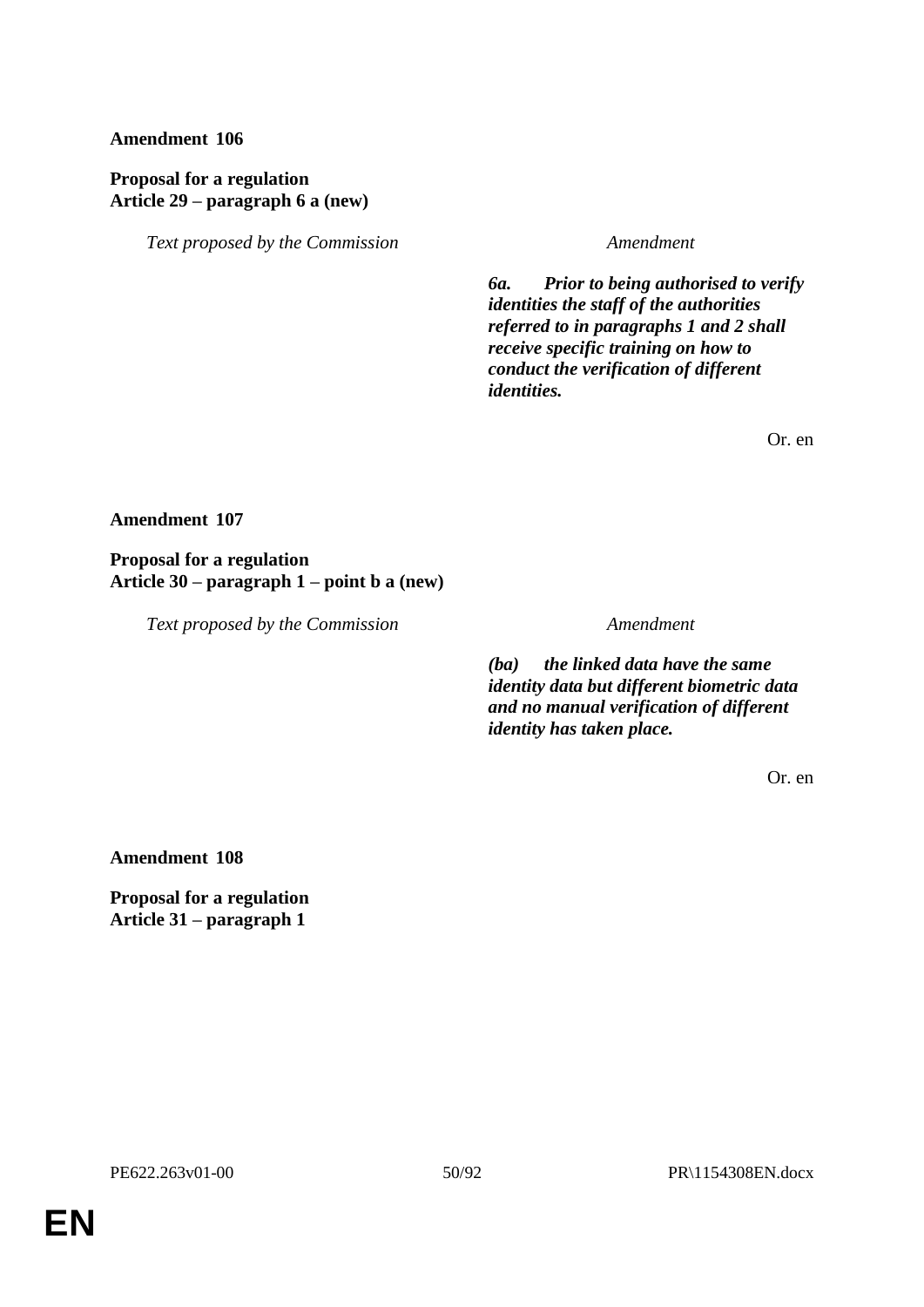1. A link between data from two or more information systems shall be classified as green where the linked data do not share the same biometric but have similar identity data and the authority responsible for the verification of different identities concluded it refers to two different persons.

1. A link between data from two or more information systems shall be classified as green where*:*

*(a)* the linked data do not share the same biometric but have similar identity data and the authority responsible for the verification of different identities concluded it refers to two different persons*;*

*(b) the linked data share the same or similar biometric data and the authority responsible for the verification of different identities has concluded that it refers to two different persons*.

Or. en

## **Amendment 109**

**Proposal for a regulation Article 32 – paragraph 4**

*Text proposed by the Commission Amendment*

4. *Without prejudice to the provisions related to the handling of alerts in the SIS referred to in the [Regulations on SIS in the field of border checks, on SIS in the field of law enforcement and on SIS in the field of illegal return], and* without prejudice to limitations necessary to protect security and public order, prevent crime and guarantee that any national investigation will not be jeopardised, where a red link is created, the authority responsible for verification of different identities shall inform the person of the

4. Without prejudice to limitations necessary to protect security and public order, prevent crime and guarantee that any national investigation will not be jeopardised, where a red link is created, the authority responsible for verification of different identities shall inform the person of the presence of multiple unlawful identities *in accordance with Articles 12, 13 and 14 of Regulation (EU) 2016/679*.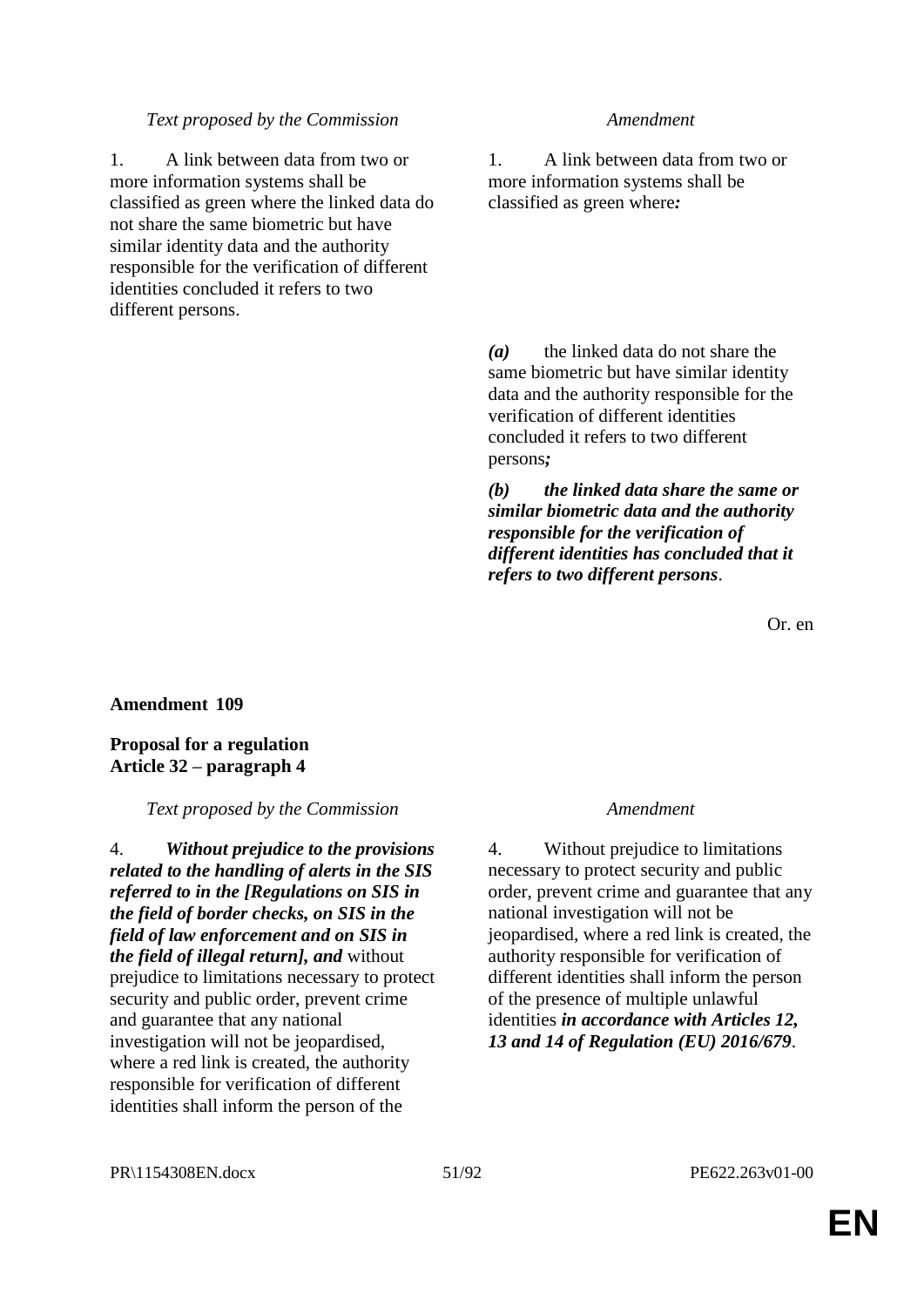# **Proposal for a regulation Article 34 – paragraph 1 – point d**

*Text proposed by the Commission Amendment*

(d) *where relevant,* the authority responsible for the verification of different identities.

(d) the authority responsible for the verification of different identities.

Or. en

# **Amendment 111**

# **Proposal for a regulation Article 36 – paragraph 1 – introductory part**

*Text proposed by the Commission Amendment*

1. eu-LISA shall keep logs of all data processing operations within the MID. Those logs shall include*, in particular,* the following:

1. eu-LISA shall keep logs of all data processing operations within the MID. Those logs shall include the following:

Or. en

*Justification*

*The legal acts of the information systems in their respective provisions on logs do not have the wording "in particular" which is very vague.*

# **Amendment 112**

**Proposal for a regulation Article 36 – paragraph 1 – point -a (new)**

*Text proposed by the Commission Amendment*

*(-a) the Member State authority* 

PE622.263v01-00 52/92 PR\1154308EN.docx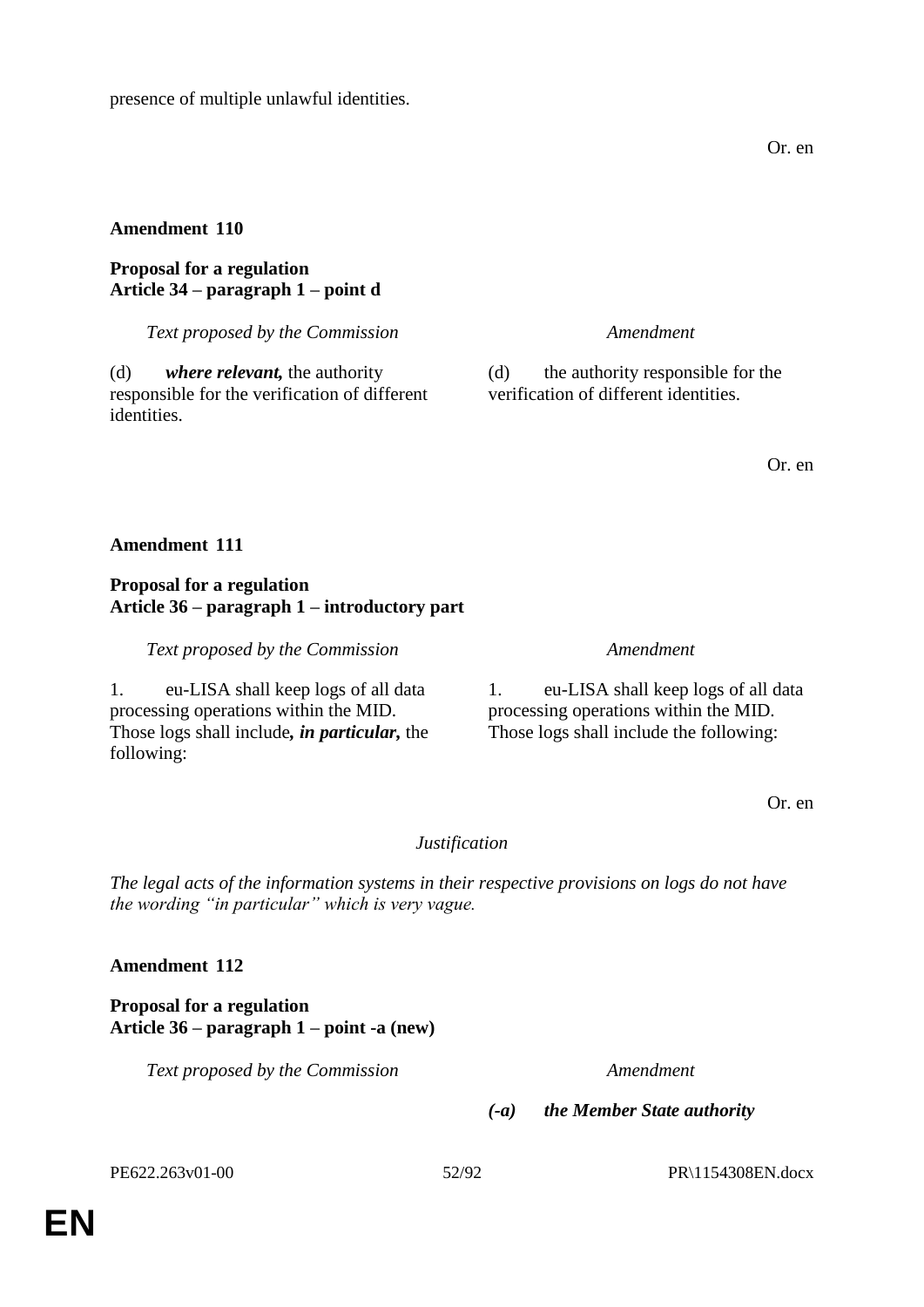*launching the query;*

*deleted*

Or. en

**Amendment 113**

**Proposal for a regulation Article 36 – paragraph 1 – point f**

*Text proposed by the Commission Amendment*

*(f) the identifying mark of the person who carried out the query.*

Or. en

### **Amendment 114**

**Proposal for a regulation Article 36 – paragraph 1 – subparagraph 1 a (new)**

*Text proposed by the Commission Amendment*

*In addition, Member States shall keep logs of the individual and unique user identifiers of the person performing the query.*

Or. en

## **Amendment 115**

## **Proposal for a regulation Article 37 – paragraph -1 (new)**

*Text proposed by the Commission Amendment*

*-1. Member States shall ensure that the quality of the data in the EES, [ETIAS], VIS, SIS, the shared BMS, the CIR and the MID are closely monitored in order to ensure that they meet the overall requirements for the proper functioning* 

PR\1154308EN.docx 53/92 PE622.263v01-00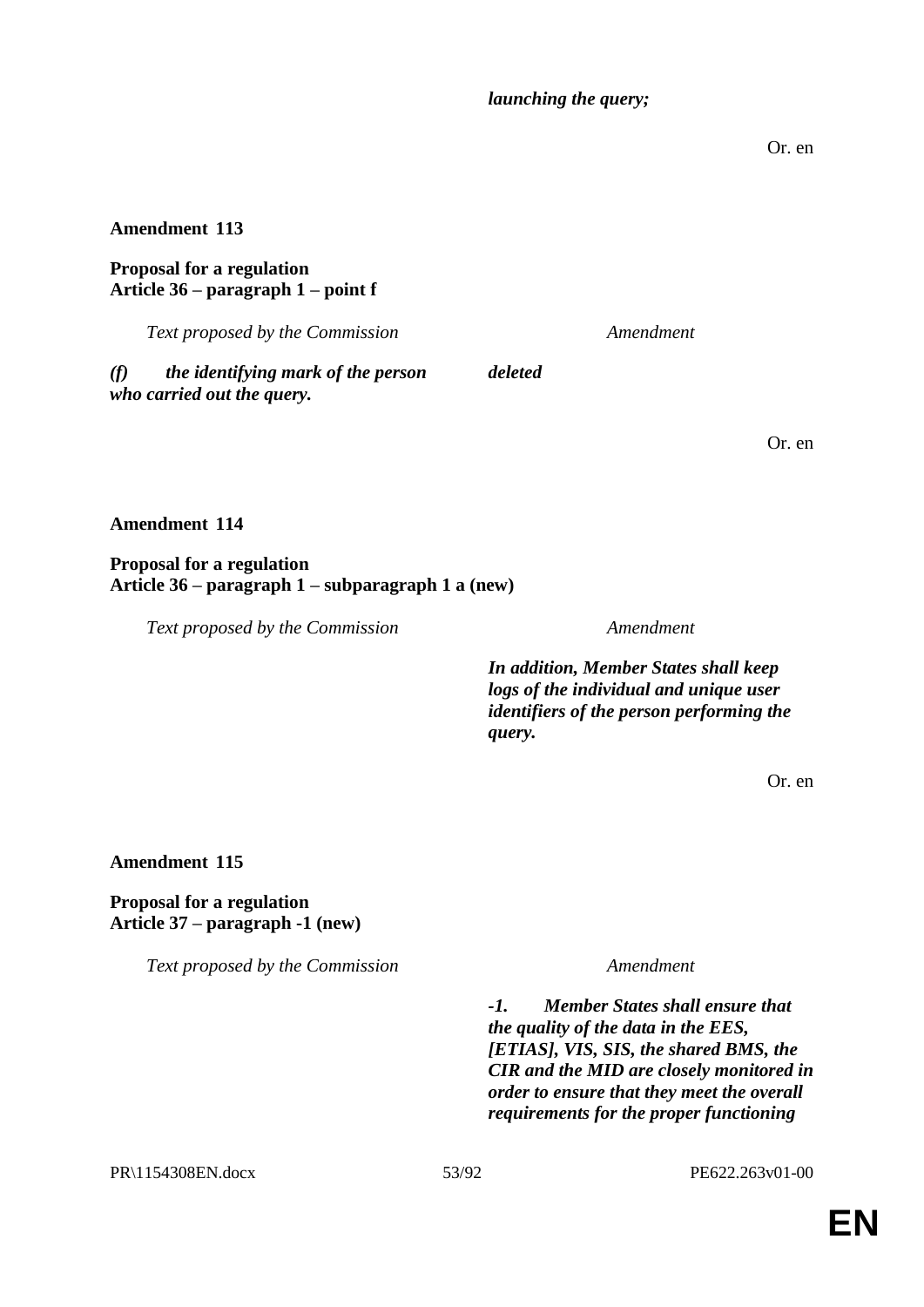*of the respective Union information systems and the interoperability components. Member States shall also ensure that all staff entering data in any of those systems has received prior training on data quality.*

Or. en

### *Justification*

*The High-level expert group recommended data quality reporting processes and relevant training modules on data quality for staff responsible for feeding the systems at national level.*

### **Amendment 116**

## **Proposal for a regulation Article 37 – paragraph 1**

### *Text proposed by the Commission Amendment*

1. eu-LISA shall establish automated data quality control mechanisms and procedures on the data stored in the EES, *the* [ETIAS], *the* VIS, *the* SIS, the *shared biometric matching service (*shared BMS*),* the *common identity repository (*CIR*) and the multiple-identity detector (MID)*.

1. eu-LISA shall establish automated data quality control mechanisms and procedures on the data stored in the EES, [ETIAS], VIS, SIS, the shared BMS *and* the CIR.

Or. en

**Amendment 117**

**Proposal for a regulation Article 37 – paragraph 2 – subparagraph 1 a (new)**

*Text proposed by the Commission Amendment*

*Only data fulfilling the minimum quality standards may be entered in the EES, [ETIAS], VIS, SIS, the shared BMS, the CIR and the MID.*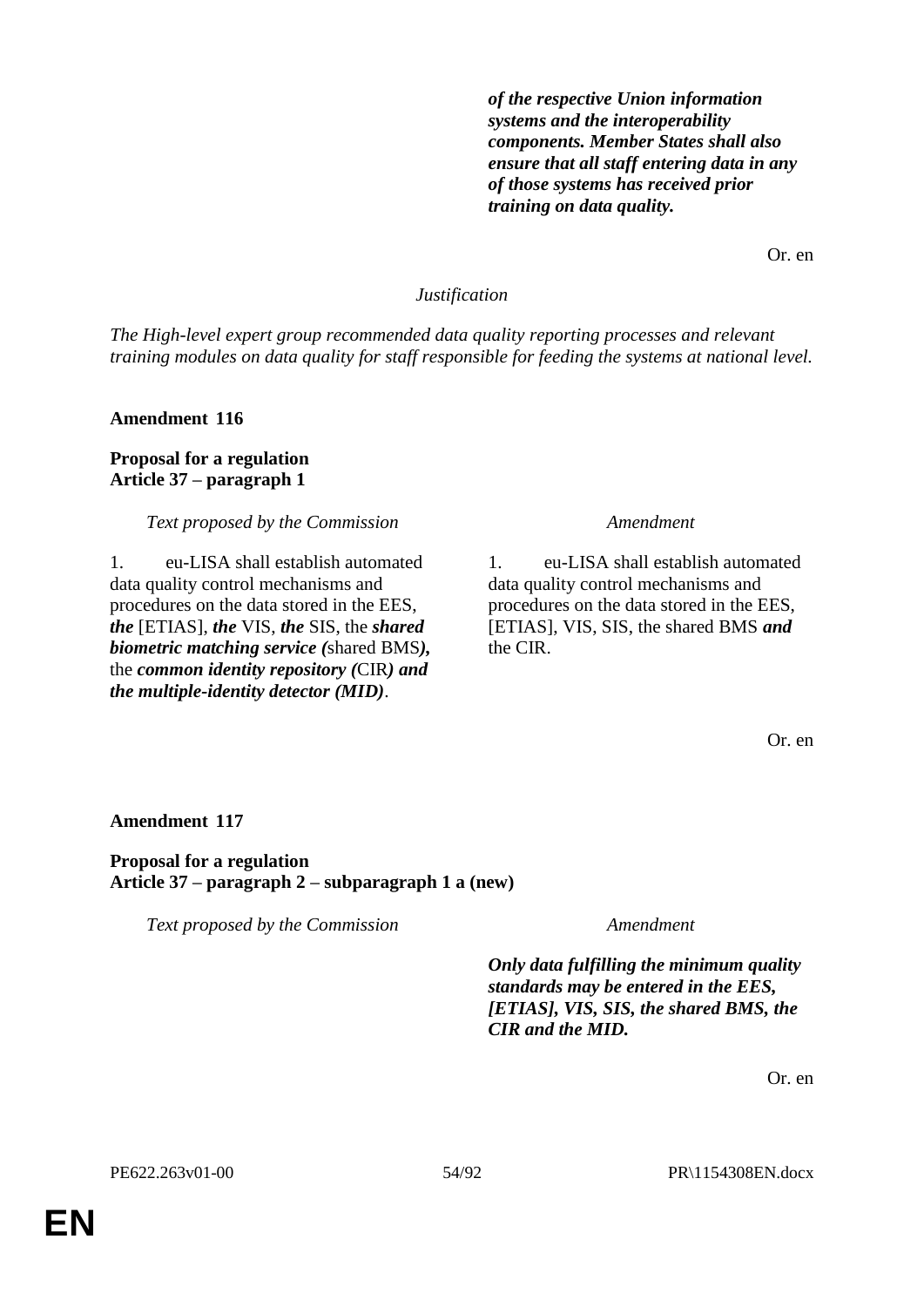### **Proposal for a regulation Article 37 – paragraph 2 – subparagraph 1 b (new)**

*Text proposed by the Commission Amendment*

*If an authority attempts to entered data not fulfilling the applicable minimum quality standards, it shall immediately receive an automated warning from the system that the data cannot be entered suggesting methods for achieving the minimum quality standards.*

Or. en

## **Amendment 119**

# **Proposal for a regulation Article 37 – paragraph 3**

### *Text proposed by the Commission Amendment*

3. eu-LISA shall provide regular reports on the automated data quality control mechanisms and procedures and the common data quality indicators to the Member States. eu-LISA shall also provide a regular report to the Commission covering the issues encountered and the Member States concerned.

3. eu-LISA shall provide regular reports on the automated data quality control mechanisms and procedures and the common data quality indicators to the Member States. eu-LISA shall also provide a regular report to the Commission covering the issues encountered and the Member States concerned. *eu-LISA shall also provide that report to the European Parliament and the Council upon request. No reports provided under this paragraph shall contain any personal data.*

Or. en

**Amendment 120**

**Proposal for a regulation Article 37 a (new)**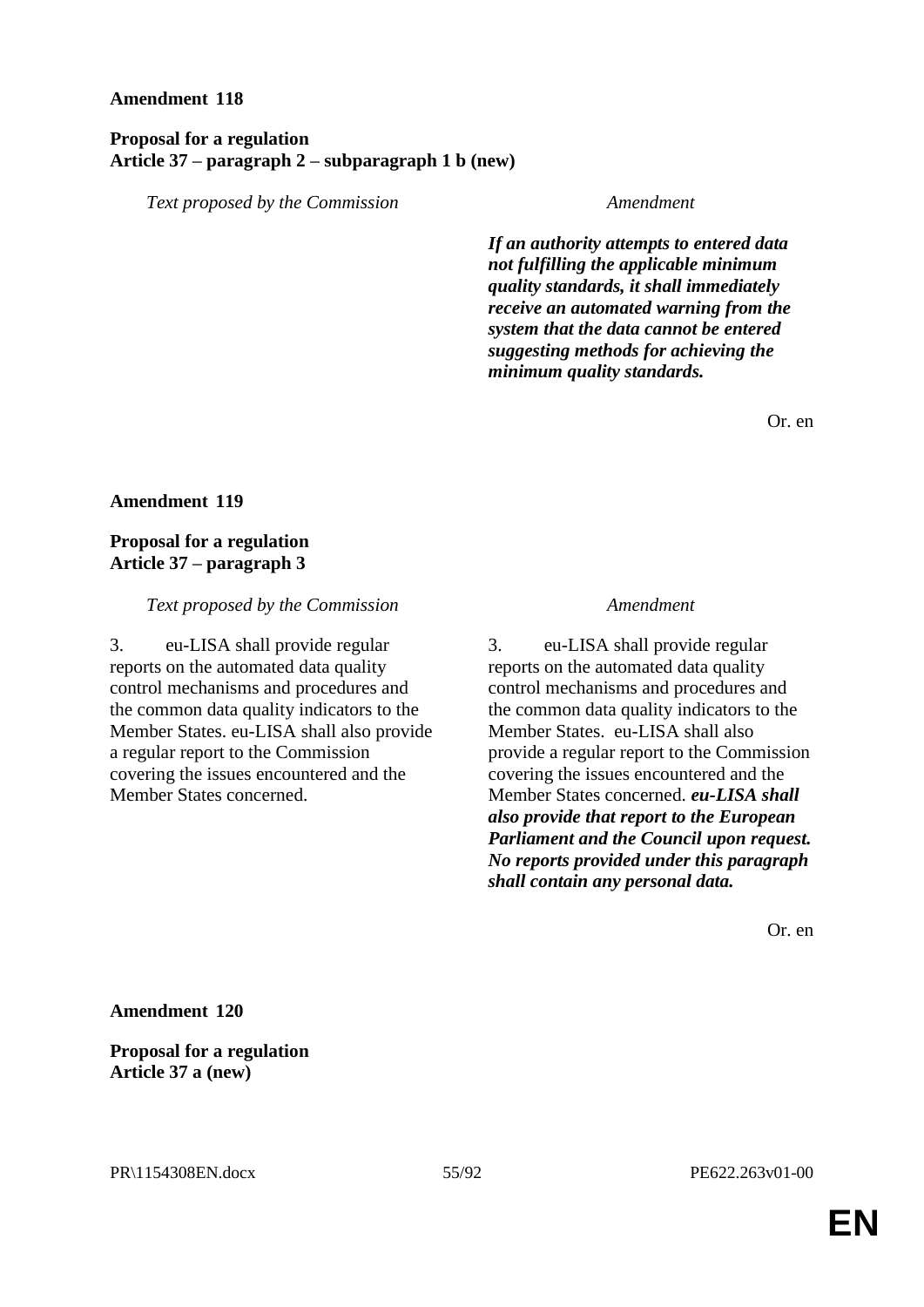*Article 37a*

*Availability and response time for interrogation*

*All interoperability components shall be developed and managed in such a way as to ensure fast, seamless, efficient, controlled access, their full availability as laid down in Article 53(1) and a response time in line with the operational needs of the Member Sates' authorities.*

Or. en

## **Amendment 121**

## **Proposal for a regulation Article 38 – paragraph 2**

*Text proposed by the Commission Amendment*

2. The UMF standard shall be used in the development of the EES, *the* [ETIAS], *,* the *European search portal*, the CIR, the MID and, if appropriate, in the development by eu-LISA or any other *EU body* of new information exchange models and information systems in the area of Justice and Home Affairs.

2. The UMF standard shall be used in the development of the EES, [ETIAS], the *ESP*, the CIR, the MID *where feasible* and, if appropriate, in the development by eu-LISA or any other *Union agency* of new information exchange models and *Union* information systems in the area of Justice and Home Affairs.

Or. en

# **Amendment 122**

**Proposal for a regulation Article 38 – paragraph 3**

*Text proposed by the Commission Amendment*

*3. The implementation of the UMF standard may be considered in the VIS, the SIS and in any existing or new crossborder information exchange models and* 

*deleted*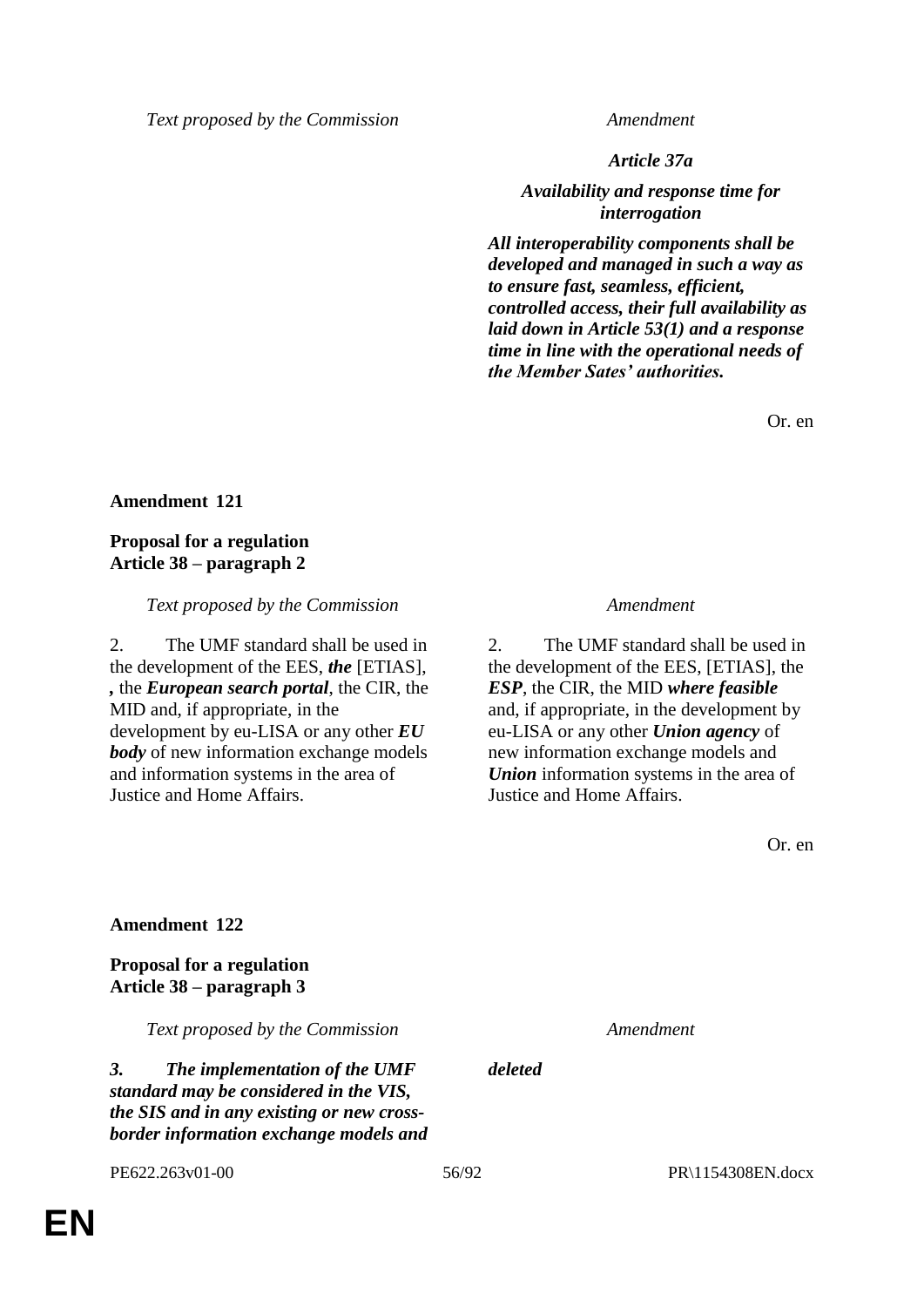### *Justification*

*The provision is without legal value and as such does not belong in the body of a Regulation. It is rather suggested to move this to a recital.*

### **Amendment 123**

## **Proposal for a regulation Article 39 – paragraph 1**

*Text proposed by the Commission Amendment*

1. A central repository for reporting and statistics (CRRS) is established for the purposes of supporting the objectives of the EES, *the* VIS, [*the* ETIAS] and *the* SIS and to *generate* cross-system statistical data and analytical reporting for policy, operational and data quality purposes.

1. A central repository for reporting and statistics (CRRS) is established for the purposes of supporting the objectives of the EES, VIS, [ETIAS] and SIS and to *provide* cross-system statistical data and analytical reporting for policy, operational and data quality purposes.

Or. en

### *Justification*

*The use of the term "generate" could be misunderstood as implying that there is some kind of further processing.*

**Amendment 124**

**Proposal for a regulation Article 39 – paragraph 2 a (new)**

*Text proposed by the Commission Amendment*

*2a. Europol may access data contained in the CRRS for the performance of its tasks referred to in Article 4 of Regulation (EU) 2016/794.*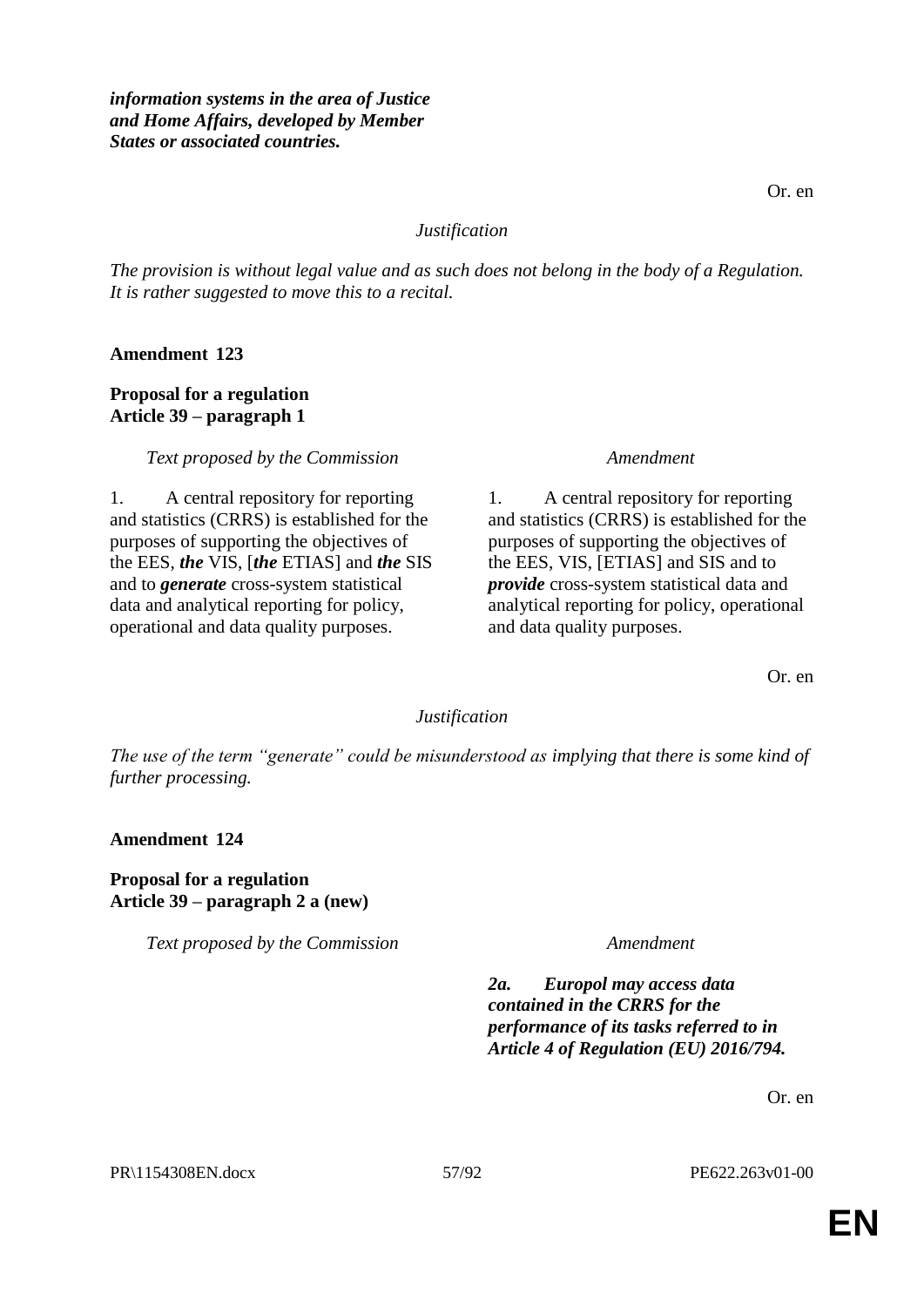# **Proposal for a regulation Article 39 – paragraph 2 b (new)**

*Text proposed by the Commission Amendment*

*2b. The European Border and Coast Guard Agency may access data contained in the CRRS for the performance of its tasks referred to in Article 8 of Regulation (EU) 2016/1624.*

Or. en

# **Amendment 126**

# **Proposal for a regulation Article 39 – paragraph 3**

## *Text proposed by the Commission Amendment*

3. eu-LISA shall render the data anonymous and shall record such anonymous data in the CRRS. The process for rendering the data anonymous shall be automated.

3. eu-LISA shall render the data anonymous and shall record such anonymous data in the CRRS. The process for rendering the data anonymous shall be automated. *No direct access by eu-LISA staff shall be granted to any personal data stored in the Union information systems or in the interoperability components*.

Or. en

# *Justification*

*The provision as regards eu-LISA staff is contained in recital 47 as proposed by the Commission. Given the legally non-binding nature of recitals it should be included in an Article.*

**Amendment 127**

**Proposal for a regulation Article 39 – paragraph 3 – subparagraph 1 a (new)**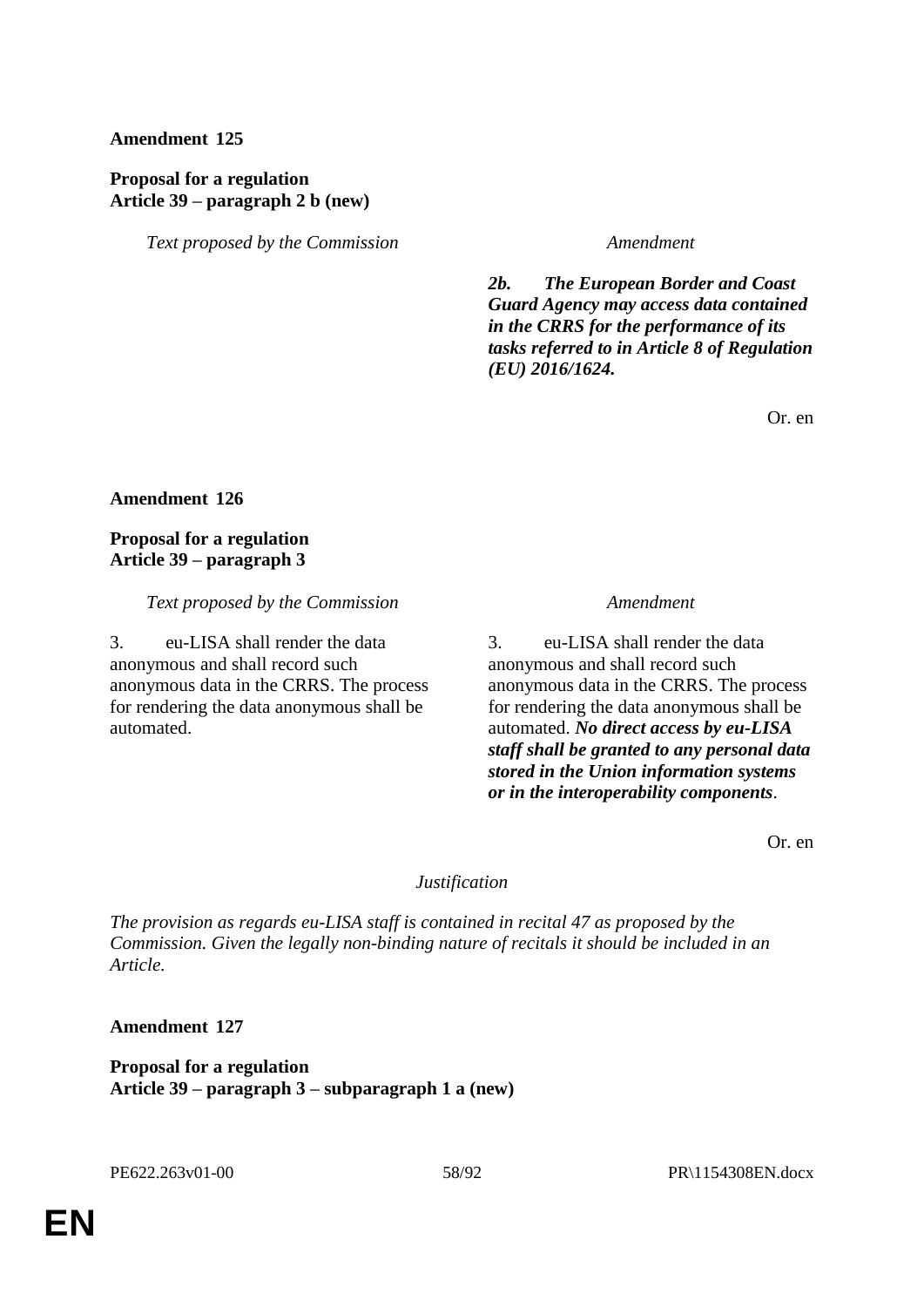*The data contained in CRRS shall not allow for the identification of individuals.*

Or. en

*Justification*

*This part is added as an important safeguard.*

**Amendment 128**

# **Proposal for a regulation Article 39 – paragraph 4 – point a**

*Text proposed by the Commission Amendment*

(a) a central infrastructure, consisting of a data repository enabling the rendering of anonymous data;

(a) a central infrastructure, consisting of a data repository *and a mechanism for* enabling the rendering of anonymous data *to be stored in that repository*;

Or. en

# **Amendment 129**

**Proposal for a regulation Article 40 – paragraph 3 – point a**

*Text proposed by the Commission Amendment*

(a) the European Border and Coast Guard Agency shall be considered a data controller in accordance with Article *2(b)* of Regulation No 45/2001 in relation to processing of personal data by the ETIAS Central Unit;

(a) the European Border and Coast Guard Agency shall be considered a data controller in accordance with Article *2(d)* of Regulation *(EC)* No 45/2001 in relation to processing of personal data by the ETIAS Central Unit;

Or. en

*Justification*

*Corrects a mistake. In Regulation 45/2001 Article 2(d) defines the "controller".*

PR\1154308EN.docx 59/92 PE622.263v01-00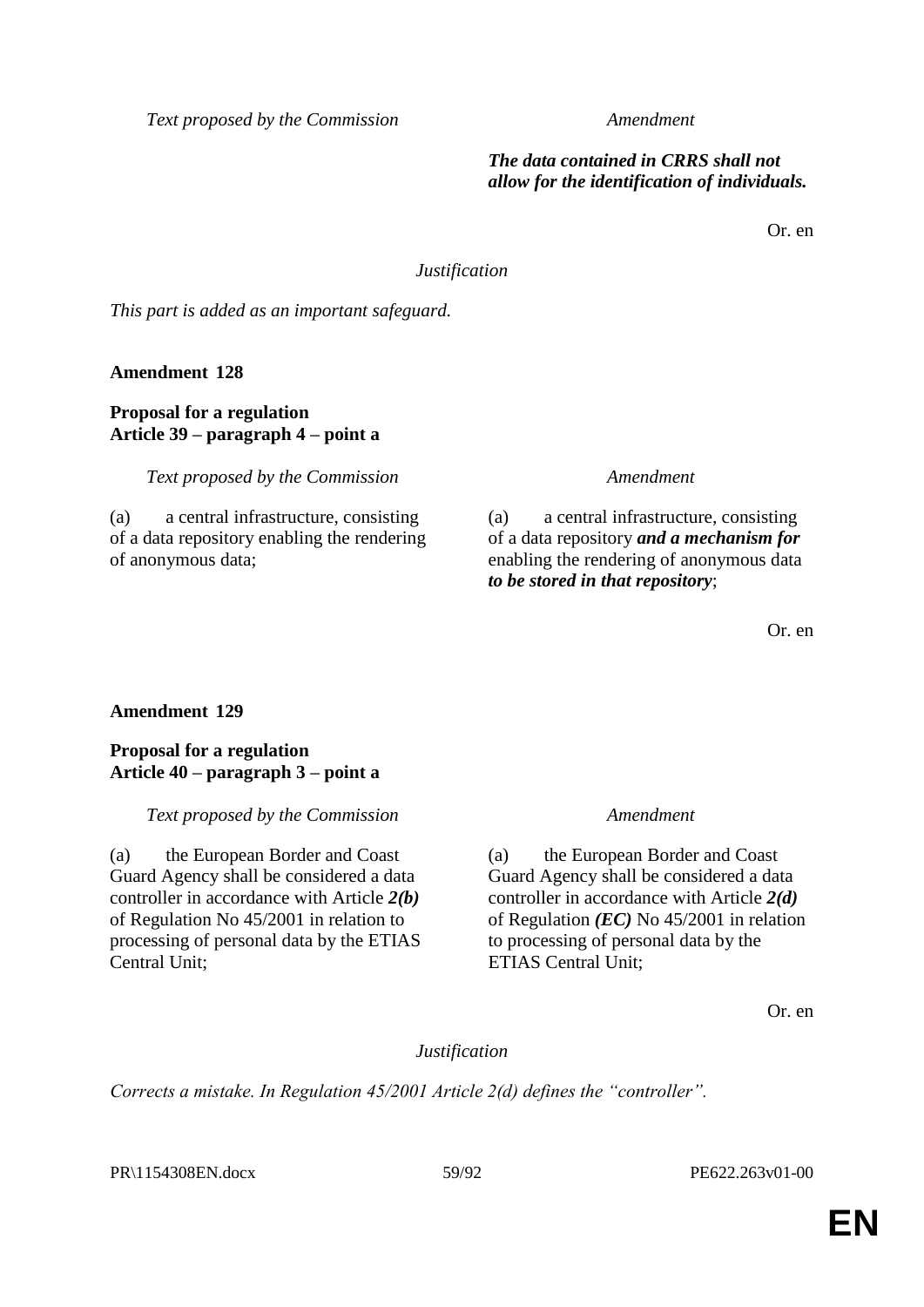# **Proposal for a regulation Article 40 – paragraph 3 a (new)**

*Text proposed by the Commission Amendment*

*3a. In relation to information security management of the interoperability components eu-LISA shall be considered a data controller in accordance with Regulation (EC) No 45/2001.*

Or. en

*Justification*

*Alignment to ETIAS text.*

**Amendment 131**

# **Proposal for a regulation Article 41 – paragraph 1**

*Text proposed by the Commission Amendment*

In relation to the processing of personal data in the *CIR*, eu-LISA is to be considered the data processor in accordance with Article 2(e) of Regulation (EC) No 45/2001.

In relation to the processing of personal data in the *shared BMS, the CIR and the MID*, eu-LISA is to be considered the data processor in accordance with Article 2(e) of Regulation (EC) No 45/2001.

Or. en

*Justification*

*The two missing interoperability components in which data processing takes place need to be added. There is no need to add the ESP as no processing of personal data takes place within it.*

**Amendment 132**

**Proposal for a regulation Article 42 – paragraph 1**

*Text proposed by the Commission Amendment*

1. *Both* eu-LISA *and* the Member 1. eu-LISA*,* the Member State

PE622.263v01-00 60/92 PR\1154308EN.docx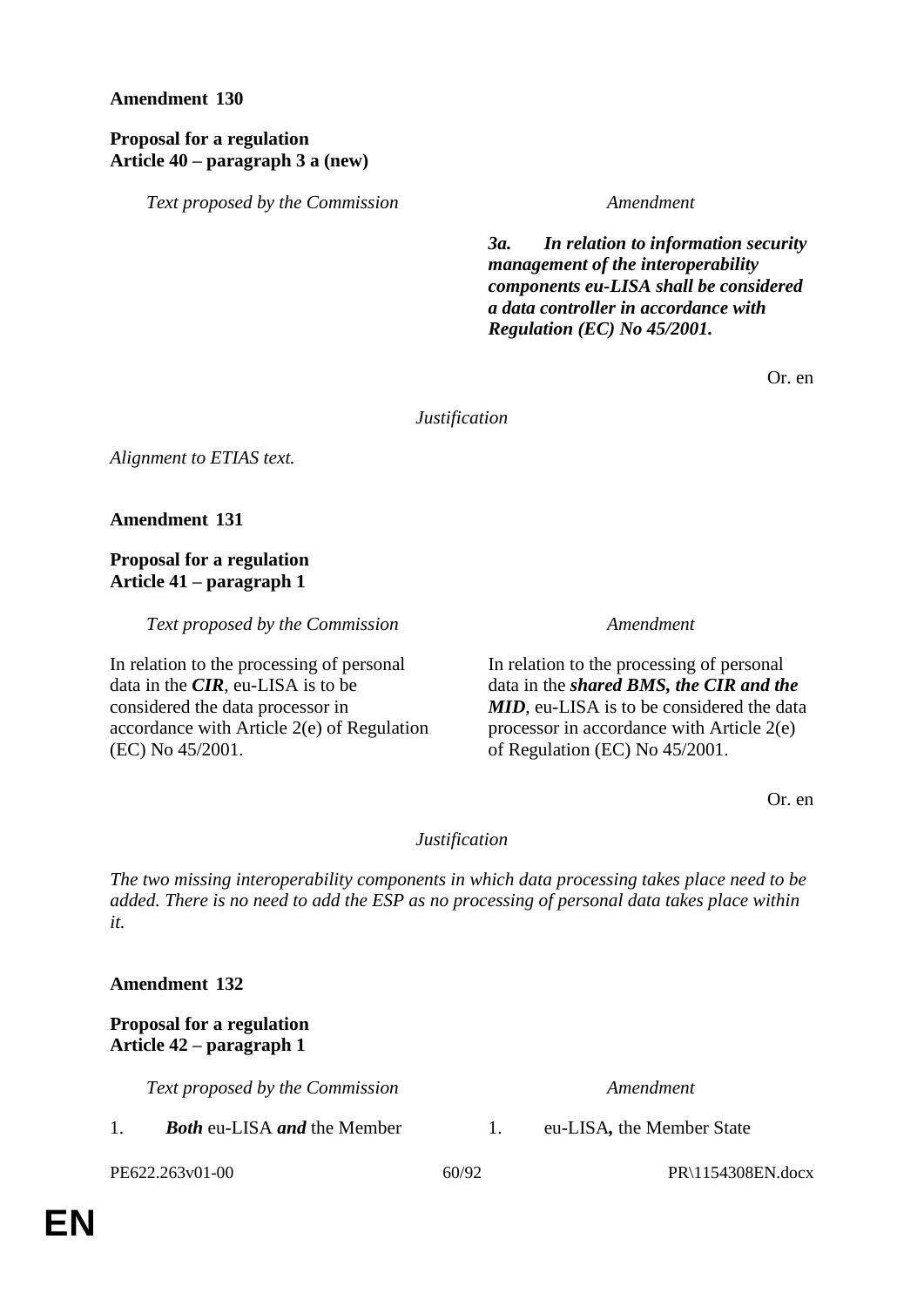State authorities shall ensure the security of the processing of personal data that takes place pursuant to *the application of* this Regulation. eu-LISA, [the ETIAS Central Unit] and the Member State authorities shall cooperate on security-related tasks.

authorities *and Europol* shall ensure the security of the processing of personal data that takes place pursuant to this Regulation. eu-LISA, [the ETIAS Central Unit]*, Europol* and the Member State authorities shall cooperate on security-related tasks.

Or. en

### *Justification*

*Also Europol is processing data and should therefore be referred to in this Article. The wording "pursuant to the application of this Regulation" is unclear.*

**Amendment 133**

**Proposal for a regulation Article 42 – paragraph 3 – point a a (new)**

*Text proposed by the Commission Amendment*

*(aa) deny unauthorised persons access to data-processing equipment and installations;*

Or. en

*Justification*

*Alignment with EES Article 43.*

**Amendment 134**

**Proposal for a regulation Article 42 – paragraph 3 – point d a (new)**

*Text proposed by the Commission Amendment*

*(da) prevent the use of automated dataprocessing systems by unauthorised persons using data communication equipment;*

Or. en

PR\1154308EN.docx 61/92 PE622.263v01-00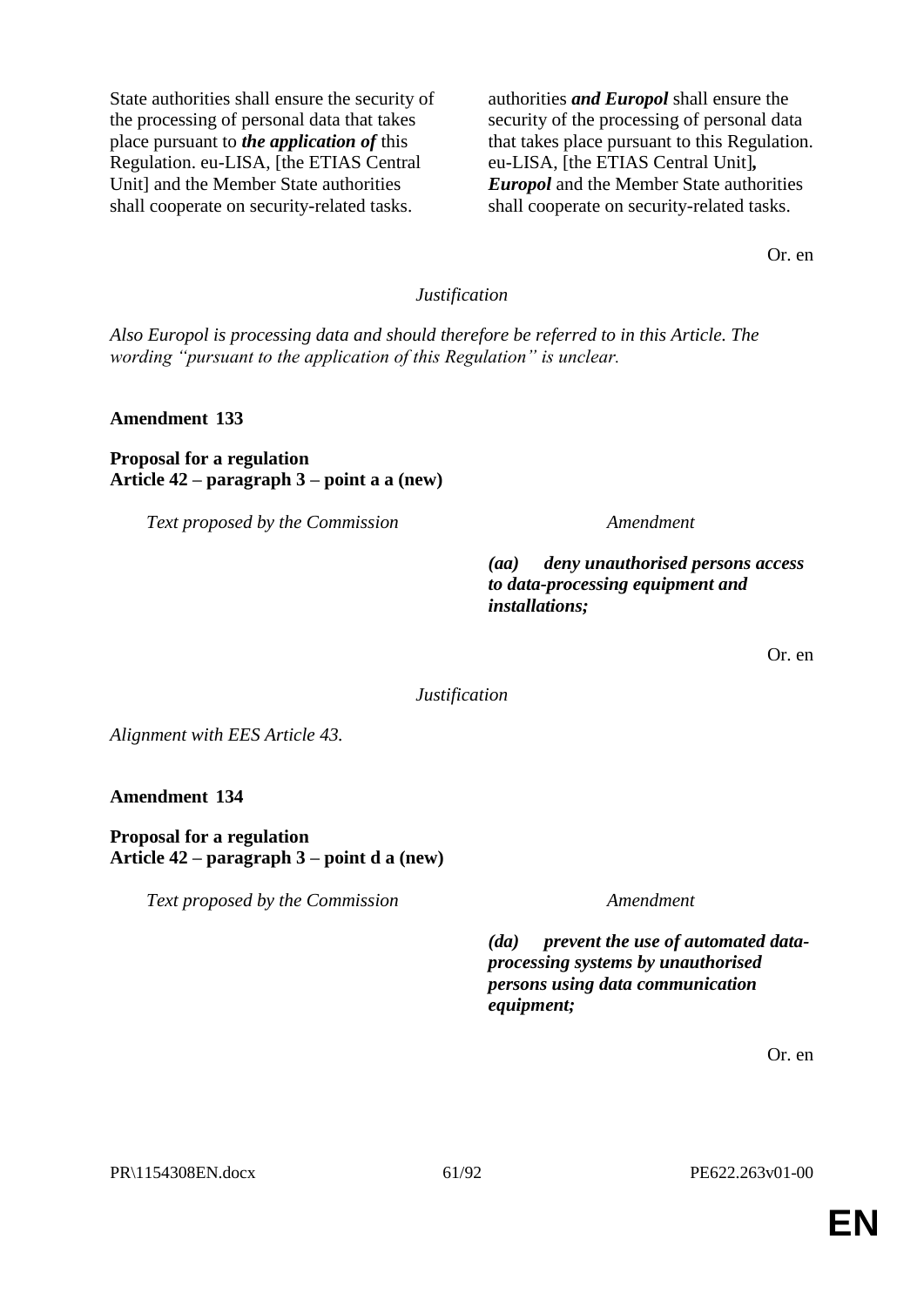**Proposal for a regulation Article 42 – paragraph 3 – point h b (new)**

*Alignment with EES Article 43.*

**Amendment 136**

*Text proposed by the Commission Amendment*

### *Justification*

*Alignment with EES Article 43.*

**Amendment 135**

**Proposal for a regulation Article 42 – paragraph 3 – point h a (new)**

*Text proposed by the Commission Amendment*

*(ha) ensure that, in the event of an interruption, installed systems can be restored to normal operation;*

Or. en

*Justification*

*(hb) ensure reliability by making sure that any faults in the functioning of the interoperability components are properly reported.*

Or. en

*Justification*

*Alignment with EES Article 43.*

**Amendment 137**

**Proposal for a regulation Article 42 – paragraph 4**

*Text proposed by the Commission Amendment*

4. Member States shall take measures 4. Member States*, Europol and the* 

PE622.263v01-00 62/92 PR\1154308EN.docx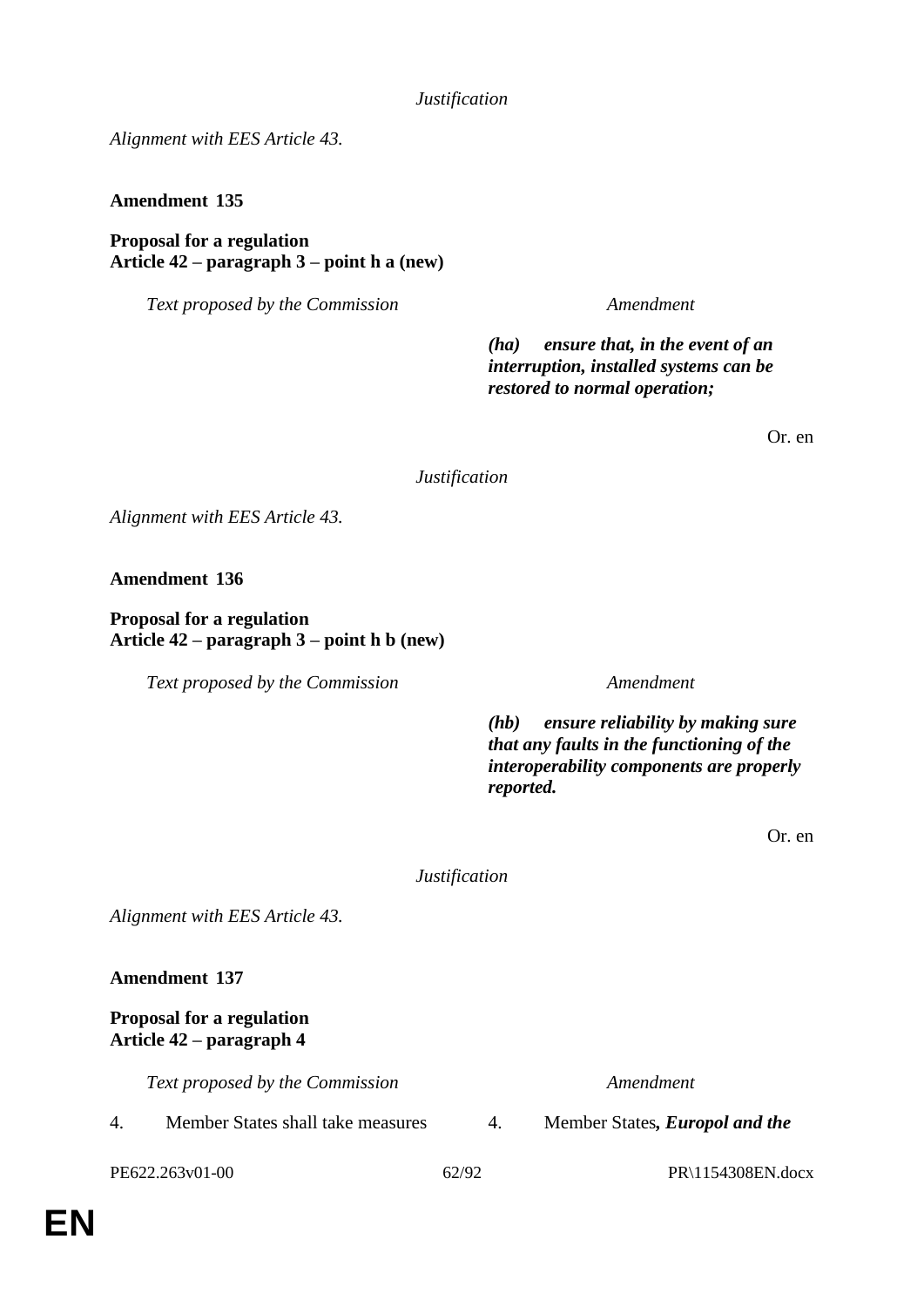equivalent to those referred to in paragraph 3 as regards security in respect of the processing of personal data by the authorities having a right to access any of the interoperability components.

*ETIAS Central Unit* shall take measures equivalent to those referred to in paragraph 3 as regards security in respect of the processing of personal data by the authorities having a right to access any of the interoperability components.

Or. en

### **Amendment 138**

## **Proposal for a regulation Article 43 – title**

*Text proposed by the Commission Amendment*

Confidentiality of *SIS* data Confidentiality of data

Or. en

### *Justification*

*It is not clear why the obligations as regards confidentiality of data should be limited to SIS data.*

## **Amendment 139**

## **Proposal for a regulation Article 43 – paragraph 1**

### *Text proposed by the Commission Amendment*

1. Each Member State shall apply its rules of professional secrecy or other equivalent duties of confidentiality to all persons and bodies required to work with *SIS* data accessed through any of the interoperability components in accordance with its national law. That obligation shall also apply after those persons leave office or employment or after the termination of the activities of those bodies.

1. Each Member State shall apply its rules of professional secrecy or other equivalent duties of confidentiality to all persons and bodies required to work with data accessed through any of the interoperability components in accordance with its national law. That obligation shall also apply after those persons leave office or employment or after the termination of the activities of those bodies.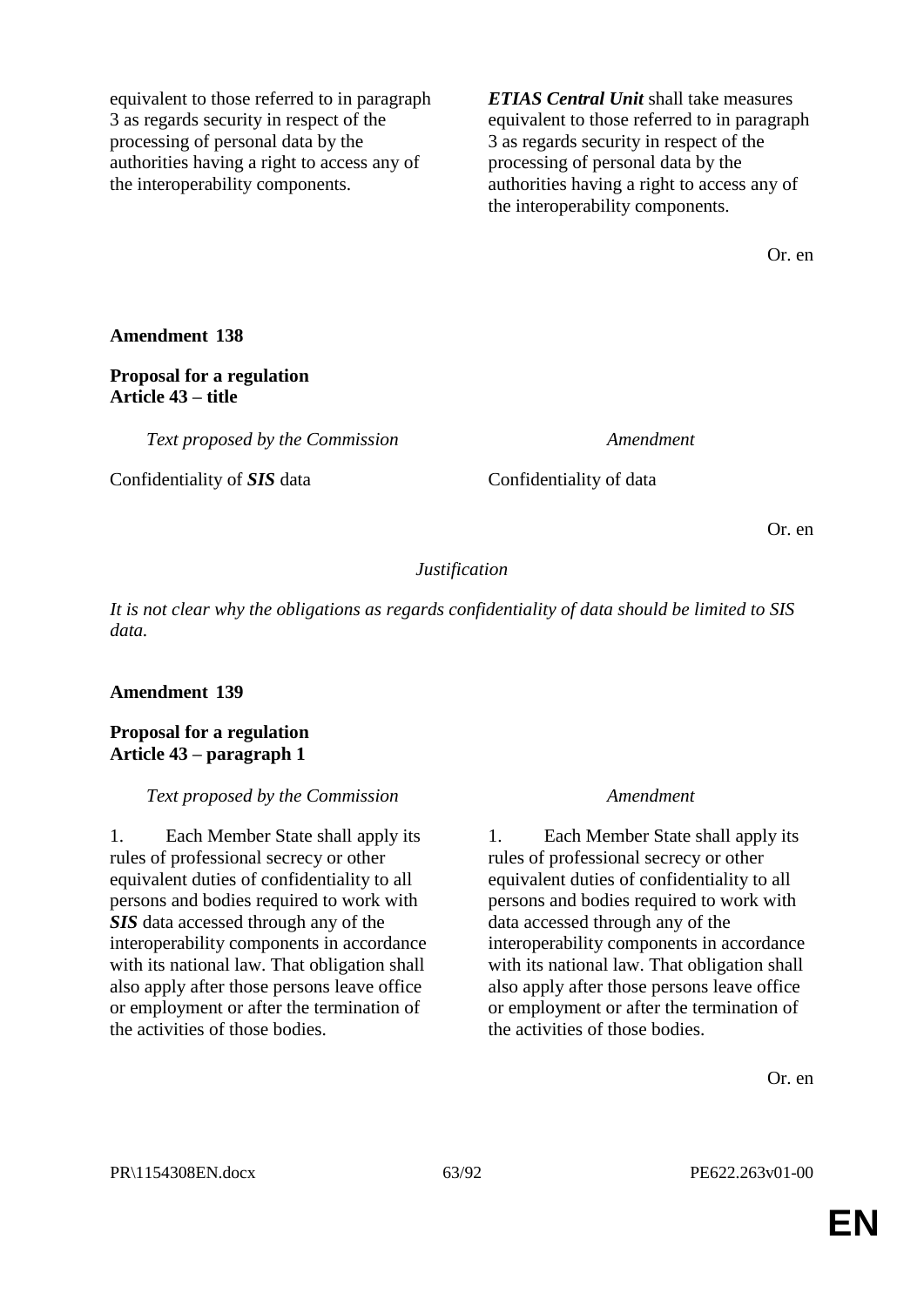## **Proposal for a regulation Article 43 – paragraph 2**

## *Text proposed by the Commission Amendment*

2. Without prejudice to Article 17 of the Staff Regulations of officials and the Conditions of Employment of other servants of the European Union, eu-LISA shall apply appropriate rules of professional secrecy or other equivalent duties of confidentiality of comparable standards to those laid down in paragraph 1 to all its staff required to work with *SIS* data. This obligation shall also apply after those persons leave office or employment or after the termination of their activities.

2. Without prejudice to Article 17 of the Staff Regulations of officials and the Conditions of Employment of other servants of the European Union, eu-LISA shall apply appropriate rules of professional secrecy or other equivalent duties of confidentiality of comparable standards to those laid down in paragraph 1 *of this Article* to all its staff required to work with data. This obligation shall also apply after those persons leave office or employment or after the termination of their activities.

Or. en

**Amendment 141**

**Proposal for a regulation Article 43 – paragraph 2 a (new)**

*Text proposed by the Commission Amendment*

*2a. Where eu-LISA or a Member State cooperates with external contractors in any task related to the interoperability components, it shall closely monitor the activities of the contractor to ensure compliance with all provisions of this Regulation, including in particular security, confidentiality and data protection.*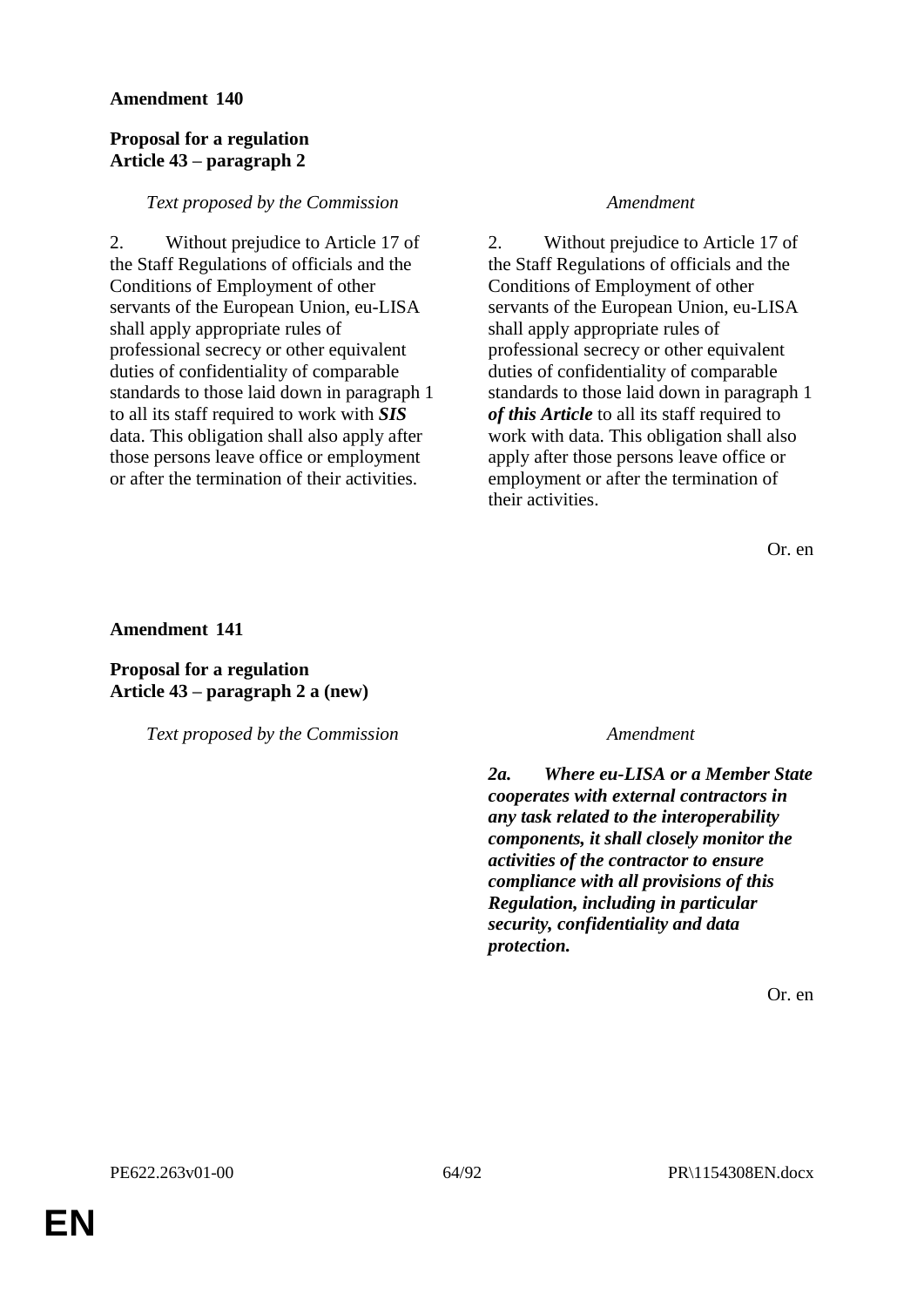## **Proposal for a regulation Article 44 – paragraph 3**

## *Text proposed by the Commission Amendment*

3. Without prejudice to the notification and communication of a personal data breach pursuant to Article 33 of Regulation (EU) 2016/679, Article 30 of Directive (EU) 2016/680, or both, Member States shall notify the Commission, eu-LISA and the European Data Protection Supervisor of security incidents. In the event of a security incident in relation to the central infrastructure of the interoperability components, eu-LISA shall notify the Commission and the European Data Protection Supervisor.

3. Without prejudice to the notification and communication of a personal data breach pursuant to Article 33 of Regulation (EU) 2016/679, Article 30 of Directive (EU) 2016/680, or both, Member States *and Europol* shall notify the Commission, eu-LISA and the European Data Protection Supervisor of *any* security incidents *without delay*. In the event of a security incident in relation to the central infrastructure of the interoperability components, eu-LISA shall notify the Commission and the European Data Protection Supervisor.

Or. en

## **Amendment 143**

# **Proposal for a regulation Article 44 – paragraph 4**

## *Text proposed by the Commission Amendment*

4. Information regarding a security incident that has or may have an impact on the operation of the interoperability components or on the availability, integrity and confidentiality of the data shall be provided to the Member States and reported in compliance with the incident management plan to be provided by eu-LISA.

4. Information regarding a security incident that has or may have an impact on the operation of the interoperability components or on the availability, integrity and confidentiality of the data shall be provided to the Member States*, the ETIAS Central Unit where necessary, and Europol without delay* and reported in compliance with the incident management plan to be provided by eu-LISA.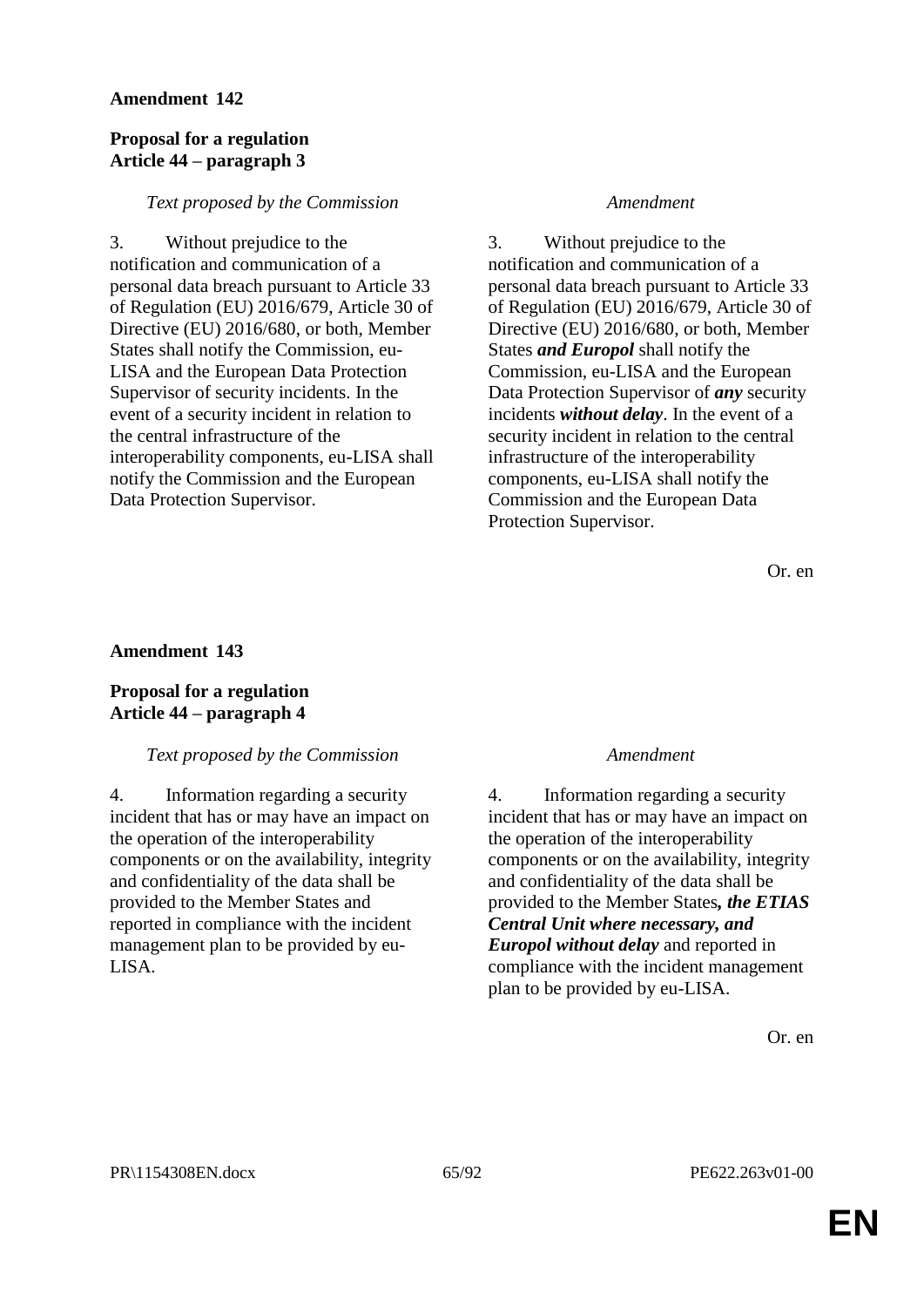### **Proposal for a regulation Article 44 – paragraph 5**

### *Text proposed by the Commission Amendment*

5. The Member States concerned and eu-LISA shall cooperate in the event of a security incident. The Commission shall lay down the specification of this cooperation procedure by means of implementing acts. Those implementing acts shall be adopted in accordance with the examination procedure referred to in Article 64(2).

5. The Member States concerned*, the ETIAS Central Unit, Europol* and eu-LISA shall cooperate in the event of a security incident. The Commission shall lay down the specification of this cooperation procedure by means of implementing acts. Those implementing acts shall be adopted in accordance with the examination procedure referred to in Article 64(2).

Or. en

## *Justification*

*It is suggested to align the text to the ETIAS text.*

### **Amendment 145**

## **Proposal for a regulation Article 45 – paragraph 1**

### *Text proposed by the Commission Amendment*

Member States and the relevant *EU bodies* shall ensure that each authority entitled to access the interoperability components takes the measures necessary to monitor its compliance with this Regulation and cooperates*, where necessary,* with the supervisory authority.

Member States and the relevant *Union agencies* shall ensure that each authority entitled to access the interoperability components takes the measures necessary to monitor its compliance with this Regulation and cooperates with the supervisory authority.

Or. en

## **Amendment 146**

**Proposal for a regulation Article 45 a (new)**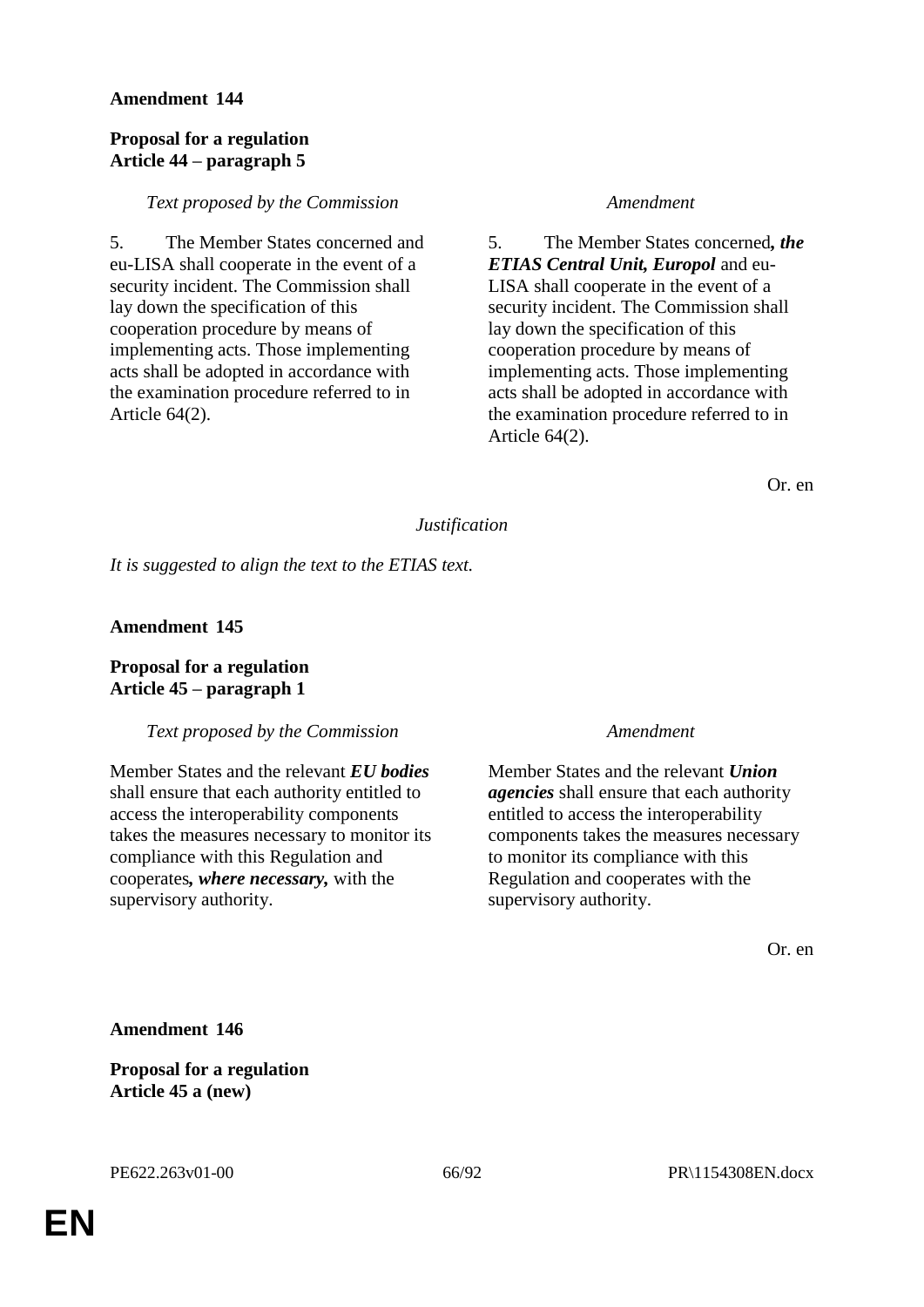*Article 45a*

*Penalties*

*Member States shall lay down the rules on penalties applicable to infringements of this Regulation and shall take all measures necessary to ensure that they are implemented. The penalties provided for shall be effective, proportionate and dissuasive.*

Or. en

**Amendment 147**

**Proposal for a regulation Article 45 b (new)**

*Text proposed by the Commission Amendment*

*Article 45 b*

*Liability*

*1. Without prejudice to the right to compensation from, and liability of, the controller or processor under Regulations (EC) No 45/2001 and (EU) 2016/679 and Directive (EU) 2016/680:*

*(a) any person or Member State that has suffered material or non-material damage as a result of an unlawful personal data processing operation or any other act incompatible with this Regulation by a Member State shall be entitled to receive compensation from that Member State;*

*(b) any person or Member State that has suffered material or non-material damage as a result of any act by eu-LISA incompatible with this Regulation shall be entitled to receive compensation from eu-LISA. eu-LISA shall also be liable for unlawful personal data processing operations in accordance with its role as* 

PR\1154308EN.docx 67/92 PE622.263v01-00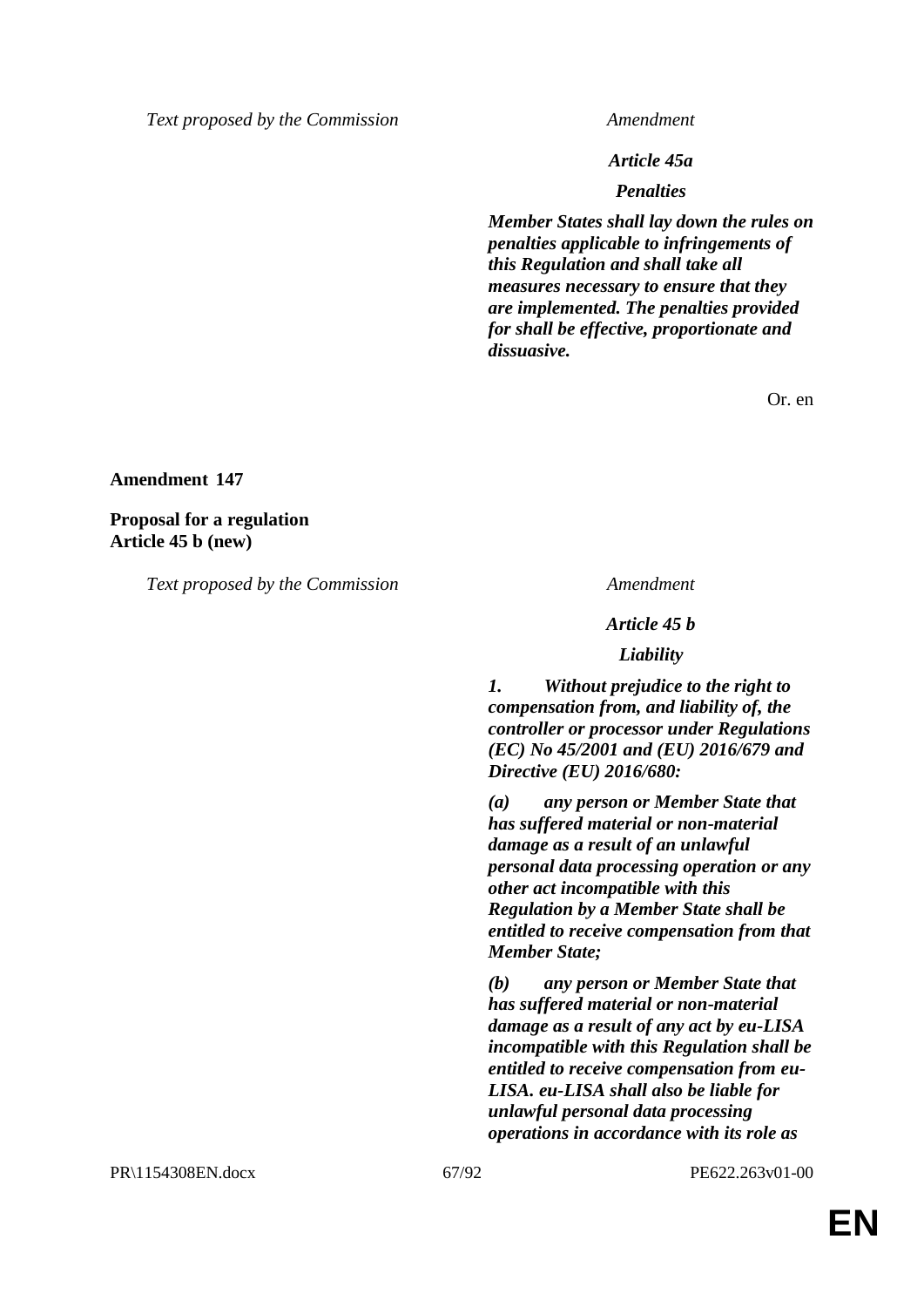*processor or, where applicable, controller.*

*The Member State concerned or eu-LISA shall be exempted from their liability, in whole or in part, if they prove that they are not responsible for the event which gave rise to the damage.*

*2. If any failure of a Member State to comply with its obligations under this Regulation causes damage to the interoperability components, that Member State shall be liable for such damage, unless and insofar as eu-LISA or another Member State bound by this Regulation failed to take reasonable measures to prevent the damage from occurring or to minimise its impact.*

*3. Claims for compensation against a Member State for the damage referred to in paragraphs 1 and 2 shall be governed by the national law of the defendant Member State. Claims for compensation against the controller or or eu-LISA for the damage referred to in paragraphs 1 and 2 shall be subject to the conditions provided for in the Treaties.*

Or. en

## **Amendment 148**

# **Proposal for a regulation Article 46 – paragraph 1**

*Text proposed by the Commission Amendment*

1. *Without prejudice to the right of information referred to in Articles 11 and 12 of Regulation (EC) 45/2001 and Articles 13 and 14 of Regulation (EU) 2016/679,* persons whose data are stored in the shared biometric matching service, the common identity repository or the multiple-identity detector shall *be informed by the authority collecting their data, at the time their data are collected, about the processing of personal data for* 

1. *The authority collecting the data of p*ersons whose data are stored in the shared biometric matching service, the common identity repository or the multiple-identity detector shall *provide them with the information required under Articles 11 and 12 of* Regulation *(EC) 45/2001 and Articles 12, 13 and 14 of Regulation (EU) 2016/679 in the manner required by those provisions*. *The authority shall provide the information at*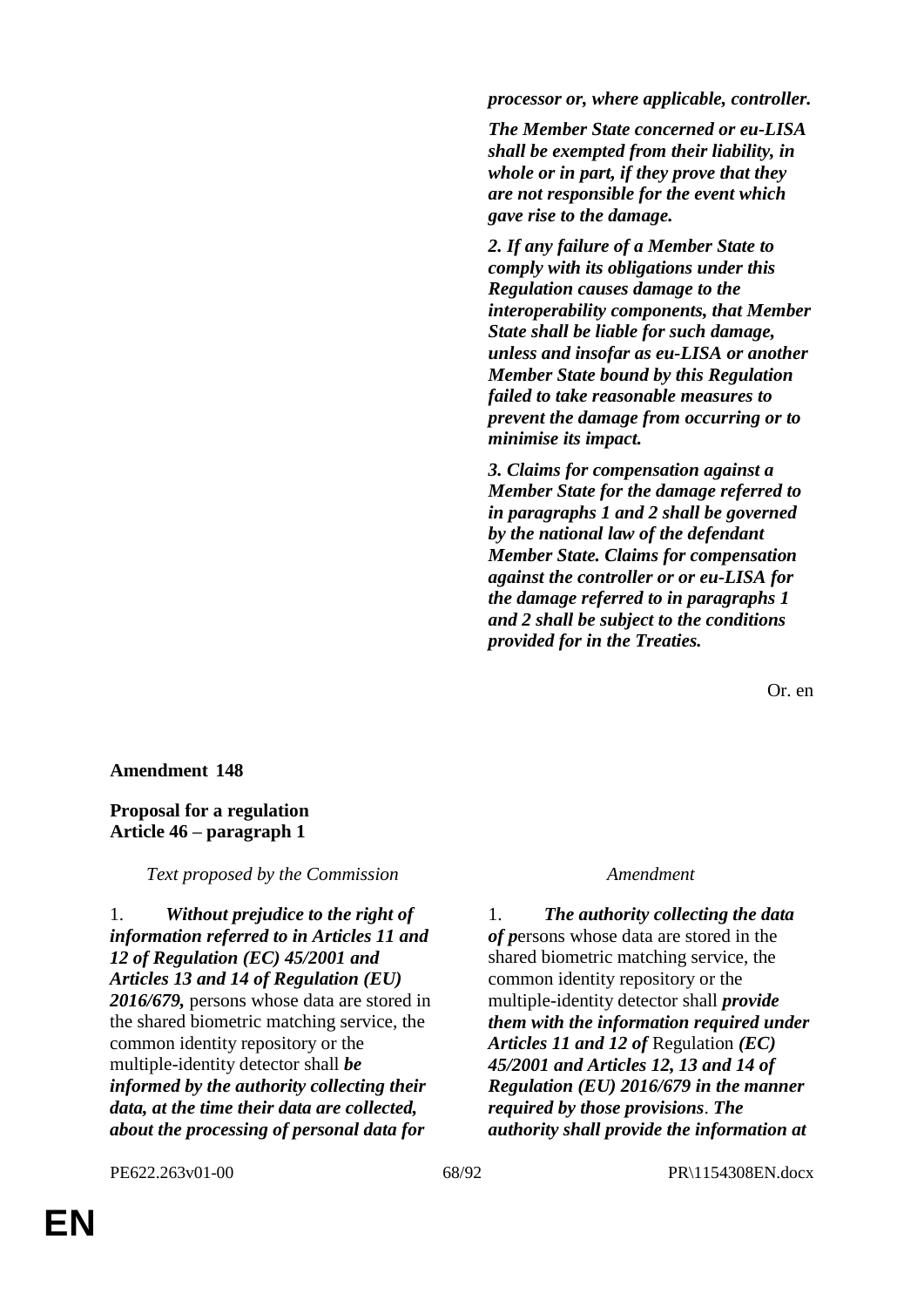*the purposes of this* Regulation*, including about identity and contact details of the respective data controllers, and about the procedures for exercising their rights of access, rectification and erasure, as well as about the contact details of the European Data Protection Supervisor and of the national supervisory authority of the Member State responsible for the collection of the data*.

*the time such persons' data are collected.*

Or. en

### **Amendment 149**

### **Proposal for a regulation Article 47 – paragraph 1**

### *Text proposed by the Commission Amendment*

1. In order to exercise their rights under Articles 13, 14, 15 and 16 of Regulation (EC) 45/2001 and Articles 15, 16, 17 and 18 of Regulation (EU) 2016/679, any person shall have the right to address him or herself to the Member State responsible for the manual verification of different identities or *of any* Member State, who shall examine and reply to the request.

1. In order to exercise their rights under Articles 13, 14, 15 and 16 of Regulation (EC) 45/2001 and Articles 15, 16, 17 and 18 of Regulation (EU) 2016/679 *as regards the processing of personal data in the CIR, the shared BMS and the MID*, any person shall have the right to address him or herself to the Member State responsible for the manual verification of different identities or *to any other* Member State, who shall examine and reply to the request.

Or. en

### **Amendment 150**

### **Proposal for a regulation Article 47 – paragraph 2**

*Text proposed by the Commission Amendment*

2. The Member State responsible for the manual verification of different identities as referred to in Article 29 or the

2. The Member State responsible for the manual verification of different identities as referred to in Article 29 or the

PR\1154308EN.docx 69/92 PE622.263v01-00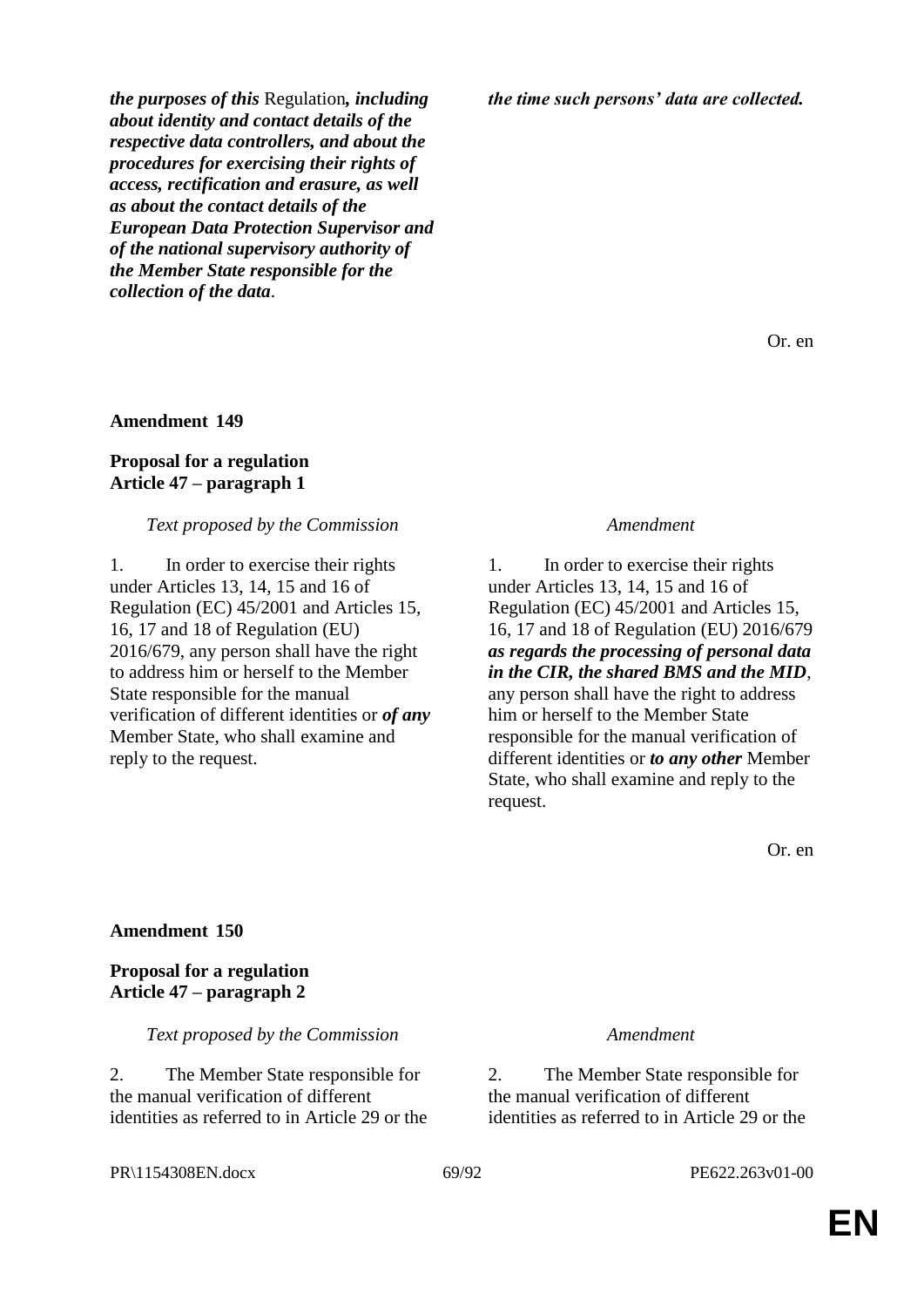Member State to which the request has been made shall reply to such requests within 45 days of receipt of the request. Member State to which the request has been made shall reply to such requests *as soon as possible, and at the latest* within 45 days of receipt of the request.

Or. en

## **Amendment 151**

## **Proposal for a regulation Article 47 – paragraph 3**

### *Text proposed by the Commission Amendment*

3. If a request for correction or erasure of personal data is made to a Member State other than the Member State responsible, the Member State to which the request has been made shall contact the authorities of the Member State responsible within seven days and the Member State responsible shall check the accuracy of the data and the lawfulness of the data processing within 30 days of such contact.

3. If a request for *access,* correction or erasure of personal data is made to a Member State other than the Member State responsible, the Member State to which the request has been made shall contact the authorities of the Member State responsible within seven days and the Member State responsible shall check the accuracy of the data and the lawfulness of the data processing *as soon as possible, and at the latest* within 30 days of such contact.

Or. en

### **Amendment 152**

### **Proposal for a regulation Article 47 – paragraph 4**

### *Text proposed by the Commission Amendment*

4. Where, following an examination, it is found that the data stored in the *multiple-identity detector (*MID*)* are factually inaccurate or have been recorded unlawfully, the Member State responsible or, where applicable, the Member State to which the request has been made shall correct or delete these data.

4. Where, following an examination, it is found that the data stored in *the CIR, the shared BMS and* the MID are factually inaccurate or have been recorded unlawfully, the Member State responsible or, where applicable, the Member State to which the request has been made shall *immediately* correct or delete these data.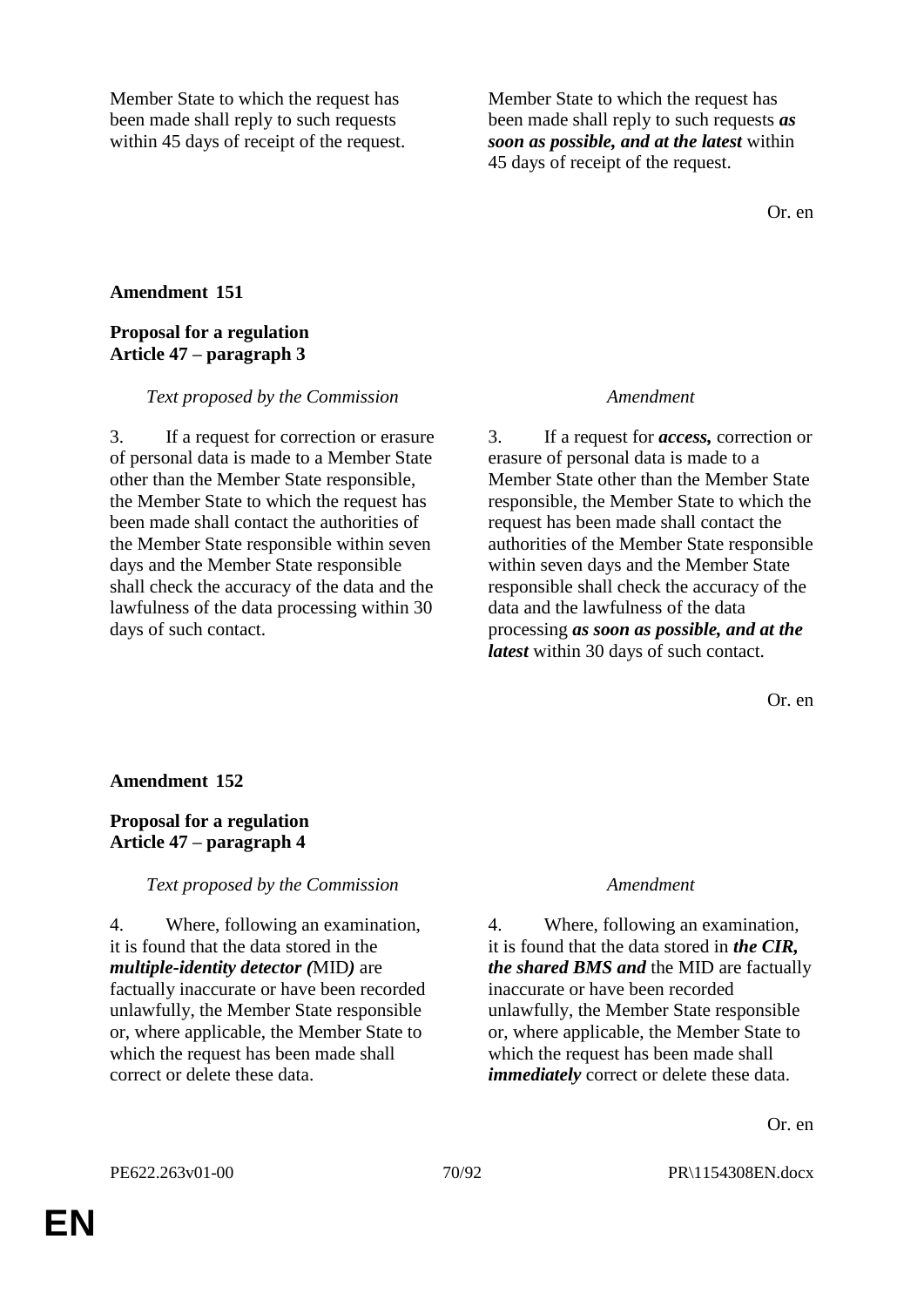## **Proposal for a regulation Article 47 – paragraph 5**

### *Text proposed by the Commission Amendment*

5. Where data in the MID is amended by the responsible Member State during its validity period, the responsible Member State shall carry out the processing laid down in Article 27 and, where relevant, Article 29 to determine whether the amended data shall be linked. Where the processing does not report any hit, the responsible Member State or, where applicable, the Member State to which the request has been made shall delete the data from the identity confirmation file. Where the automated processing reports one or several hit(s), the responsible Member State shall create or update the relevant link in accordance with the relevant provisions of this Regulation.

5. Where data in *the CIR, the shared BMS or* the MID is amended by the responsible Member State during its validity period, the responsible Member State shall carry out the processing laid down in Article 27 and, where relevant, Article 29 to determine whether the amended data shall be linked. Where the processing does not report any hit, the responsible Member State or, where applicable, the Member State to which the request has been made shall delete the data from the identity confirmation file. Where the automated processing reports one or several hit(s), the responsible Member State shall create or update the relevant link in accordance with the relevant provisions of this Regulation.

Or. en

## **Amendment 154**

# **Proposal for a regulation Article 47 – paragraph 6**

### *Text proposed by the Commission Amendment*

6. Where the responsible Member State or, where applicable, the Member State to which the request has been made does not agree that data stored in the MID are factually inaccurate or have been recorded unlawfully, that Member State shall adopt an administrative decision explaining in writing to the person concerned without delay why it is not prepared to correct or delete data relating

6. Where the responsible Member State or, where applicable, the Member State to which the request has been made does not agree that data stored in *the CIR, the shared BMS or* the MID are factually inaccurate or have been recorded unlawfully, that Member State shall adopt an administrative decision explaining in writing to the person concerned without delay why it is not prepared to correct or

PR\1154308EN.docx 71/92 PE622.263v01-00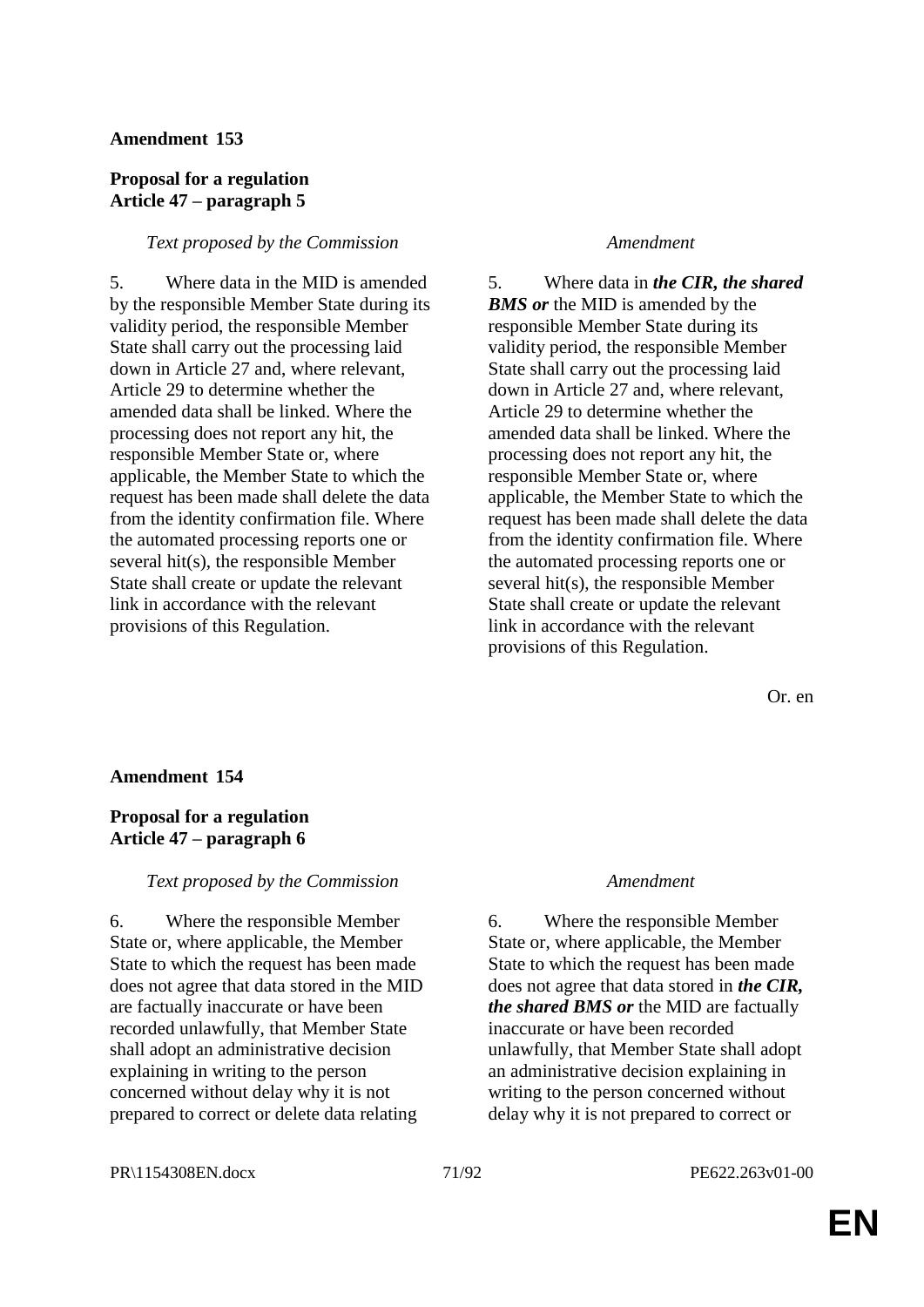### Or. en

# **Amendment 155**

# **Proposal for a regulation Article 47 – paragraph 7**

## *Text proposed by the Commission Amendment*

7. This decision shall also provide the person concerned with information explaining the possibility to challenge the decision taken in respect of the request referred in paragraph 3 and*, where relevant,* information on how to bring an action or a complaint before the competent authorities or courts, and any assistance, including from the competent national supervisory authorities.

7. This decision shall also provide the person concerned with information explaining the possibility to challenge the decision taken in respect of the request referred in paragraph 3 and information on how to bring an action or a complaint before the competent authorities or courts, and any assistance, including from the competent national supervisory authorities *together with its contact details*.

Or. en

# **Amendment 156**

**Proposal for a regulation Article 48 – paragraph 1**

## *Text proposed by the Commission Amendment*

Personal data stored in or accessed by the interoperability components shall not be transferred or made available to any third country, to any international organisation or to any private party*, with the exception of transfers to Interpol for the purpose of carrying out the automated processing referred to in [Article 18(2)(b) and (m) of the ETIAS Regulation] or for the purposes of Article 8(2) of Regulation (EU) 2016/399*. *Such* transfers of personal data to Interpol shall be compliant with the provisions of Article 9 of Regulation (EC) No 45/2001 and Chapter V of Regulation

*Without prejudice to [Article 55 of the ETIAS Regulation], Article 44 of Regulation (EU) 2017/2226, Article 31 of Regulation (EC) No 676/2008 and the querying of Interpol databases through the ESP in accordance with Article 9(5) of this Regulation,* personal data stored in or accessed by the interoperability components shall not be transferred or made available to any third country, to any international organisation or to any private party. Transfers of personal data to Interpol shall be compliant with the provisions of Article 9 of Regulation (EC) No 45/2001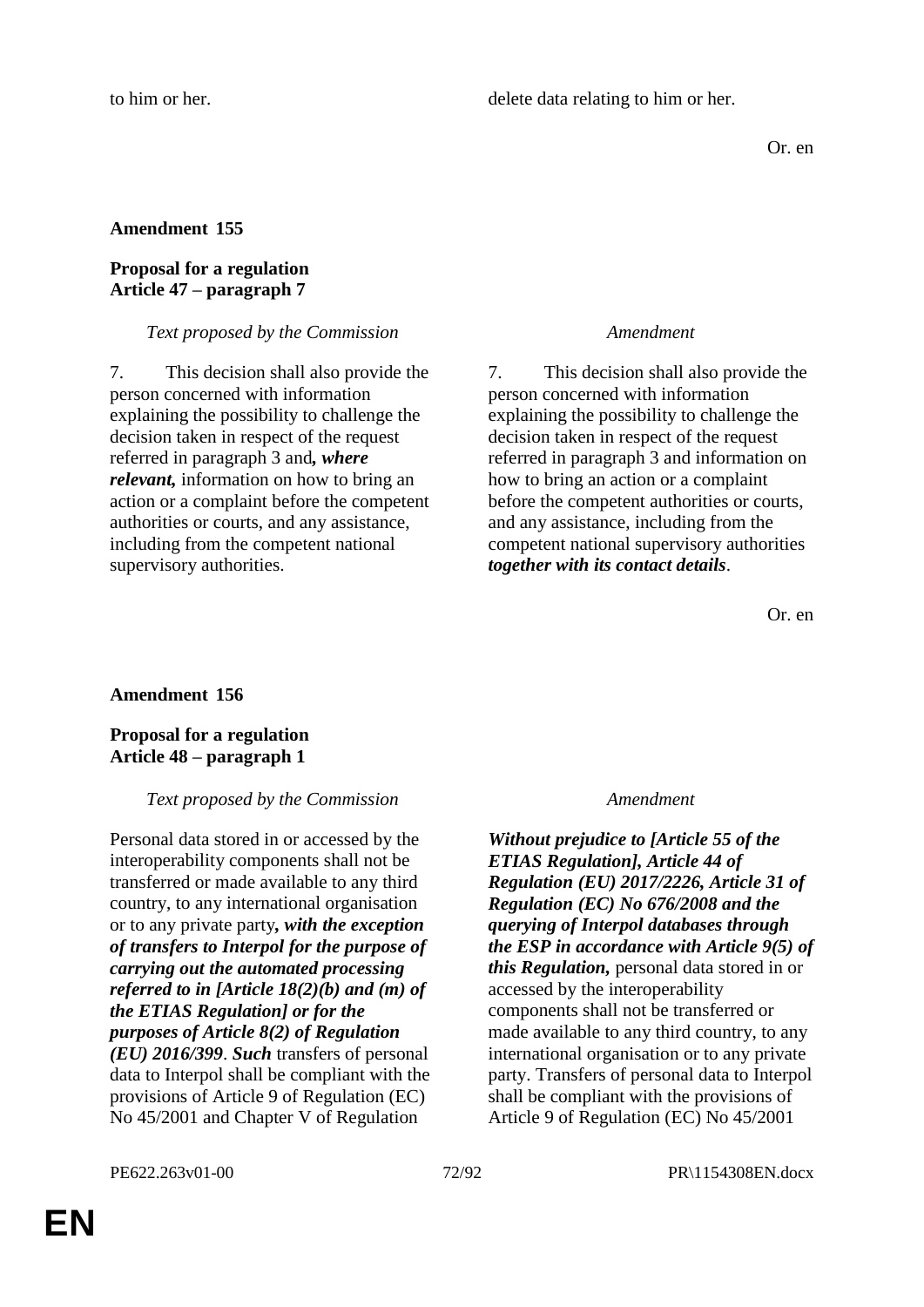(EU) 2016/679. and Chapter V of Regulation (EU) 2016/679.

Or. en

## *Justification*

*Reference should be made to the provisions providing for data transfers from the respective IT systems. In addition, reference should be made to the only new provision on transfers in this Regulation, i.e. the querying of Interpol data through the ESP. The legal base for the automated processing for the purposes of assessing an application for a travel authorisation is provided for in the ETIAS Regulation and should be deleted here.*

# **Amendment 157**

# **Proposal for a regulation Article 49 – paragraph -1 (new)**

*Text proposed by the Commission Amendment*

*-1. Each Member State shall ensure that the supervisory authority referred to in Article 51(1) of Regulation (EU) 2016/679 independently monitors the lawfulness of the processing of personal data pursuant to this Regulation by the Member State concerned.*

Or. en

**Amendment 158**

**Proposal for a regulation Article 49 – paragraph -1 a (new)**

*Text proposed by the Commission Amendment*

*-1a. Each Member State shall ensure that the national laws, regulations and administrative provisions adopted pursuant to Directive (EU) 2016/680 are also applicable to access to the interoperability components by police authorities and designated authorities, including in relation to the rights of the persons whose data are so accessed.*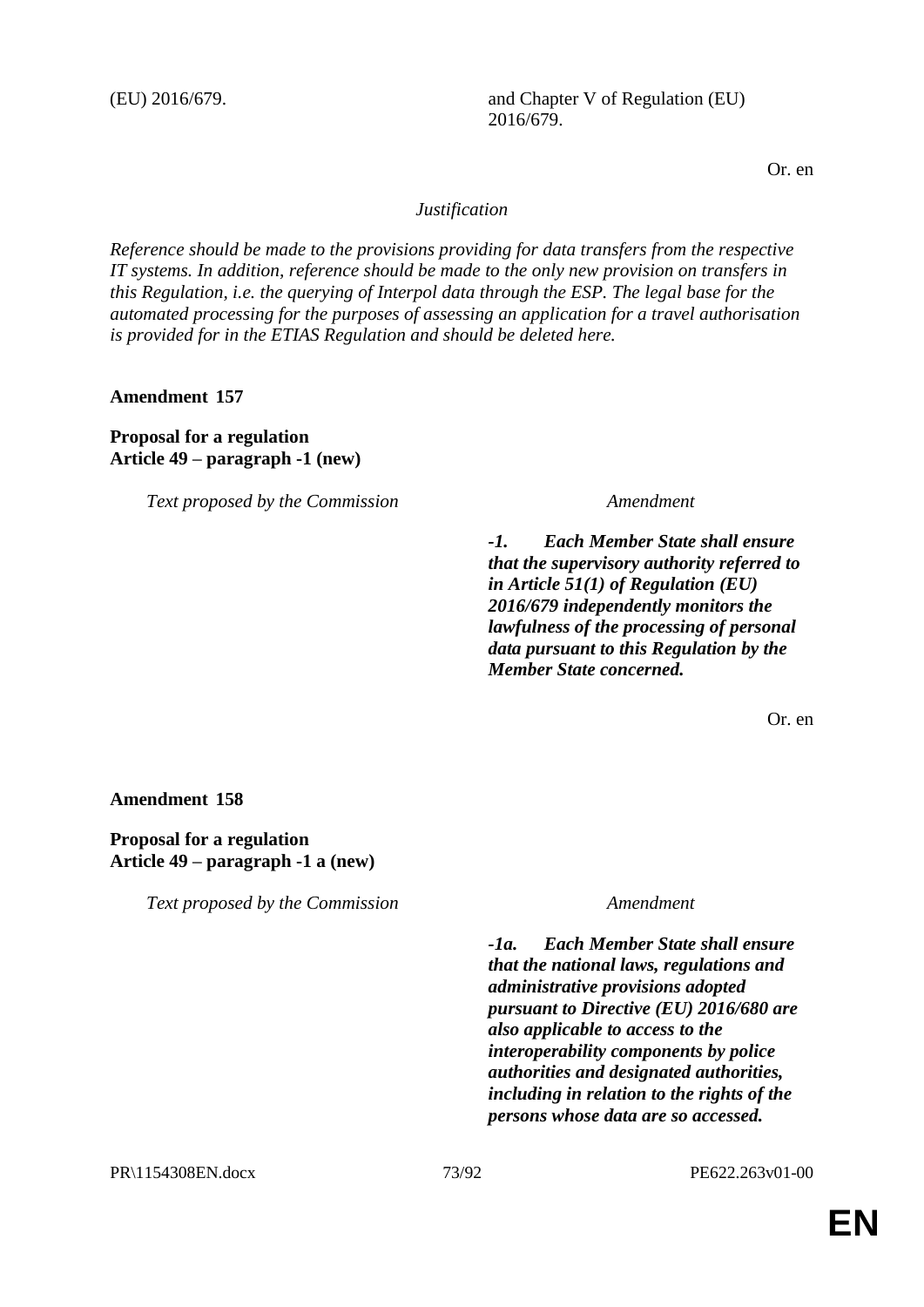## **Proposal for a regulation Article 49 – paragraph -1 b (new)**

*Text proposed by the Commission Amendment*

*-1b. The supervisory authority referred to in Article 41(1) of Directive (EU) 2016/680 shall monitor the lawfulness of the access to personal data by the Member States' police authorities and designated authorities. Article 49(2) and (2a) of this Regulation shall apply accordingly.*

Or. en

### **Amendment 160**

### **Proposal for a regulation Article 49 – paragraph 1**

### *Text proposed by the Commission Amendment*

1. The supervisory authority or authorities *designated pursuant* to Article *49* of Regulation (EU) 2016/679 shall ensure that an audit of the data processing operations by the responsible national authorities is carried out in accordance with relevant international auditing standards at least every four years.

1. The supervisory authority or authorities *referred* to *in* Article *51(1)* of Regulation (EU) 2016/679 shall ensure that an audit of the data processing operations by the responsible national authorities is carried out in accordance with relevant international auditing standards at least every four years. *The results of the audit may be taken into account in the evaluations conducted under the mechanism established by Council Regulation (EU) No 1053/20131a. The supervisory authorities referred to in Article 51(1) of Regulation (EU) 2016/679 shall publish annually the number of requests for rectification, completion or erasure, or restriction of processing of data, the action subsequently taken and the number of rectifications, completions, erasures and restrictions of processing*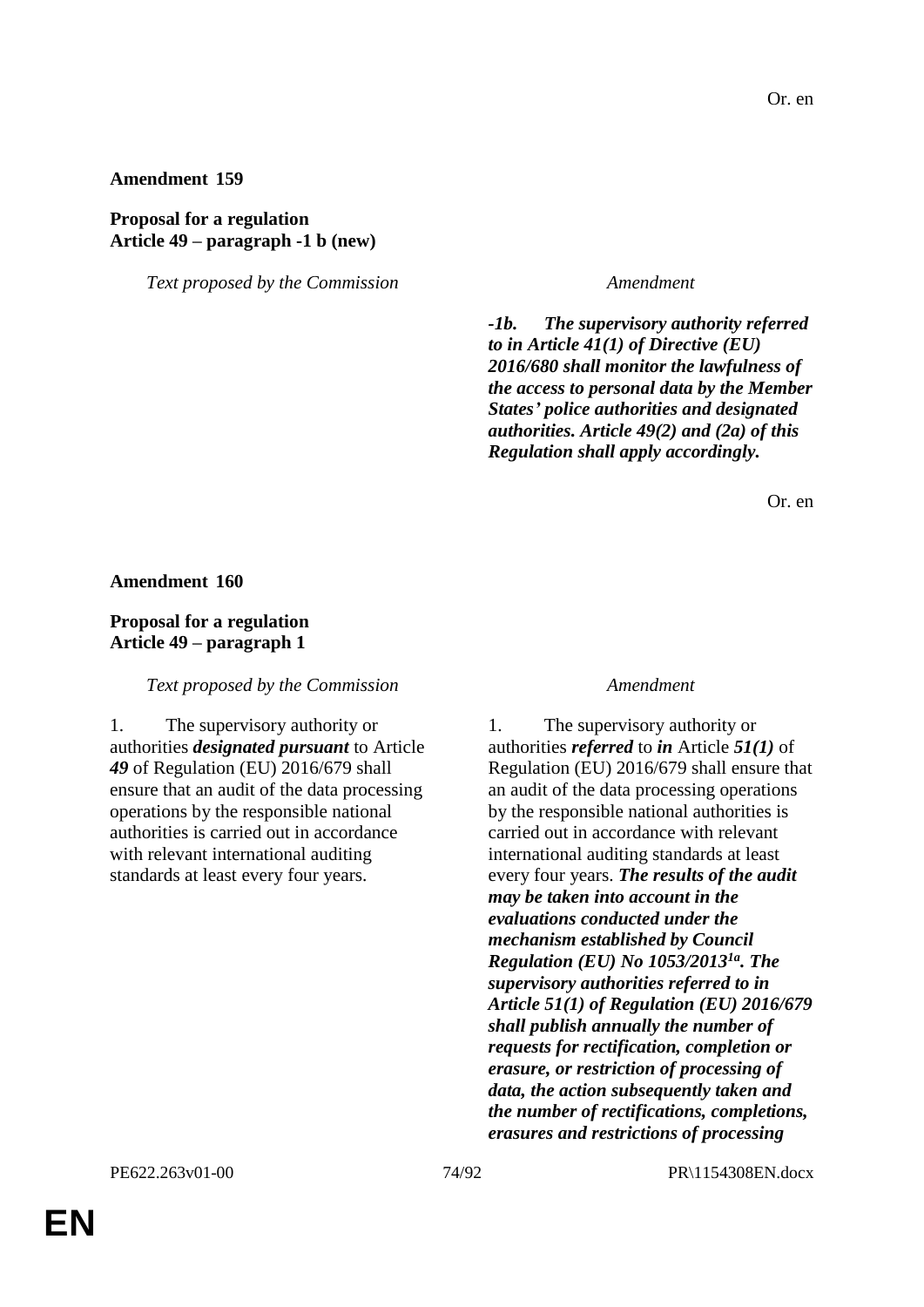*made in response to requests by the persons concerned.*

\_\_\_\_\_\_\_\_\_\_\_\_\_\_\_\_\_\_

*1a Council Regulation (EU) No 1053/2013 of 7 October 2013 establishing an evaluation and monitoring mechanism to verify the application of the Schengen acquis and repealing the Decision of the Executive Committee of 16 September 1998 setting up a Standing Committee on the evaluation and implementation of Schengen (OJ L 295, 6.11.2013, p. 27).*

Or. en

### **Amendment 161**

**Proposal for a regulation Article 49 – paragraph 2**

*Text proposed by the Commission Amendment*

2. Member States shall ensure that their supervisory authority has sufficient resources to fulfil the tasks entrusted to it under this Regulation.

2. Member States shall ensure that their supervisory authority has sufficient resources to fulfil the tasks entrusted to it under this Regulation *and has access to advice from persons with sufficient knowledge of biometric data*.

Or. en

### **Amendment 162**

**Proposal for a regulation Article 49 – paragraph 2 a (new)**

*Text proposed by the Commission Amendment*

*2a. Member States shall supply any information requested by a supervisory authority referred to in Article 51(1) of Regulation (EU) 2016/679 and shall, in particular, provide it with information on the activities carried out in accordance*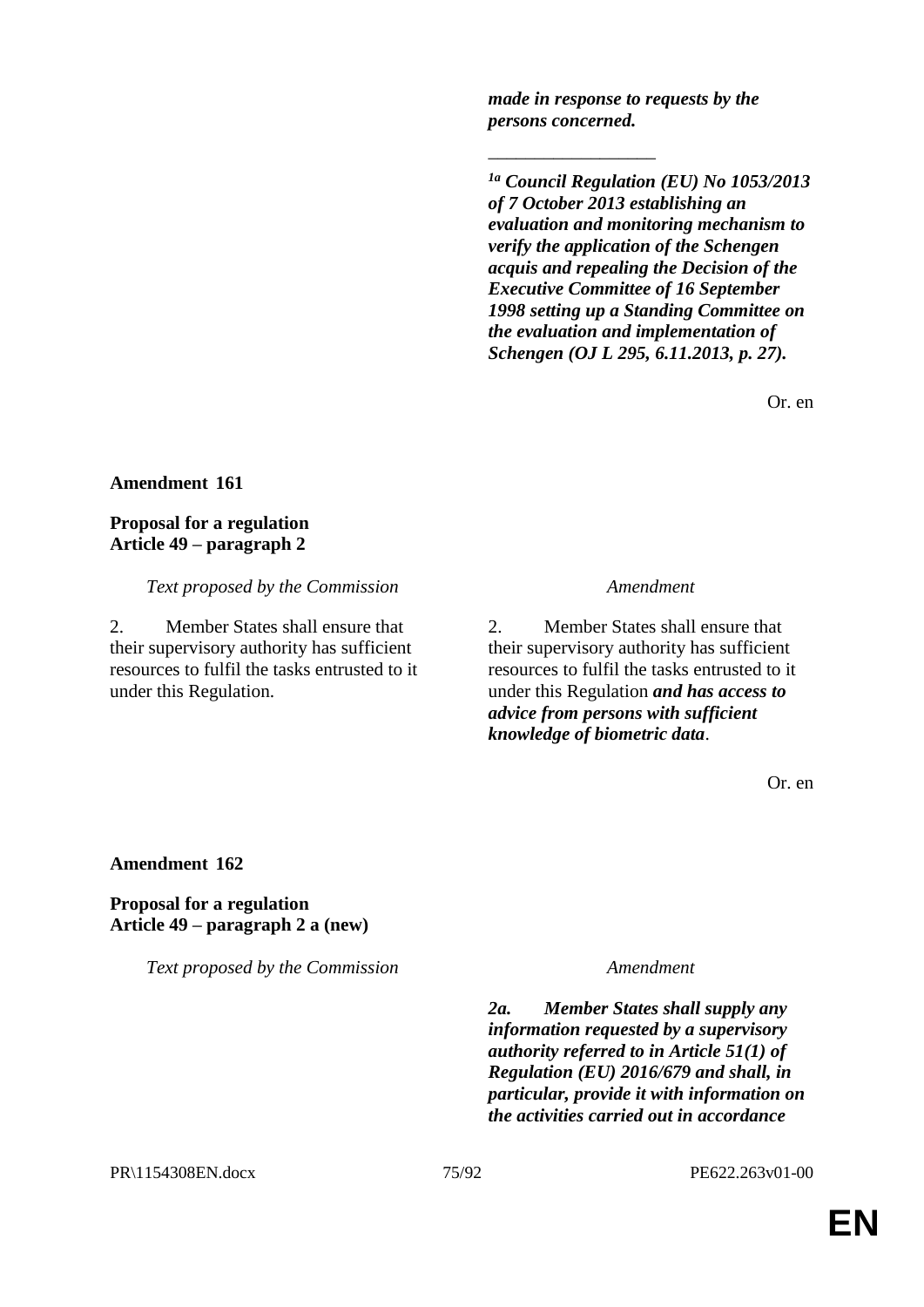*with their responsibilities as laid down in this Regulation. Member States shall grant the supervisory authorities referred to in Article 51(1) of Regulation (EU) 2016/679 access to their logs and allow it access at all times to all their premises used for interoperability purposes.*

Or. en

**Amendment 163**

# **Proposal for a regulation Article 50 – paragraph -1 (new)**

*Text proposed by the Commission Amendment*

*The European Data Protection Supervisor shall be responsible for monitoring the personal data processing activities of eu-LISA, Europol and the European Border and Coast Guard Agency under this Regulation and for ensuring that such activities are carried out in accordance with Regulation (EC) No 45/2001 and with this Regulation.*

Or. en

## **Amendment 164**

### **Proposal for a regulation Article 50 – paragraph 1 a (new)**

*Text proposed by the Commission Amendment*

*eu-LISA shall supply information requested by the European Data Protection Supervisor, give him or her access to all documents and to its logs referred to in Articles 10, 16, 24 and 36 and allow him or her access to all its premises at any time.*

Or. en

PE622.263v01-00 76/92 PR\1154308EN.docx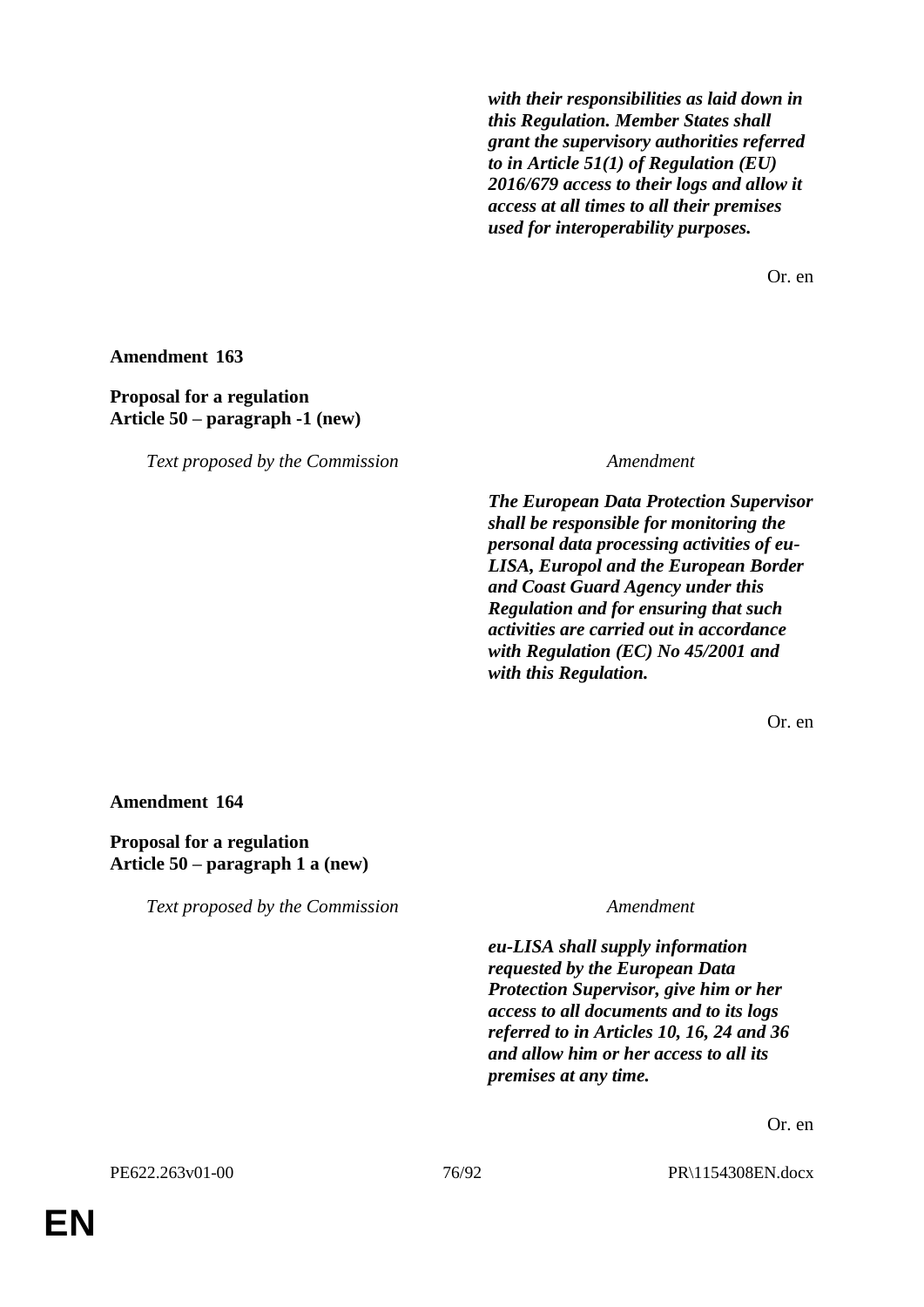# **Proposal for a regulation Article 51 – paragraph 1**

## *Text proposed by the Commission Amendment*

1. The European Data Protection Supervisor shall *act in close cooperation with national supervisory authorities with respect to specific issues requiring national involvement, in particular if the European Data Protection Supervisor or a national supervisory authority finds major discrepancies between practices of Member States or finds potentially unlawful transfers using the communication channels* of the interoperability components*, or in the context of questions raised by one or more national supervisory authorities on the implementation and interpretation* of this Regulation.

1. *The supervisory authorities and* the European Data Protection Supervisor shall*, each acting within the scope of their respective competences, cooperate actively within the framework of their respective responsibilities and ensure coordinated supervision* of the *use of the*  interoperability components *and the application of other provisions* of this Regulation.

Or. en

# **Amendment 166**

# **Proposal for a regulation Article 51 – paragraph 2**

*Text proposed by the Commission Amendment*

2. In the *cases referred to in paragraph 1, coordinated* supervision *shall be ensured in accordance with Article 62 of Regulation (EU) XXXX/2018 [revised Regulation 45/2001]*.

2. *The European Data Protection Supervisor and the supervisory authorities shall exchange relevant information, assist each other in carrying out audits and inspections, examine any difficulties concerning the interpretation or application of this Regulation, assess problems* in the *exercise of independent* supervision *or in the exercise of the rights of the data subject, draw up harmonised proposals for joint solutions to any problems and promote awareness of data*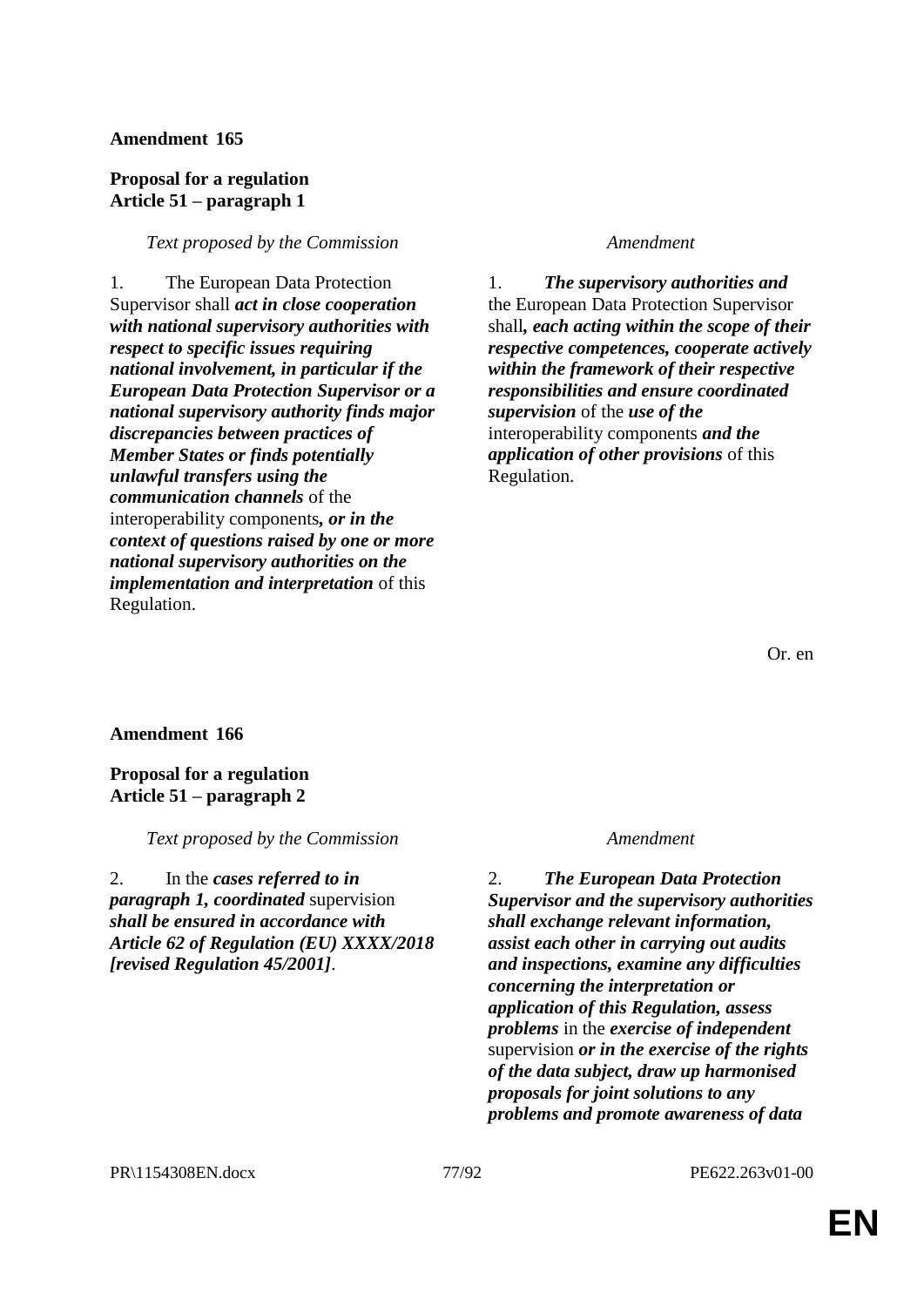## Or. en

## *Justification*

*This paragraph is the only instance in the proposal where the Commission refers to the proposal for revision of Regulation 45/2001 while in the rest of the Regulation it refers to the Regulation in force. As the new Regulation is not yet adopted, it seems more appropriate to maintain the provision as in the IT systems.*

### **Amendment 167**

# **Proposal for a regulation Article 51 – paragraph 2 a (new)**

*Text proposed by the Commission Amendment*

*2a. For the purpose of paragraph 2, the supervisory authorities and the European Data Protection Supervisor shall meet at least twice a year within the framework of the European Data Protection Board established by Regulation (EU) 2016/679 (the 'European Data Protection Board'). The costs of those meetings shall be borne by that Board, which shall also organise them. Rules of procedure shall be adopted at the first meeting. Further working methods shall be developed jointly as necessary.*

Or. en

### **Amendment 168**

**Proposal for a regulation Article 51 – paragraph 2 b (new)**

*Text proposed by the Commission Amendment*

*2b. The European Data Protection Board shall send a joint report of activities to the European Parliament, the Council, the Commission, Europol, the European Border and Coast Guard*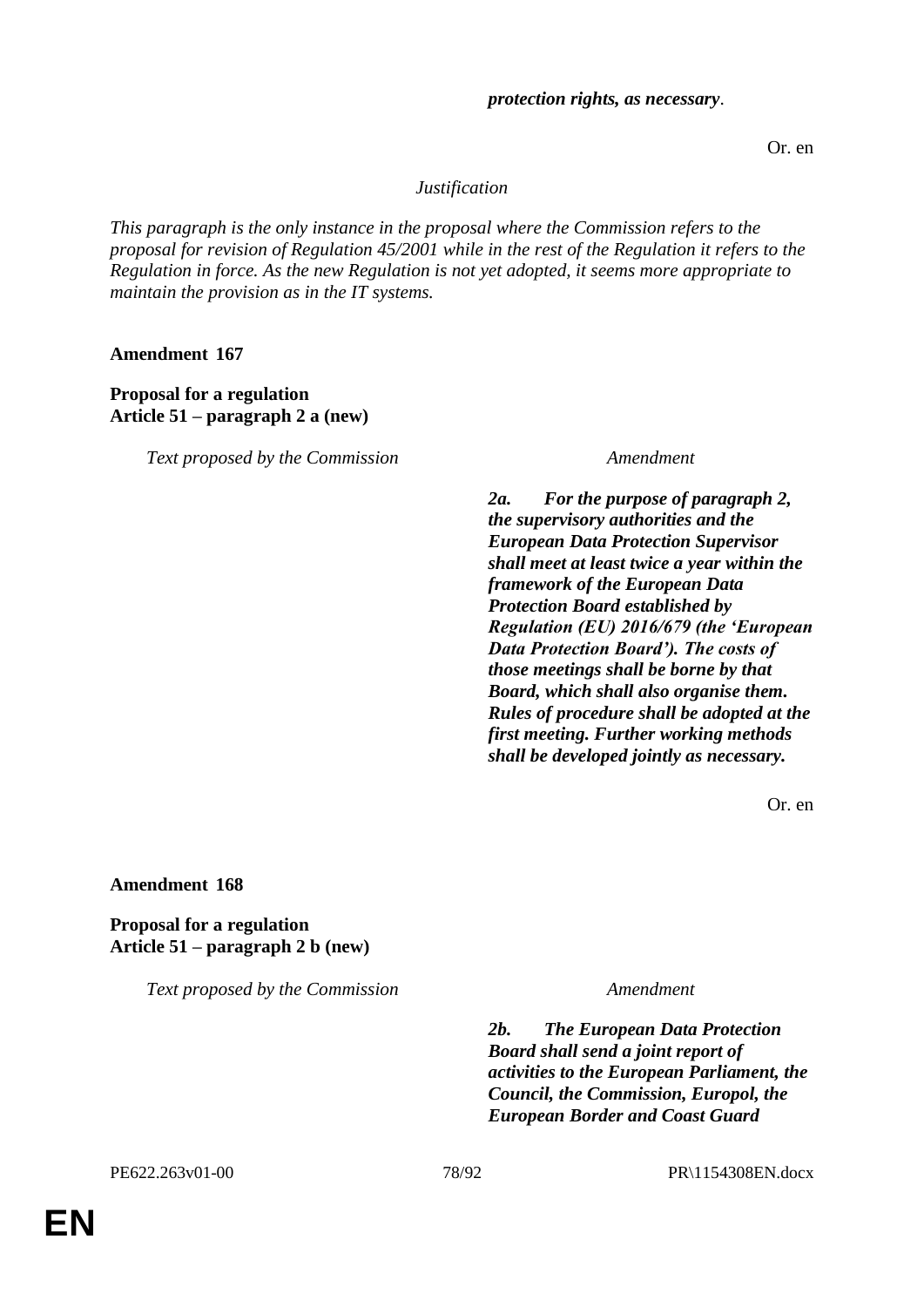*Agency and eu-LISA two years after entry into force of this Regulation and every two years thereafter. That report shall include a chapter on each Member State prepared by the supervisory authority of that Member State.*

Or. en

### **Amendment 169**

## **Proposal for a regulation Article 52 – paragraph 2**

### *Text proposed by the Commission Amendment*

2. The interoperability components shall be hosted by eu-LISA in its technical sites and shall provide the functionalities laid down in this Regulation in accordance with the conditions of security, availability, quality and speed referred to in Article 53(1).

2. The interoperability components shall be hosted by eu-LISA in its technical sites and shall provide the functionalities laid down in this Regulation in accordance with the conditions of security, availability, quality and speed referred to in Article *37, Article 37a and Article* 53(1).

Or. en

## **Amendment 170**

## **Proposal for a regulation Article 52 – paragraph 3 – subparagraph 1**

## *Text proposed by the Commission Amendment*

eu-LISA shall be responsible for the development of the interoperability components, for any adaptations required for establishing interoperability between the central systems of the EES, VIS, [ETIAS], SIS, and Eurodac, and [*the* ECRIS-TCN *system*], and the *European search portal*, the shared *biometric matching service*, the *common identity repository and* the *multiple-identity detector*.

eu-LISA shall be responsible for the *design and* development of the interoperability components, for any adaptations required for establishing interoperability between the central systems of the EES, VIS, [ETIAS], SIS, and Eurodac, and [ECRIS-TCN], and the *ESP*, the shared *BMS*, the *CIR,* the *MID and the CRRS*.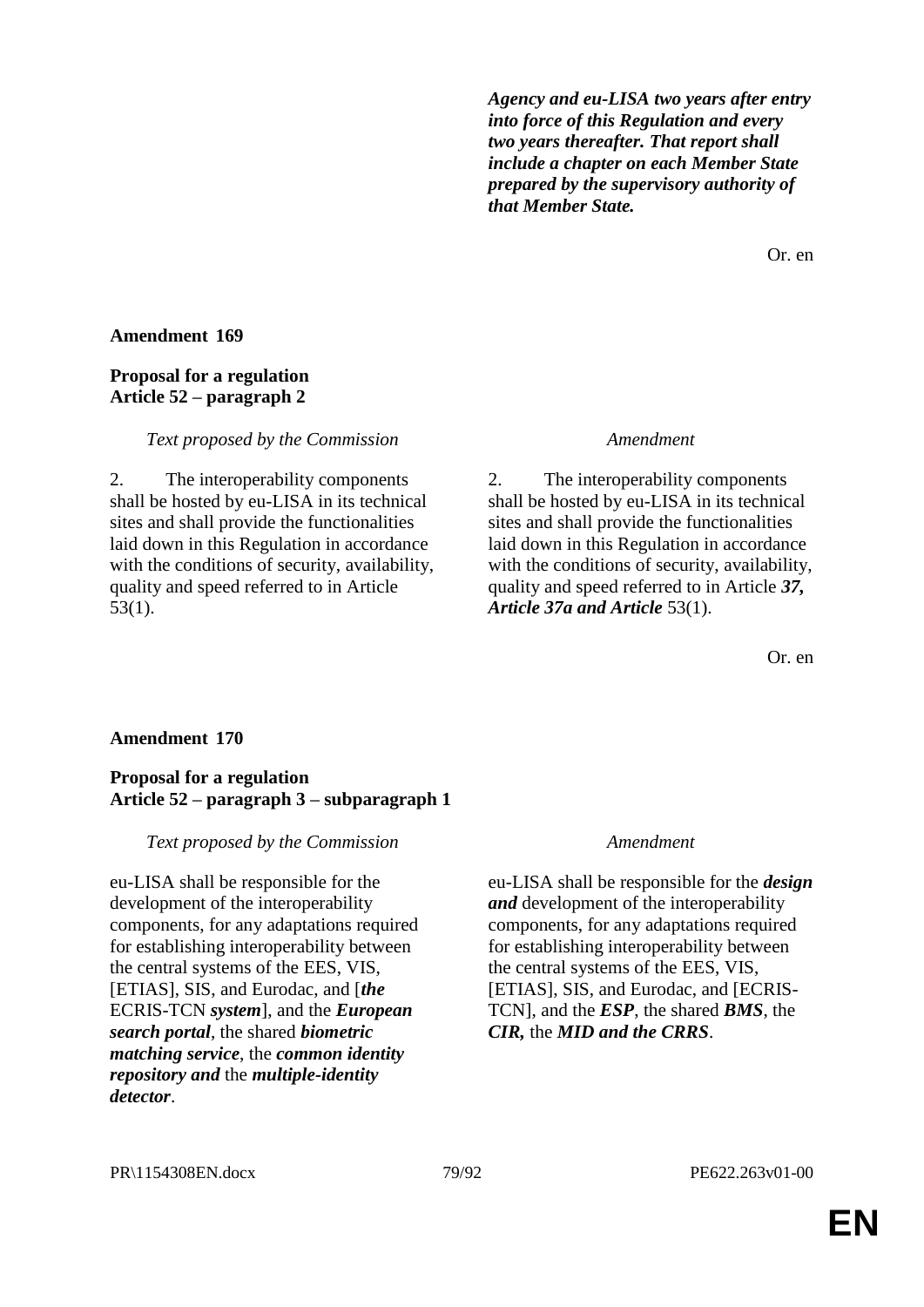## *Justification*

*Necessary addition due to Article 39(2).*

# **Amendment 171**

**Proposal for a regulation Article 52 – paragraph 3 – subparagraph 4**

*Text proposed by the Commission Amendment*

The development shall consist of the elaboration and implementation of the technical specifications, testing and overall project coordination.

The development shall consist of the elaboration and implementation of the technical specifications, testing and overall project *management and* coordination.

Or. en

## **Amendment 172**

# **Proposal for a regulation Article 53 – paragraph 1 – subparagraph 1**

*Text proposed by the Commission Amendment*

Following the entry into operations of each interoperability component, eu-LISA shall be responsible for the technical management of the central infrastructure *and the national uniform interfaces*. In cooperation with the Member States, it shall ensure at all times the best available technology, subject to a cost-benefit analysis. eu-LISA shall also be responsible for the technical management of the communication infrastructure referred to in Articles 6, 12, 17, 25 and 39.

Following the entry into operations of each interoperability component, eu-LISA shall be responsible for the technical *and security* management of the central infrastructure *of the interoperability components, including maintenance and technological evolutions*. In cooperation with the Member States, it shall ensure *that* at all times the best available technology *is used*, subject to a cost-benefit analysis. eu-LISA shall also be responsible for the technical management *and security* of the communication infrastructure referred to in Articles 6, 12, 17, 25 and 39.

Or. en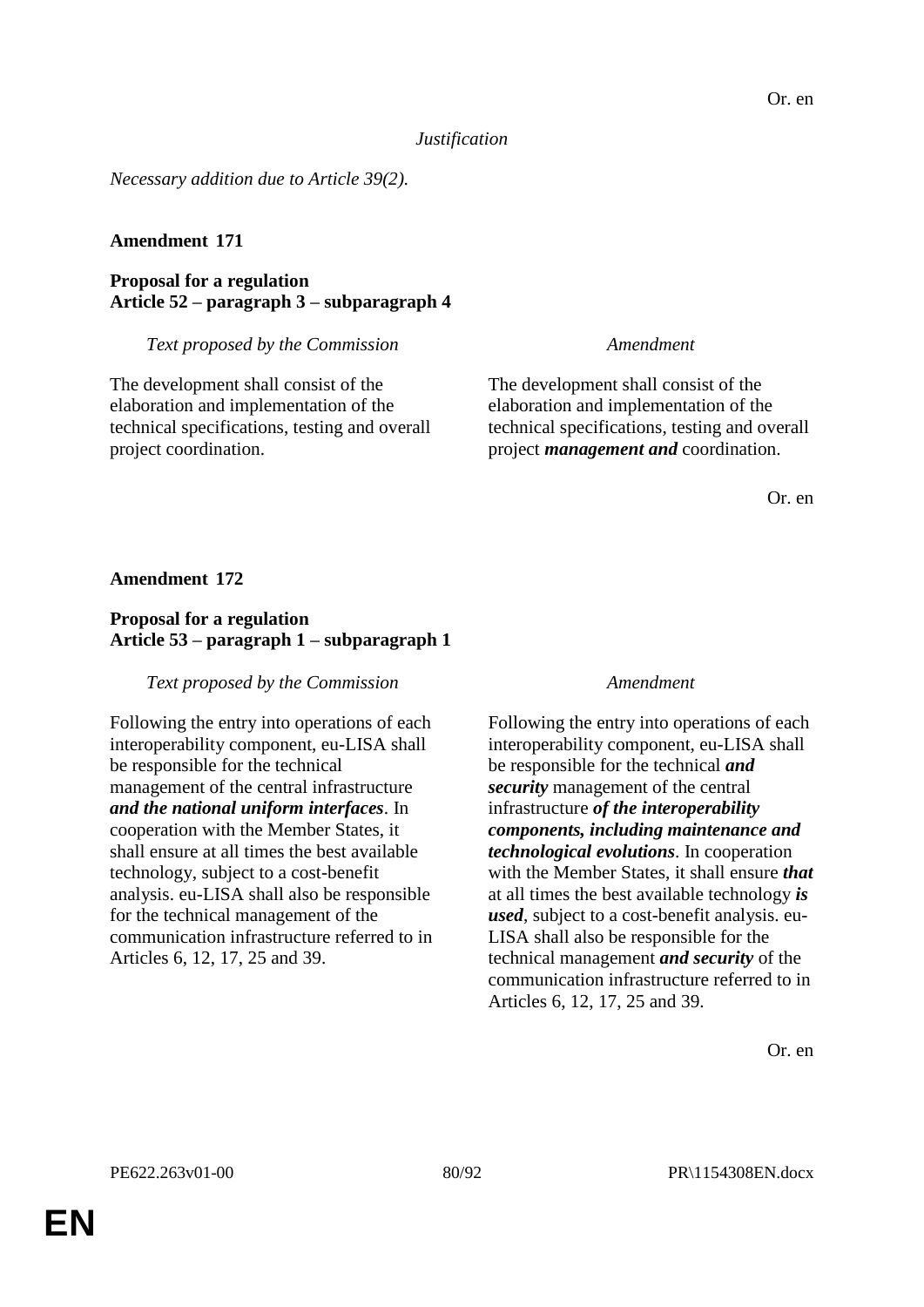## **Proposal for a regulation Article 53 – paragraph 1 – subparagraph 2**

*Text proposed by the Commission Amendment*

Technical management of the interoperability components *shall consist* of all the tasks necessary to keep the interoperability components functioning 24 hours a day, 7 days a week in accordance with this Regulation, in particular the maintenance work and technical developments necessary to ensure that the components function at a satisfactory level of technical quality, in particular as regards the response time for interrogation of the central infrastructures in accordance with the technical specifications.

Technical management of the interoperability components *consists* of all the tasks necessary to keep the interoperability components functioning 24 hours a day, 7 days a week in accordance with this Regulation, in particular the maintenance work and technical developments necessary to ensure that the components function at a satisfactory level of technical quality, in particular as regards the response time for interrogation of the central infrastructures in accordance with the technical specifications.

Or. en

## **Amendment 174**

**Proposal for a regulation Article 53 – paragraph 1 – subparagraph 2 a (new)**

*Text proposed by the Commission Amendment*

*Security management of the interoperability components shall consist of all the tasks necessary to ensure the integrity, confidentiality and availability of all interoperability components in accordance with this Regulation, in particular the preventive measures to avoid both physical and IT security incidents and the actions required to respond and recover from them if they cannot be avoided.*

Or. en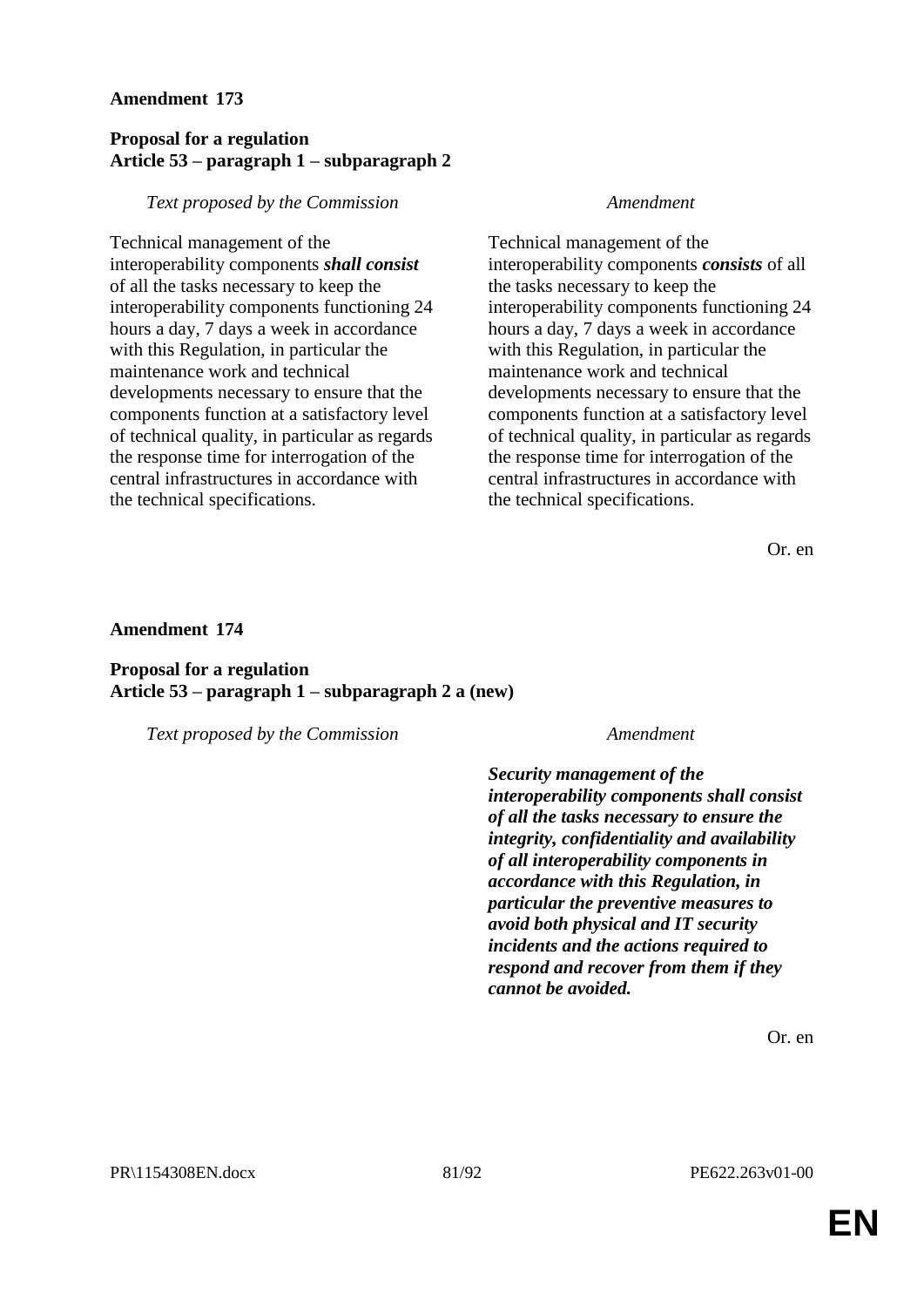## **Proposal for a regulation Article 54 a (new)**

*Text proposed by the Commission Amendment*

*Article 54a*

*Responsibilities of Europol*

*1. Europol shall ensure processing of the queries by the ESP and the shared BMS to Europol data and shall accordingly adapt its Querying Europol Systems (QUEST) interface for basic protection level (BPL) data.*

*2. Europol shall be responsible for the management of, and arrangements for, its duly authorised staff to use and access respectively the ESP and the CIR in accordance with this Regulation and the creation and regular update of a list of those staff and their profiles.*

*3. Any data processing by Europol under this Regulation shall be subject to Regulation (EU) 2016/794.*

Or. en

## **Amendment 176**

**Proposal for a regulation Article 55a – paragraph 1**  Regulation (EU) 2016/399 Article 8 – paragraph 4a – subparagraph 2

*Text proposed by the Commission Amendment*

The border guard *at second line* shall consult the multiple-identity detector together with the common identity repository referred to in [Article 4(35) of Regulation 2018/XX on interoperability] or the Schengen Information System or both to assess the differences in the linked identities and shall carry out any additional verification necessary to take a decision on

The border guard shall consult the multiple-identity detector together with the common identity repository referred to in [Article 4(35) of Regulation 2018/XX on interoperability] or the Schengen Information System or both to assess the differences in the linked identities and shall carry out any additional verification necessary to take a decision on the status

## PE622.263v01-00 82/92 PR\1154308EN.docx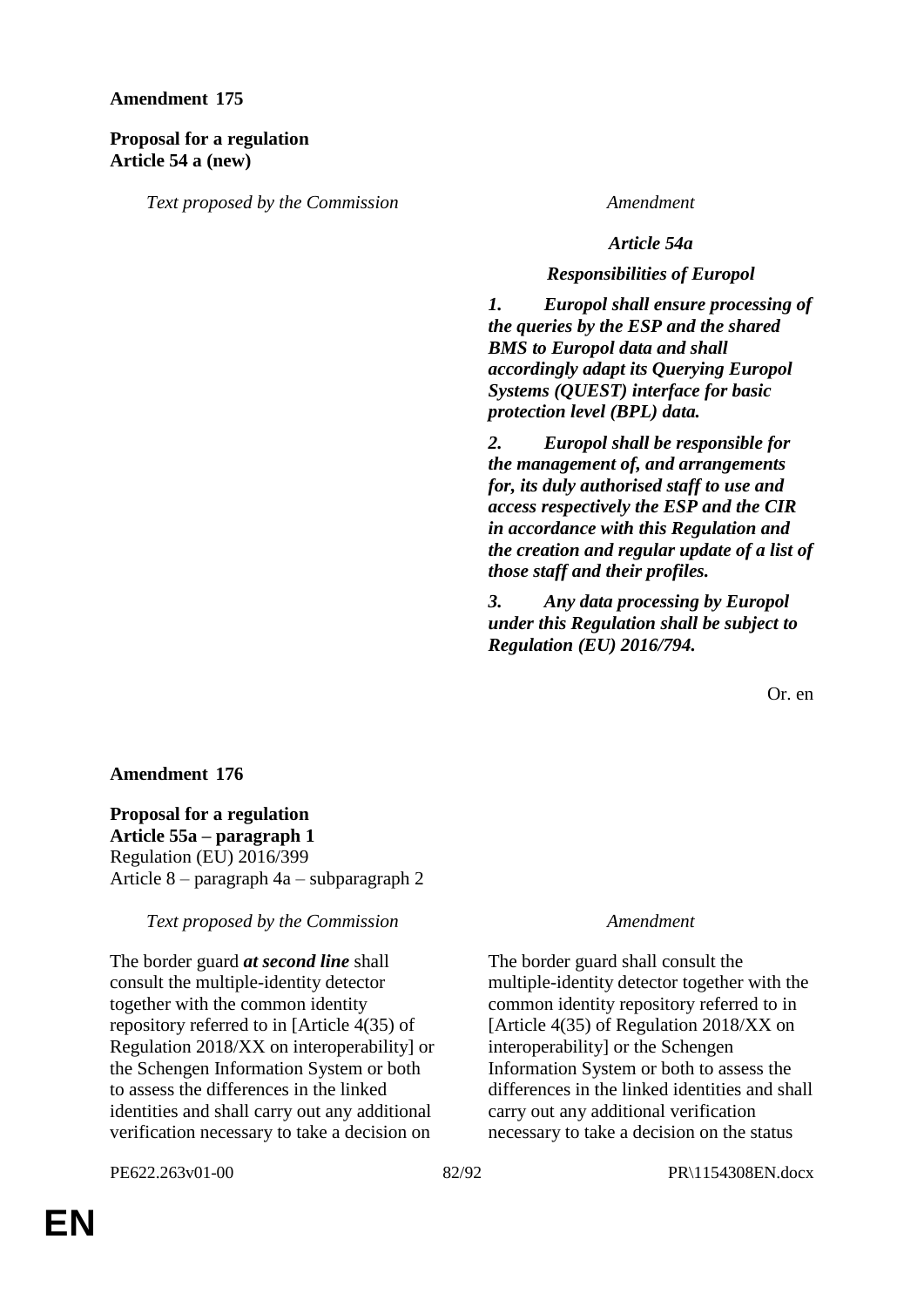the status and colour of the link as well as to take a decision on the entry or refusal of entry of the person concerned.

and colour of the link as well as to take a decision on the entry or refusal of entry of the person concerned.

Or. en

# **Amendment 177**

**Proposal for a regulation Article 55b – paragraph 1 – point 14** Regulation (EU) 2017/2226 Article 32 – paragraph 2 – subparagraph 1

### *Text proposed by the Commission Amendment*

Access to the EES as a tool for the purpose of identifying an unknown suspect, perpetrator or suspected victim of a terrorist *office or otherwise* serious criminal offence shall only be allowed when a query to the CIR was launched in accordance with [Article 22 of Regulation 2018/XX on interoperability] and all the conditions listed in paragraph 1 and paragraph 1a are met.

Access to the EES as a tool for the purpose of identifying an unknown suspect, perpetrator or suspected victim of a terrorist *offence or other* serious criminal offence shall only be allowed when a query to the CIR was launched in accordance with [Article 22 of Regulation 2018/XX on interoperability] and all the conditions listed in paragraph 1 and paragraph 1a *of this Article* are met.

Or. en

## **Amendment 178**

### **Proposal for a regulation Article 55d – paragraph 1 – point 1 – introductory part**

*Text proposed by the Commission Amendment*

1) In Article *1*, the following paragraph is added:

*(*1) In Article *2*, the following paragraph is added:

Or. en

*Justification*

*Article 2 lists the purposes of the VIS while Article 1 deals with the subject matter and scope.*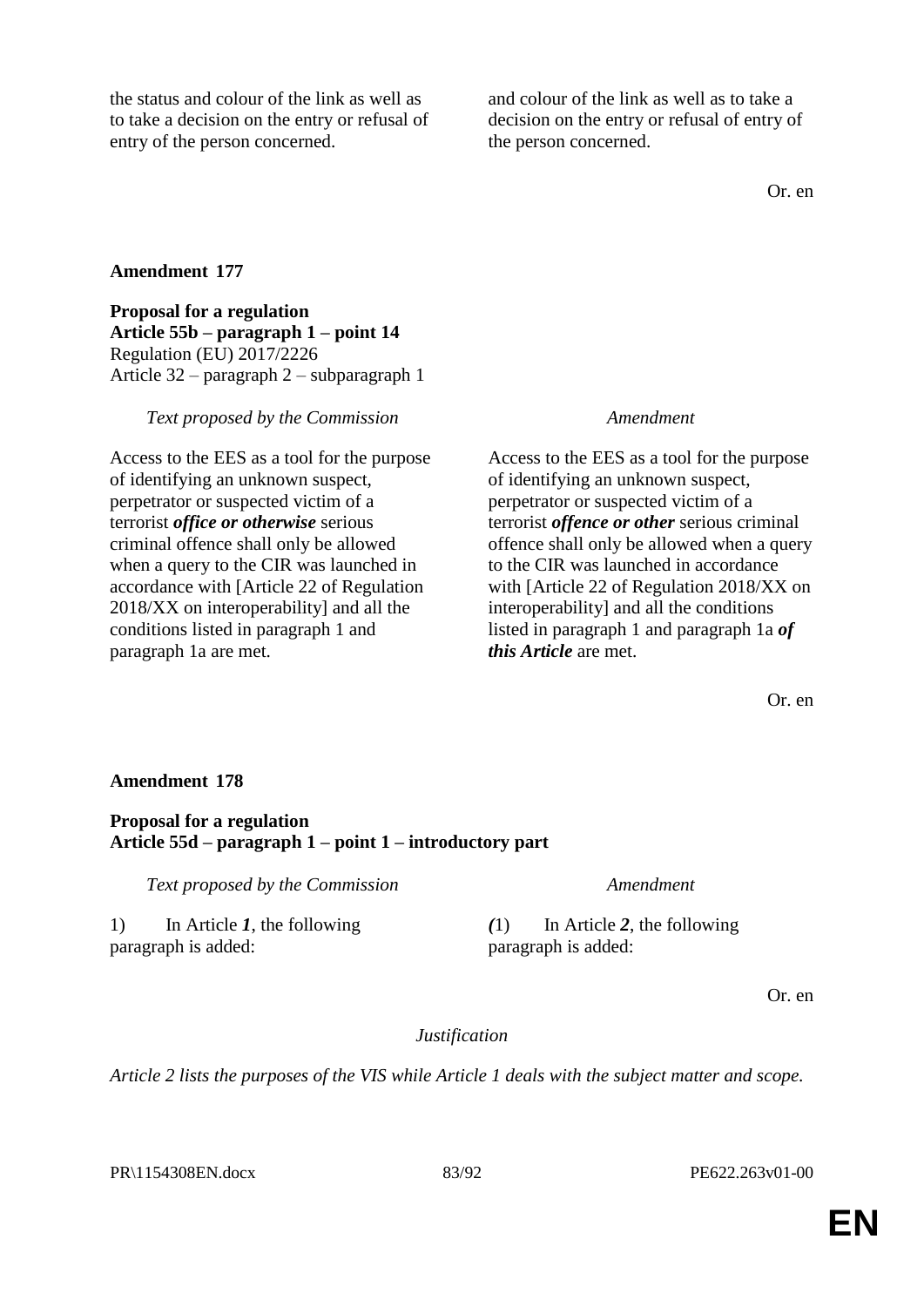**Proposal for a regulation Article 55d – paragraph 1 – point 1** Regulation (EC) No 767/2008 Article 2 – paragraph 2

## *Text proposed by the Commission Amendment*

2. By storing identity, travel document and biometric data in the common identity repository (CIR) established by [Article 17 of Regulation 2018/XX on interoperability], *the* VIS contributes to facilitating and assisting in the correct identification of persons registered in *the* VIS under the conditions and for the *ultimate objectives laid down in paragraph 1 of this* Article.

2. By storing identity, travel document and biometric data in the common identity repository (CIR) established by [Article 17 of Regulation 2018/XX on interoperability], VIS contributes to facilitating and assisting in the correct identification of persons registered in VIS under the conditions and *solely* for the *purpose of identification referred to in* Article *20 of this Regulation*.

Or. en

### **Amendment 180**

### **Proposal for a regulation Article 56 – paragraph 2 – point b**

*Text proposed by the Commission Amendment*

(b) nationality, sex and year of birth of the person;

(b) nationality, sex and year of birth of the person; *The use of these data shall not allow for the identification of a person;*

Or. en

## **Amendment 181**

**Proposal for a regulation Article 56 – paragraph 3 – point a**

*Text proposed by the Commission Amendment*

(a) nationality, sex and year of birth of the person;

(a) nationality, sex and year of birth of the person; *The use of these data shall not allow for the identification of a person;*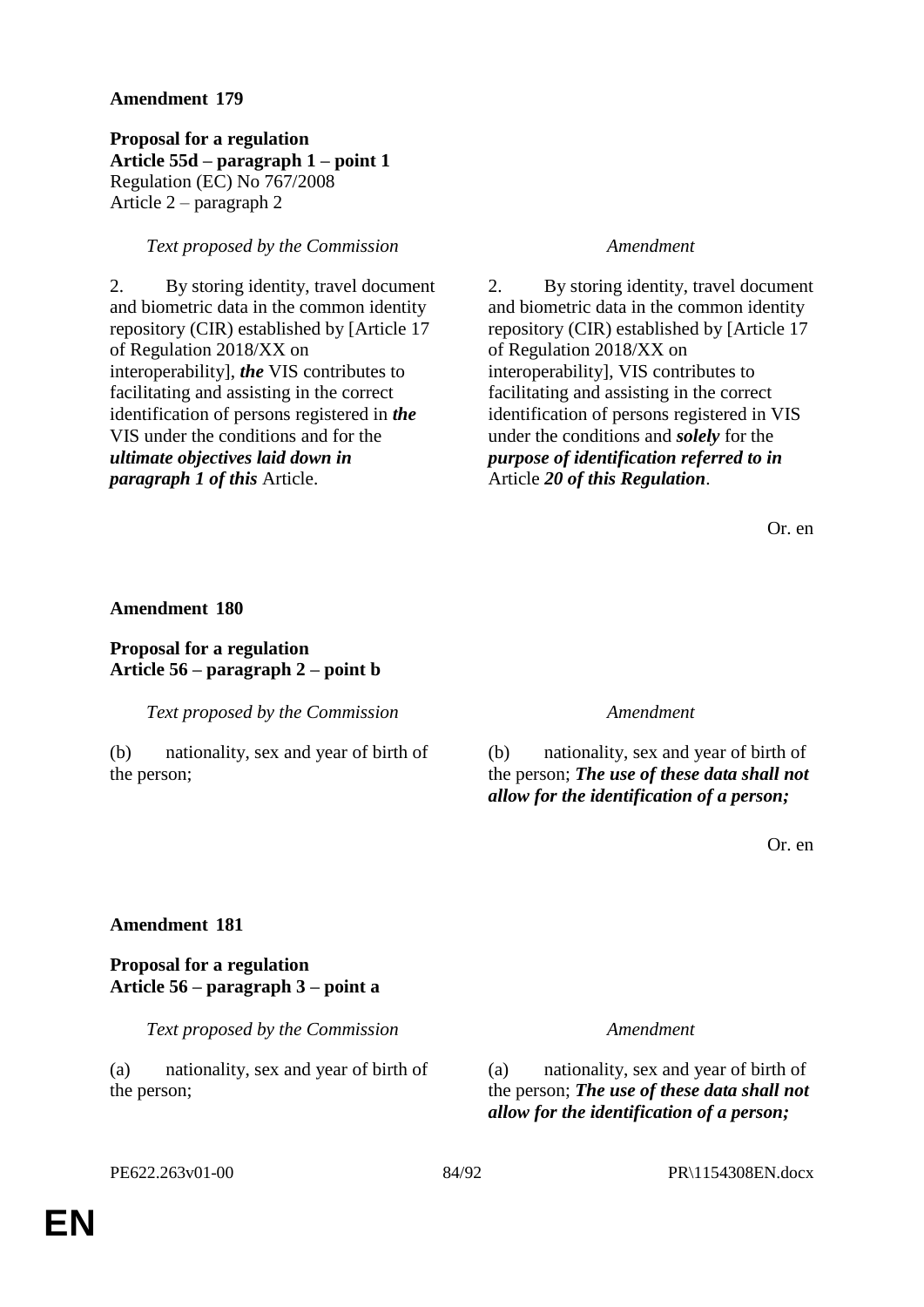**Proposal for a regulation Article 56 – paragraph 3 – point d a (new)**

*Text proposed by the Commission Amendment*

*(da) the number of linkages between the various Union information systems;*

Or. en

**Amendment 183**

**Proposal for a regulation Article 56 – paragraph 3 – point d b (new)**

*Text proposed by the Commission Amendment*

*(db) the period of time for which a yellow link remained in the system;*

Or. en

**Amendment 184**

**Proposal for a regulation Article 56 – paragraph 3 – point d c (new)**

*Text proposed by the Commission Amendment*

*(dc) the period of time for which a red link remained in the system.*

Or. en

**Amendment 185**

**Proposal for a regulation Article 59 – paragraph 1**

PR\1154308EN.docx 85/92 PE622.263v01-00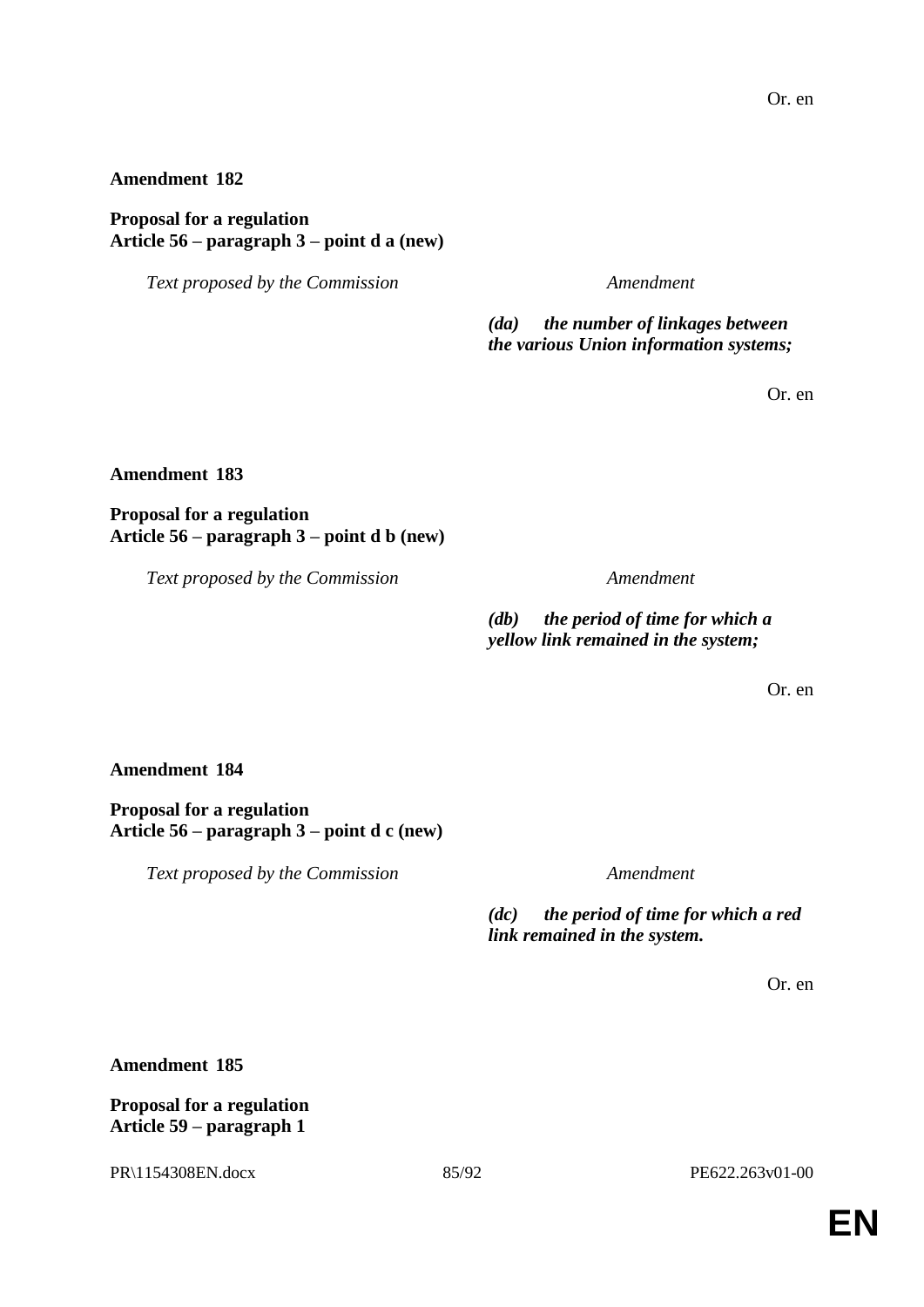## *Text proposed by the Commission Amendment*

1. For a period of one year following the notification by eu-LISA of the completion of the test referred to in Article 62(1)(b) regarding the *multiple-identity detector (*MID*)* and before the start of operations of the MID, the ETIAS Central Unit as referred to in [Article 33(a) of Regulation (EU) 2016/1624] shall be responsible for carrying out a multipleidentity detection between the data stored in *the* VIS, Eurodac and *the* SIS. The multiple-identity detections shall be carried out using only biometric data in accordance with Article 27(2) of this Regulation.

1. For a period of one year following the notification by eu-LISA of the completion of the test referred to in Article 62(1)(b) regarding the MID and before the start of operations of the MID, the ETIAS Central Unit as referred to in [Article 33(a) of Regulation (EU) 2016/1624] shall be responsible for carrying out a multipleidentity detection between the data stored in VIS, Eurodac*, the EES* and SIS. The multiple-identity detections shall be carried out using only biometric data in accordance with Article 27(2) of this Regulation.

Or. en

### **Amendment 186**

**Proposal for a regulation Article 59 – paragraph 5 a (new)**

*Text proposed by the Commission Amendment*

*5a. Notification under Article 61(3) shall only be made once all yellow links have been verified and changed either into a green or into a red link.*

Or. en

## **Amendment 187**

**Proposal for a regulation Article 59 – paragraph 6**

*Text proposed by the Commission Amendment*

*6. eu-LISA shall assist where necessary the ETIAS Central Unit in carrying out the multiple-identity* 

*deleted*

PE622.263v01-00 86/92 PR\1154308EN.docx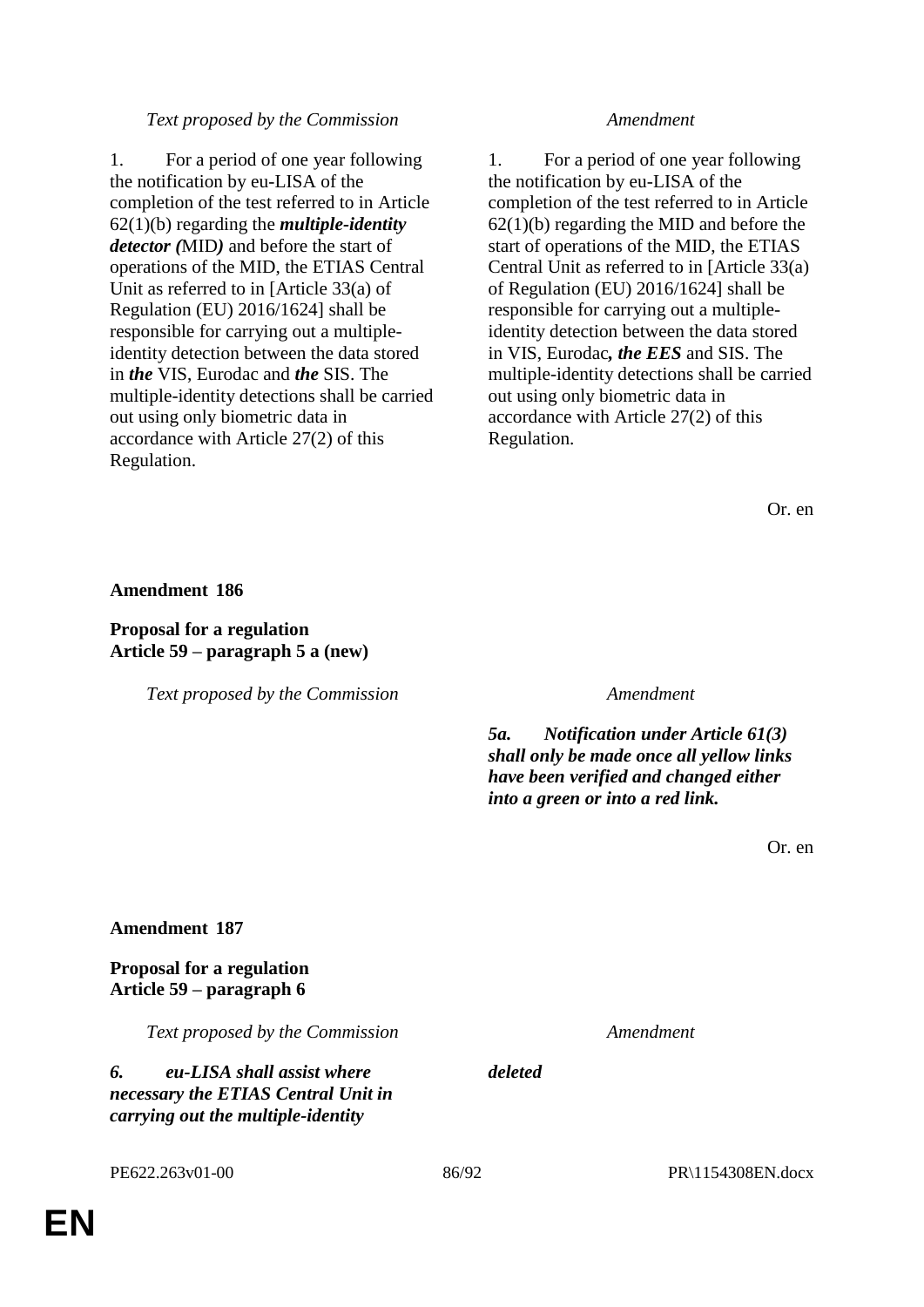## *Justification*

*As eu-LISA has no access to data it cannot assist in carrying out the multiple identity detection.*

### **Amendment 188**

## **Proposal for a regulation Article 62 – paragraph 1 – point b**

*Text proposed by the Commission Amendment*

(b) eu-LISA has declared the successful completion of a comprehensive test of the relevant interoperability component, which is to be conducted by eu-LISA in cooperation with the Member States;

(b) eu-LISA has declared the successful completion of a comprehensive test of the relevant interoperability component, which is to be conducted by eu-LISA in cooperation with the Member States*, the ETIAS Central Unit and Europol*;

Or. en

## **Amendment 189**

# **Proposal for a regulation Article 67 – paragraph 1**

### *Text proposed by the Commission Amendment*

The Commission shall, in close cooperation with the Member States, eu-LISA and other relevant agencies, make available a practical handbook for the implementation and management of the interoperability components. The *practical handbook* shall provide technical and operational guidelines, recommendations and best practices. The Commission shall adopt the *practical* handbook *in the* form of a recommendation.

The Commission shall, in close cooperation with the Member States, eu-LISA and other relevant agencies, *update the practical handbooks made available for the EES, VIS, [ETIAS], Eurodac, SIS and [ECRIS-TCN] with information necessary and* make available a practical handbook for the implementation and management of the interoperability components. The *handbooks* shall provide technical and operational guidelines, recommendations and best practices. The Commission shall adopt the *updates in*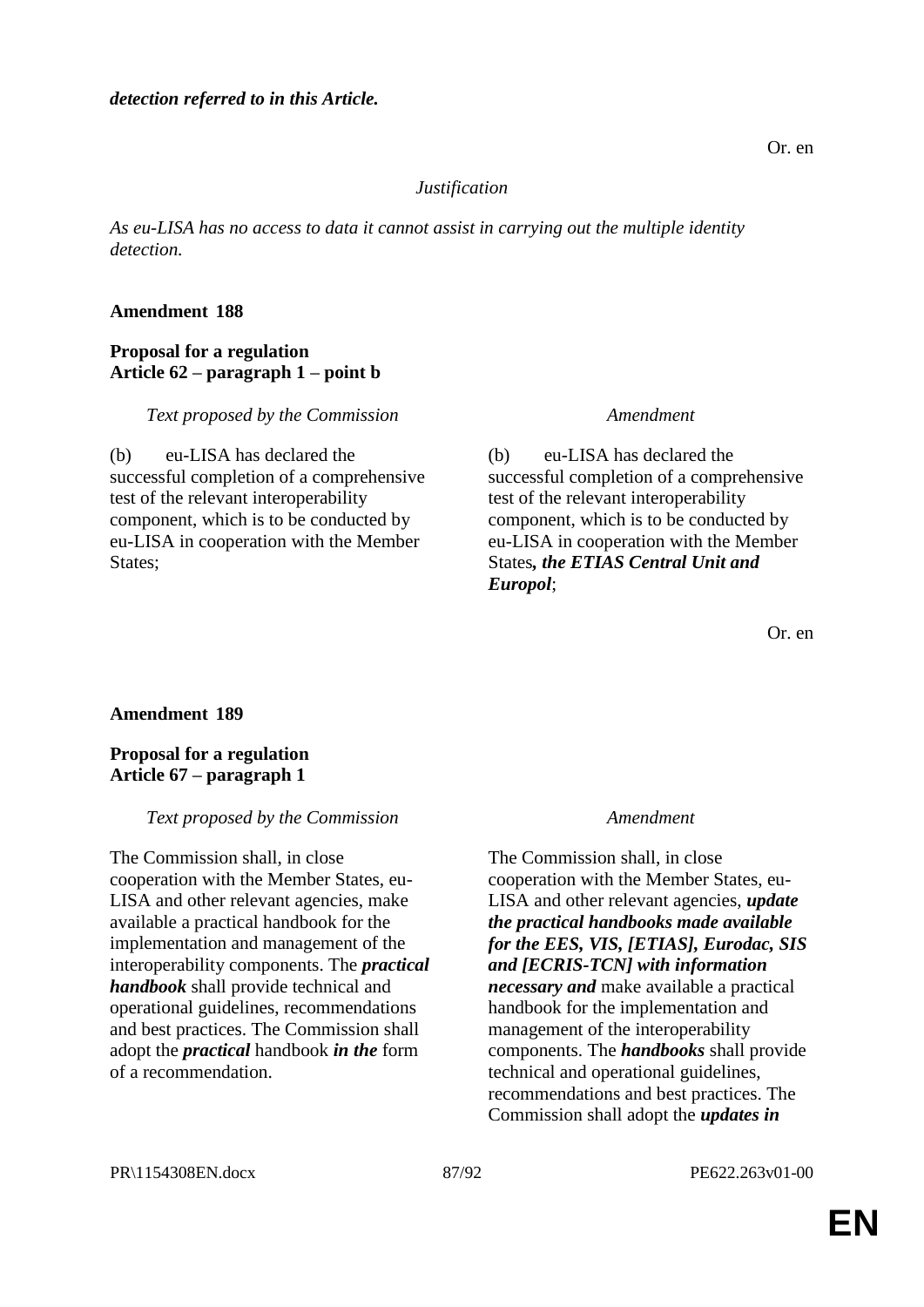*accordance with the rules and in the form laid down in the respective legal instruments. The* handbook *on the interoperability components shall be adopted in the* form of a recommendation.

Or. en

## **Amendment 190**

# **Proposal for a regulation Article 68 – paragraph 4**

### *Text proposed by the Commission Amendment*

4. *Four* years after the start of operations of each interoperability component and every *four* years thereafter, eu-LISA shall submit to the European Parliament, the Council and the Commission a report on the technical functioning of the interoperability components, including the security thereof.

4. *Three* years after the start of operations of each interoperability component and every *three* years thereafter, eu-LISA shall submit to the European Parliament, the Council and the Commission a report on the technical functioning of the interoperability components, including the security thereof.

Or. en

## **Amendment 191**

**Proposal for a regulation Article 68 – paragraph 5 – subparagraph 1 – point d a (new)**

*Text proposed by the Commission Amendment*

*(da) an assessment of the Member States' use of the CIR for identification;*

Or. en

**Amendment 192**

**Proposal for a regulation Article 68 – paragraph 5 – subparagraph 1 – point d b (new)**

PE622.263v01-00 88/92 PR\1154308EN.docx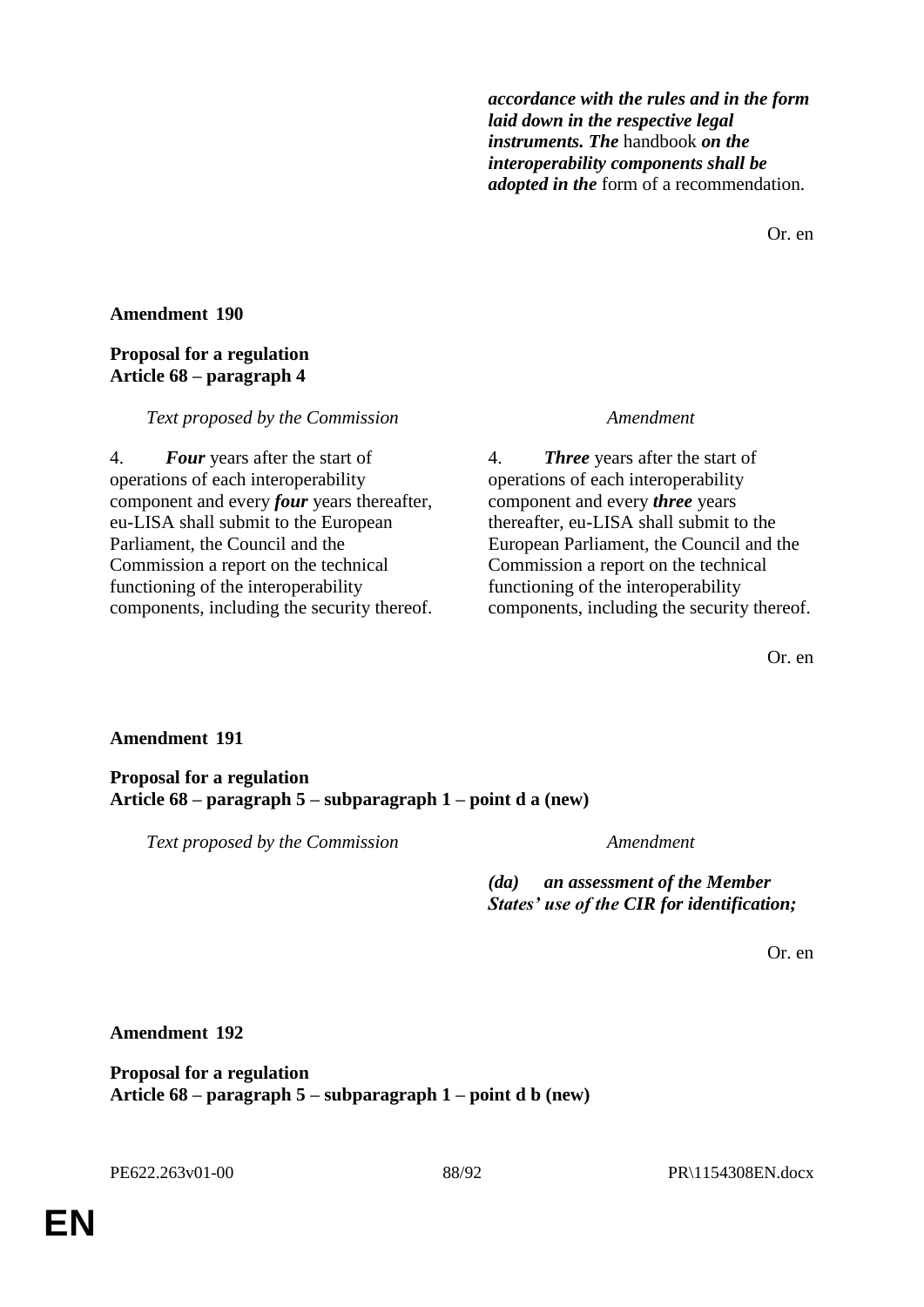*Text proposed by the Commission Amendment*

*(db) an assessment of queries of the CID for law enforcement purposes;*

Or. en

# **Amendment 193**

**Proposal for a regulation Article 68 – paragraph 5 – subparagraph 1 – point e a (new)**

*Text proposed by the Commission Amendment*

*(ea) an assessment of the search of the Interpol databases via the ESP, including information on the number of hits against Interpol databases and information on any problems encountered.*

Or. en

*Justification*

*There have been reports about the misuse of Interpol alerts for political reasons by certain third countries. It is therefore important to monitor the use of the Interpol databases by EU systems. The amendment follows a similar amendment agreed in the ETIAS Regulation.*

**Amendment 194**

**Proposal for a regulation Article 68 – paragraph 8 – subparagraph 2 a (new)**

*Text proposed by the Commission Amendment*

*The Commission shall transmit those reports to the European Parliament, the Council, the European Data Protection Supervisor and the European Union Agency for Fundamental Rights.*

Or. en

PR\1154308EN.docx 89/92 PE622.263v01-00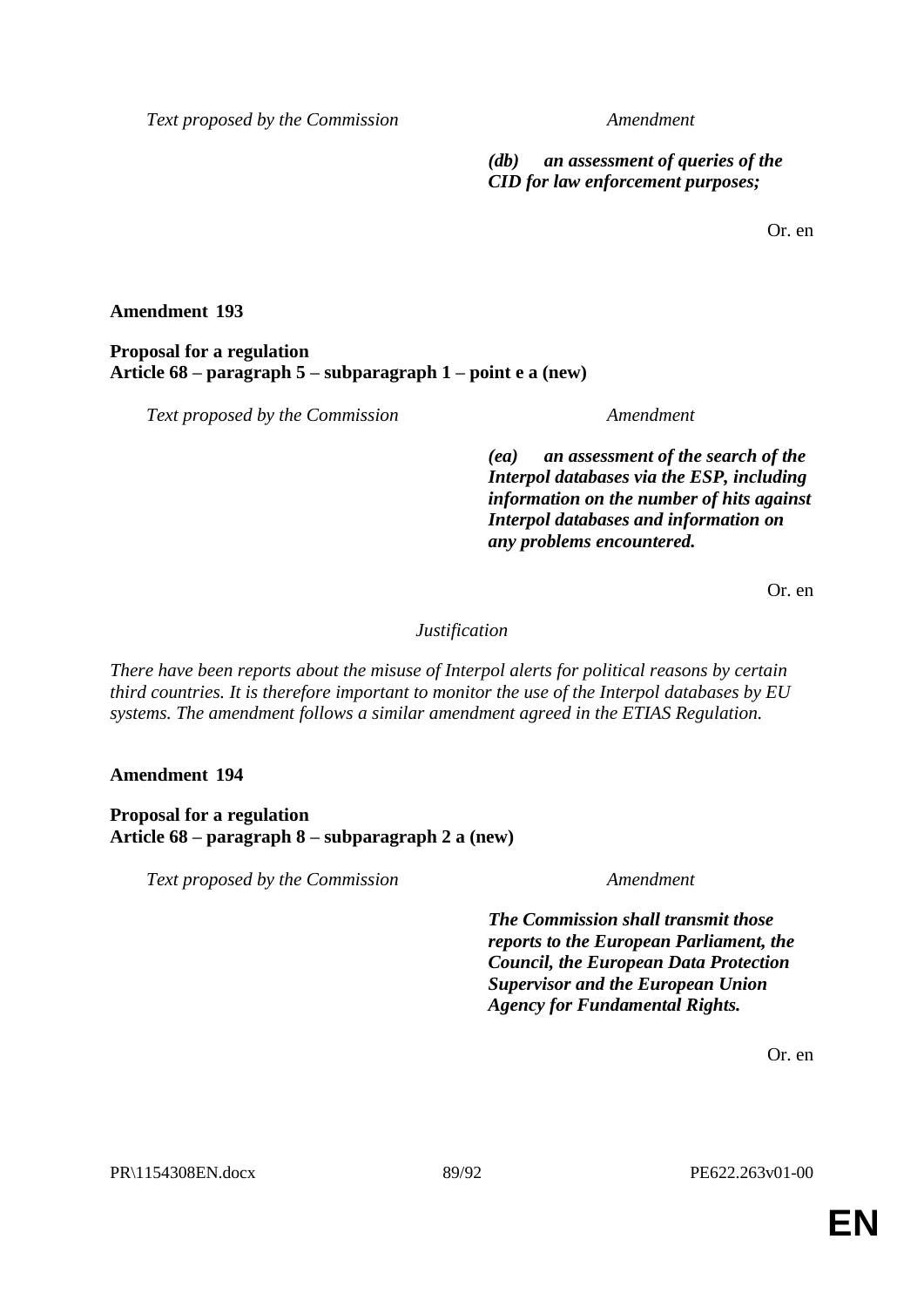# **EXPLANATORY STATEMENT**

# **Background and content of the proposal**

The Commission presented the proposal establishing a framework for interoperability between EU information systems (borders and visa) (COM(2017) 793) and the proposal establishing a framework for interoperability between EU information systems (police and judicial cooperation, asylum and migration) (COM(2017) 794) accompanied by a legislative financial statement and based on an impact assessment on 12 December 2017. It follows up on, among others, the Communication of the Commission of 6 April 2016 entitled 'Stronger and Smarter Information Systems for Borders and Security' (COM(2016) 205) in which the Commission outlined the need for the EU to strengthen and improve its IT systems, data architecture and information exchange in the area of border management, law enforcement and counterterrorism and the final report of the high-level expert group on information systems and interoperability of 11 May 2017 that concluded that it is necessary and technically feasible to work towards practical solutions for interoperability and that they can, in principle, both deliver operational gains and be established in compliance with data protection requirements.

The proposal established four interoperability components: The European Search Portal (ESP); the shared Biometric Matching Service (Shared BMS); the Common Identity Repository (CIR); and the Multiple Identity Detector (MID) and lays down provisions on the objectives of the interoperability components, their technical architecture, rules regarding the use of the components, the storing of logs, the quality of the data, rules regarding data protection, supervision and responsibilities of the various agencies and the Member States. It also contains amendments to a number of other legislative instruments.

# **Procedure**

In order to assess the Commission's proposal and to prepare for this draft report the rapporteurs sought input from a wide range of sources. A series of meetings held at shadow level took place with the Commission's services to discuss the entire proposal in detail. In addition, various stakeholders and experts were invited to attend meetings with the shadow rapporteurs. These were the European agencies affected by or interested in the proposals (eu-LISA, Europol, Frontex, FRA), and the European Data Protection Supervisor. To complement these meetings a request for an opinion of the Fundamental Rights Agency was made and a visit to the technical site of eu-LISA in Strasbourg organised.

# **Position of the rapporteurs**

The rapporteurs welcome the proposals by the Commission on establishing a framework for interoperability between EU information systems. EU citizens expect the European Union to deliver on effective asylum and migration management, on proper external border management and on addressing ongoing threats to internal security. The refugee crisis as well as the series of terrorist attacks over the past years has shown the urgency of enhancing relevant information sharing. Delivering on these issues is important in order to maintain public trust in the Union migration and asylum system, the Union security measures and the Union capabilities to manage the external borders.

The rapporteurs furthermore agree with the Commission that the opportunities offered by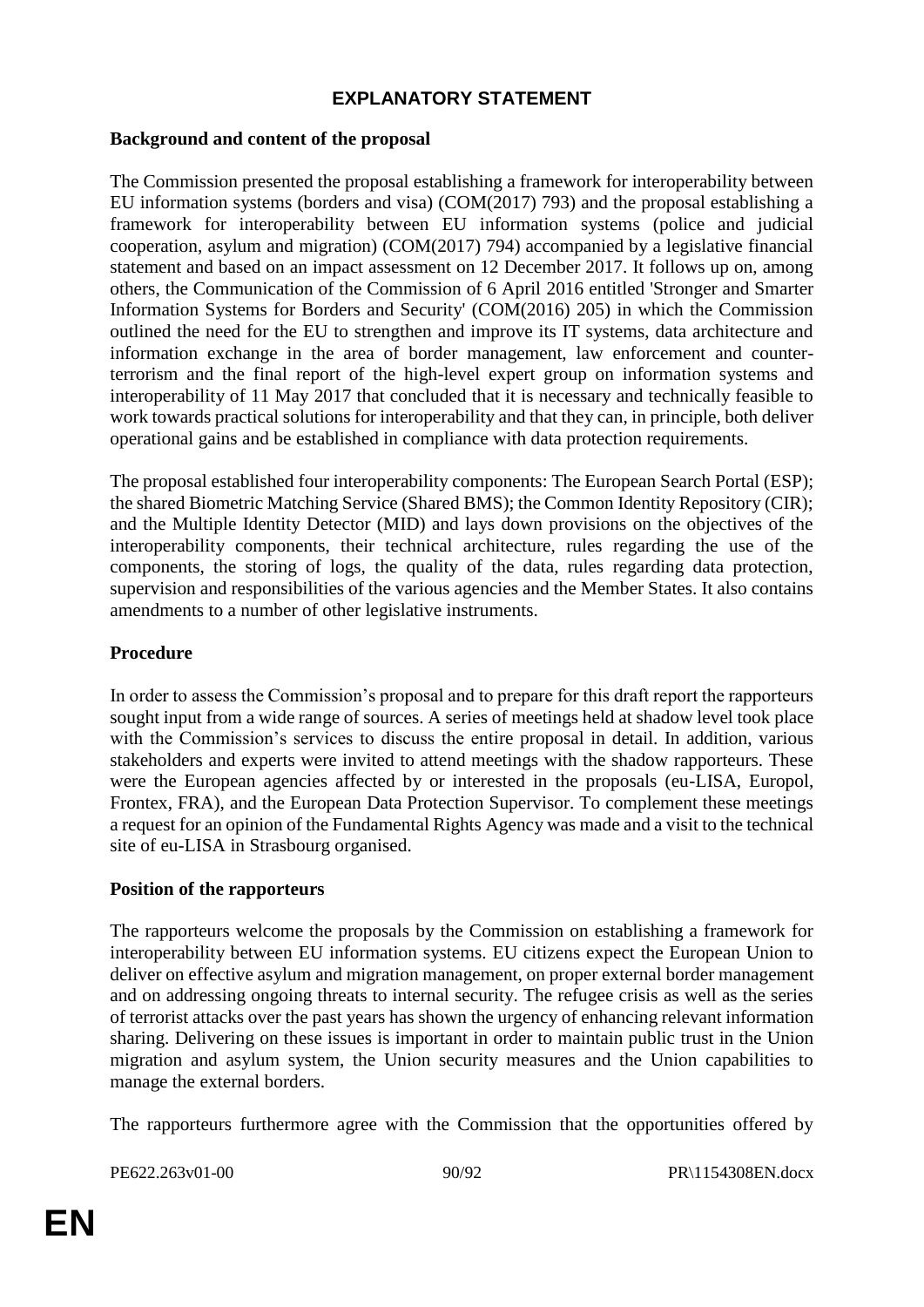interoperability as a measure to enhance security and the protection of the external border need to be balanced with the obligation to ensure that interferences with fundamental rights that may derive from the new interoperability environment are limited to what is strictly necessary to genuinely meet the objectives of general interest pursued, subject to the principle of proportionality. That balance is carefully reflected in the amendments proposed. The rapporteurs further believe that the interoperability components offer an opportunity to increase the protection of fundamental rights, for instance by ensuring the correct identification of *bona fide* persons and combating identity fraud.

The establishment of interoperability improves the management of the external borders by establishing fast, simple and efficient access to EU information systems. Therefore, we have to be careful not to increase the number of tasks we ask border guards to undertake. The Rapporteurs have made several proposals in order to achieve this: firstly, there shouldn't be a strict obligation for border guards to deal with a yellow flag in second line checks. It should be up to the border guard to make this decision as they are trained to detect identity fraud. Secondly, the European Search Portal (ESP) should provide answers to the border guard immediately when the underlying systems provide answers. It shouldn't wait to collect all answers from the underlying systems before presenting it to the border guard. Thirdly, emphasis should be given to properly train border guards in dealing with the manual verification system that will be introduced by this proposal.

The rapporteurs have introduced a separate article highlighting the need for all interoperability components to enable fast, seamless, efficient and controlled access using the best available technology in order to deliver response times in line with operational needs. Many daily operations of border guards, police officers, immigration officers or consular staff will depend on the correct functioning of these interoperability components. It is therefore crucial to guarantee the proper functioning of the components, but the rapporteurs find it equally important to create a backup system for especially the Common Identity Repository (CIR) and the ESP. The proper functioning of all the components as well as the underlying systems will depend on these two components, therefore a back up structure should be provided for.

The rapporteurs would like to highlight the fact that the interoperability components will not change the underlying systems, rules and procedures therein. The interoperability components should facilitate access, but access rights will not change through this proposal. Several amendments have been introduced in order to clarify this. The only changes in relation to access rights, are made in the field of law enforcement access purposes where the cascade procedure is replaced by a hit/no-hit mechanism. This not only optimizes the access to the underlying systems, it also makes sure that only those databases are being searched that contain relevant information. The rapporteurs amended the procedure in the proposal in order to make sure that only those law enforcement officers that are allowed to have full access to the data systems will be able to search the systems through the hit/no-hit procedure.

Furthermore the proposal allows Member States police authorities, if so empowered through national law, to use the CIR for the identification of a person during an identity check. According to the rapporteurs the procedure for identification should reflect standard practise in the Member States. Therefore, amendments have been made in order to identify the person first, following rules and procedures in national law, with identity or travel documents, before allowing the CIR to be queried with the use of biometric data of the person. The CIR may only be queried to identify a person when the person is physically present.

```
PR\1154308EN.docx 91/92 PE622.263v01-00
```